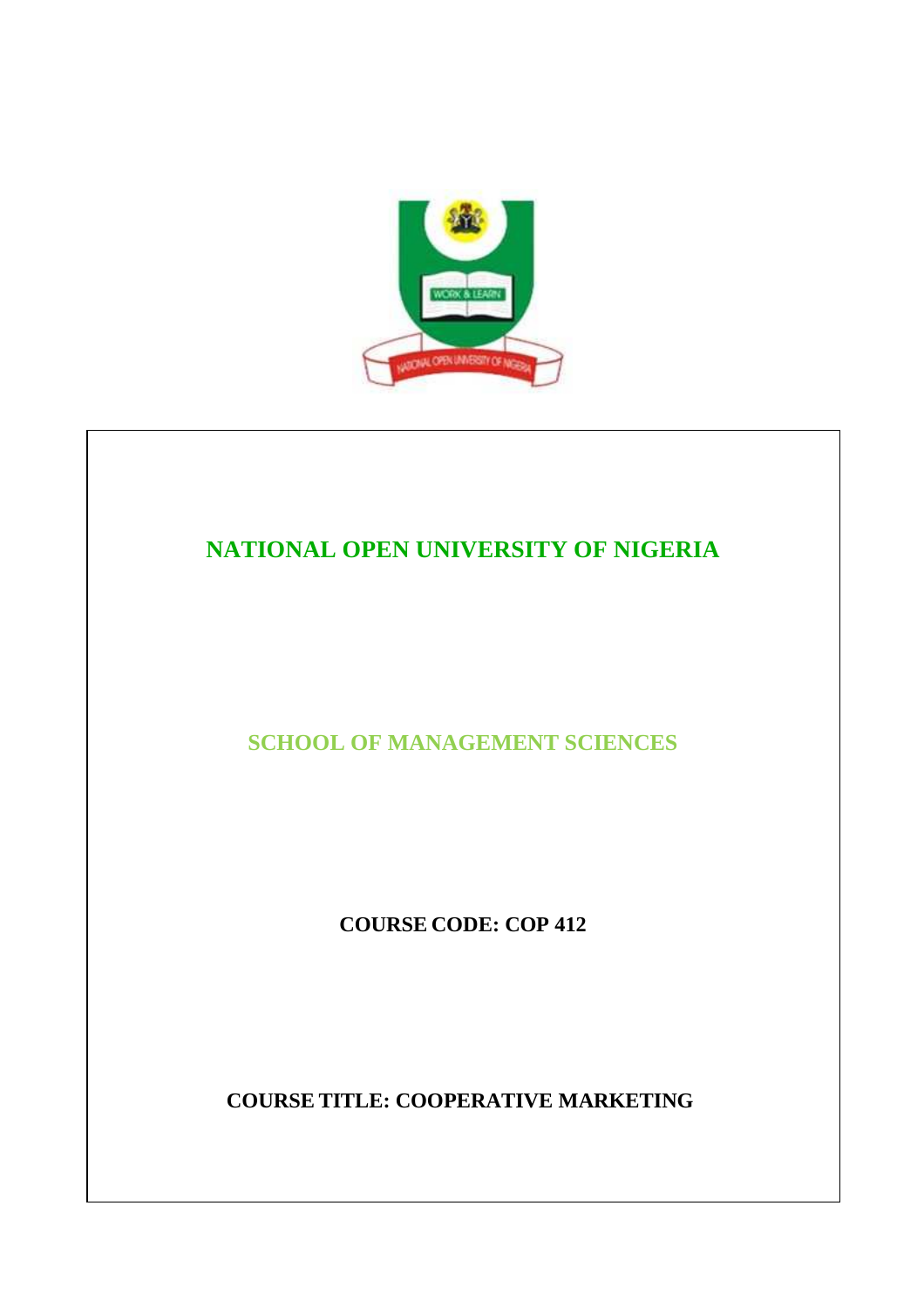#### **COURE GUIDE**

# **COURSE: COP 412 COOPERATIVE MARKETING (2 UNITS)**

**Course Leader**: Dr. O. J. Onwe

**Course Coordinator:** Mrs. Caroline Aturu-Aghedo

**Course Developer: Ayano D. A.**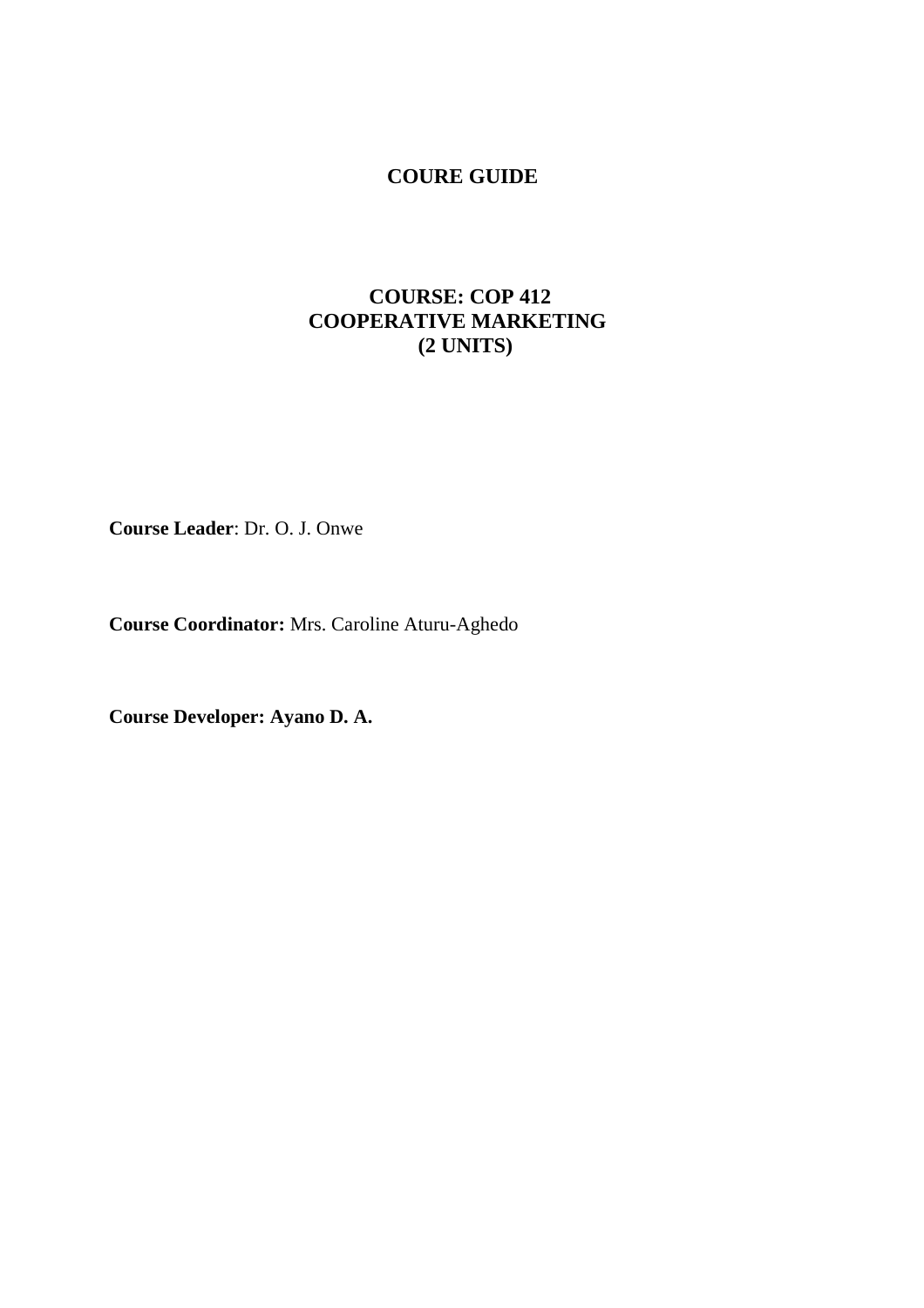# **CONTENT**

| <b>INTRODUCTION</b>                   | $\mathbf{2}$ |
|---------------------------------------|--------------|
| WHAT YOU WILL LEARN IN THE COURSE     | $\mathbf{2}$ |
| <b>COURSE AIM AND OBJECTIVES</b>      | $\mathbf{2}$ |
| <b>WORKING THROUGH THIS COURSE</b>    | 3            |
| <b>COURSE EVALUATION</b>              | 3            |
| <b>COURSE UNITS</b>                   | 3            |
| REFERENCES MATERIAL AND OTHER SOURCES | 5            |
| PRESENTATION SCHEDULE                 | 6            |
| <b>CONCLUSION</b>                     | 6            |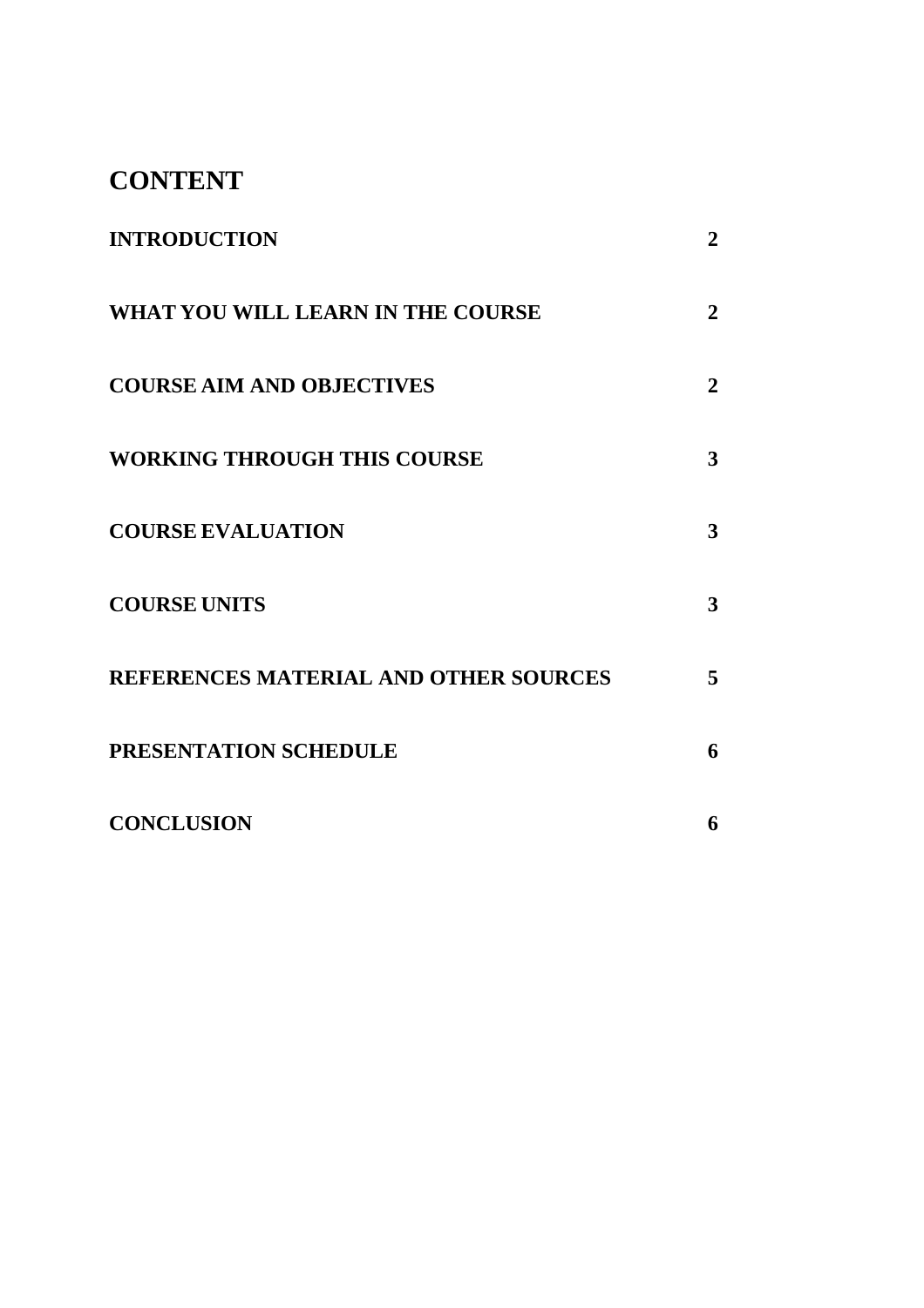#### **INTRODUCTION**

The object of co-operative marketing is for producers to sell products surplus to their own needs and those of their immediate neighbours. The great majority of marketing co-operatives deal with agricultural produce, though some handle fish (which raises very similar problems) or the output of cottage industries. The reason for setting up a marketing co-operative may he that the farmers or fishermen) who wish to become members have hitherto produced only for themselves and their own village, but that, with improved methods, they could produce more if they had any means of getting their crop to market and selling it at a profit; it may be that they are already selling, but to middlemen who exploit them by giving false weights paying low prices, or advancing money at high rates of interest; or it may be that the existing marketing system though it may not exploit the producer is out of date, involves rehandling by too many middlemen and fails to give the producer the best return possible.

It follows from this that, in almost every case, the marketing co-operative has not only to provide an alternative to the merchant, who is already in business, but has to provide a service which is noticeably more efficient. If it is only about as efficient as the merchant, there may be some profit to divide among members hut such profits may not be as large as the members expect if it is less efficient there may be nothing to divide at all.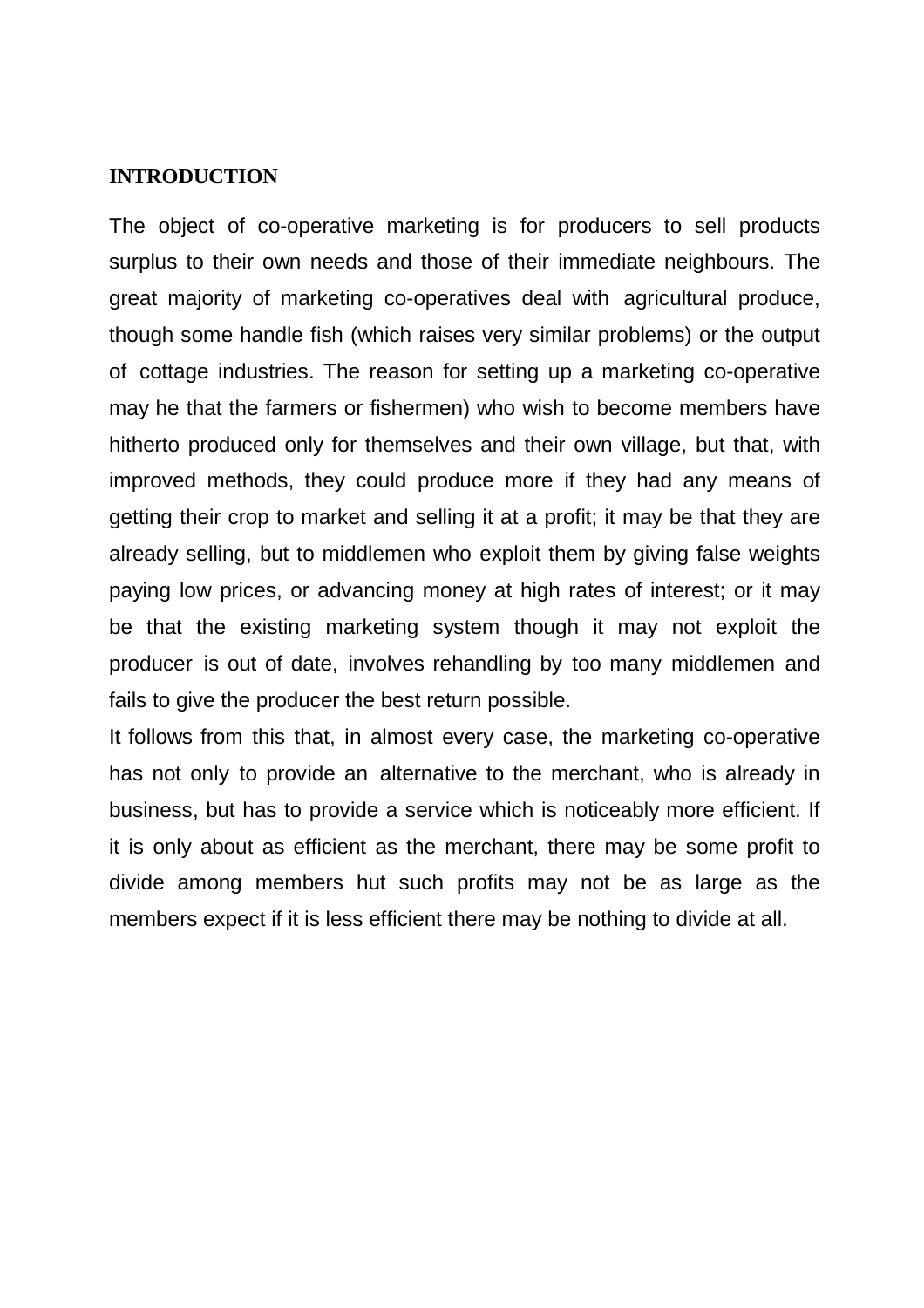#### **WHAT YOU WILL LEARN IN THE COURSE**

During this course, you will be learning about:

Cooperative marketing concept Cooperative pricing Customer relationship management Cooperative marketing in the new millenium Farm supply cooperative Wholesale marketing Marketing strategy New product development Branding cooperative marketing Market segment Marketing mix Sales in cooperative marketing Advertising Contemporary issues on advertising Direct marketing

#### **COURSE AIM AND OBJECTIVES**

This course aims at:

Explain Cooperative marketing concept Discuss Cooperative pricing Analyze Customer relationship management Effect Cooperative marketing in the new millenium Use Farm supply cooperative Wholesale marketing Articulate Marketing strategy Learn New product development Understand Branding cooperative marketing Explain Market segment Discuss Marketing mix Apply Sales in cooperative marketing Use Advertising Analyze Contemporary issues on advertising Effect Direct marketing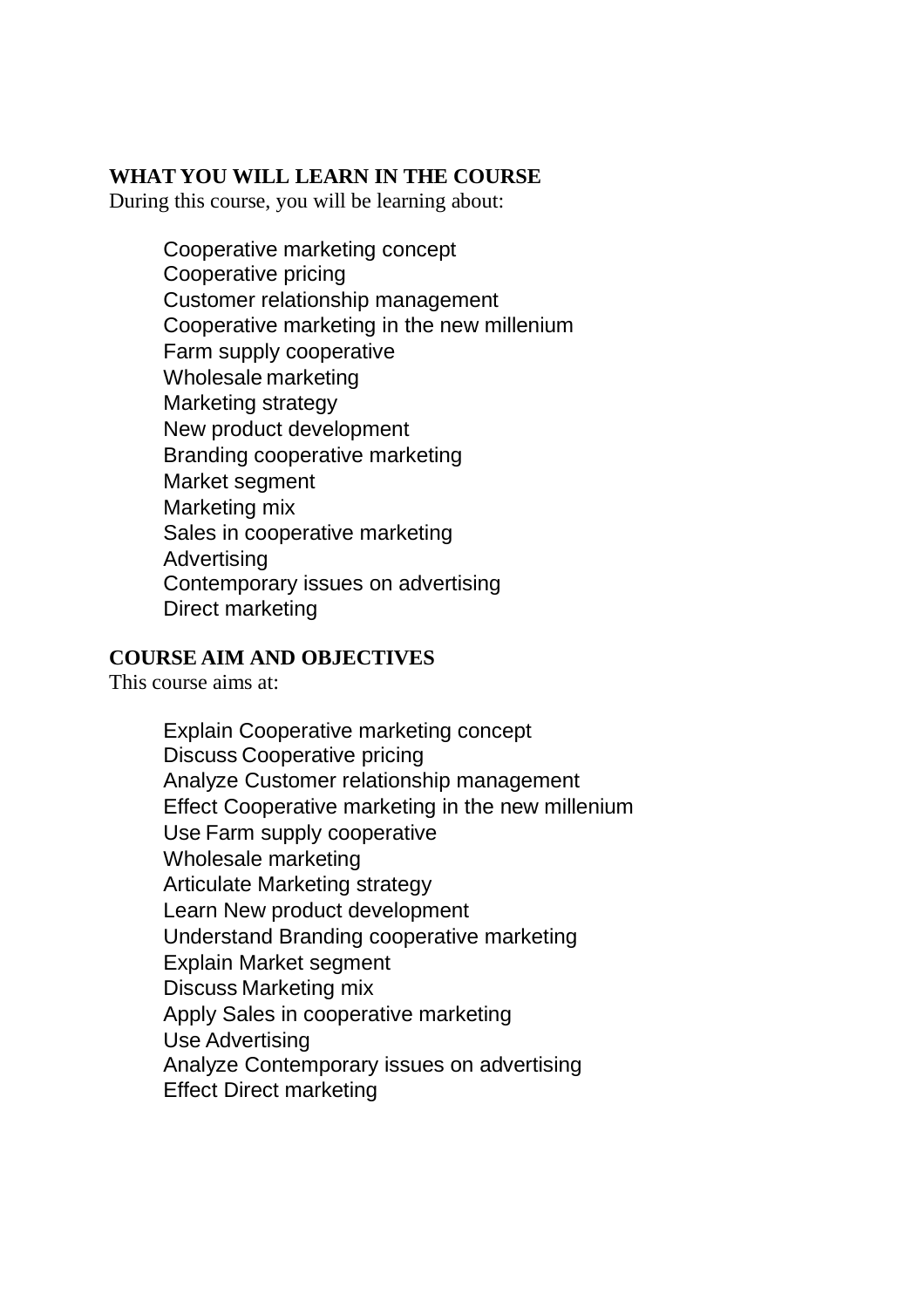When all the above aims are considered, we can conclude that the major aim of the course is to expose you to various areas of cooperative marketing so as to enhance the effective performance among members, employees, suppliers, buyers and other stakeholders.

# **WORKING THROUGH THIS COURSE**

For you to complete this course successfully, you are required to read the study units, reference books, and other resources that are related to the unit. Each unit of the course contains Tutor Marked Assignment.

The Tutor Marked Assignment (TMA) is to be done immediately and submitted to your tutorial lecturer/course facilitator for assessment.

. The medium to be used and the time to submit the TMA will be specified to you later. This course is a 2-credit course. As such you are expected to spend a minimum of two hours every week studying the course. You are expected to complete the entire course outline within a period of 18-25 weeks.

#### **COURSE EVALUATION**

As stated before every unit of this course has an assignment attached to it. You are required to keep an assignment file. After every unit the assignment should be done. At the end of the course, the evaluation shall be as follows:

Assignment – 30  $%$ Examination – 70% Total  $=100\%$ 

Out of all the assignment you will do, each one shall be marked and converted to 3%. At the end of the best 10 shall be selected so as to make up to 30%. The examination at the end of the course shall cover all aspect of the course.

#### **COURSE UNITS**

In this course, we have discussed the topic of the course content titled Consumer Cooperatives under different topics. Based on this, the following units have been designed for the course.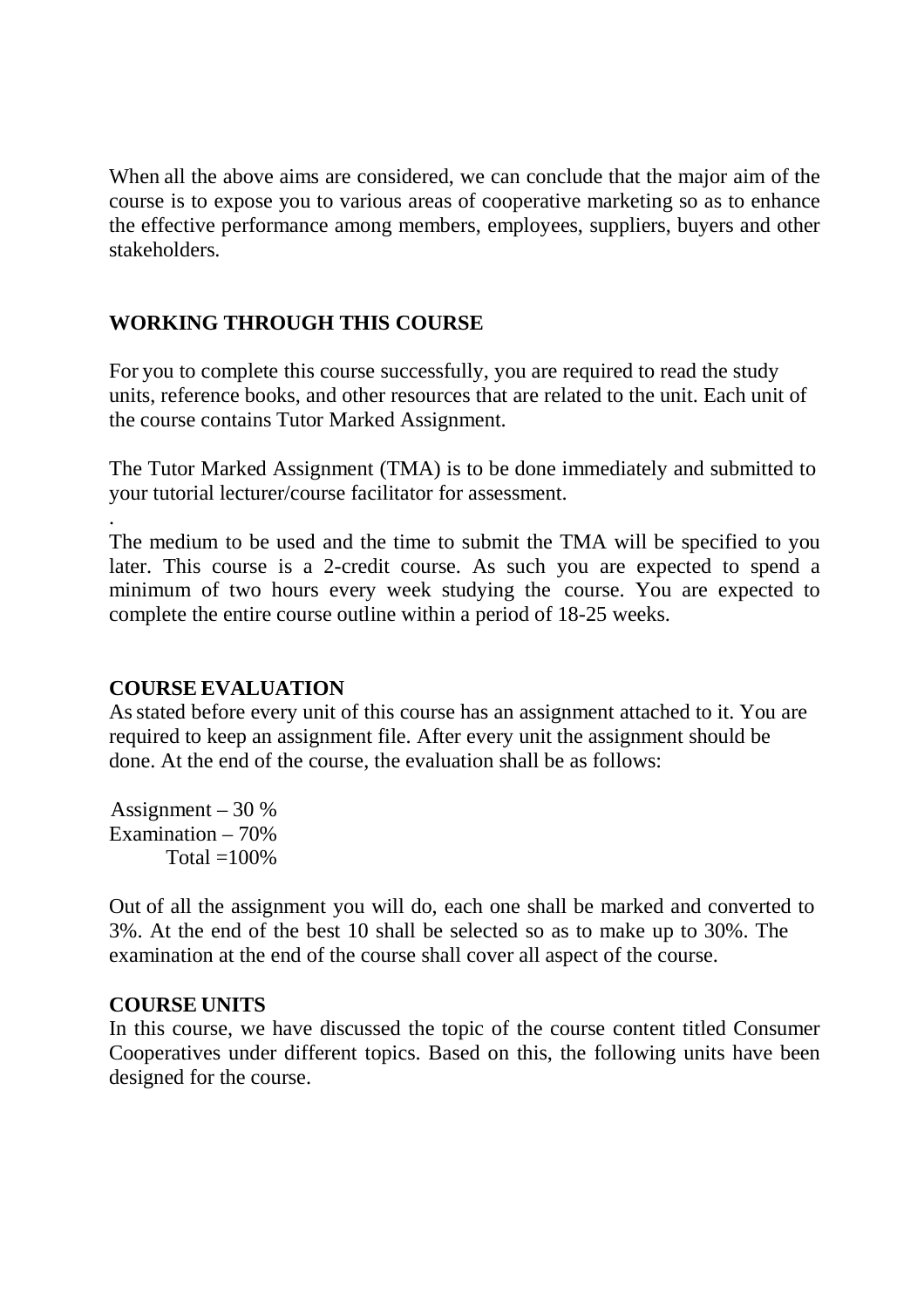**UNIT TITLE 5.0 COOPERATIVE MARKETING CONCEPT**

- **6.0 COOPERATIVE PRICING**
- **7.0 CUSTOMER RELATIONSHIP MANAGEMENT**
- **8.0 COOPERATIVE MARKETING IN THE NEW MILLENNIUM**
- **9.0 FARM SUPPLY COOPERATIVE**
- **10.0 WHOLESALE MARKETING**
- **11.0 MARKETING STRATEGY**
- **12.0 NEW PRODUCT DEVELOPMENT**
- **13.0 BRANDING COOPERATIVE MARKETING**
- **14.0 MARKET SEGMENT**
- **15.0 MARKETING MIX**
- **16.0 SALES IN COOPERATIVE MARKETING**
- **17.0 ADVERTISING**
- 18.0 **CONTEMPORARY ISSUES ON ADVERTISING**
- **19.0 DIRECT MARKETING**

These units must be treated sequentially; as a logical link exists in the arrangement. Every previous unit lays a foundation for subsequent ones. A maximum period of one week is required for every unit.

# **REFERENCE MATERIAL AND OTHER SOURCES**

As was earlier mentioned, materials relevant to the course include not only the ones below but also others that you can lay your hand on. But for now, the following references are recommended.

ligh, Philip; Douglas Turk (2004). CRM unplugged – releasing CRM's strategic value. Hoboken: John Wiley & Sons. ISBN 0-471-48304-4. Paul H. Selden (1997). Sales Process Engineering: A Personal Workshop. Milwaukee, WI: ASQ Quality Press. p. 23. Dyche, 2002, Managing Your CRM Project

Gartner, Inc (2008-09-12). Gartner Says Worldwide Customer Relationship ManagementMarketGrew23Percentin2007. Press release. http://www.gartner.com/it/page.jsp?id=715308. Retrieved on 2008-08-15.

Gartner, Inc. (22 June 2007) Commonly Deployed CRM Application Vendors in 2006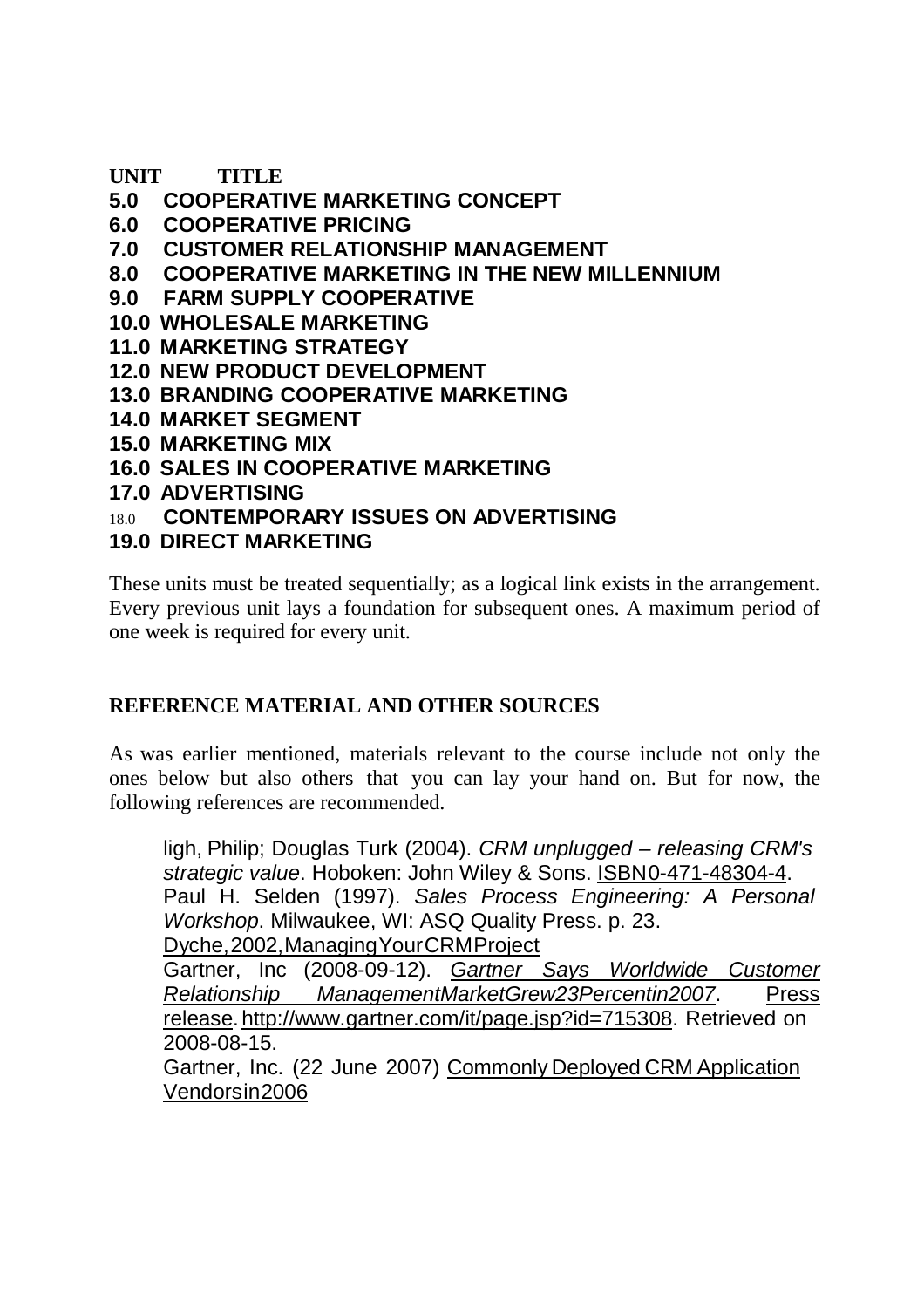Datamonitor (22 August 2007). Datamonitor suggests Oracle, SAP likely to remain atop CRM market

#### **PRESENTATION SCHEDULE**

Specific dates for particular activities, such as submission of assignment, tutorial schedules and examination dates shall be made available to you on a later date. This will enable you plan your activities in the same line. The method of submitting your assignment and receiving other course materials shall be agreed upon on a later date. You should endeavour not to be falling behind the schedule whenever it is given.

#### **CONCLUSION**

By the time you exhaust this course, you will find it useful to join or be a promoter or be a consultant of any cooperative marketing in your environment and society at large.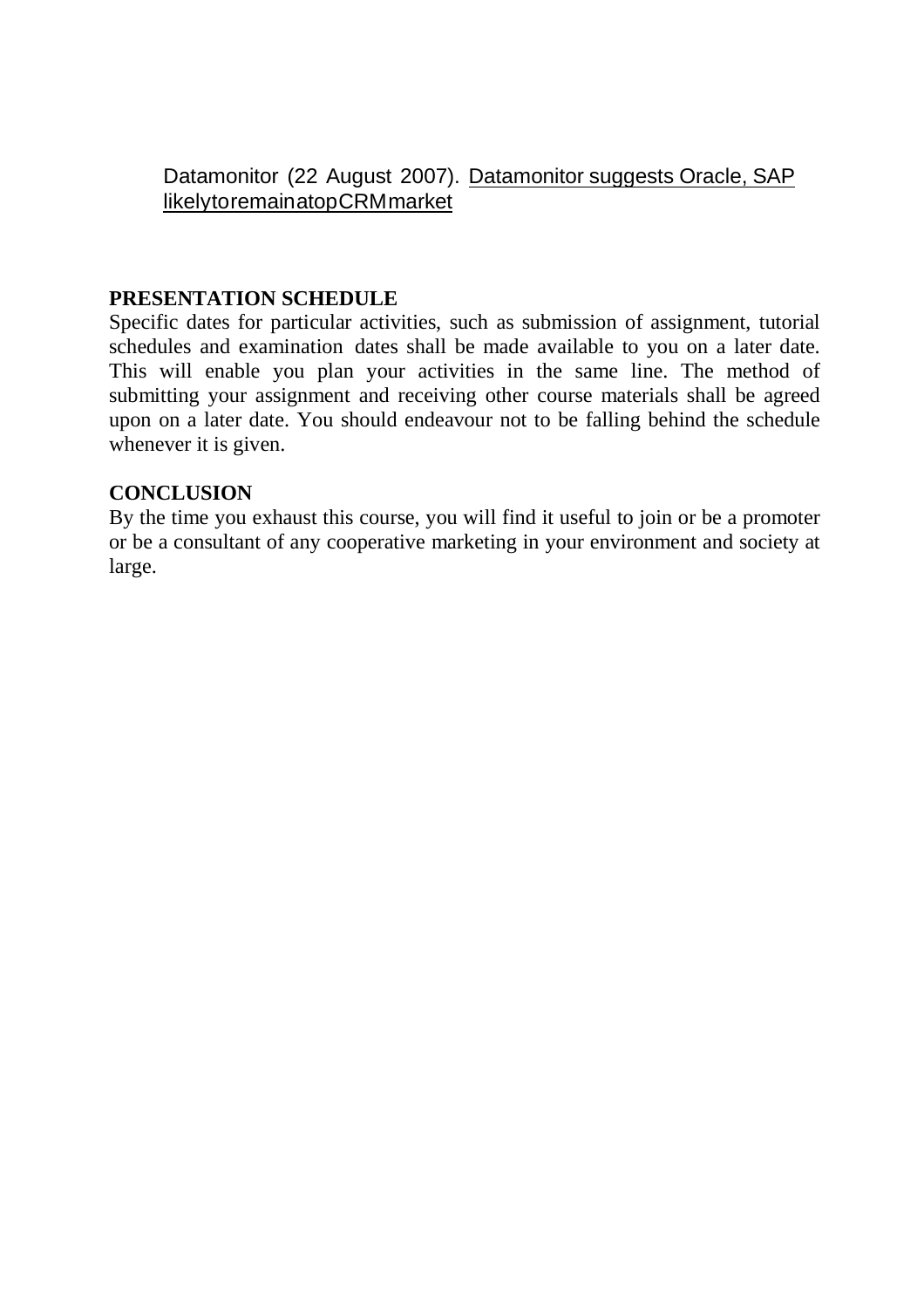**COURSE CODE: COP 412**

# **COOPERATIVE MARKETING (2 UNITS)**

**Course Leader**: Dr. O. J. Onwe

**Course Coordinator:** Mrs. Caroline Aturu-Aghedo

**Course Developer: Ayano D. A.**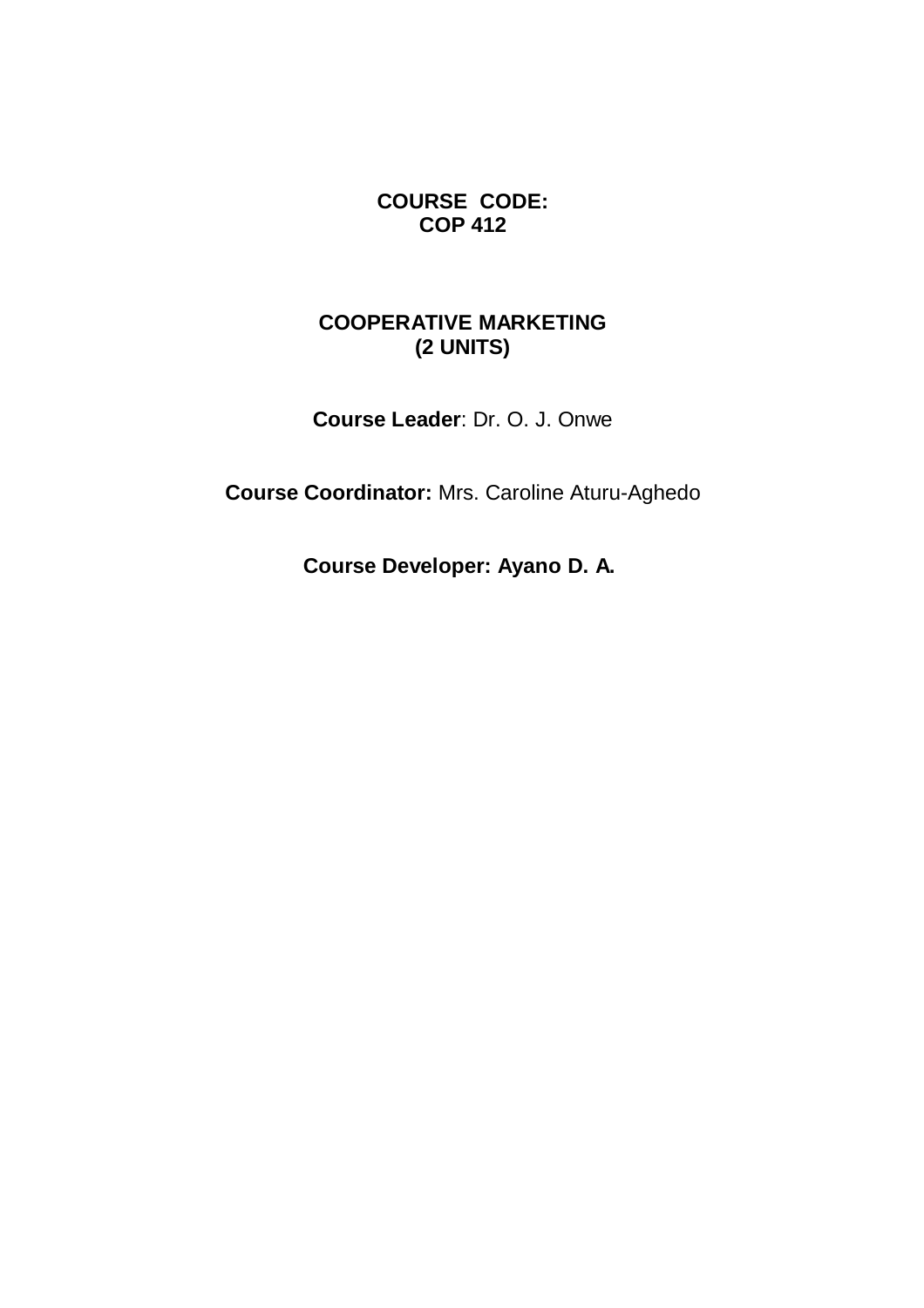# **UNIT ONE: COOPERATIVE MARKETING CONCEPT 1.0 INTRODUCTION**

The object of co-operative marketing is for producers to sell products surplus to their own needs and those of their immediate neighbours. The great majority of marketing co-operatives deal with agricultural produce, though some handle fish (which raises very similar problems) or the output of cottage industries. The reason for setting up a marketing co-operative may he that the farmers or fishermen) who wish to become members have hitherto produced only for themselves and their own village, but that, with improved methods, they could produce more if they had any means of getting their crop to market and selling it at a profit; it may be that they are already selling, but to middlemen who exploit them by giving false weights paying low prices, or advancing money at high rates of interest; or it may be that the existing marketing system though it may not exploit the producer is out of date, involves rehandling by too many middlemen and fails to give the producer the best return possible.

It follows from this that, in almost every case, the marketing co-operative has not only to provide an alternative to the merchant, who is already in business, but has to provide a service which is noticeably more efficient. If it is only about as efficient as the merchant, there may be some profit to divide among members hut such profits may not be as large as the members expect if it is less efficient there may be nothing to divide at all.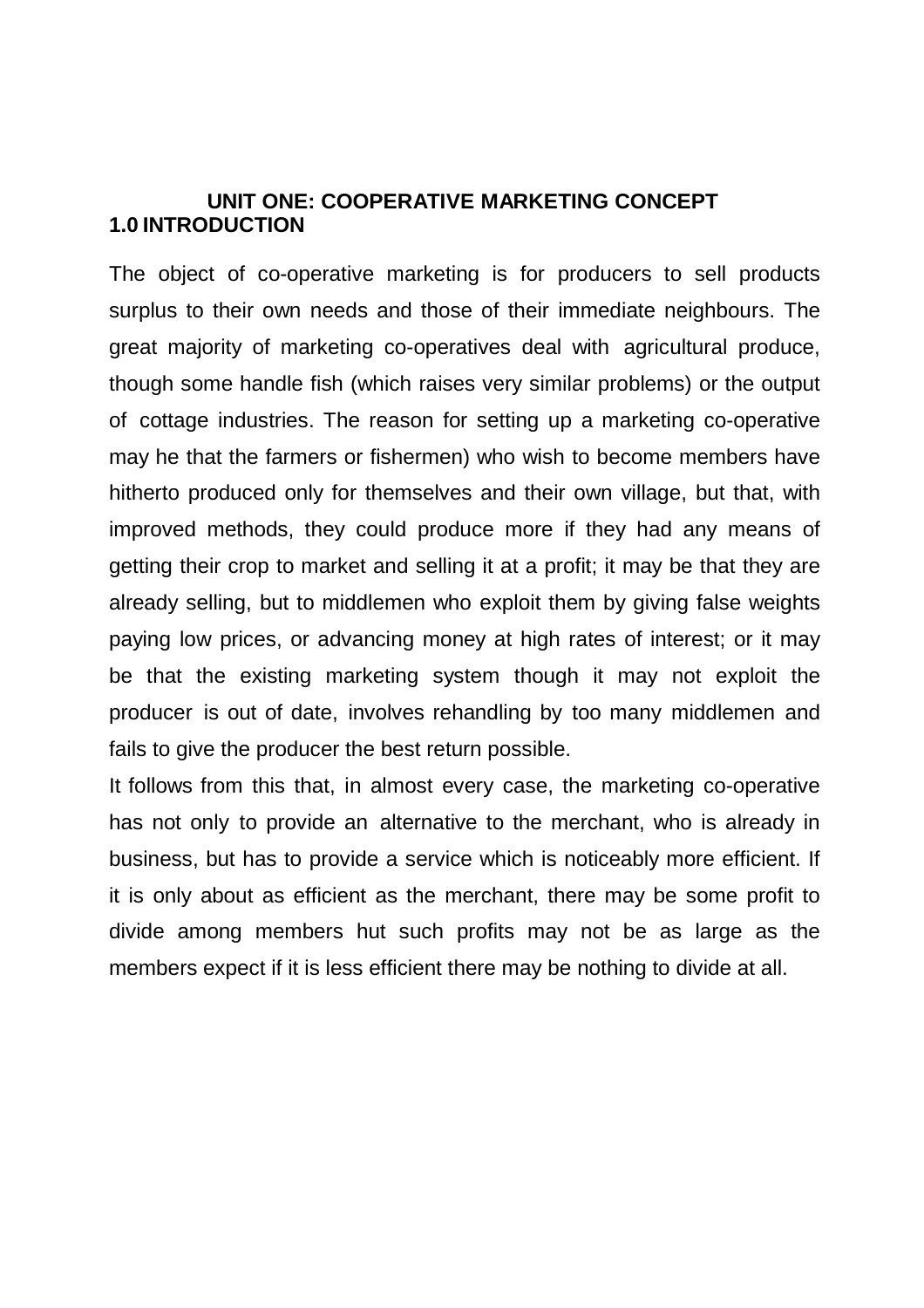# **2.0 OBJECTIVES:**

At the end of this unit students will be able to: Discuss knowledge of commodities Analyse Market Finance Examine Contracts to deliver Articulate Weighing and grading Organise Movement and storage of produce

Plan Processing

# **3.0 MAIN CONTENT:**

#### **3.1 Knowledge of commodities**

In setting up a marketing co-operative the first need is for a knowledge of the commodity to he handled. This may be anything within a very wide range of produce-grain: dairy produce in all its forms: livestock or meat; eggs and poultry: fruit and vegetables (either fresh or dried): fibres such as cotton, silk or wool: coffee: cocoa: wine: sugar: tobacco: oil—seeds and other items of less importance. Before these can he handled successfully, someone must be found who knows how to judge the qualities of rice, tobacco or wool, and grade deliveries as they come in. Tins person must also know what the usual grades are likely to be in the district, what quantities are likely to be available and at what times of the year; whether the product is perishable and what conditions it can be stored; what the existing system of marketing is, whether producers are paid in advance or after sale, before or after grading; what happens to the produce when it leaves the district; whether it is processed, arid, if so, when and where; who are the final consumers, and what are their tastes. Most of this information can be obtained from a well-conducted market survey. Additional data may be obtained from municipal, town and corporate authorities, government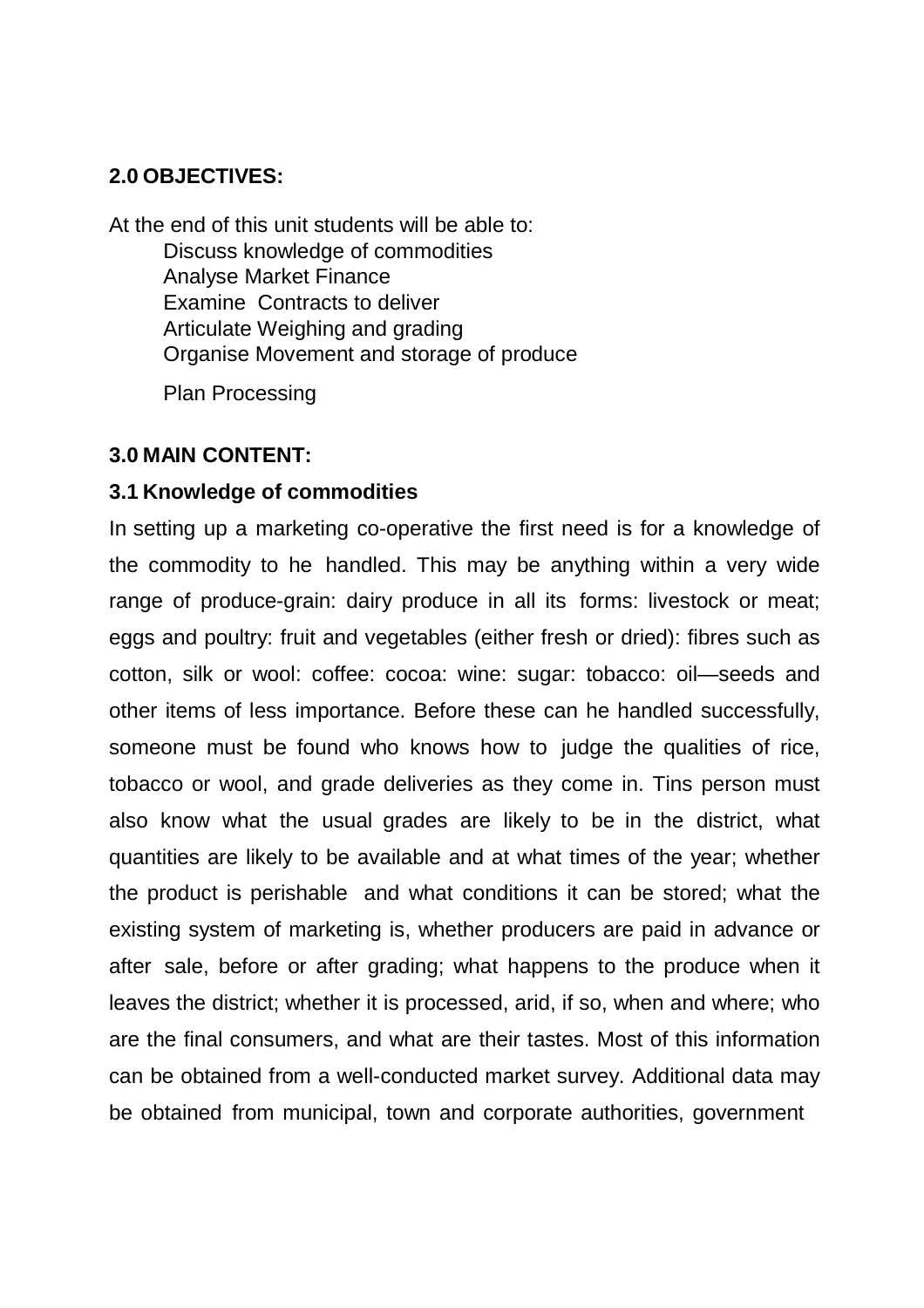economic surveys and university departments. On the basis of information of this kind it is possible to plan a co-operative enterprise which will be able to handle one or more stages in the marketing process.

How much should be attempted will depend partly on the commodity and partly on the resources—especially the financial resources—which the cooperative can command. In the most developed form of marketing the "long arm" of the producer can be extended through a system of vertical integration. Here the producer gains part-ownership of a co-ordinated network that begins with the local co-operative society which in turn has part-ownership of a secondary and possibly an apex co-operative. Through this extended system, the producer acquires the benefits of the best equipment. of well-qualified manpower, and of adequate capital resources to minimise marketing risks. The simplest form of marketing calls for little equipment besides a building with a good floor and roof,

A weighing machine and some containers—sacks, boxes or baskets—in which the crop can be shipped on to the consumer it may be worth while having a lorry either to collect produce or to take it to the railway, or both. The staff may be confined to a manager-grader, a secretary-accountant, a driver and one or two other workers.

# **3.2 Market Finance**

The scheme just described sounds not only simple but also cheap, but it fails to take account of a very important financial question which is sometimes forgotten by co-operative beginners. Farmers who sell their produce almost always expect to be paid immediately. Some may be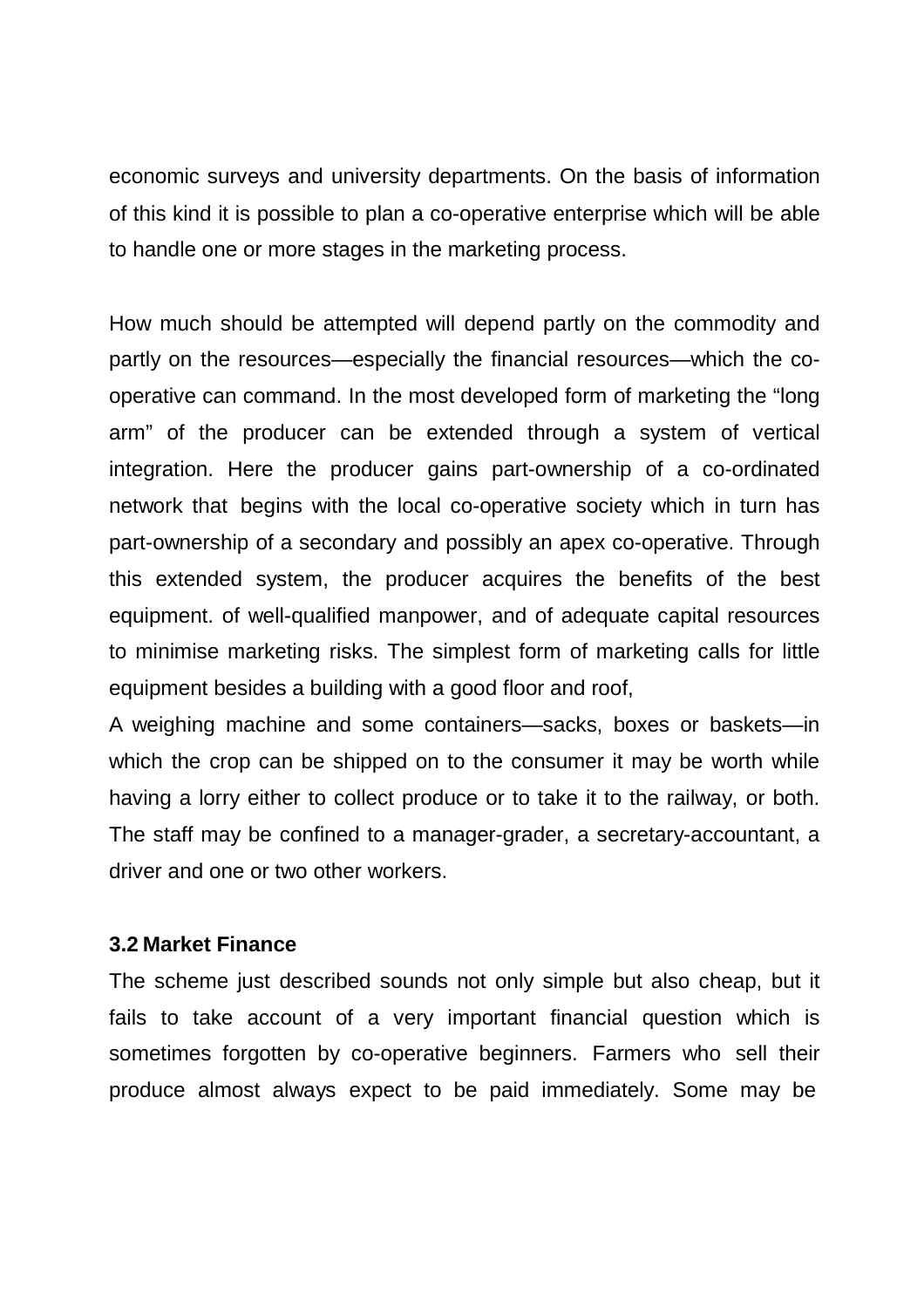prepared to accept, say, two-thirds of the price and wait for the remainder until the crop has found its final purchaser.

Many more, on the other hand, expect to receive an advance, perhaps when the seed is barely in the ground and the fruit unformed on the tree. However, will have to wait for its money it may not be able to sell immediately and the crop will have to be stored. It may be selling in a distant market and there will he transport costs. It may have to undertake processing and there will be fuel and labour costs. It may sell to retailers who are slow payers. Capital to cover this waiting period and the costs that may go with it is one of the most serious needs of the marketing cooperative. It may be met in various ways. If the members are enthusiastic, they may subscribe substantial share capital. In time the co-operative will accumulate reserves, and it will be in a position to go to an ordinary hank and Marketing finance ask for an overdraft for a few months. It may obtain this more easily from a co-operative bank or, in some countries, from government funds available for promoting agricultural business. Alternatively, there may be a co-operative credit society in the village, of which the farmers belonging to the marketing society are also members. In such a case the co-operative itself may not make any payment on delivery but may give the member a receipt for the produce received. This receipt can be taken to the credit society, which will make a loan secured on the receipt the latter being deposited at the credit society's office.

There is, however, the further problem that in many countries farmers not only want to be paid in advance but need to borrow for cultivation expenses. Such loans can be obtained from money-lenders, generally at very high rates and on condition that the crop is delivered to the lender for sale. Arrangements of this kind mean that little produce reaches the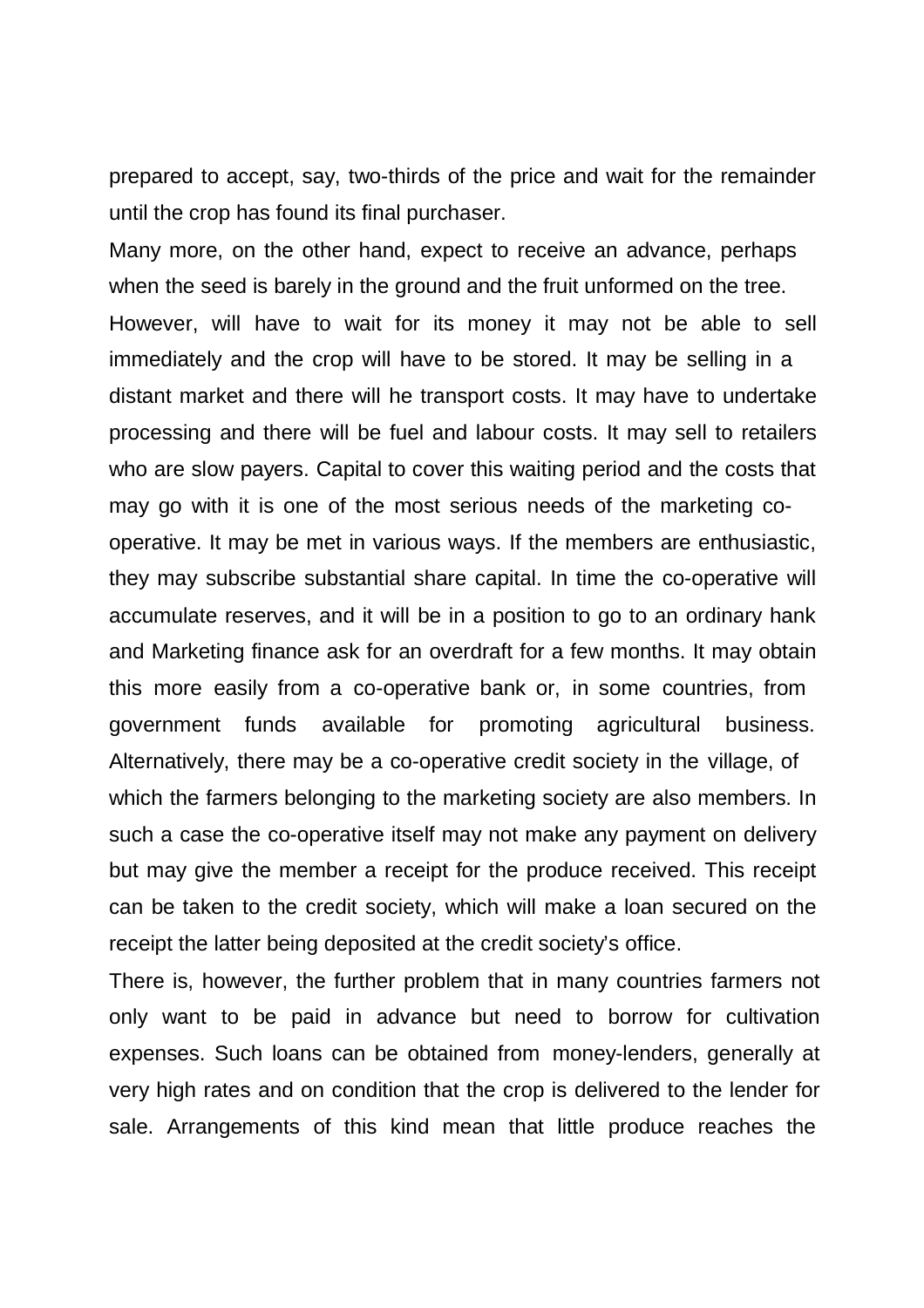marketing co-operative. The co-operative can itself make cultivation loans to members, but if it operates, as is often the case, over a fairly wide area, it will be difficult to supervise the expenditure of the loan as well as to secure deliveries at harvest time. An alternative plan is to link credit with marketing by coming to an arrangement with local co-operative credit societies. Under this arrangement the credit societies become members of the marketing society and make loans to farmers on condition that the crops raised with the loan are delivered for sale to the marketing society. The marketing society is then authorised to repay the loan to the credit society from the proceeds.

The formation of a multi-purpose society is another possibility. Here the members generate funds by purchasing their supplies, marketing their produce and using the thrift and credit facilities of one and the same organisation. This type of co-operative may well provide the most satisfactory solution to the various problems of marketing finance at the local level.

#### **3.3 Contracts to deliver**

It is very much to the advantage of the co-operative that it should be able to count on receiving the whole of each member's output. apart. of course, from such produce as may be consumed at home. If the co-operative knows what deliveries to expect and can count on them for a number of years ahead, it can plan its premises processing plant and staff accordingly, and count on full use being made of them. For this reason there are many countries in which the member on joining the co-operative, is either hound by the rules to deliver all produce to the latter or signs a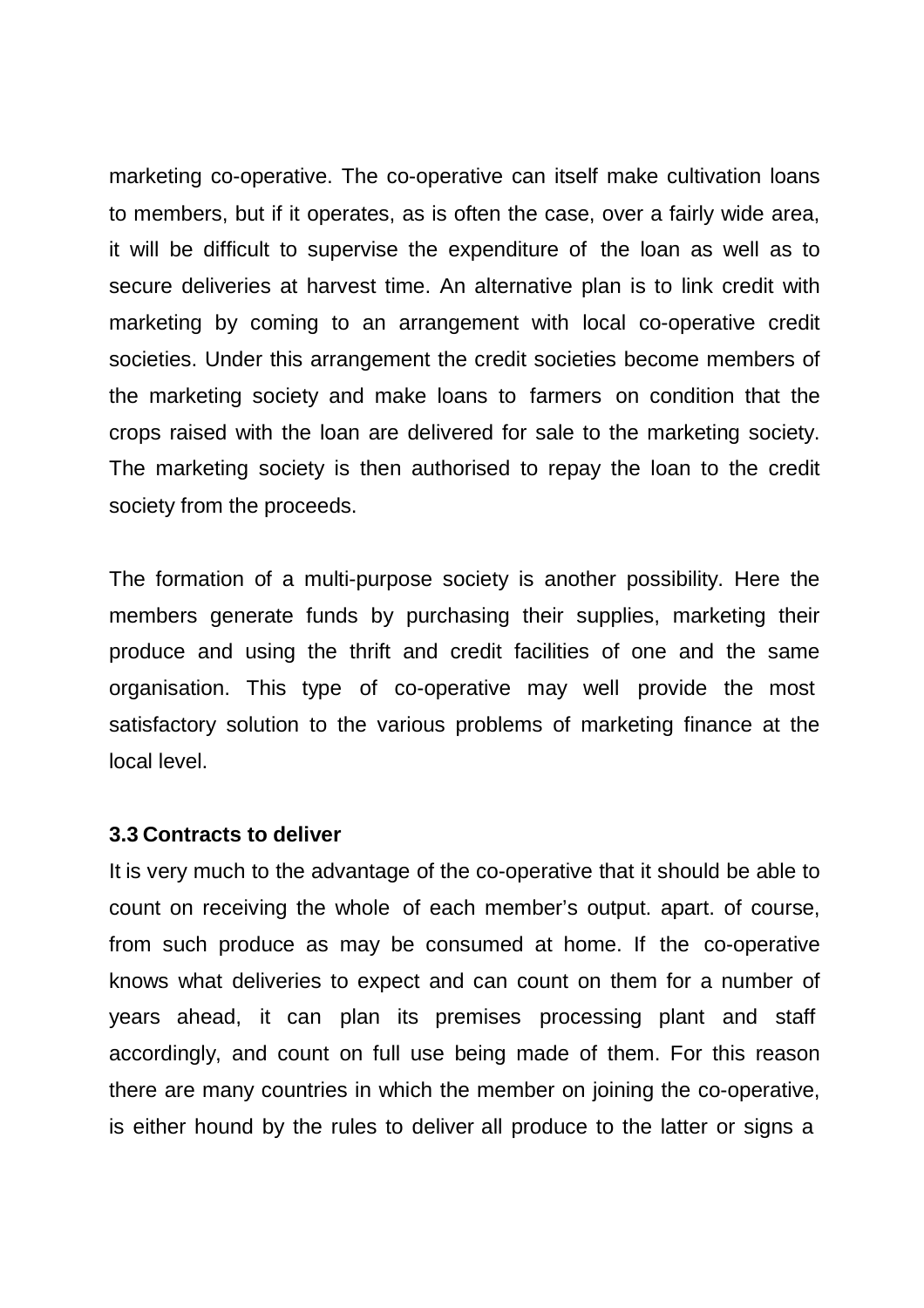special contract pledging to do so. There are instances as well where a cooperative will accept no produce beyond what has been contracted for, nor any produce from persons who have not signed a contract beforehand. There is much to he said for this arrangement which, among other things makes it easier for the co-operative to borrow for capital equipment. But there are arguments on the other side. In some countries the law does not allow the enforcement of perpetual contracts of this kind, though it would allow the enforcement of a contract over a few years. Even if the contract was enforceable, it would he impossible for the co-operative to prosecute any considerable number of its own members who might be tempted to break away as a better offers from private merchants. Finally, it has beer argued that the assurance of continual for which no effort has to be made may lead the society to become slack and offer a less than fully "competitive" service.

A rather different method is adopted iii some Asian countries. The local credit selects one of its own board members as marketing officer, with the task of supervising the use to which loans are puts and ensuring that the crops produced are delivered to the marketing society. This officer is regarded as the agent of the marketing society and receives a snail commission on produce delivered. This has been found useful in places where even members of a marketing co-operative and a local credit society are unwilling to abandon the trader to whom they and their forebears have always delivered produce. or where they are in debt to him, or where they are simply careless or self-willed. A more enduring and way of assuring the co-operative of an adequate supply of produce is by means of a continuous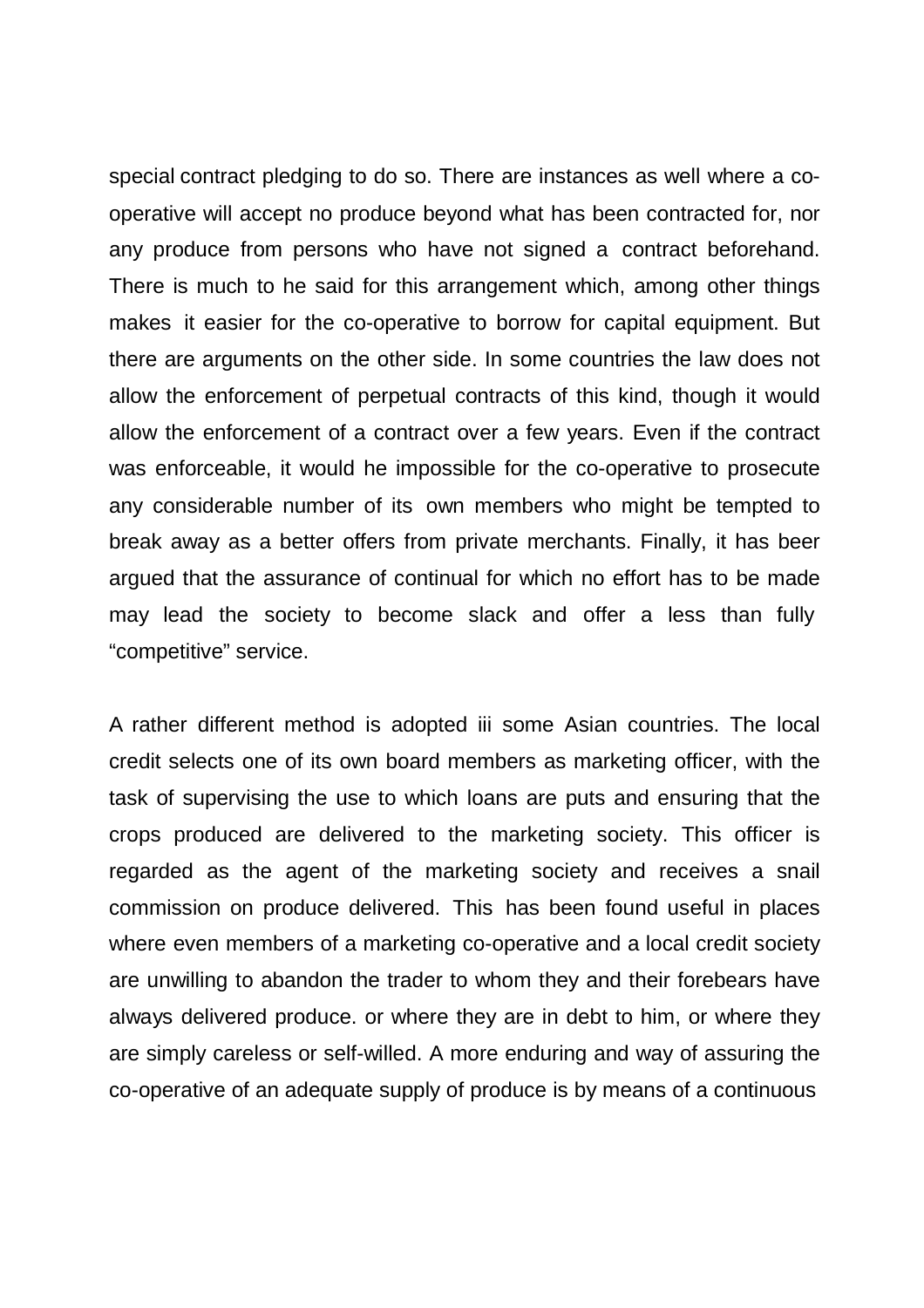and well-organised programme of member education. Generally, persuasion is more powerful than any legal contract.

Arrangements will have to be made for the physical process of delivering produce. Much of it no doubt will be brought in by members themselves, especially in the case of seasonal crops. Where, however, perishable produce has to be delivered daily, often by a certain hour (us in the case of milk or soft fruit) or (eggs) it may be more economical for the co-operative to arrange for collection by lorry. The lorry can cover a good deal of ground in a day, picking up small quantities from a large number of members, and so keep up a steady flow of supplies. It should do away with ate and irregular deliveries, which can be as troublesome as no deliveries at all. The lorry may not be able to go to every village, still less to every farm, as many will not he on hard roads. Cans of milk and cases of eggs or vegetables can, however, he brought to collecting points at the roadside, at which simple platforms can he built to make the work of lifting them onto the lorry quicker and easier.

#### **3.4 Weighing and grading**

All produce must he weighed on arrival. In some countries local weights and measures are not standardised, and even if government regulations exist they are evaded. A co-operative does its members an important service simply by using weighing machines and standard weights. In most cases produce must also the graded. Sometimes this is a matter of precise semi-scientific testing as. For in the determination of fat content or purity of milk: in other eases - such as determining the weight and freshness of an individual egg -. simpler tests will suffice. Sometimes grading operations are mechanized, as in the weight grading of citrus fruit. In other cases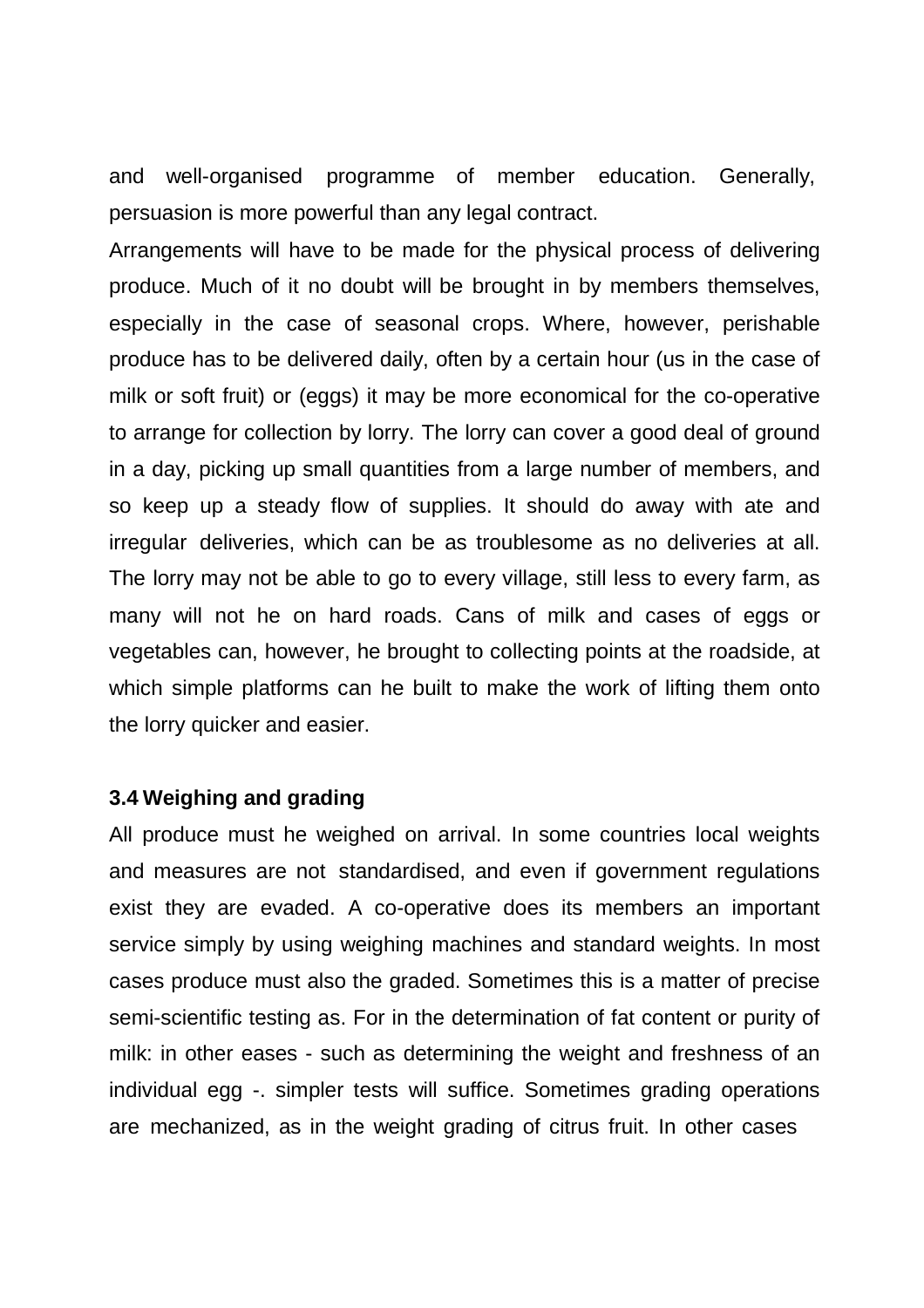expert graders, trained by long experience, use their eyes, fingers and sometimes their nose. If the quantities delivered are large, they base their judgments on samples. Cereals are judged largely by shape and colour: fibres by length, colour, lustre and strength; livestock by the conformation of the body and evidence of health and age. Division by grades is not wholly a matter of good and bad, sometimes different grades serve different purposes. There is feed barley and malting barley; fine wool goes to the weavers and coarse wool to the carpet makers. Much of the art of marketing lies in recognising the best uses to which a given sample can be put, and knowing the markets in which it can be sold. A few kinds of produce-soft fruits, for instance-are too delicate to bear being handled twice and must therefore be packed before they leave the grower's holding. In such cases members have to be trained to do their own grading and to understand that in the long run they will not do themselves any good by putting the best fruit on the top of the basket.

In all other cases it is very much to the advantage both of the co-operative and of the farmer-member that the produce be not only graded, but also pooled, by the society. Selling large quantities of produce of a uniform grade 'to manufacturers or retailers is much more profitable than selling small lots, each perhaps including produce of different qualities, to wholesalers who will themselves grade pool and take the profit on the operation.

#### **3.5 Movement and storage of produce**

Almost all produce moves in containers of some kind-sacks, boxes or baskets (although in highly mechanised countries grain sometimes moves all the way from farm to mill in bulk). Containers will almost certainly have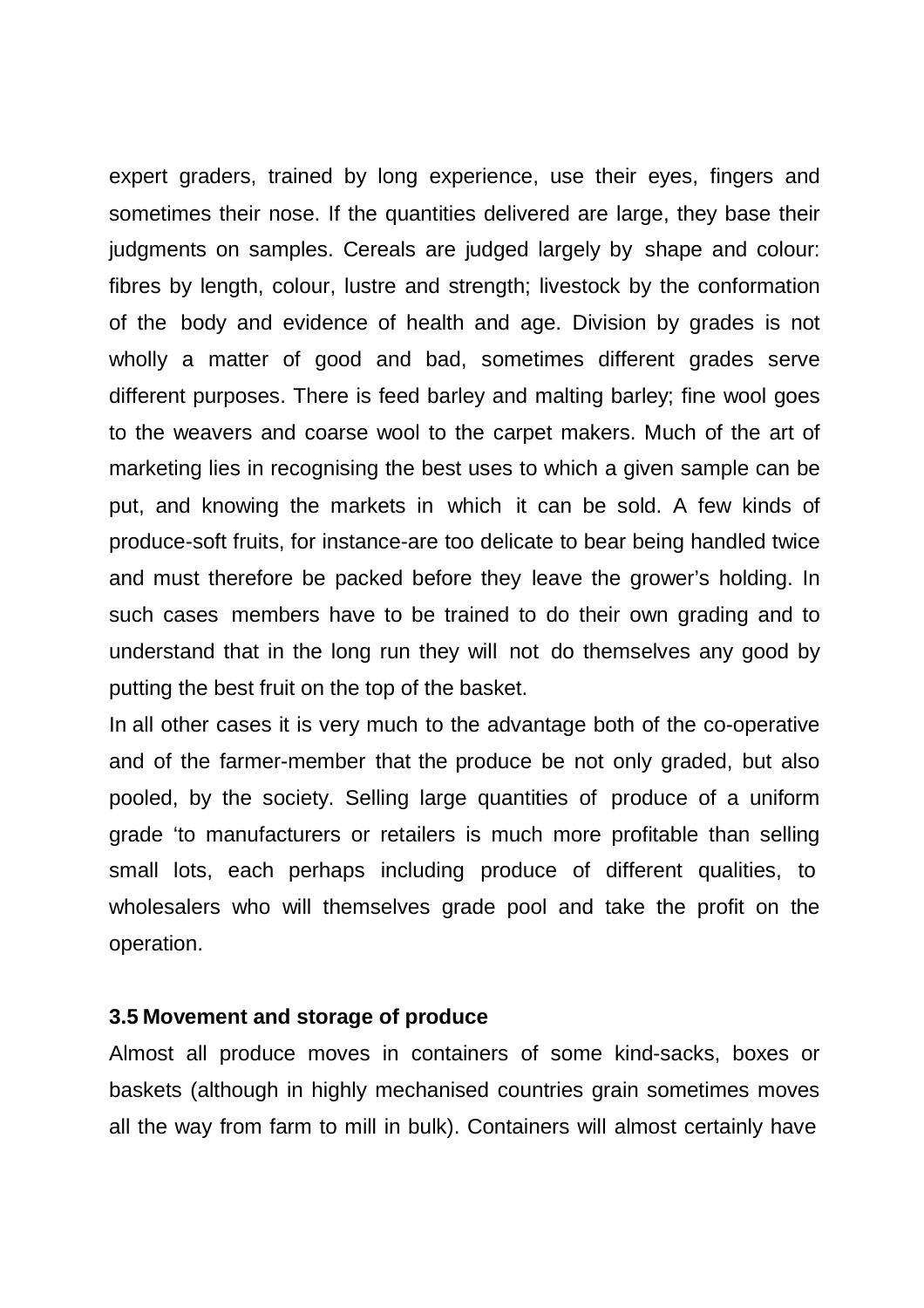to be supplied by the co-operative, if not to members on their farms then at least for the movement of produce from the co-operative to mill or market. Sometimes the co-operative can make its own containers, and the making of boxes or baskets from local materials may give some welcome employment to local people. In most cases, however, they will have to be bought, they may be either "returnable" or "non-returnable". A strong box or sack may make several journeys before it falls to pieces, and its life may be lengthened by mending. There is, however, a good deal of trouble involved in seeing that empty containers really are returned some are lost or pilfered, and in any case transport costs have to be paid the tendency now is, wherever possible, to use "non-returnable" containers-strong paper sacks, cardboard boxes, rough nets woven of' local materials-and to use them once only. In deciding what kinds of container or packing to use it must, of course, he remembered that some products are liable to damage during transport by being frozen or overheated and must, therefore, be treated accordingly.

Produce, unless it is perishable, will not always he sent to market as soon as it is received, It max' indeed he one of the main purposes of' the cooperative to store produce immediately after the harvest and release it only gradually, thus preventing a glut and a consequent heavy fall in prices. It is necessary to have some idea of' 1mw long a given commodity can safely he held before deterioration sets in. The type of storage required, the desirable temperature and degree of humidity, the facilities for inspecting stocks as well as or receiving and dispatching will vary with the commodity and, to some extent, with the climate. No general rules can laid down and the best advice available must be taker,. It must be faced that some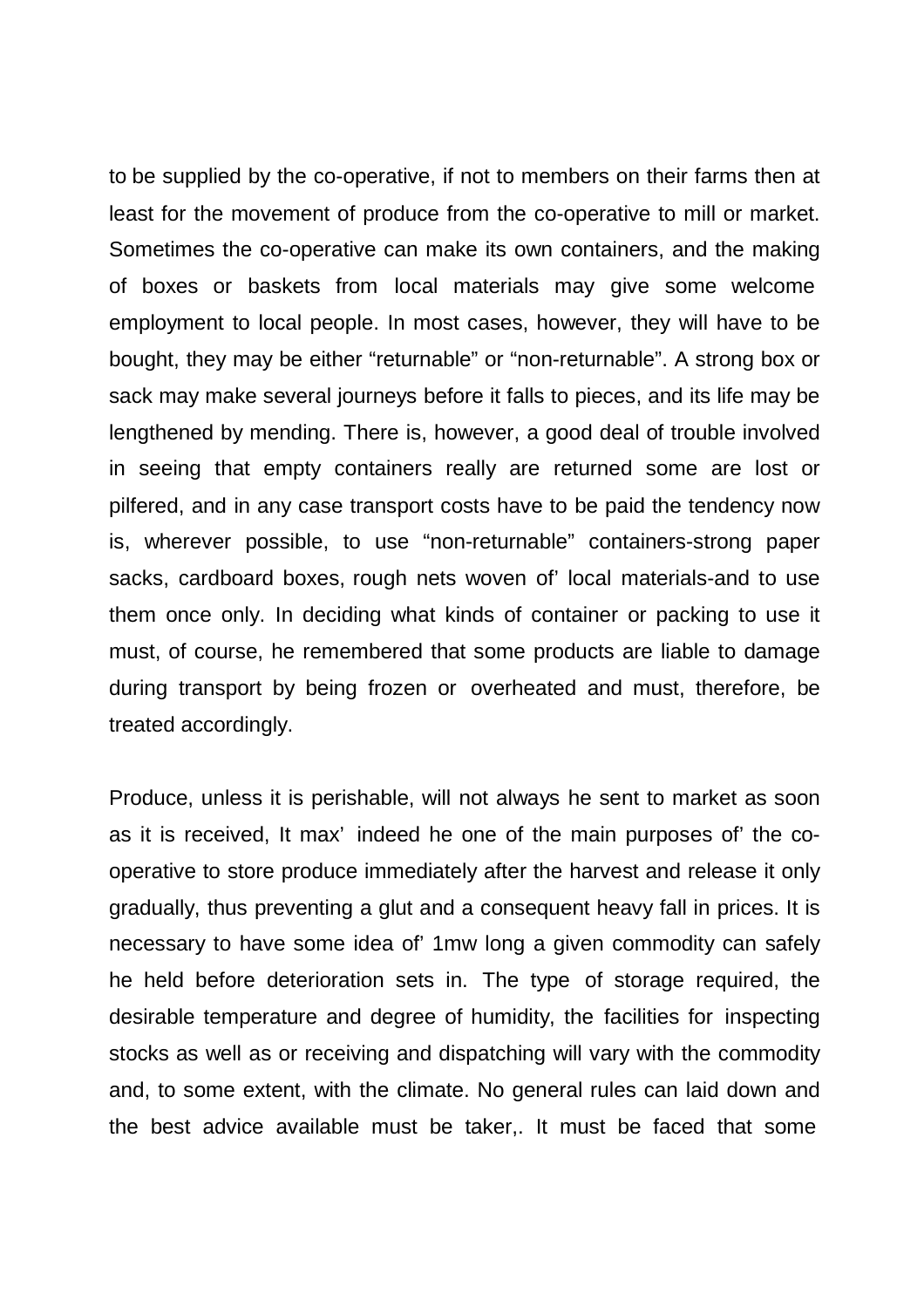commodities lose moisture iii storage, and therefore the weight will be less after some months than it was 4ien the member delivered his crop and received payment for it. In some cases stocks are taken on consignment, arid payment is later thus taking account of shrinkage. Some crops have to be cleaned, and this too may reduce weight and cause an apparent loss.

Although the technical details about the type and method of storage will vary widely according to the nature of goods being held, what remains true in every case that education and training of staff is essential, Management must instil a sense of urgency about maintaining stocks in the best possible condition. The farmer counts every kernel because the family's livelihood depends on it. Staff of the must learn to regard goods in their care with the same concern. Both management and stall must be trained to avoid pesticides that are dangerous to health or, if they must be used, to use them with extreme caution to prevent contamination of the goods in storage. Basic cleanliness in (he storage area is important but is too often considered to be a secondary matter. To ensure that the area is kept in good order, the general manager should establish a procedure to be followed by the staff. The staff should be trained in the procedure and regularly inspected. Any departure from procedure should be followed by action. Managers themselves must be taught to appreciate the extent of financial loss involved in careless handling of goods, and to realise that damaged stock of any kind is money lost.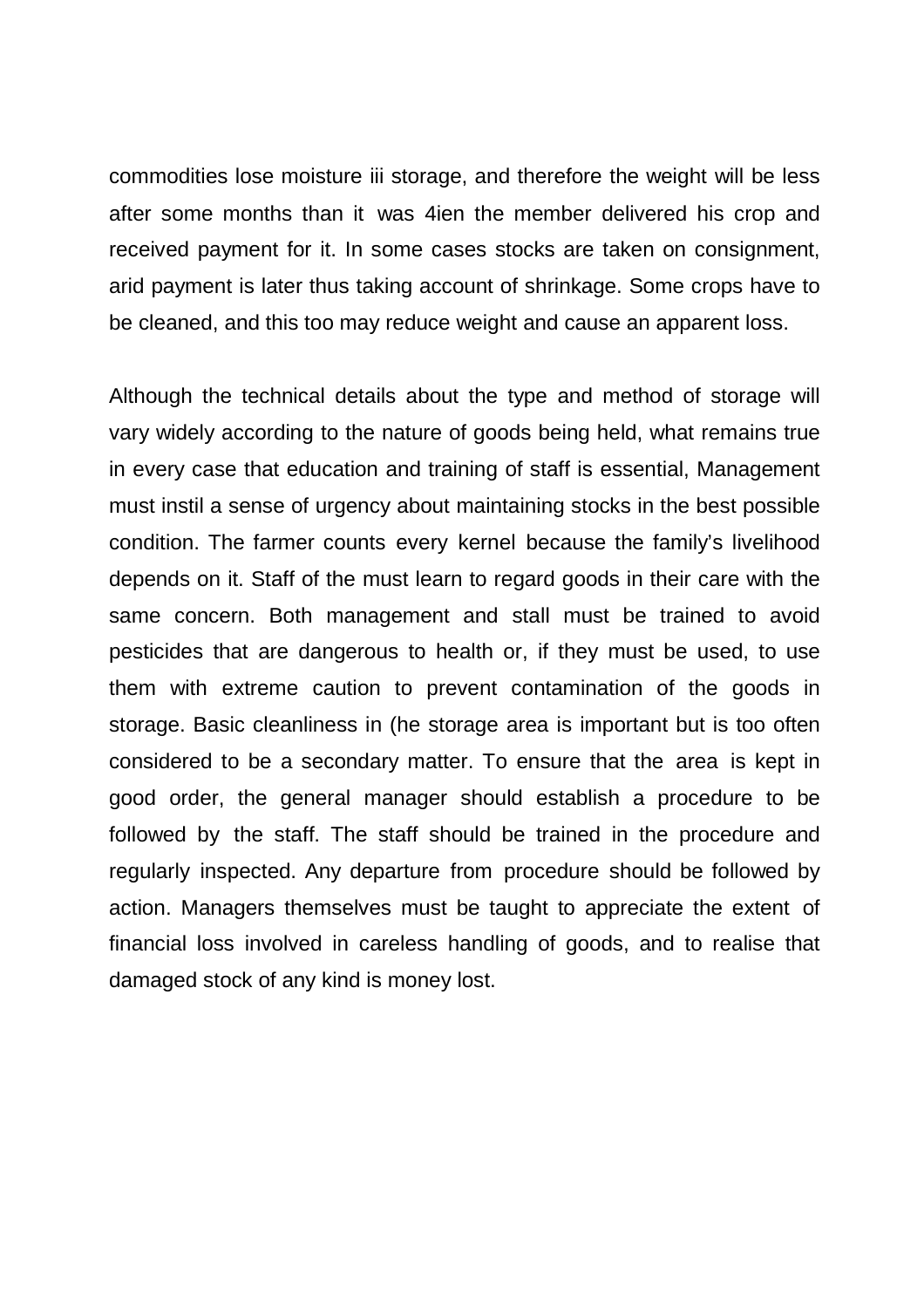#### **3.6 Product Processing**

The line between preserving and processing is difficult to draw. It might be said that processing begins when the raw product is turned into something recognizably different. This happens when milk is made into butter or grapes into wine, though. as a matter of history. a process like cheesemaking must originally have been a of preserving milk. Many agricultural products lend themselves to processing, sometimes into more than one article. There may be a series of processes: the grapes are pressed for wine, what is left after pressing is distilled into pure alcohol, the pips are crushed to extract oil for soap-making, and the final are dried and used for fertilizer. Or there may be alternatives: milk may be converted into butter or cheese, or it may be condensed or dried. Skim milk may be dried and used as calf-feed, or it may be made into casein and end up as a button an umbrella handle. In the case of the palm tree, different parts of the same plant may the put to a great many uses, either all at once or as alternatives, it is part of the skill of marketing co-operatives to understand, and have the equipment to undertake, as many of these processes as possible. In the first place, it is important see that nothing is wasted. In the second, market demands fluctuate. They may at some point be good for butter and had for condensed milk, good for canned fruit and had or jam. It is the business of the manager of a marketing co-operative to watch these changes, to try to forecast what the position will be in three months, six months or a years time, and to decide accordingly whether to sell the commodity fresh or to process it arid, if it is to be processed, into what article. Processing does riot always increase the value of the product. It may only be undertaken as a way of preserving that part of a perishable product for which there is no local or no immediate market. If only a small quantity is handled by the co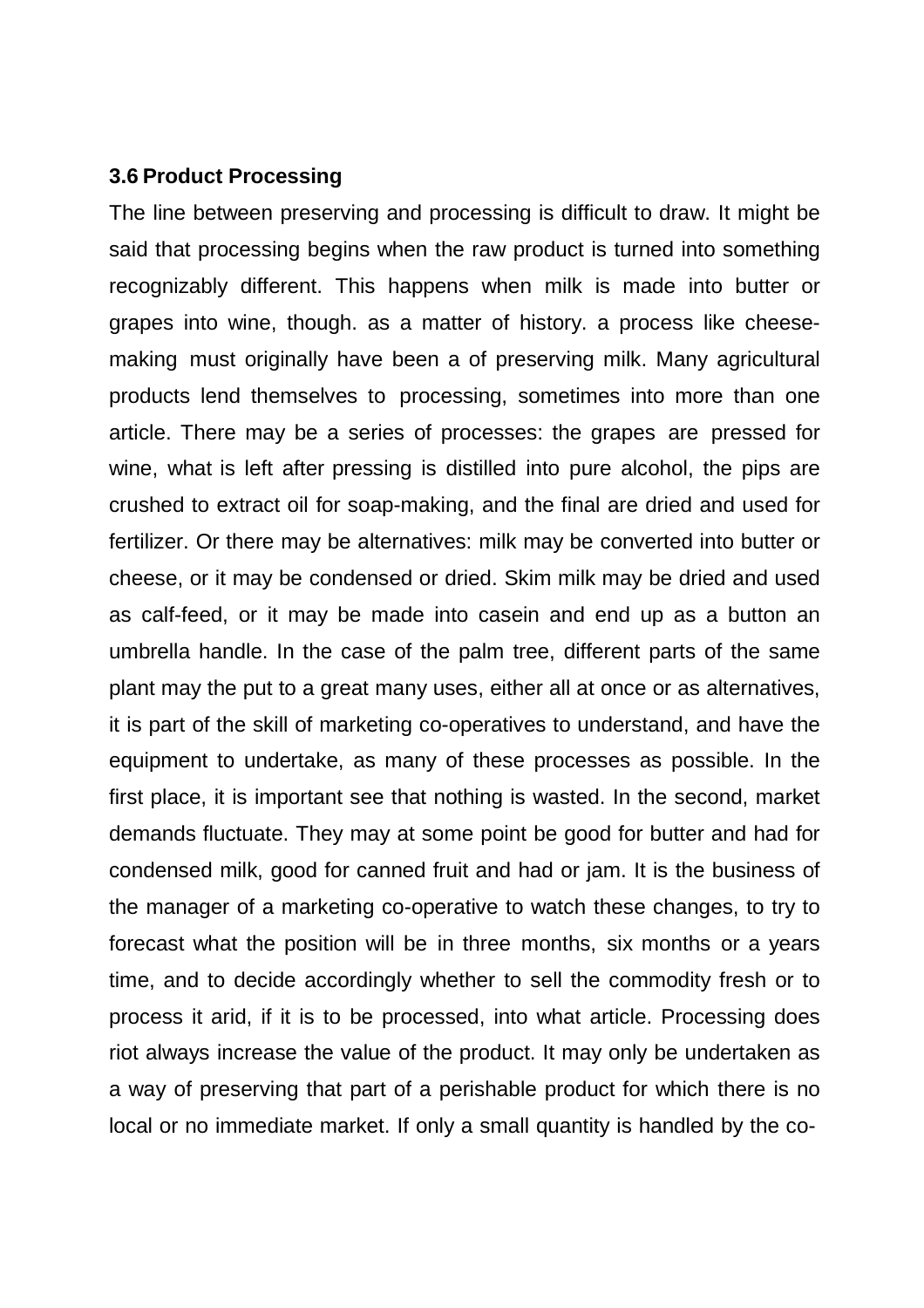operative, the cost of processing or transport may be too high to allow a profit. In that case, it might be better to sell the surplus raw product to a secondary co-operative or to a commercial processor working on a large scale.

The whole question of whether a co-operative should go in for processing as sell as simple marketing is lied up with calculations of this kind, which involve planning not months bat years ahead. Such decisions are also influenced by the fact that the mere marketing of a raw material on its first removal from the farm gives the producer only a little more control over his or her own produce than if it had been sold at the farm gate. The farmer will still be dependent on cotton ginners, sugar refiners and the proprietors of slaughter houses and condensaries, who will continue to dictate prices. The desire to extend the member's control over his product further along the road to the consumer is at least as strong a motive for taking up processing as is the need to offer different forms of the product in different markets. Both must be taken into account before a decision is reached.

# **4.0 CONCLUSION**

In conclusion, information on knowledge of commodities to be marketed can be obtained from a well-conducted market survey. Additional data may be obtained from municipal, town and corporate authorities, government economic surveys and university departments,

# **5.0 SUMMARY**

This unit discussed the following: knowledge of commodities, Market Finance, Contracts to deliver, Weighing and grading, Movement and storage of produce, and finally products Processing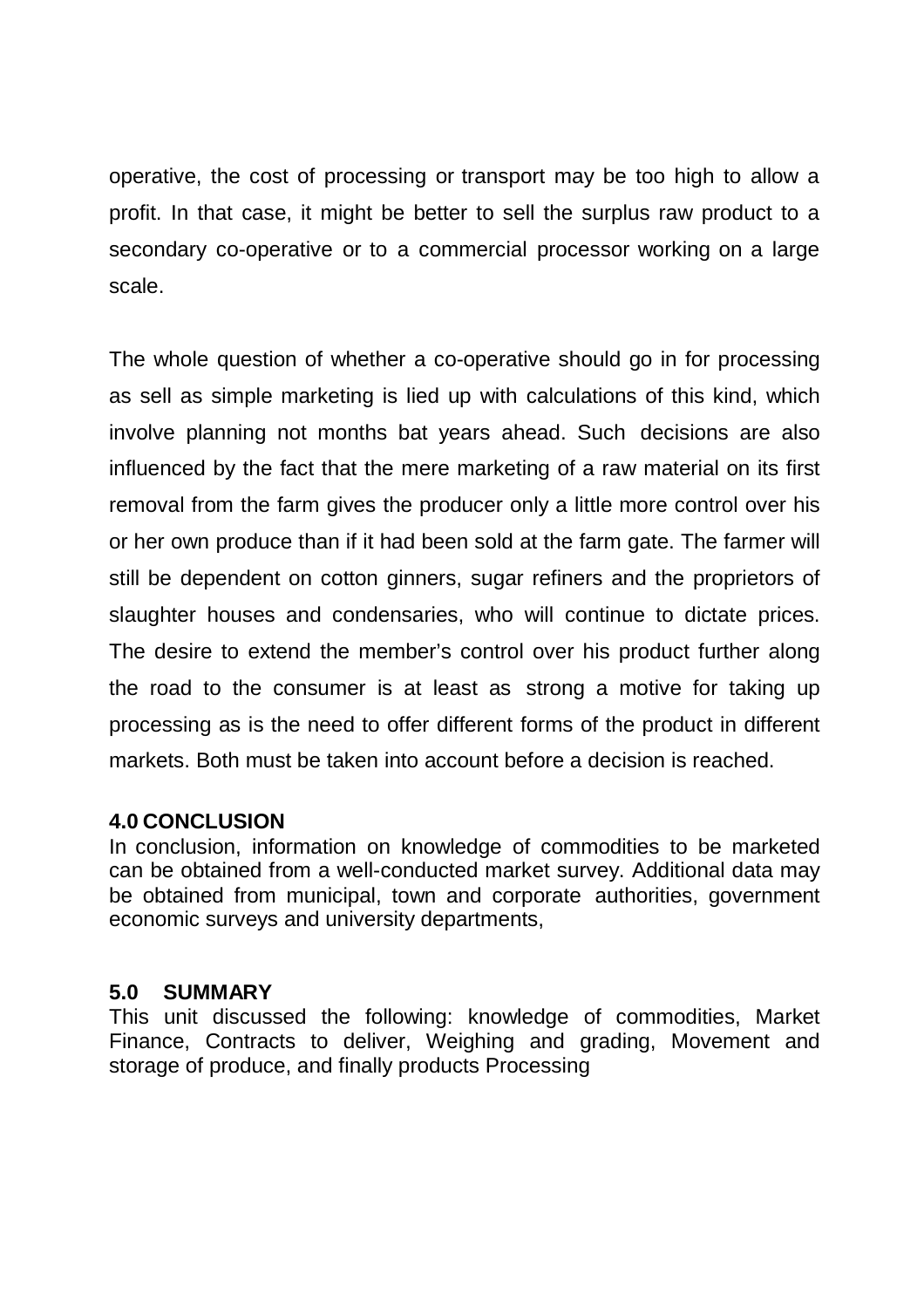# **6.0 REFERENCES**

- 1. Bligh, Philip; Douglas Turk (2004). CRM unplugged  $-$  releasing CRM's strategic value. Hoboken: John Wiley & Sons. ISBN 0-471-48304-4.
- 2. Paul H. Selden (1997). Sales Process Engineering: A Personal Workshop. Milwaukee, WI: ASQ Quality Press. p. 23.
- 3. Dyche, 2002, Managing Your CRM Project
- 4. Gartner, Inc (2008-09-12). Gartner Says Worldwide Customer Relationship ManagementMarketGrew23Percentin2007. Press release. http://www.gartner.com/it/page.jsp?id=715308. Retrieved on 2008-08-15.
- 5. Gartner, Inc. (22 June 2007) Commonly Deployed CRM Application Vendors in 2006
- 6. Datamonitor (22 August 2007). Datamonitor suggests Oracle, SAP likely to remain atop CRM market

# **7.0 TUTOR MARKED ASSIGNMENT**

1. Briefly discuss market finance in cooperative marketing?

2. What do you understand by product processing in cooperative marketing?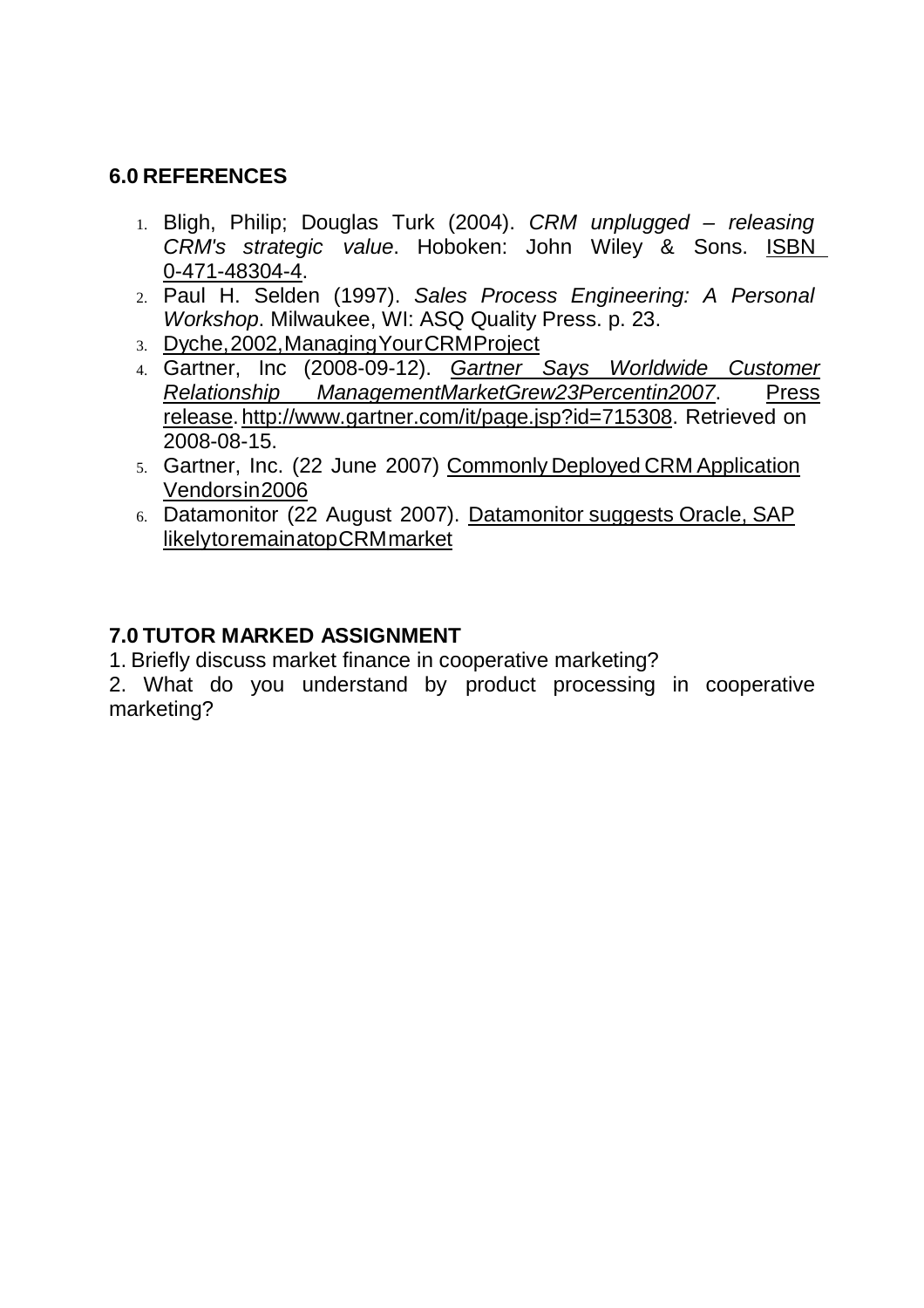#### **UNIT TWO: COOPERATIVE PRICING**

#### **1.0 INTRODUCTION**

When a product, either raw or processed. is ready for sale, there are several alternative ways of disposing of it. For raw produce the cooperative may operate a retail shop, or it may hold an auction on its own premises with an auctioneer appointed by the society. The latter method is frequently used in European and North American countries for the sale of livestock, fresh fruit and vegetables, and sometimes eggs or wool. The produce of each member is offered 'or sale separately and sold to the highest bidder, who is responsible for removing his purchases and paying on the same day. The system places minimum financial responsibility on the co-operative or its members, but success depends on attracting a large number of buyers to the auction and on the skill of the auctioneer in preventing the formation of buyers rings.

If only local buyers are present, the ring may seem unbreakable, hut an enterprising society should be able to bring in buyers from other areas, so that competition is restored and prices once more begin to move freely. On the other band, buyers may try o boycott the co-operative auction altogether. In such a case an alternative arrangement, such as a direct sale to exporters. may have to be devised. if only as a temporary measure to bring buyers to reason.

In some countries it is customary to allow credit for a week or two to traders who buy at auctions, In such cases the co-operative retains custody of the produce until the debt is discharged. The position is further safeguarded by allowing credit only to "approved customers" selected by the board of the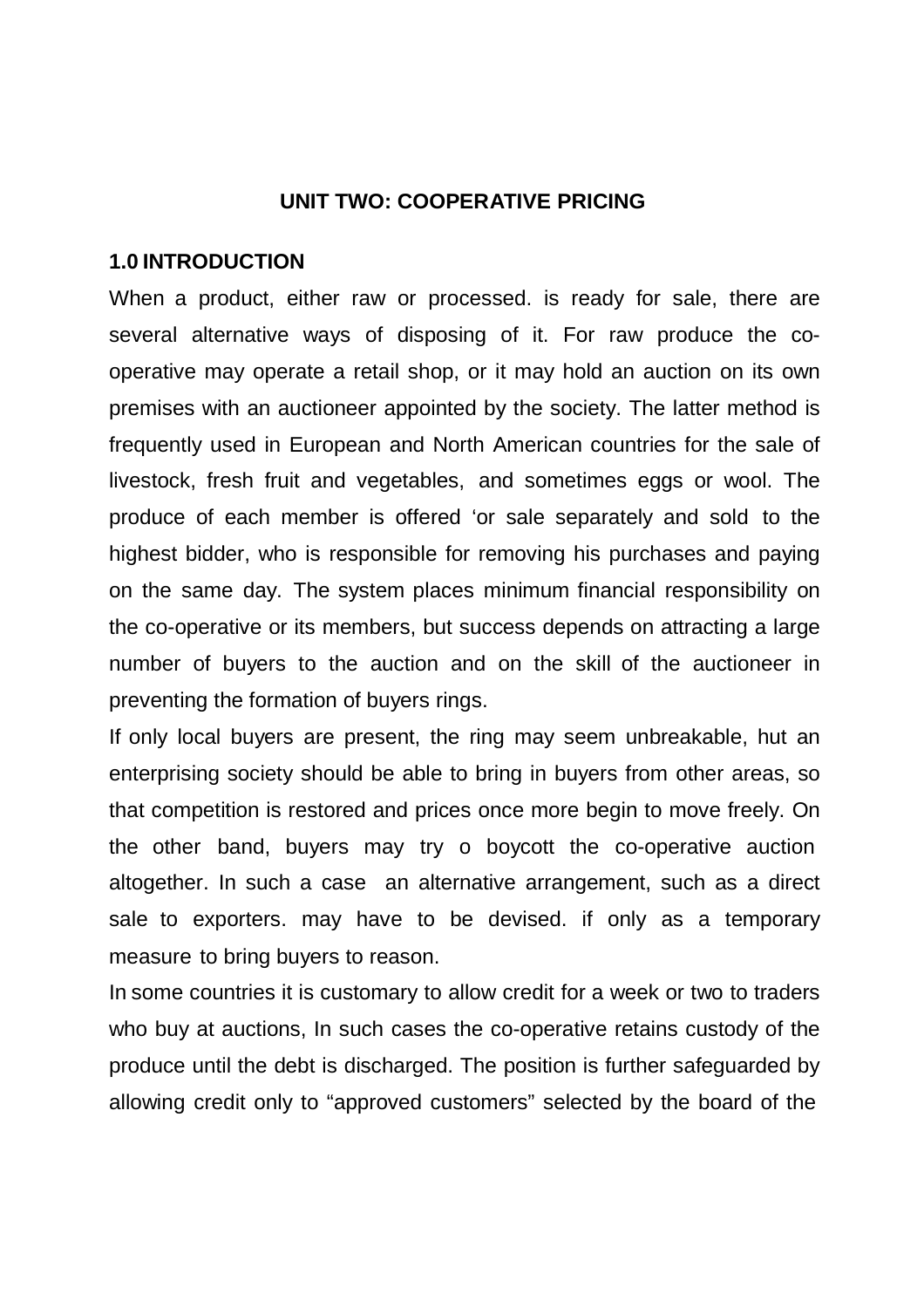society, which also fixes the limits within which credit nay be very to each. In addition, buyers have to deposit 25 per cent of their proposed bid before taking part in the auction. A variation in the auction system is purchase by lender.

Auctioning is less often used for the sale omen-perishable products, and it is not the only way even for perishables. Fresh milk, for instance, goes to retailers (generally after pasteurization and probably bottling) and is distributed by them direct to the consumer. Fresh fruit and vegetables often move in the same way, but generally pass first through (be hands of a wholesaler or wholesale agent, to whom they are sold by "private treaty" or bargaining which lakes place at a meeting, by correspondence or over the telephone. Alternatively, or in addition the society may open its on wholesale or retail depot either at its headquarters or, perhaps, in quite distant centres of consumption. This method has been used both for agricultural products and for the output of cottage industries. Such a society may purchase the goods outrignt from its member societies, but it may do all or part of its business on commission so as to avoid being caught on a falling market with large stocks in its warehouses.

The marketing of products which cannot be consumed in their natural state is often complicated. The co-operative which does the processing itself may sell its butter or cheese, its wine or canned tomatoes direct to wholesalers or retailers, including consumers' co-operatives. It may, on the other hand, carry on only the first of several processes: it may gin cotton out not spin or weave, mill flour but not bake bread. In that case, it must sell the half-finished product to a manufacturer who will complete its transformation. Most manufacturers specialise in certain grades of products. It is a large part of the business of marketing to know all the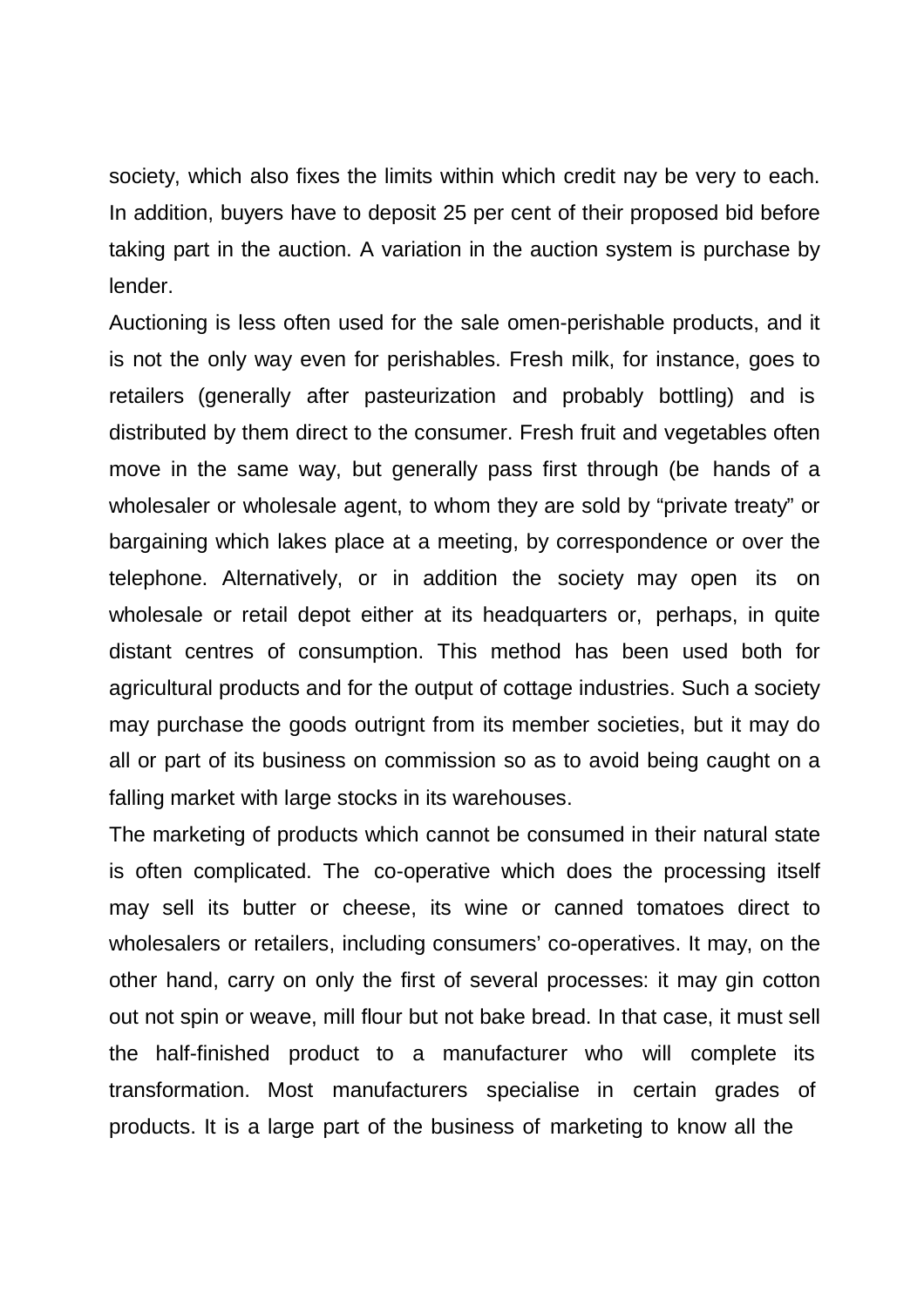different buyers, to establish good relations with them and to understand their special requirements. Consumer taste varies between different countries, and even between different parts of the sane country: the north may like fat meat and the south lean: certain foods may only be eaten in hot weather or on certain least days: some foods are luxuries which cannot be sold except to hotels or in districts where the standard of living is high. Again, it is essential to make a market survey well in advance of investment.

# **2.0 OBJECTIVES:**

At the end of this unit students will be able to: Explain markets and prices Examine Federal Marketing Cooperative Analyze Marketing boards and government controls

# **3.0 MAIN CONTENT:**

# **3.1 Markets and prices**

Unless they are subject to close government control, prices vary greatly from one market to another, and in the same market at different times of' the year or even from day to day. They depend largely, hut not wholly, on the quantity of the commodity being offered for sale or likely to be offered in the near future. They may depend on the volume of' imports as well as of home-grown produce. Buyers will not pay a high price for scarce homegrown fruit if they know that a ship bringing quantities of the same fruit at much lower prices has just docked and that the fruit will he in the market tomorrow. Prices and the way in which they are influenced by supplies, by normal ups and downs during the year and by the kind of forecasts which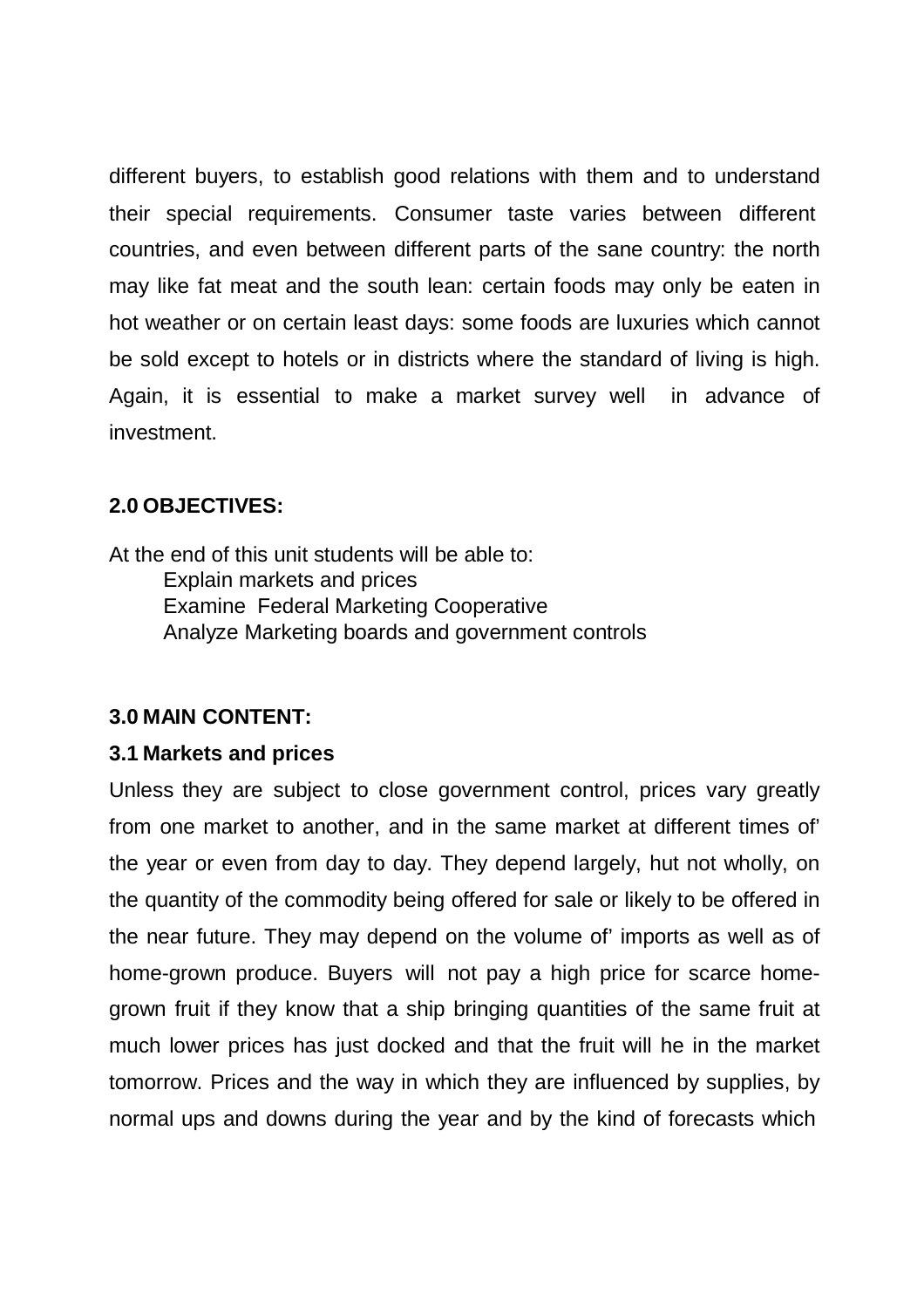can he made about them, have long been the subject of expert study. Special information services, public or private, as well as sections of commercial and financial journals are devoted to various forms of market intelligence. The business of marketing, then, is not a simple one. It calls for skilled professional staff with a fair for business, as well as complete honesty, and such people are neither easy to find nor cheap to employ. The complications of marketing and the demands on managerial skill are increased when the buyer-manufacturer, wholesaler, retailer or consumer -lives in a different country, perhaps in a different continent from the one in which the commodity is produced. This raises questions of transport, shipping space, export and import licences, customs, currency regulations and exchange rates. Correspondence and other business contacts may have to be carried on in one or more foreign languages. Personal visits may have to be made in order to see the exact type of product which customers require, and for which they are prepared to pay the highest price. Technological improvements in international communications through computer hook-ups, telex and satellite networks have not altered the basic complexities of the business nor have they lessened the need for skilled professional staff. They have merely made everything happen faster.

#### **3.2 Federal marketing co-operatives**

International marketing is likely to be beyond the resources and the experience of local co-operative marketing societies, though some of these do attempt to sell direct to neighbouring countries. Few, however, are likely to have the necessary expert knowledge of markets or the volume of trade necessary to secure the best prices or the best transport rates. Besides, if a number of local societies were all attempting to sell in the same foreign or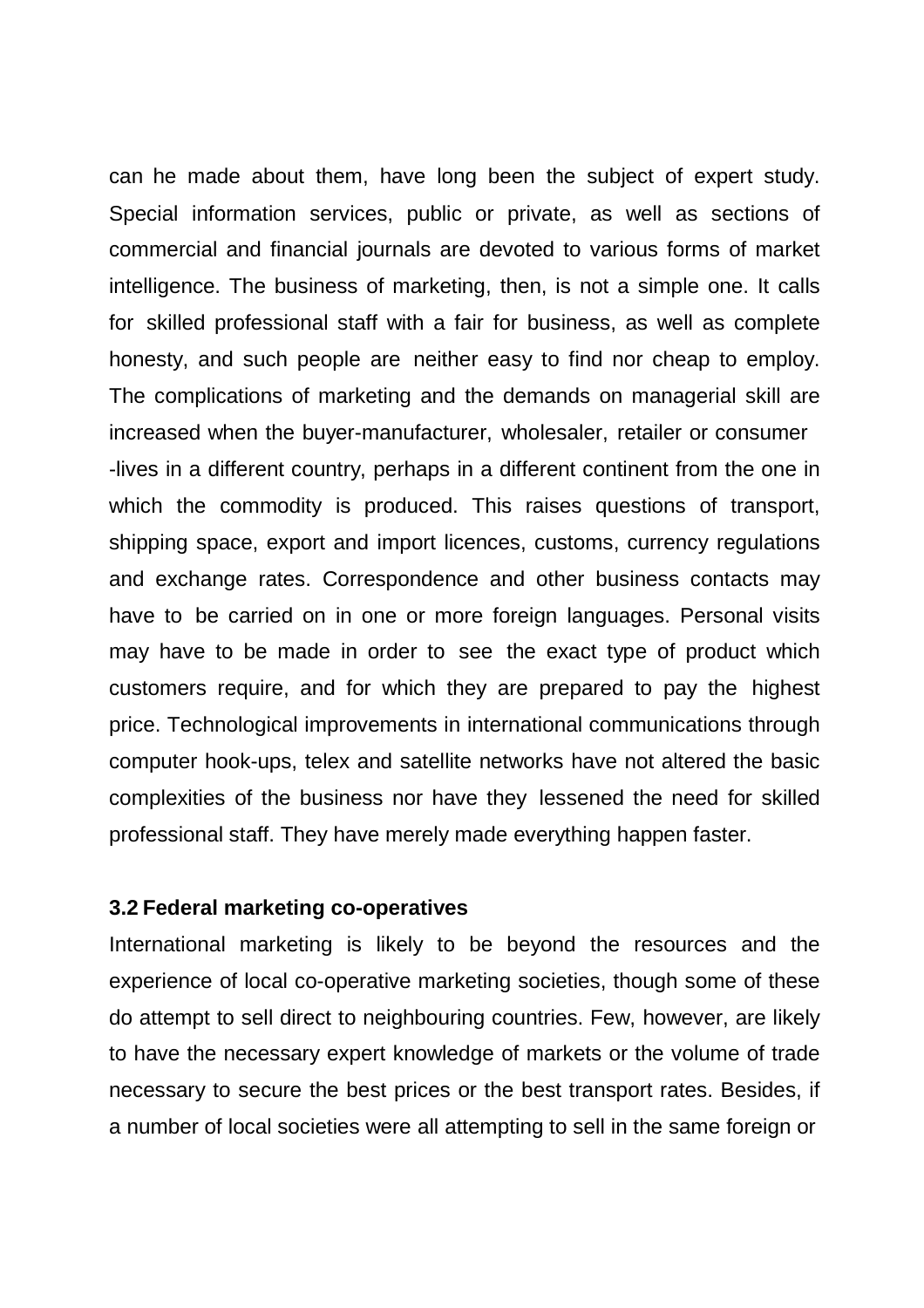indeed national) market they would compete with one another and those who would gain would be the buyers who would play one co-operative off against another. The answer to this problem is the co-operative marketing federation, of which all local co-operatives handling a particular commodity become members In some large countries, especially those in which communication is difficult, there are state, district or provincial federations which in turn unite to form a national organisation. The system then is that each local or primary co-operative is free to sell locally as much of its output as can he consumed by individuals, retailers or factories. Anything which cannot be sold locally is transferred to. or at an rate put at the disposal of the district federation. This in turn sells whatever can be absorbed by the province which may include industrial areas or important population centres. The rest and this may easily he the greater part of the producers' output — is for the national federation to handle, often by 'aay of export. and sometimes through sales inside he country in areas where the commodity is not produced in sufficient quantities to meet local demand. The national federation is in a much better position to do this than any primary or district co-operative for the following reasons:

It can specialise and become expert in a single commodity.

It commands a larger volume of produce which, if the primary societies have done their job, should be uniformly graded and properly packed.

It has offices and probably warehouses, perhaps cold storage facilities, in the principal trading city, probably a port, which deals with the commodity.

It is in touch with banks, whether co-operative, private or state run, and be in a position to negotiate temporary loans, so that primary societies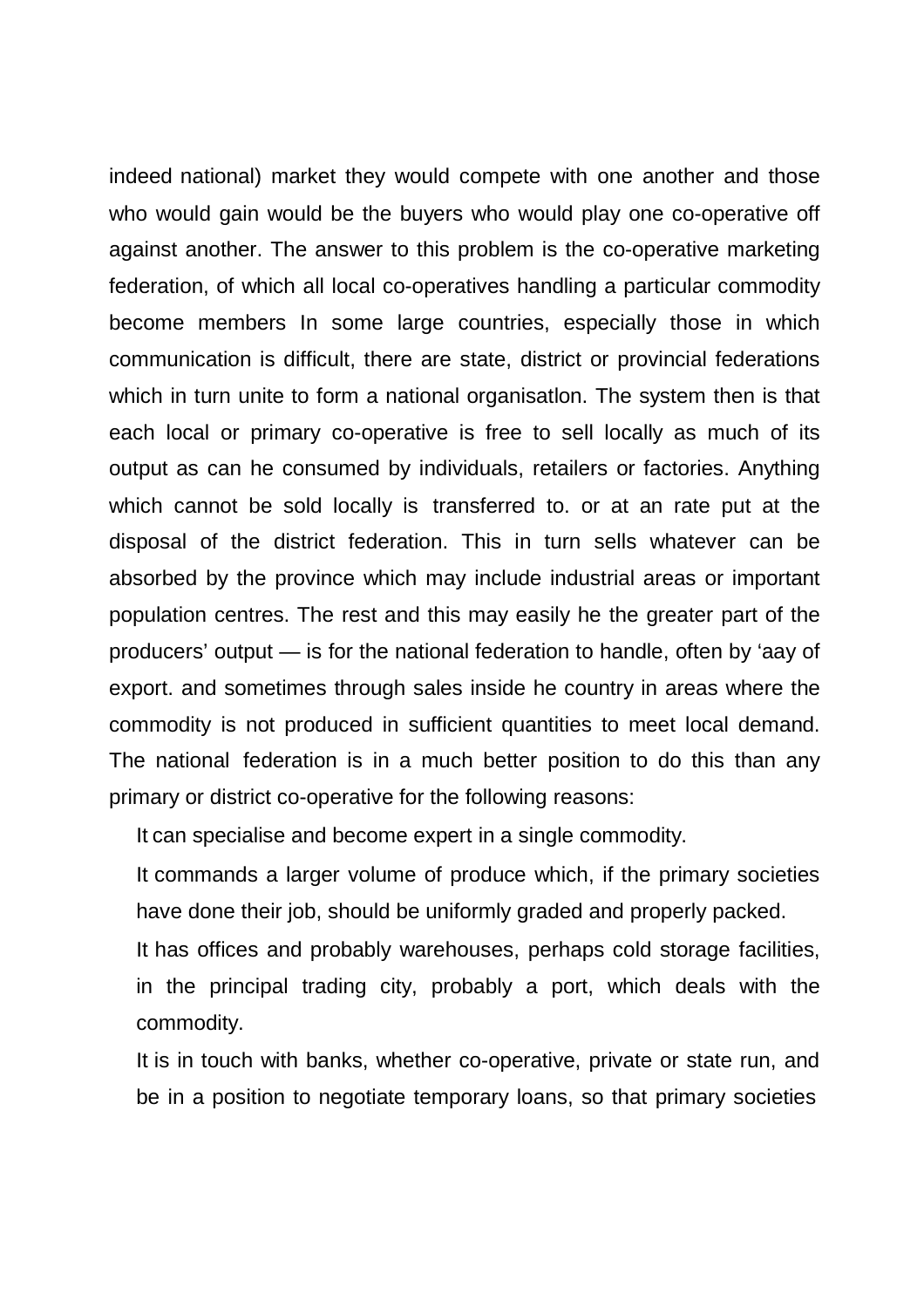and their members can be paid while the federation waits for distant buyers to settle their accounts.

It has the resources to employ well-paid, well-qualified staff with experience various markets, prices, foreign buyers and government regulations.

The principle of federation may go further still and the co-operative marketing federations of more than one country may join together to establish an office in centre of world trade such as London or New York, where they can jointly sell their produce. They will be able to employ and share expert services; they will avoid competing with one another, and if the product is a seasonal one they may, if they have different harvest seasons, be able to keep up a continuous supply all year round, thus avoiding slack periods during which they would lose touch with customers and well-paid stall' would remain idle.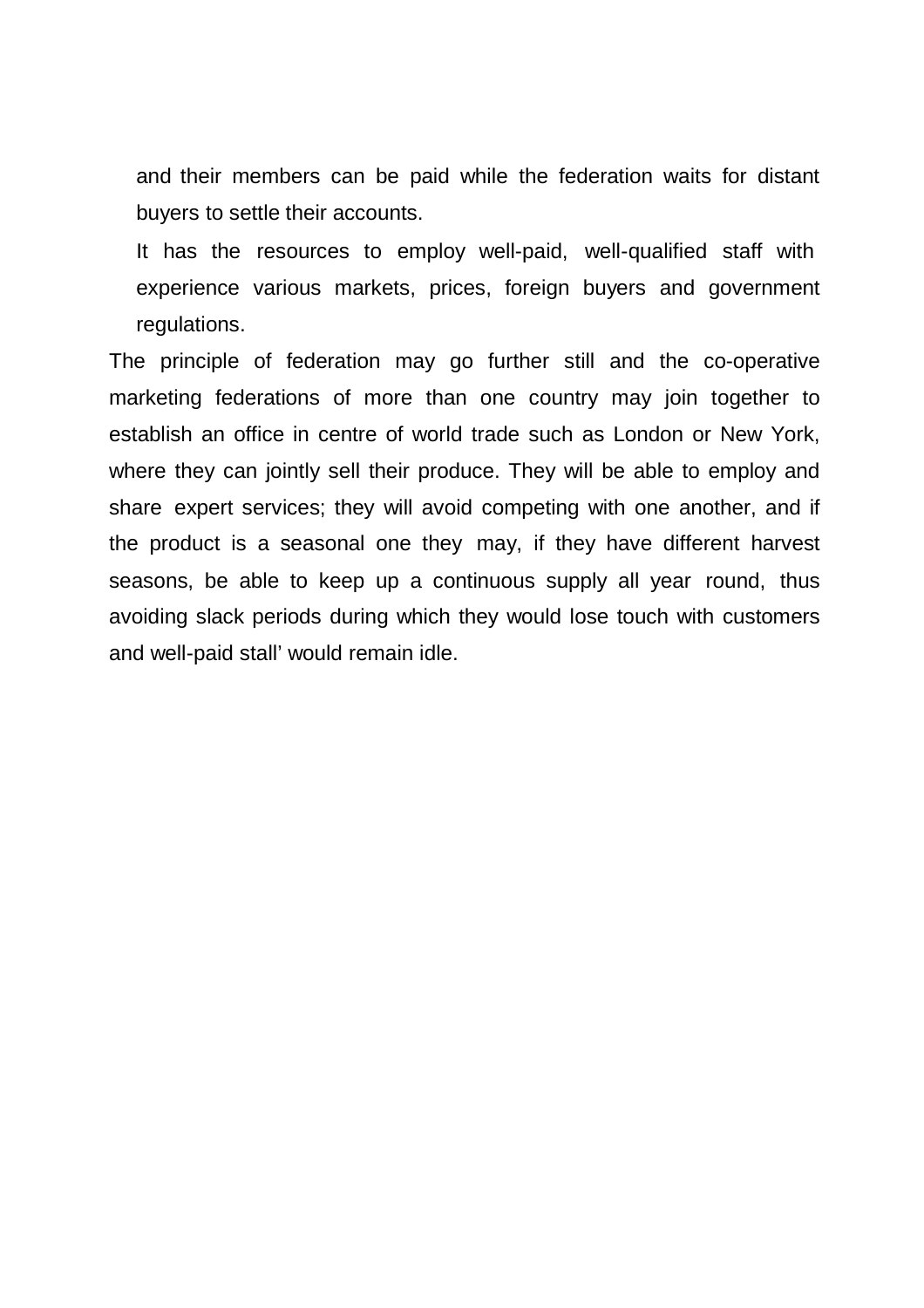#### **3.3 Marketing boards and government controls**

Marketing does not take place under conditions of completely free private but is subject to various controls. Apart from the international customs and currency restrictions already mentioned, there are a large number of internal controls covering quality, hygiene, methods of handling, and quantities which may be placed on the market at any one time, With these the manager of a marketing must become familiar. They affect plans for disposing of the crop and a breach of them incurs penalties. In the case of' certain commodities on which heavy taxes are paid, especially alcohol and tobacco, the control is particularly strict, both for revenue and social reasons, and in some countries the only buyer a state monopoly to which co-operatives must sell their whole output.

A rather different development is that of the marketing board or export board which controls either all sales or all exports of a given commodity or group of commodities. Some of these boards are government institutions, though of producers wholesalers and exporters are usually invited to sit on them, at least in an advisory capacity. In other cases the boards are elected by the producers themselves, generally after a preliminary poll in which the latter that they wish a board to he set up. To this extent a marketing board bears some resemblance to a marketing co-operative. Unlike the ordinary kind of co-operative, however, a marketing hoard once established is vested with statutory powers by which all producers, whether they voted for the establishment of the board or not, are compelled to sell their produce as and when the board directs. The board itself may or may not act as a merchant or hold auction sales. Very occasionally powers of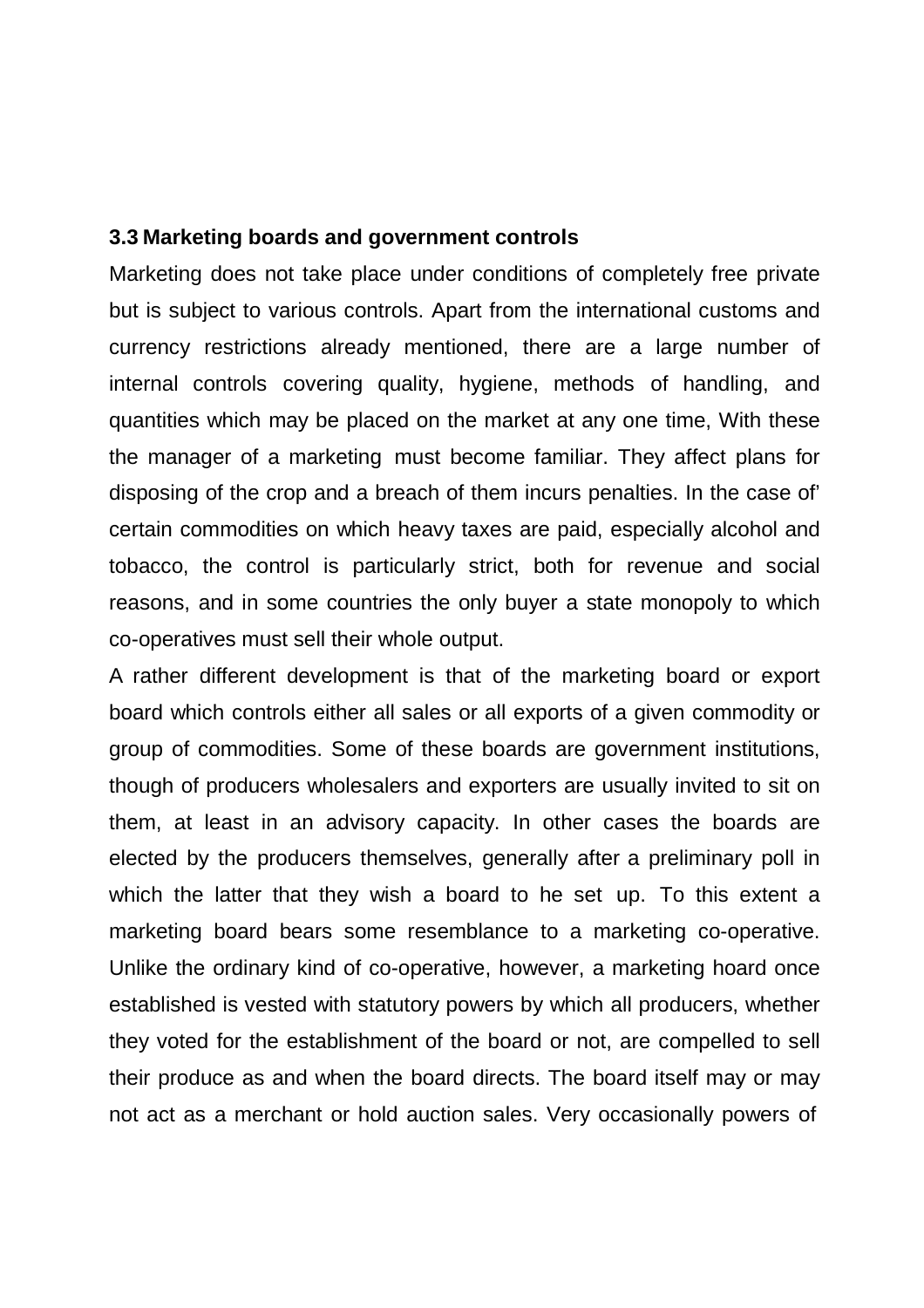this kind have been given to a co-operative — generally when the cooperative already had the support of the great majority of producers, with only a minority threatening to undercut prices or lower quality by ignoring established grades.

The relations between co-operatives and marketing boards vary from one country to another, or even within a given country depending upon the type of commodity handled. In some countries co-operatives have welcomed the setting up of a national board as providing the best possible guarantee of stability for the industry concerned, while the board on its side has made the fullest use of existing co-operatives as its local agents and has promoted the formation of anew co-operatives in districts where they did not exist. Elsewhere marketing boards have ignored or even superseded existing co-operatives and have preferred to use private traders or to set up collecting and processing centres of their own. Others, again, have taken a strictly neutral attitude. It is important, in any country where marketing boards have been or are being set up, for co-operatives and their advisers to study very carefully what their own position is or will be in relation to the boards. If possible, those who run the board should be persuaded that without local co-operative organisation they can never run a national marketing scheme to the advantage of the producer or even in the most economical and efficient manner. At the very least there should be an assurance that co-operatives will be given room to grow and that producers will enjoy some freedom to send their crop to a co-operative rather than to a private buyer or if necessary to form a new co-operative for themselves.

In some countries co-operatives are or have been used as agents or government purchases of staple crops. Whether or not this helps the cooperative depends on whether purchases are made at current market rates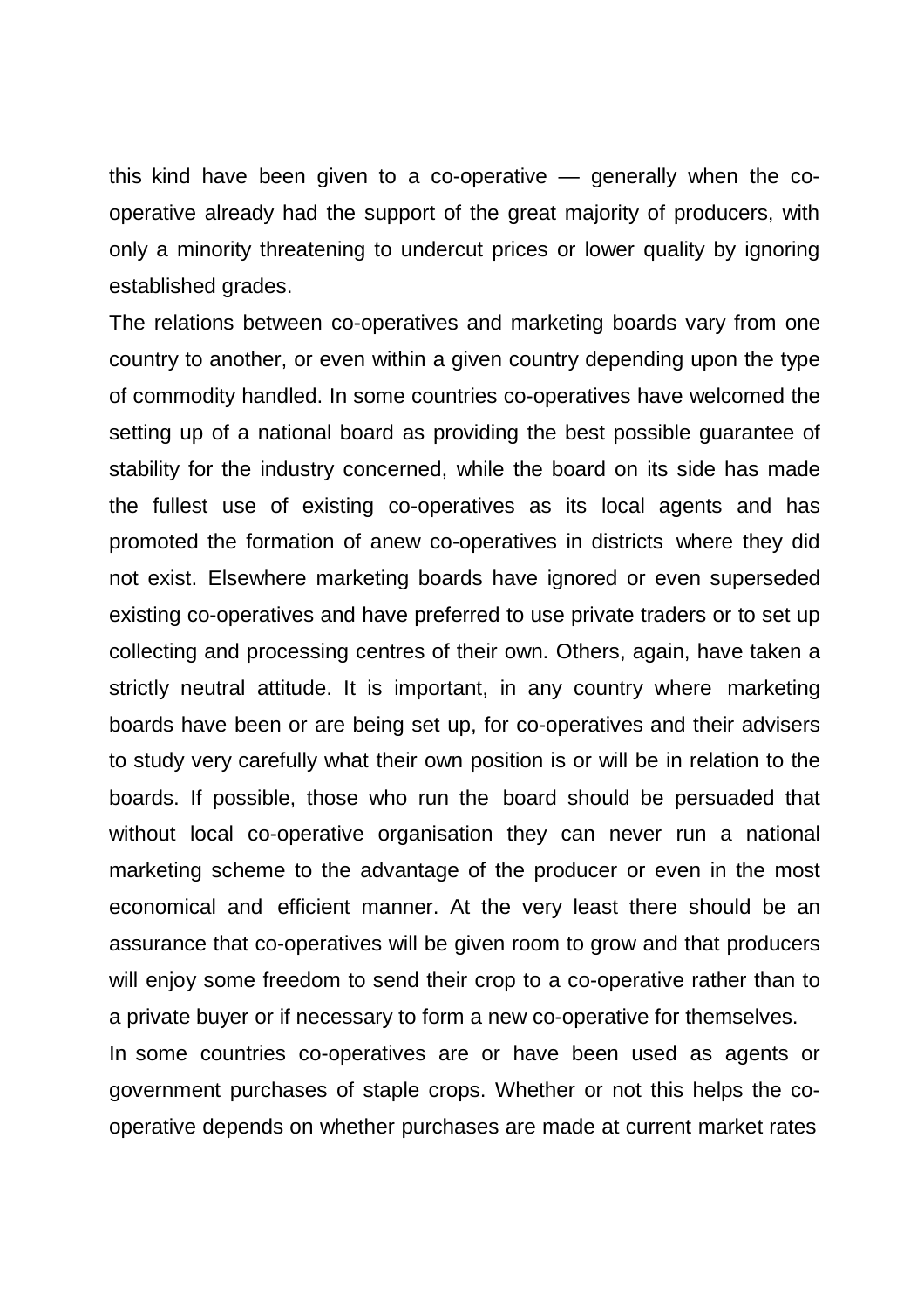or above or below these rates. In the first two cases purchases on behalf of the government may well stimulate interest in co-operation (though purchases at a subsidised price will hardly stimulate its own efficiency). In the third case the co-operating will lose in the end by becoming unpopular with its own members, who will look upon it as a kind of disguised tax collector.

# **4.0 CONCLUSION**

Conclusively, the managers of marketing co-operatives will have to seek out information of this kind relating to their own commodities. Such information, together with the local experience which will gradually be gained, will help them to decide what to sell, where. when, to whom and at what price.

# **5.0 SUMMARY**

This unit focused on the following areas: markets and prices, Federal marketing cooperative, and finally discussed marketing boards and government controls.

# **6.0 REFERENCES**

- 1. Malthouse, Edward C; Bobby J Calder (2005). "Relationship Branding and CRM". in Alice Tybout and Tim Calkins. Kellogg on Branding. Wiley. pp. 150–168.
- 2. Rigby, Darrell K.; Frederick F. Reichheld, Phil Schefter (2002). "Avoid the four perils of CRM". Harvard Business Review 80 (2): 101–109. doi:10.1225/8946.
- 3. Paul H. Selden (April/May 1996). "SFA Myths Abound". Sales and Marketing Strategies & News 6 (3): 51 and 53.
- 4. Paul H. Selden (November 2000). "The Power of Quality Thinking In Sales and Management". Quality Progress: 58-64.
- 5. Interview with Dick Lee at Effective CRM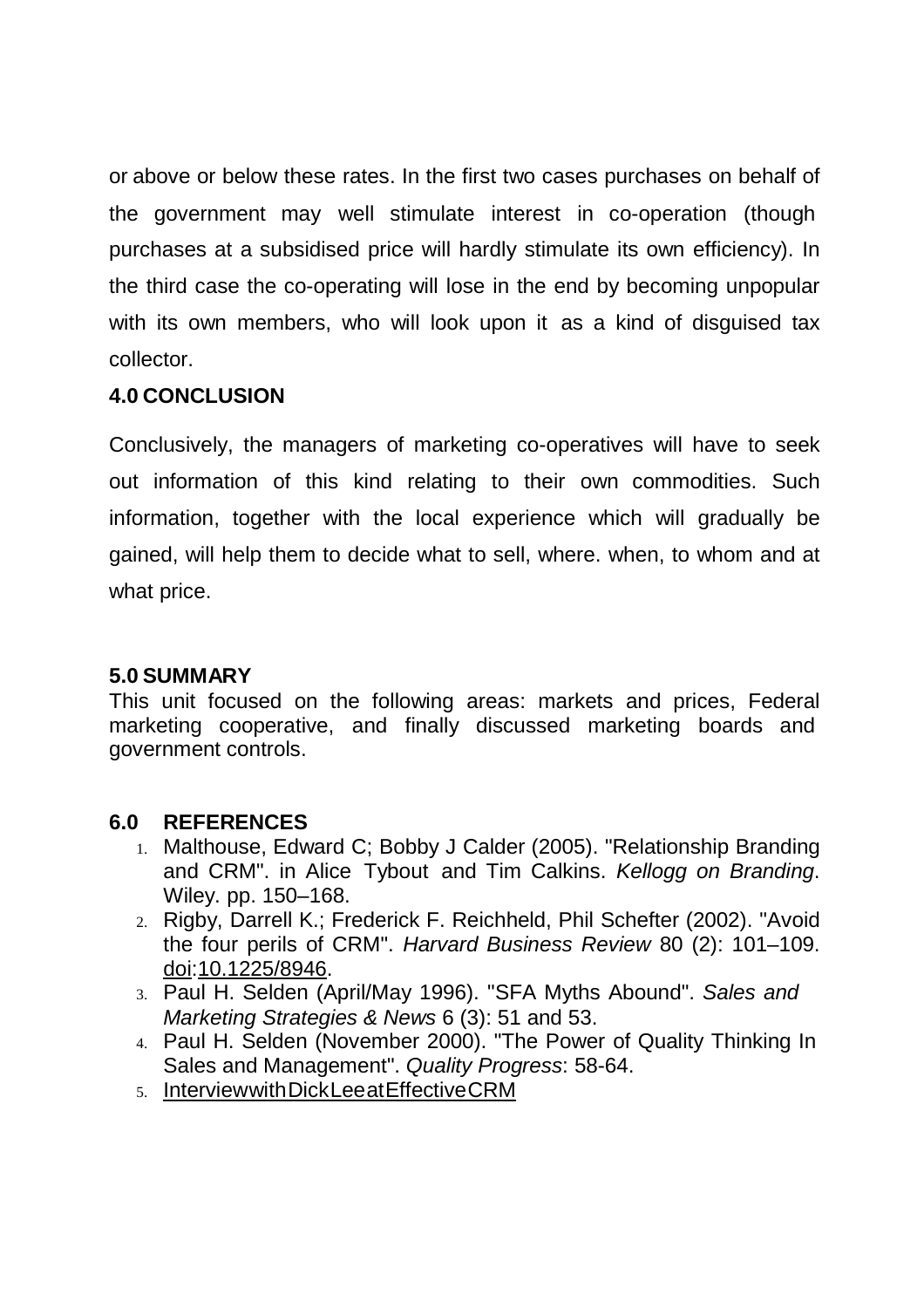6. Edwards, John (2007-11-29). "Get It Together with Collaborative<br>CRM". *insideCRM*. Tipp insideCRM. Tippit. http://www.insidecrm.com/features/collaborative-crm-112907/. Retrieved on 2008-02-01.

# **7.0 TUTOR MARKED ASSIGNMENT**

- 1. What do you understand by market and prices?
- 2. Discuss marketing boards and government controls?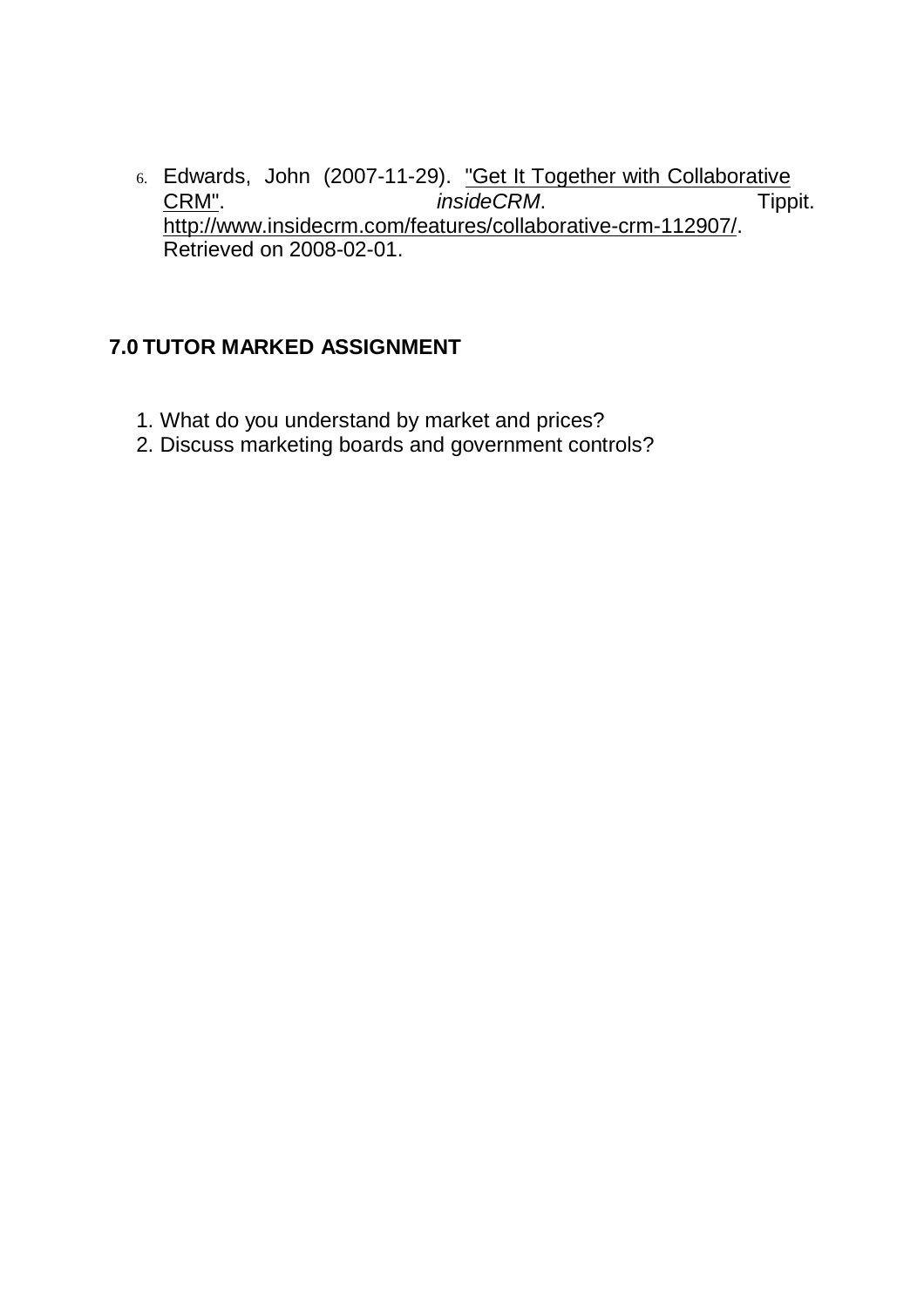# **UNIT THREE: CUSTOMER RELATIONSHIP MANAGEMENT**

# **1.0 INTRODUCTION**

**Customer relationship management** (**CRM**) consists of the processes a company uses to track and organize its contacts with its current and prospective customers. CRM software is used to support these processes; information about customers and customer interactions can be entered, stored and accessed by employees in different company departments. Typical CRM goals are to improve services provided to customers, and to use customer contact information for targeted marketing.

While the term CRM generally refers to a software-based approach to handling customer relationships, most CRM software vendors stress that a successful CRM effort requires a holistic approach.(Malthouse and; Bobby , 2005). CRM initiatives often fail because implementation was limited to software installation, without providing the context, support and understanding for employees to learn, and take full advantage of the information systems.(Rigby et al, 2002) CRM can be implemented without major investments in software, but software is often necessary to explore the full benefits of a CRM strategy.

Other problems occur (Paul 1996) when failing to think of sales as the output of a process that itself needs to be studied and taken into account when planning automation (Paul, 2000).

# **2.0 OBJECTIVES:**

At the end of this unit students will be able to: Understand customer relationship management (CRM) Examine types / variation of CRM Use strategy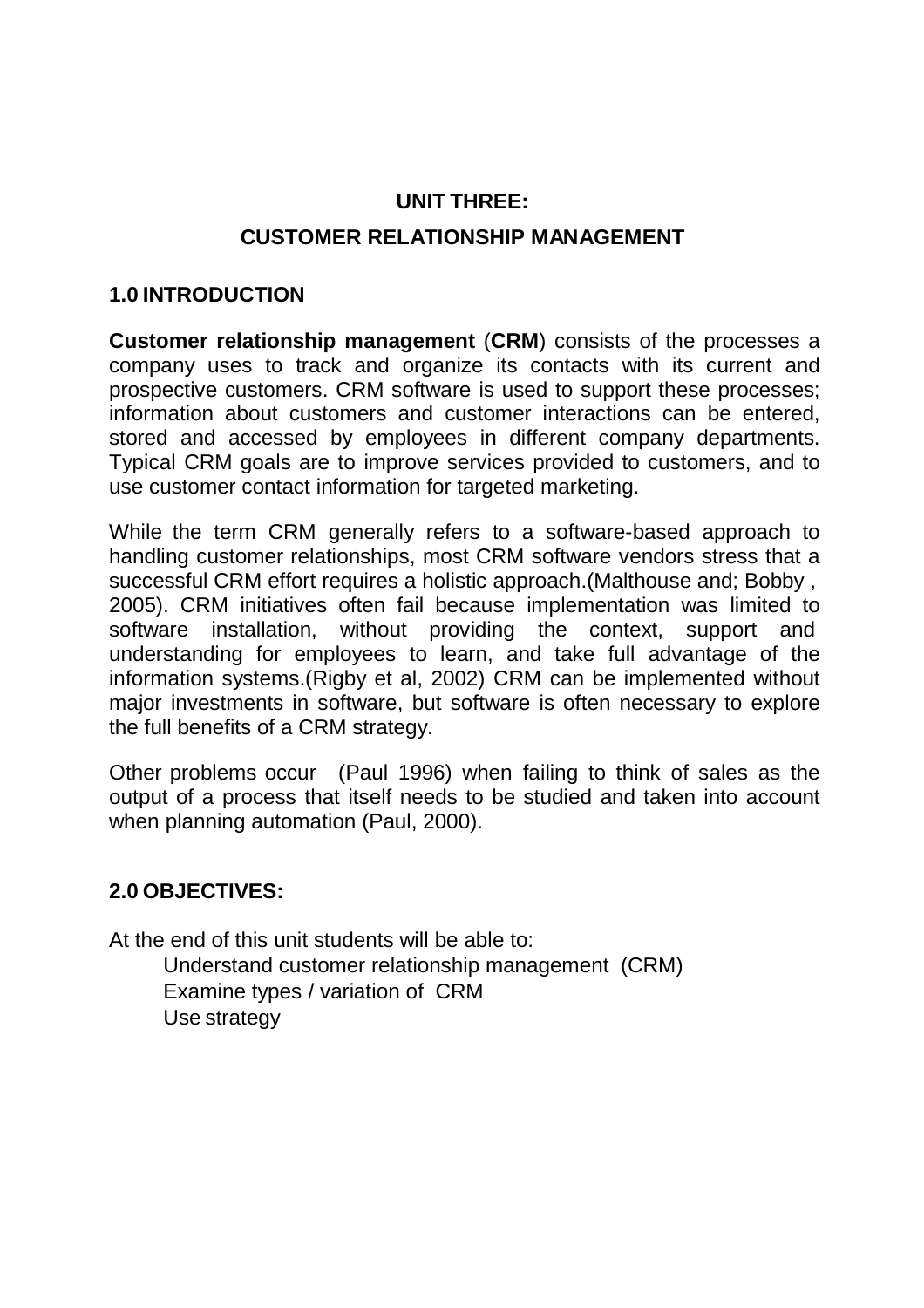# **3.0 MAIN CONTENT:**

# **3.1 Overview of Customer Relationship Management (CRM)**

From the outside, customers interacting with a company perceive the business as a single entity, despite often interacting with a number of employees in different roles and departments. CRM is a combination of policies, processes, and strategies implemented by an organization to unify its customer interactions and provide a means to track customer information. It involves the use of technology in attracting new and profitable customers, while forming tighter bonds with existing ones.

CRM includes many aspects which relate directly to one another:

Front office operations — Direct interaction with customers, e.g. face to face meetings, phone calls, e-mail, online services etc.

Back office operations — Operations that ultimately affect the activities of the front office (e.g., billing, maintenance, planning, marketing, advertising,finance, manufacturing, etc.)

Business relationships — Interaction with other companies and partners, such as suppliers/vendors and retail outlets/distributors, industry networks (lobbying groups, trade associations). This external network supports front and back office activities.

Analysis — Key CRM data can be analyzed in order to plan targetmarketing campaigns, conceive business strategies, and judge the success of CRM activities (e.g., market share, number and types of customers, revenue, profitability).

Perhaps it is important to note that while most consumers of CRM view it as a software "solution", there is a growing realization in the corporate world that CRM is really a customer-centric strategy for doing business; supported by software. Along these lines, CRM thought leaders like Dick Lee of High Yield Methods define CRM as "CRM adds value to customers in ways that add value back to the company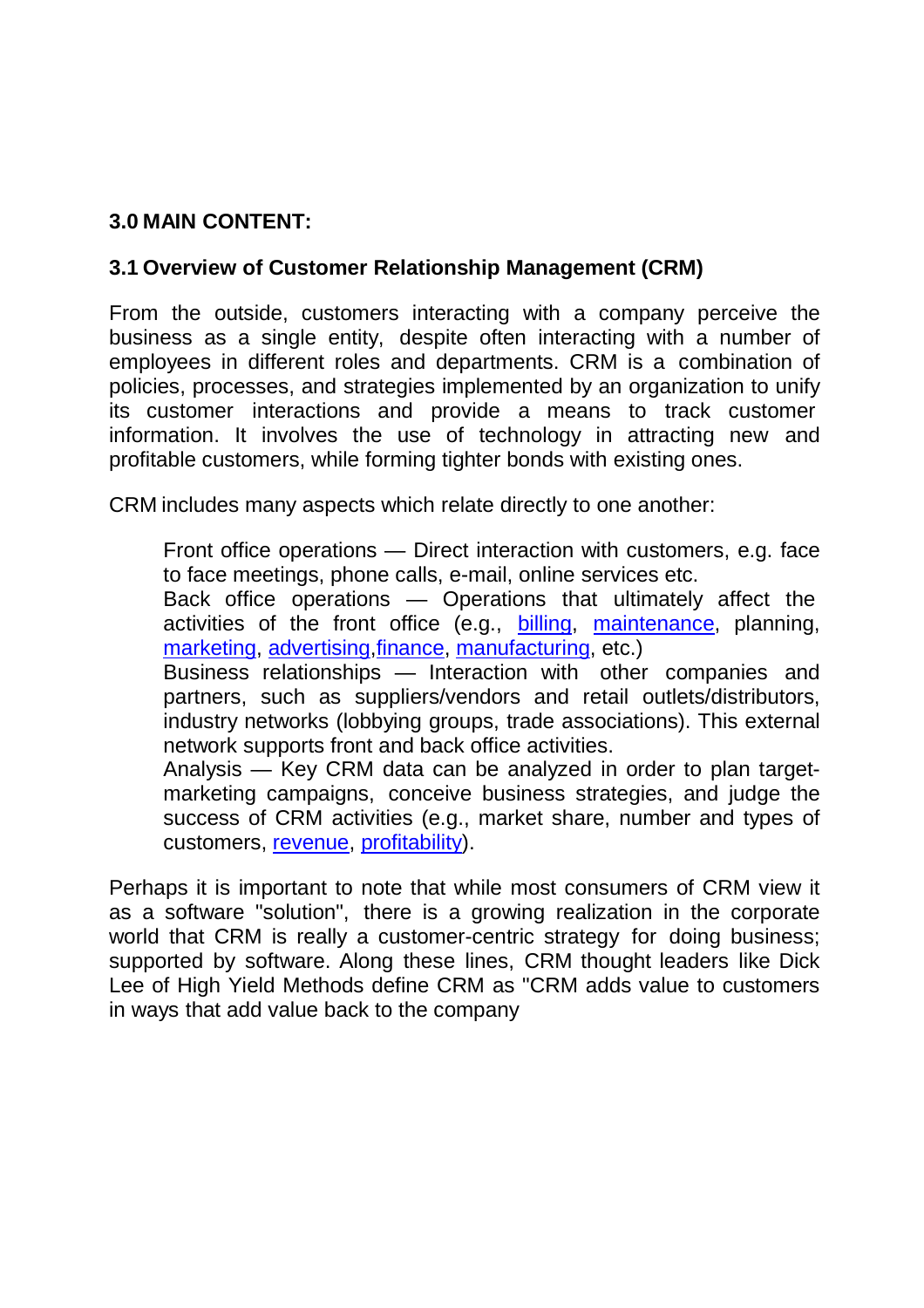# **3.2 Types/Variations of CRM**

There are several different approaches to CRM, with different software packages focusing on different aspects. In general, Customer Service, Campaign Management and Sales Force Automation form the core of the system (with SFA being the most popular

# **Operational CRM**

Operational CRM provides support to "front office" business processes, e.g. to sales, marketing and service staff. Interactions with customers are generally stored in customers' contact histories, and staff can retrieve customer information as necessary.

The contact history provides staff members with immediate access to important information on the customer (products owned, prior support calls etc.), eliminating the need to individually obtain this information directly from the customer. Reaching to the customer at right time at right place is preferable.

Operational CRM processes customer data for a variety of purposes:

Managing campaigns Enterprise Marketing Automation Sales Force Automation Sales Management System

# **Sales (SFA)**

Sales Force Automation automates sales force-related activities such as:

Activity Management: Scheduling sales calls or mailings Tracking responses Generating reports Opportunity Management and Assessment Account Management and Target Account Selling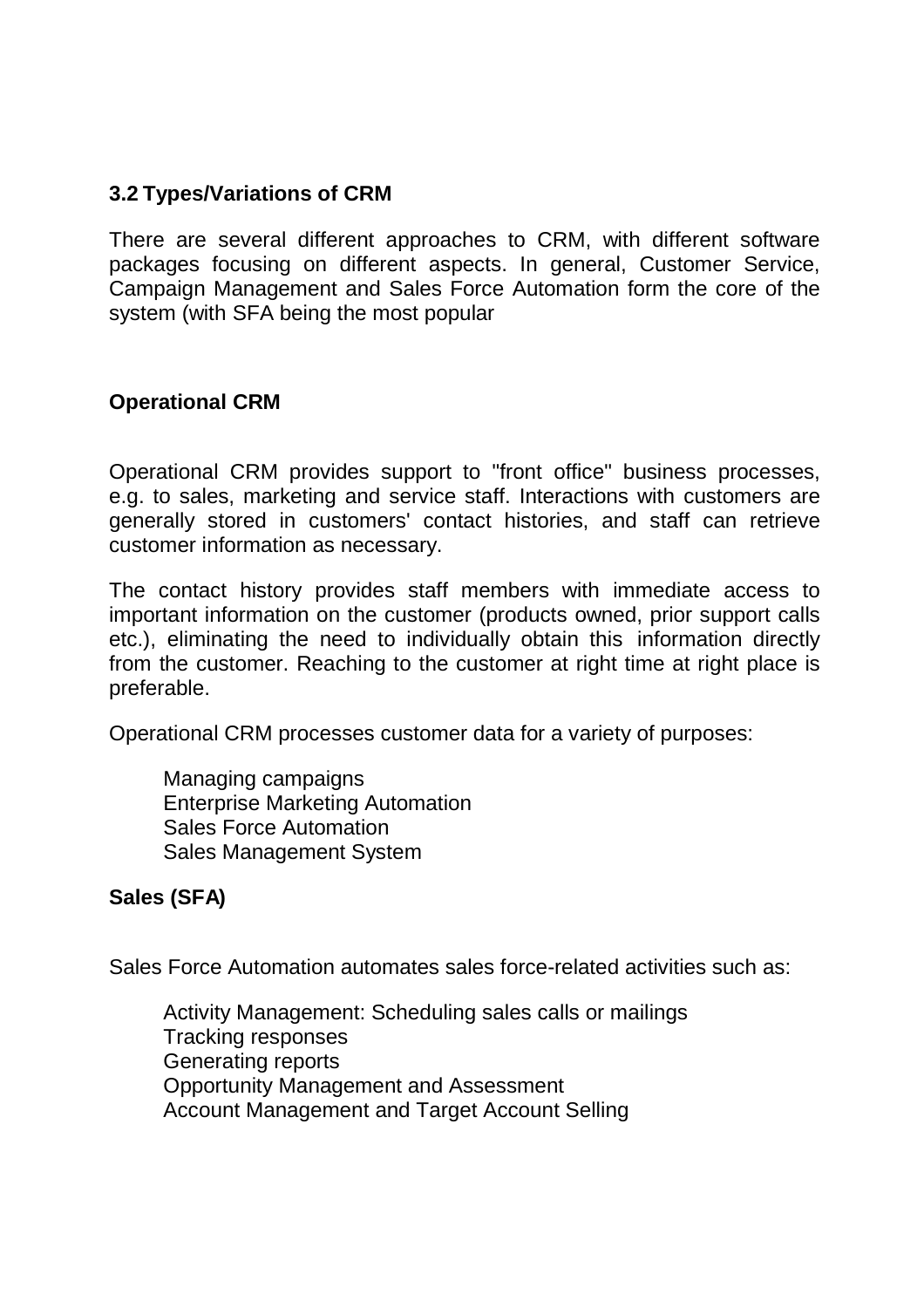Automate Sales Order Processing

# **Analytical CRM**

Analytical CRM analyzes customer data for a variety of purposes:

Designing and executing targeted marketing campaigns Designing and executing campaigns, e.g. customer acquisition, cross-selling, up-selling Analysing customer behavior in order to make decisions relating to products and services (e.g. pricing, product development) Management information system (e.g. financial forecasting and customer profitability analysis)

Analytical CRM generally makes heavy use of data mining.

# **Sales Intelligence CRM**

Sales Intelligence CRM is similar to Analytical CRM, but is intended as a more direct sales tool. Features include alerts sent to sales staff regarding:

Cross-selling/Up-selling/Switch-selling opportunities Customer drift Sales performance Customer trends Customer margins Customer alignment

# **Campaign Management**

Campaign management combines elements of Operational and Analytical CRM. Campaign management functions include:

Target groups formed from the client base according to selected criteria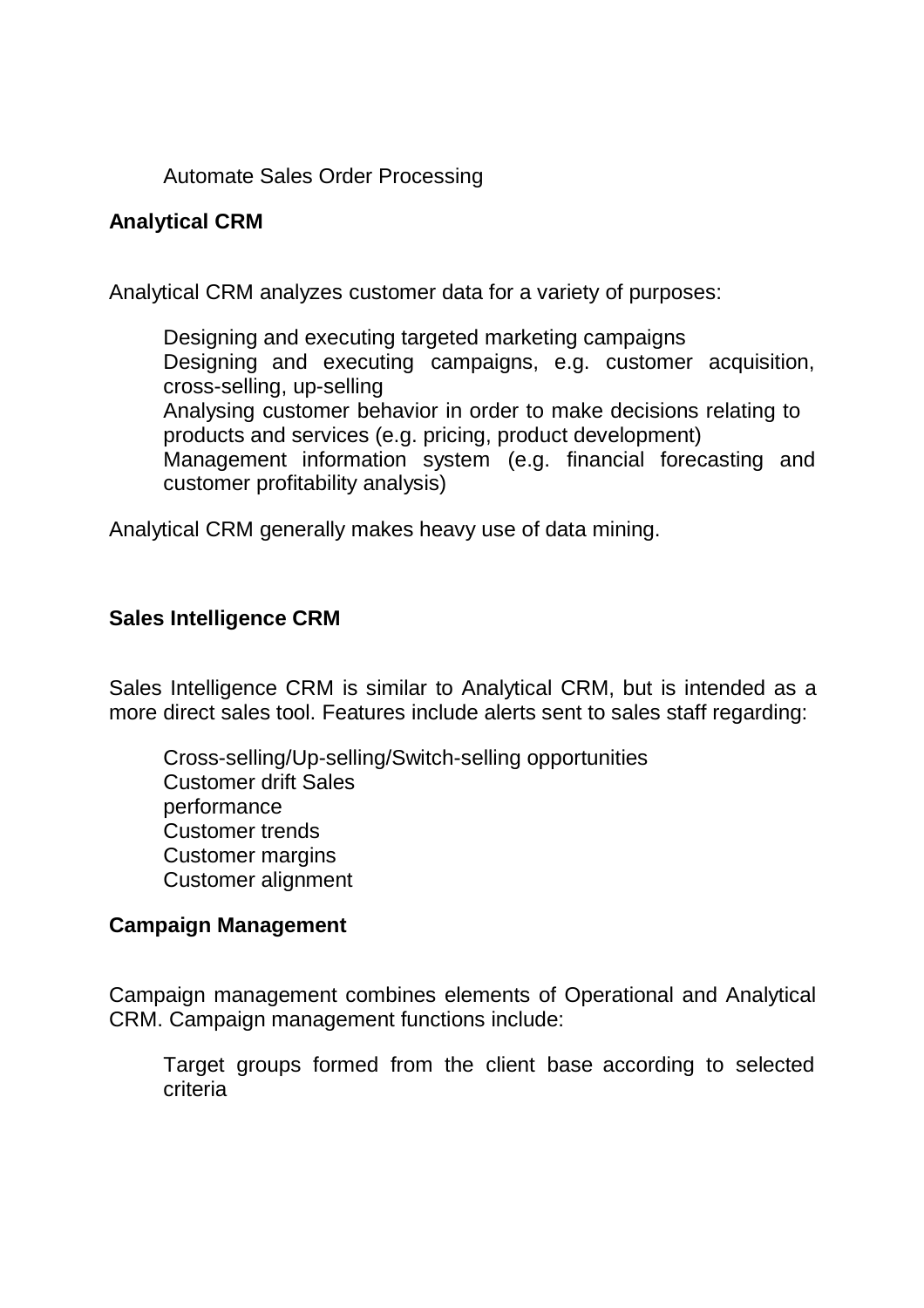Sending campaign-related material (e.g. on special offers) to selected recipients using various channels (e.g. e-mail, telephone, SMS, post) Tracking, storing, and analyzing campaign statistics, including tracking responses and analyzing trends

## **Collaborative CRM**

Collaborative CRM covers aspects of a company's dealings with customers that are handled by various departments within a company, such as sales, technical support and marketing. Staff members from different departments can share information collected when interacting with customers. For example, feedback received by customer support agents can provide other staff members with information on the services and features requested by customers. Collaborative CRM's ultimate goal is to use information collected by all departments to improve the quality of services provided by the company. $6$ 

## **3.3 Strategy**

Several CRM software packages are available, and they vary in their approach to CRM. However, as mentioned above, CRM is not just a technology but rather a comprehensive, customer-centric approach to an organization's philosophy of dealing with its customers. This includes policies and processes, front-of-house customer service, employee training, marketing, systems and information management. Hence, it is important that any CRM implementation considerations stretch beyond technology toward the broader organizational requirements.

The objectives of a CRM strategy must consider a company's specific situation and its customers' needs and expectations. Information gained through CRM initiatives can support the development of marketing strategy by developing the organization's knowledge in areas such as identifying customer segments, improving customer retention, improving product offerings (by better understanding customer needs), and by identifying the organization's most profitable customers. $[7]$ 

CRM strategies can vary in size, complexity, and scope. Some companies consider a CRM strategy only to focus on the management of a team of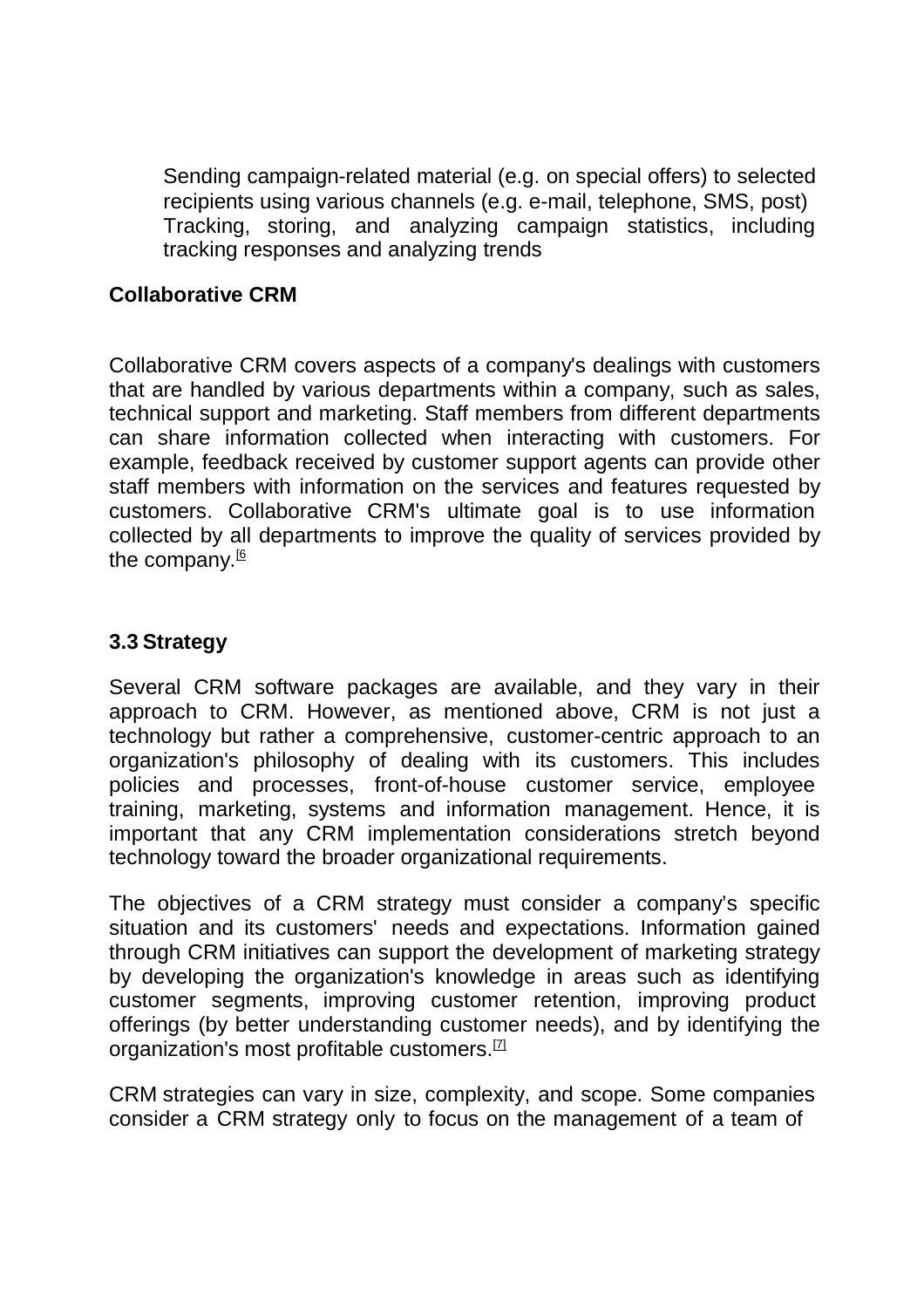salespeople. However, other CRM strategies can cover customer interaction across the entire organization. Many commercial CRM software packages provide features that serve the sales, marketing, event management, project management, and finance industries.

From this perspective, CRM has for some time been seen to play an important role in many sales process engineering efforts<sup>®</sup>.

Implementation Issues

Many CRM project "failures" are also related to data quality and availability. Data cleaning is a major issue. If a company's CRM strategy is to track lifecycle revenues, costs, margins, and interactions between individual customers, this must be reflected in all business processes. Data must be extracted from multiple sources (e.g., departmental/divisional databases such as sales, manufacturing, supply chain, logistics, finance, service etc.), which requires an integrated, comprehensive system in place with welldefined structures and high data quality. Data from other systems can be transferred to CRM systems using appropriate interfaces.

Because of the company-wide size and scope of many CRM implementations, significant pre-planning is essential for smooth roll-out. This pre-planning involves a technical evaluation of the data available and the technology employed in existing systems. This evaluation is critical to determine the level of effort needed to integrate this data.

Equally critical is the human aspect of the implementation. A successful implementation requires an understanding of the expectations and needs of the stakeholders involved. An executive sponsor should also be obtained to provide high-level management representation of the CRM project.

An effective tool for identifying technical and human factors before beginning a CRM project is a pre-implementation checklist. A checklist can help ensure any potential problems are identified early in the process.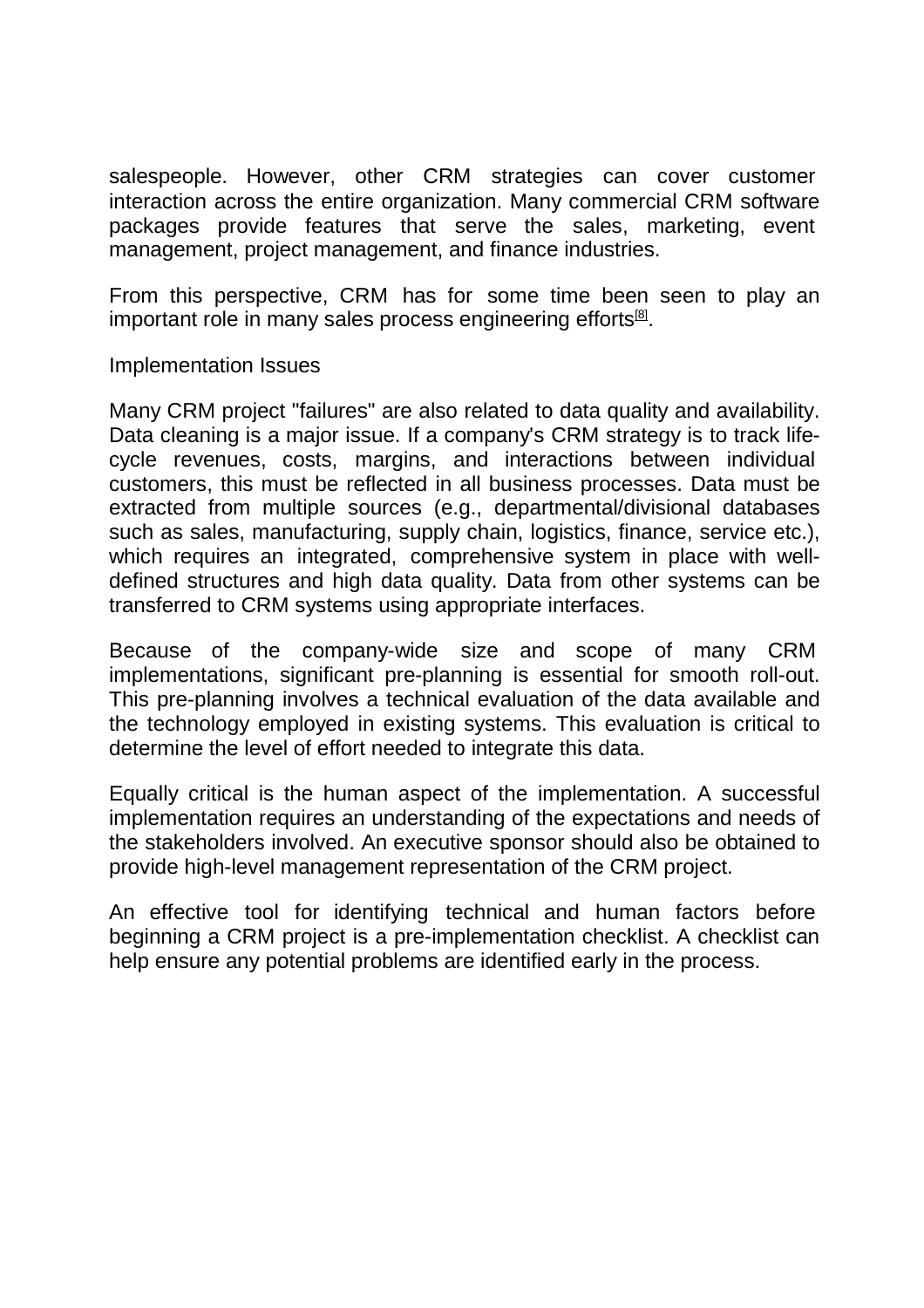# **4.0 CONCLUSION**

Conclusively, it has been established that customer relationship management entails policies, process and strategies employed by organisation in order to manage their customers. Thus, in operational type of customer relationship management the following are to be observed: Managing campaigns, Enterprise Marketing Automation, Sales Force Automation, Sales Management System. The Analytical CRM analyzes customer data for a variety of purposes: designing and executing targeted marketing campaigns, designing and executing campaigns, e.g. customer acquisition, cross-selling, up-selling, analysing customer behaviour in order to make decisions relating to products and services (e.g. pricing, product development) and finally, management information system (e.g. financial forecasting and customer profitability analysis)

## **5.0 SUMMARY**

This unit focused on the following areas of studies: definition/overview of customer relationship management, types/ variation of customer relationship management (CRM),and finally strategies for implementing customer relationship management.

## **6.0 REFERENCES**

- 1. Paul H. Selden (November 2000). "The Power of Quality Thinking In Sales and Management". Quality Progress: 58-64.
- 2. Interview with Dick Lee at Effective CRM
- 3. Edwards, John (2007-11-29). "Get It Together with Collaborative CRM". CRM". CRM: insideCRM. Tippit. http://www.insidecrm.com/features/collaborative-crm-112907/. Retrieved on 2008-02-01.
- 4. Bligh, Philip; Douglas Turk (2004). CRM unplugged releasing CRM's strategic value. Hoboken: John Wiley & Sons. ISBN 0-471-48304-4.
- 5. Paul H. Selden (1997). Sales Process Engineering: A Personal Workshop. Milwaukee, WI: ASQ Quality Press. p. 23.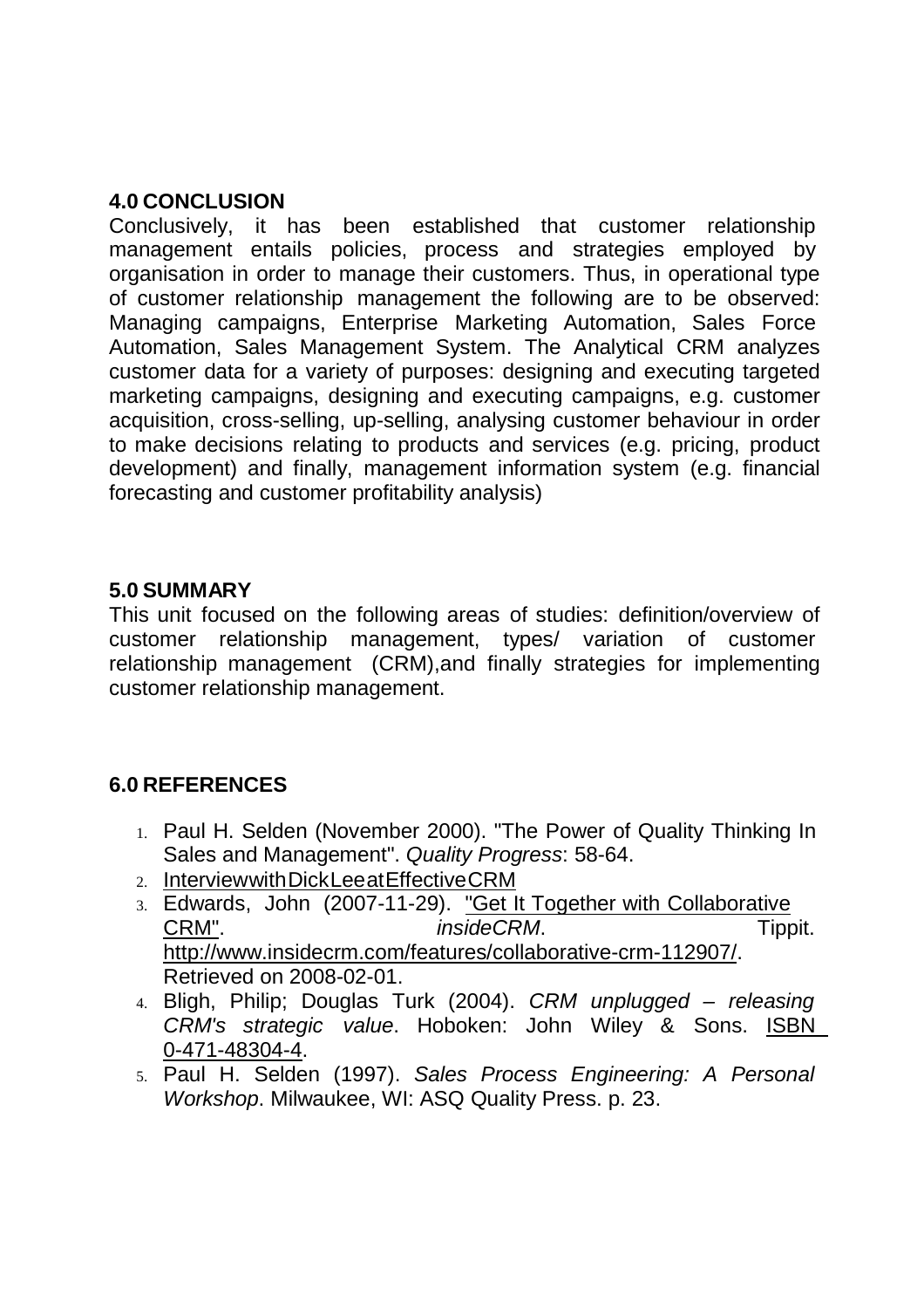6. Dyche, 2002, Managing Your CRM Project Gartner, Inc (2008-09-12). Gartner Says Worldwide Customer Relationship ManagementMarketGrew23Percentin2007

# **7.0 TUTOR MARKED ASSIGNMENT**

1. Differentiate between operational and analytical customer relationship management (CRM) ?

2. Discuss strategy to employ in order to install customer relationship management in an organisation?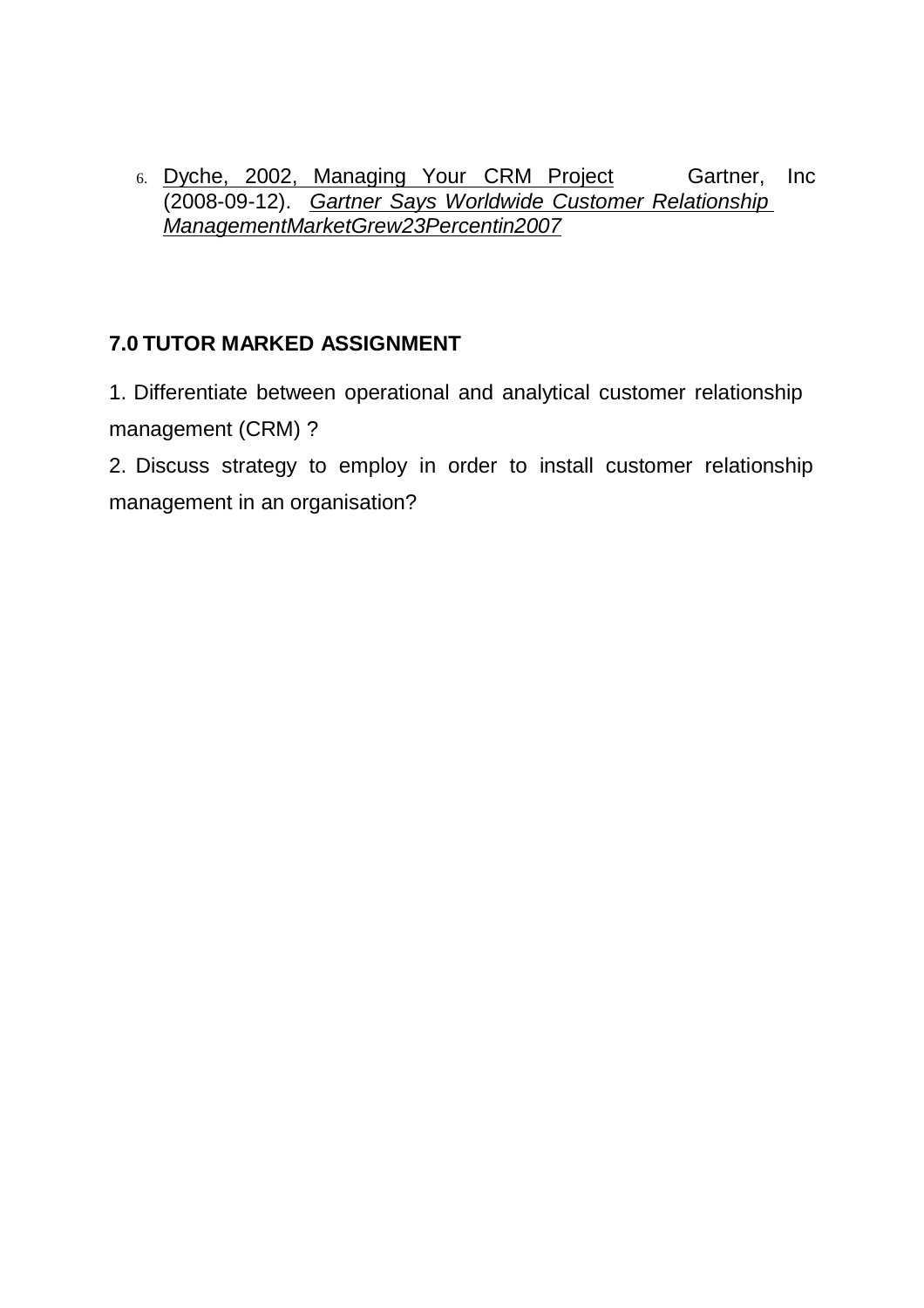# **UNIT FOUR: COOPERATIVE MARKETING IN THE NEW MILLENIUM 1.0 INTRODUCTION**

Structural, change in the food and agricultural industries in the last quarter of the 20th century was phenomenal and appeared to be accelerating as we approached 2000. It even piqued the interest of Congress, where a bill was introduced to place a moratorium on mergers, acquisitions and consolidations - but the bill excluded cooperatives! Despite the bill's defeat in November 1999, it clear ly defined public concern over concentration and other structural changes in the food and agricultural industries. Farmer interest in structural change revolves around: (1) the growing disparity in market power between farmers and their suppliers and buyers; (2) the inevitable loss of market access as concentration accelerates; (3) the market challenge of competing with lowest imports produced under conditions of fewer environmental, food safety and labour controls than are faced by domestic producers; (4) the increasing use of production contract terms that alter the entrepreneurial role of producers; and (5) the growing use of genetically modified organisms and related production and marketing controls placed on them by property-right owners. These issues suggest that producers must assume more control of their industry by working together through the development of effective cooperatives and a coordinated cooperative system.

An important opportunity, if farm operators are to have more control over their industries, is to make better use of provisions of the Capper-Volstead Act of 1922. It allows them to organize and coordinate their marketing activity without fear of prosecution under the antitrust laws. This limited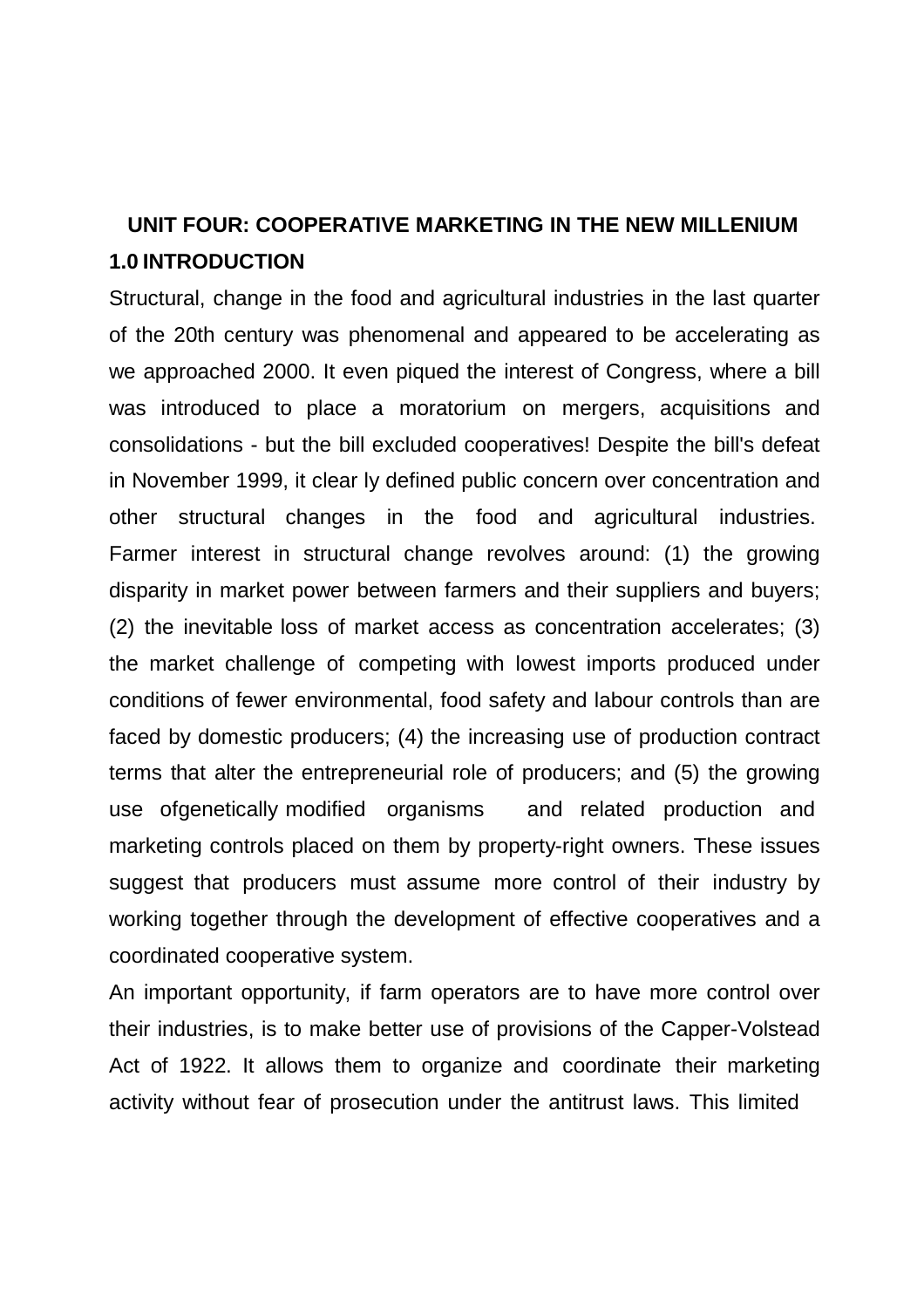antitrust immunity not only enables producers to develop market power on their behalf to better deal with other competitors, but also helps them address supply chain issues from a well coordinated position of strength.

## **2.0 OBJECTIVES:**

At the end of this unit students will be able to: Discuss cooperative bargaining, Examine Coordination of value-added cooperatives, List Cooperative Policy Role

## **3.0 MAIN CONTENT:**

## **3.1 Cooperative bargaining**

Contracting is on the increase in many crop and livestock sectors. Much of this increase is associated with the trend toward identity-preserved marketing based on special characteristics that are genetically incorporated into crops or livestock. Both marketing and production contract producers can organize to represent their interests through cooperative bargaining associations. The primary role of these associations is to negotiate acceptable price and service contract terms on behalf of producers. They also: serve important roles as clearinghouses for contract information; provide a member education role; promote product use in domestic and foreign markets; develop partnerships with similar groups in other countries; promote, foster and discuss marketing cooperative operations; and serve as a voice for producers in industry affairs. They are a core group in representing the occupational interests of producers as farm business persons in the policy arena and in the marketplace. To more effectively perform this role, cooperative bargaining associations whether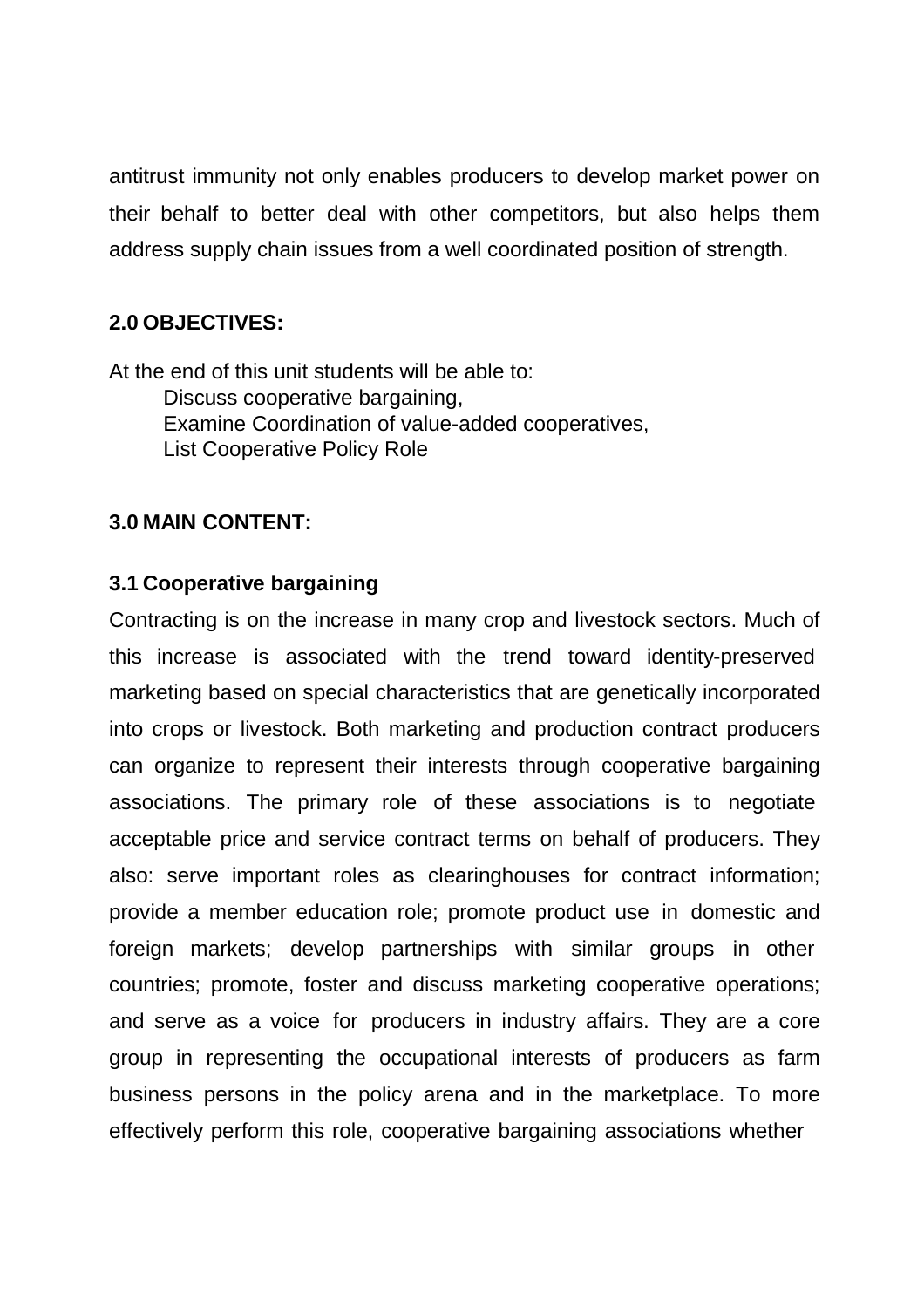single or cross-commodity - will work legislatively toward establishing institutional rules that augment the bargaining process. This will include provisions for good faith negotiations, dispute resolution mechanisms and enforcement procedures. These will be crafted to effectively represent both associations negotiating marketing contracts and those negotiating production contracts on behalf of piece-wage growers. The negotiation process will become more accepted as a method for producer/processor communications and problem resolution. As a result, it will establish the important fartrigate values of product and service that are so desperately needed as a benchmark.

#### **3.2 Coordination of value-added cooperatives**

Value-added marketing will continue to be emphasized in the 21 st century as a means of market development and bringing home to producers a greater portion of the marketing margin between the farmgate and the consumer's purchase price. The emphasis of many "new generation" cooperatives is on pooled marketing, using delivery rights as a basis for membership investment in processing and marketing activity. Vertical integration of this type assures producers of a market and the preservation of their role - through collective action - as farm entrepreneurs. The economic rationale for this strategic approach is that deliveries are limited to the delivery rights owned by cooperative members. Therefore, supplies can be better tailored to meet demand. More delivery rights can be purchased by existing members, or new members can be added, as the market for the product grows. A limitation to this approach is the potential for creation of many relatively small processing cooperatives at the very time major processors and retail buyers are procuring from fewer but larger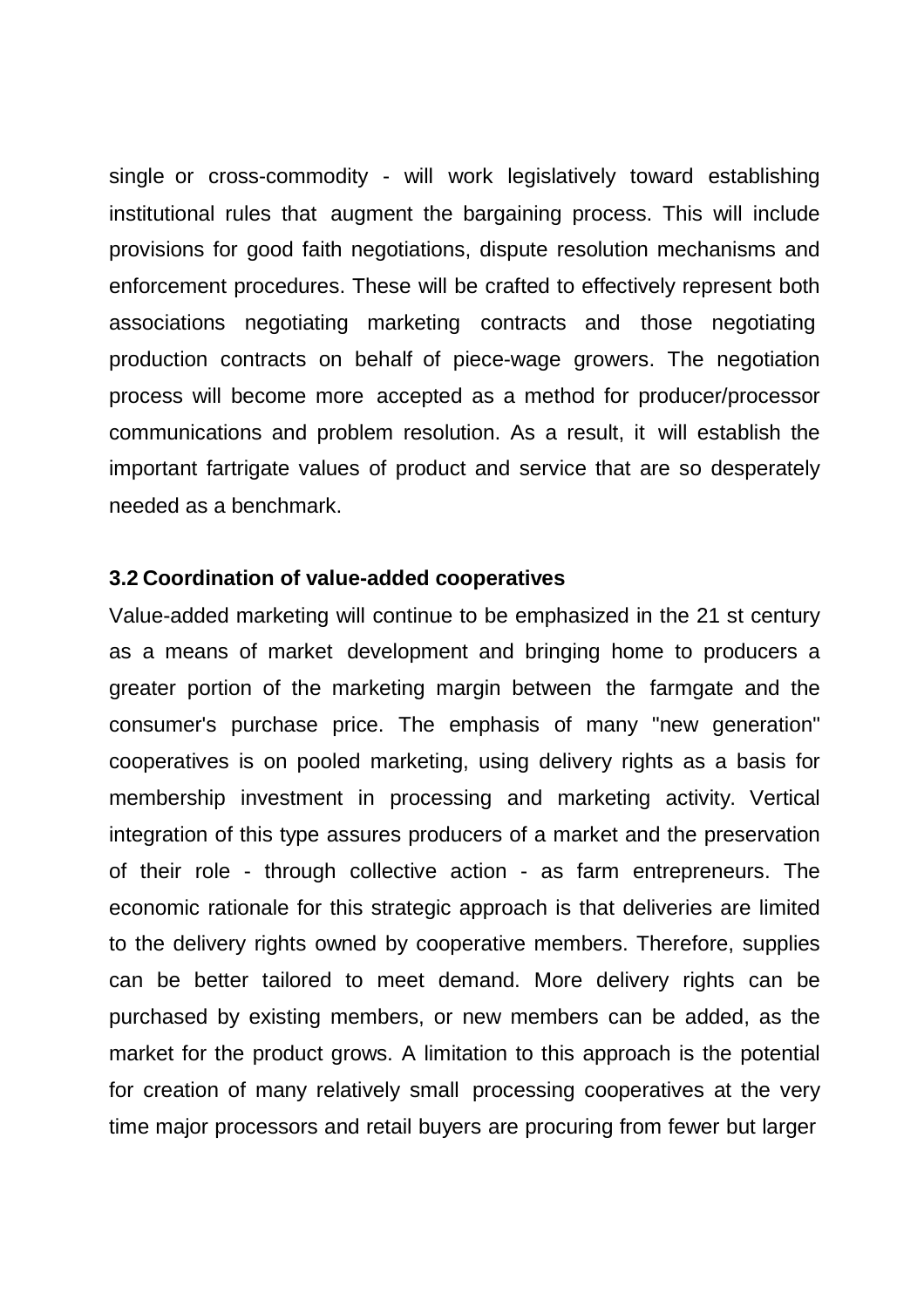suppliers on a managed delivery basis. This fragmented selling situation as characterized by many ethanol, egg and pasta producing cooperatives can be overcome by following the model established by beet sugar manufacturing cooperatives, which organized a marketing agency-incommon called United Sugars to market their output nationally. While markets for bulk commodities will still exist, the development of nutriceuticals and other bio-engineered crop varieties suggests that a more segmented marketing pattern could develop. It will involve marketing identity-preserved crops that incorporate some value-added characteristics and moving away from non-differentiated bulk commodities. It can be noted that publicly traded companies generally have not done well in commodity marketing, while privately held businesses have dominated. Cooperatives can build on their strength in local origination of grains and other commodities by engaging in orderly commodity marketing on a pooled basis. This implies engaging in storage, regular release of grain to the market and pricing it according to different uses or characteristics. A clear trend at present toward use of direct membership commodity marketing organizations will continue to grow in the new millennium. Small producers will find local marketing opportunities in fresh markets by using cooperative packing and primary processing (shredding, dicing, bagging) operations for produce. In a number of instances, farmers' markets can be organized on a cooperative basis to provide regular and attractive outlets for locally grown fruits, herbs and vegetables. Links with school districts, federal and state institutional facilities and other outlets can also be developed as market outlets.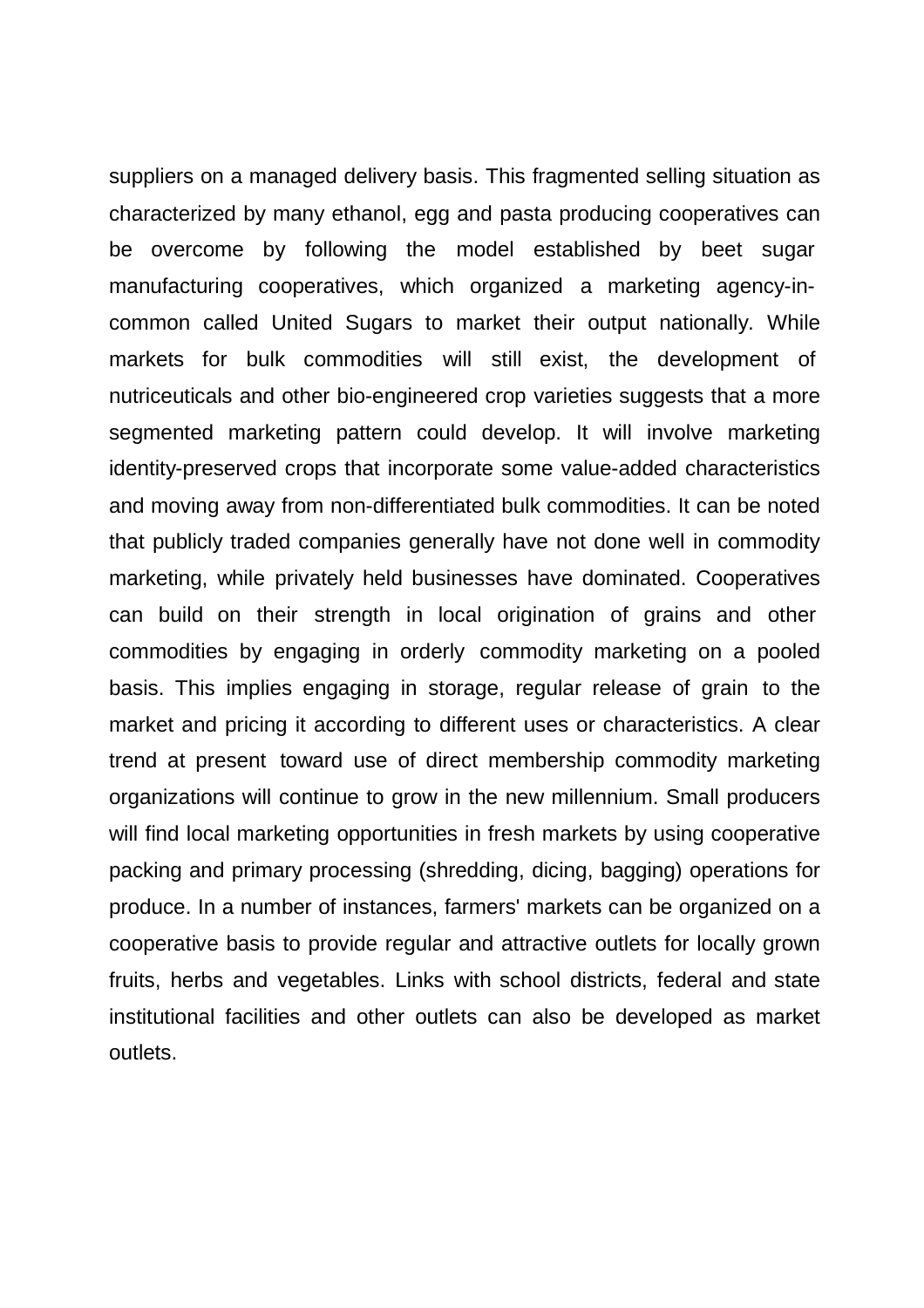#### **3.3 Cooperative Policy Role**

One important question about the future of cooperatives is whether favorable 'governmental policies will assist in their development - which, for the most part, has not been the case since the 1930s. Federal pricesupport programs, with the exception of cotton, have generally discouraged pooling through cooperatives and thereby diminished the price- stabilization role cooperatives play. The price floor was established by offering subsidies directly from the government to each individual farmer as either non-recourse loans or deficiency payments. A better alternative - clearly demonstrated and used by the cotton sector - gives farmers the option of receiving the government subsidy through a cooperative marketing pool. Forthcoming Congressional hearings addressing the adequacy of the Federal Agriculture Improvement and Reform Act, or lack thereof, will offer an opportunity to explore these and other pro-farmer features of farm policy. The rapid structural change in agriculture that threatens the existence of individual farm operations will be turned to advantage by recognizing the strength derived from building cooperative systems. Farm operators will be able to preserve their entrepreneurial role through cooperative action and, thereby, maintain dispersed ownership in agriculture, a distinctive quality of American agriculture that will persevere in the new millennium.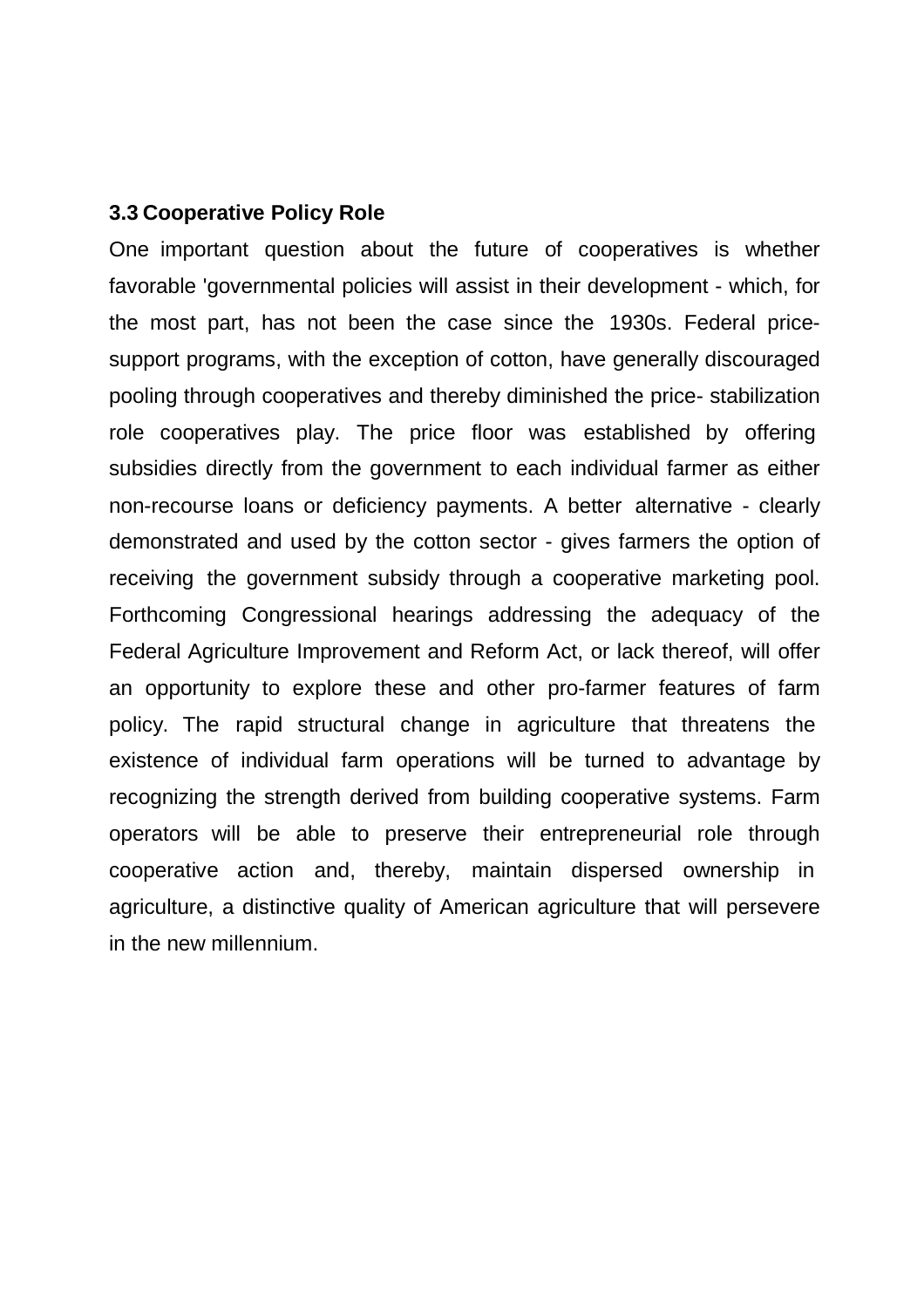# **4.0 CONCLUSION**

In conclusion, it has been established that a major element of marketing in the new millennium will focus on organization for pricing of products and services offered by producers and on linking local value-added strategies with coordination among these otherwise fragmented cooperatives.

## **20.0 SUMMARY**

This unit focused on the following areas of studies: emphasize discussion on cooperative bargaining, extensively discussed coordination of valueadded cooperatives, and Cooperative Policy Role

# **6.0 REFERENCES**

- 1. Paul H. Selden (November 2000). "The Power of Quality Thinking In Sales and Management". Quality Progress: 58-64.
- 2. Interview with Dick Lee at Effective CRM
- 3. Edwards, John (2007-11-29). "Get It Together with Collaborative CRM". CRM". CRM. Tippit. http://www.insidecrm.com/features/collaborative-crm-112907/. Retrieved on 2008-02-01.
- 4. Bligh, Philip; Douglas Turk (2004). CRM unplugged releasing CRM's strategic value. Hoboken: John Wiley & Sons. ISBN 0-471-48304-4.
- 5. Paul H. Selden (1997). Sales Process Engineering: A Personal Workshop. Milwaukee, WI: ASQ Quality Press. p. 23.
- 6. Dyche, 2002, Managing Your CRM Project Gartner, Inc (2008-09-12). Gartner Says Worldwide Customer Relationship ManagementMarketGrew23Percentin2007

## **7.0 TUTOR MARKED ASSIGNMENT**

- 1. What do you understand by the term cooperative bargaining?
- 2. Discuss coordination of value-added cooperative?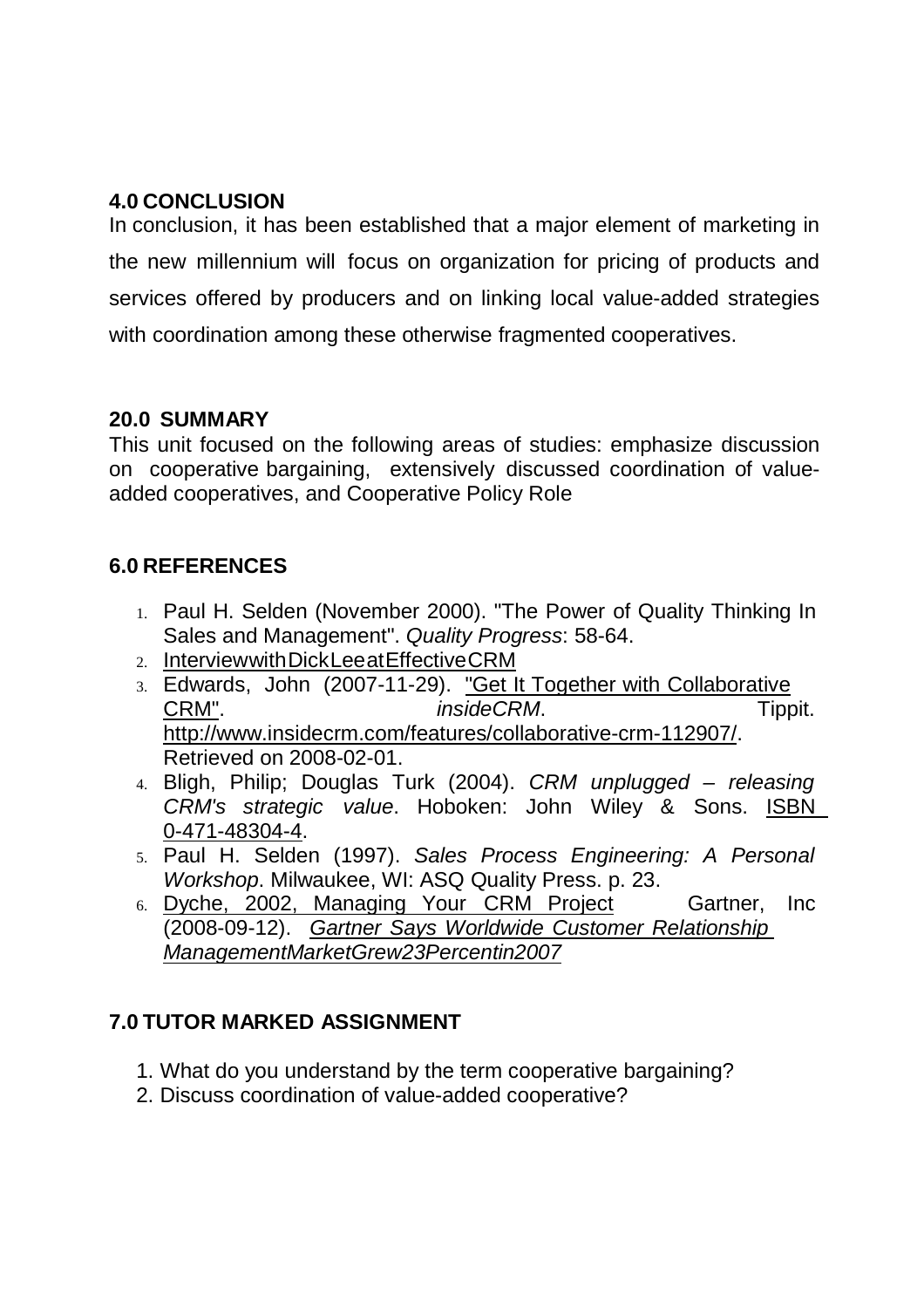# **UNIT FIVE FARM SUPPLY COOPERATIVE**

#### **1.0 INTRODUCTION:**

Looking for-ward into the new millennium, the mantra for cooperatives selling farm supplies will be as it has always been: faster, better and cheaper. But there are many other issues on the horizon that farm supply cooperatives will have to face. There will continue to be more mergers and consolidations. Twenty five years ago, there were numerous regional farm supply cooperatives that had their operations based in one or two states. Mergers, acquisitions, and bankruptcies have decreased the number of regional farm supply cooperatives that operate in such limited geographic trade territories and increased the number with national and international operations. This trend will continue in the new millennium, probably leaving two or three national/international farm supply cooperatives and one or two regional cooperatives with smaller, multiple-state operations. As farmers have decreased in number and increased the size of their operations, local farm supply cooperatives have also followed suit. There were more than 2,700 local farm supply cooperatives in 1975. By 1999, there were fewer than 1,400. In another 25 years, there could be much less than half this amount. Many local cooperatives will have statewide or multiple-state operations. With two to three of these large farm supply locals per state, there will only be 100 to 200.

Farm supply locals with many branch outlets to serve their members. There will be one area of new growth in the farm supply cooperative sector. They will be started and patronized by "hobby" farmers whose primary source of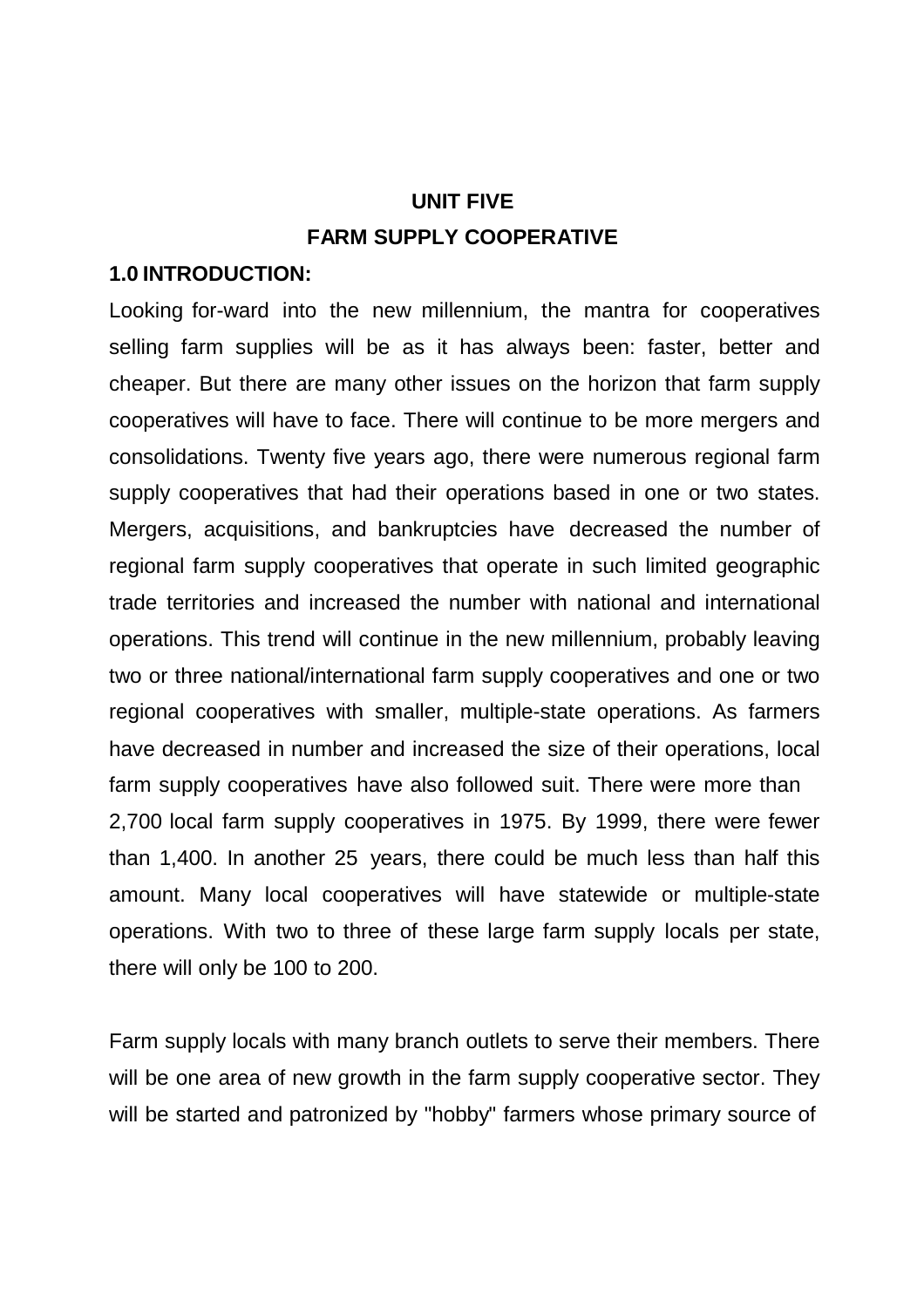income will be from off-farm employment. These customers have grown accustomed to making Internet purchases and will start virtual cooperatives as buying clubs for their farm supply needs.

# **2.0 OBJECTIVES:**

At the end of this unit students will be able to: Discuss global economy , Examine cooperatives adaptation, Emphasize cooperative farm supplies Explain Farm supply cooperatives - on the horizon

## **3.0 MAIN CONTENT:**

## 3.1**Global economy**

Meanwhile, the vertical integration and globalization of agricultural markets are fast becoming the defining pressures on agriculture today. One need only look at the recent breakdown of the Seattle World Trade Organization meeting to see global pressure on the agricultural sector. While weather is still a determining factor for yearly prosperity, producers can no longer monitor weather and agricultural commodities only in surrounding production areas. They must also monitor weather and agricultural commodity output in other countries. Information, or the lack of it, has become a valuable asset in and of itself. Industries are adapting to integration and globalization by designing products that have a common appeal and can be sold in just about any country. Business philosophies are also being adjusted. Reliance on bulk commodities for the masses usually means high volumes but low margins. Adaptation of new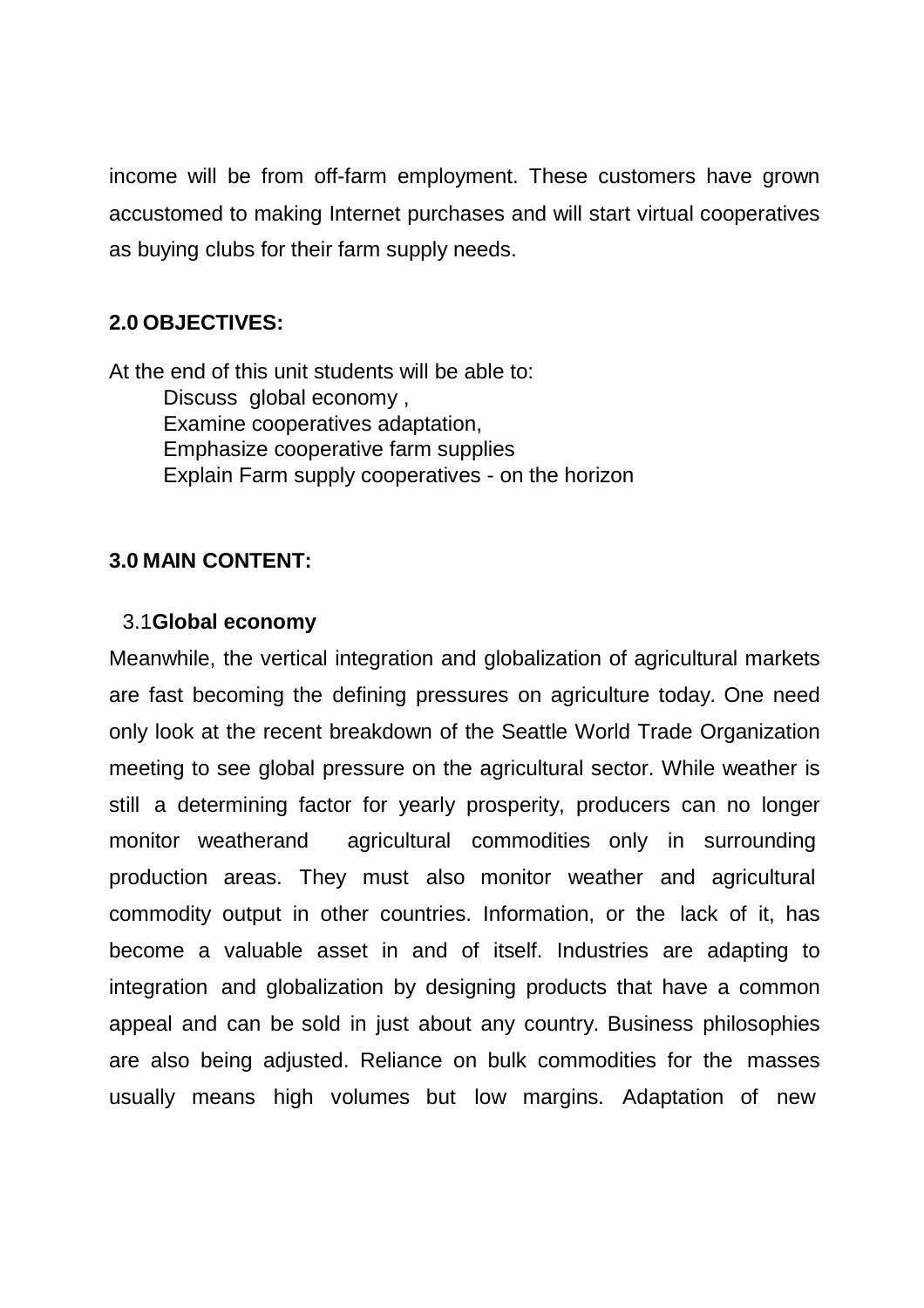technology, market segmentation, customized production and market power as means to higher margins and a stronger market position seem to be the engines of future growth. Technology has spurred consolidation in the seed industry, much of it occurring in the last decade as several crop protection manufacturers have purchased the leading row crop seed firms. There was much synergy in this consolidation. In addition, they were driven by the ability to genetically modify plant material to include desirable traits or resist damage caused by popular crop protectants. Market segmentation has allowed firms to focus on the needs of larger, more prosperous farmers and offer goods and services that cater to their specific needs. In turn organizations that adopt this segmentation can acquire farm accounts that produce higher sales volume. Market power is transforming the food industry as supermarket chains merge into fewer yet larger companies. By focusing on what their customers expect in the supermarket, these large chains then exercise considerable power over the whole food system. Ultimately, they can impact what and how farmers grow their fruits, vegetables, livestock or grains.

#### **3.2 Cooperatives Adaptation**

Many farm supply cooperatives will continue to operate with the same philosophy as today: faster, better, and cheaper, and will do well. Some will look to technology and improved market position to prosper. Others will fail, even though using one or both of these philosophies. Cooperatives are owned by their users, so they reflect the desires of their farmer-owners. They also reflect what's happening within the cooperative's membership. Understanding membership's business and their expectations for the cooperative is essential to its survival. Currently producers are concerned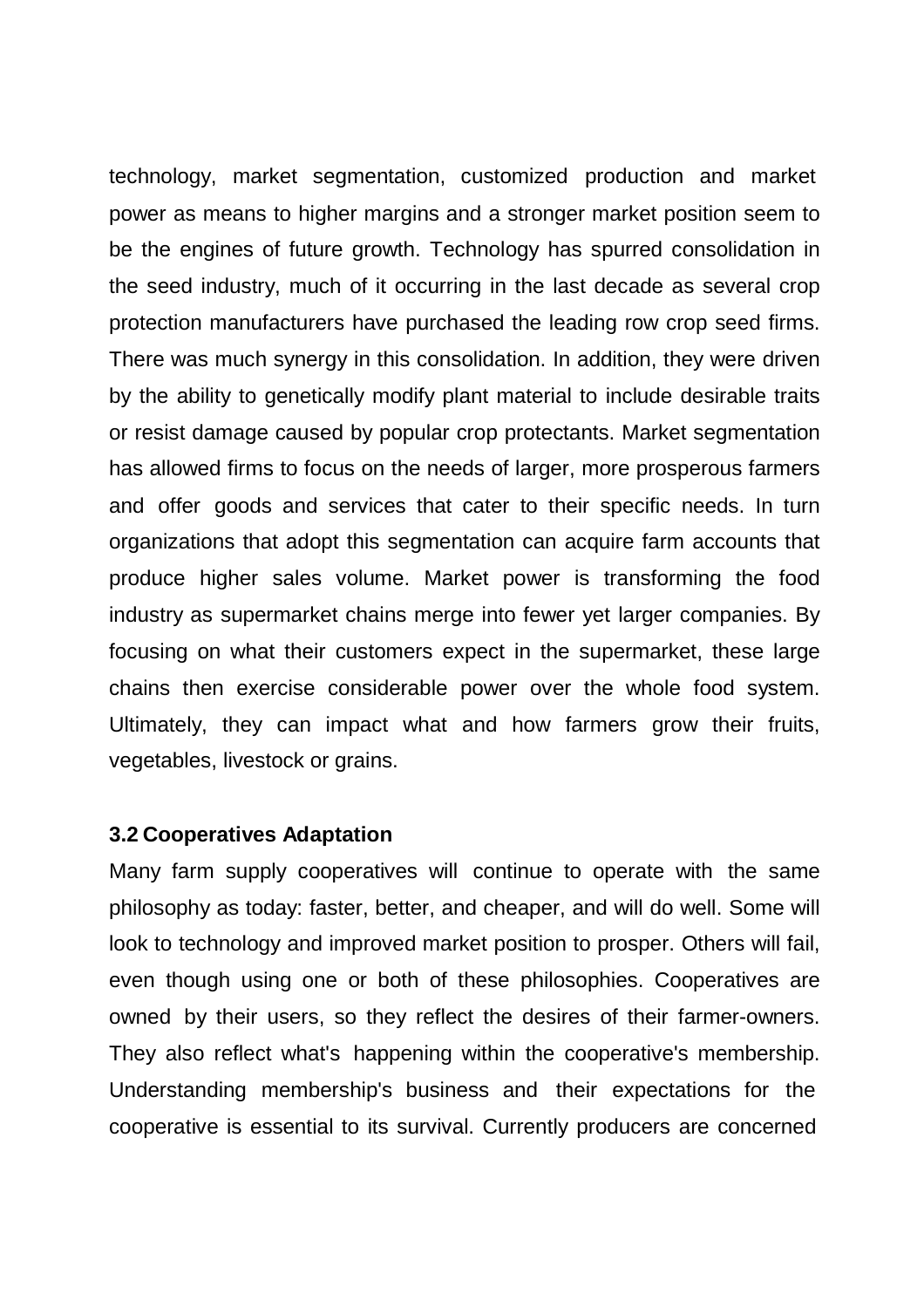about overproduction, low margins and income, government regulations and policy, changing markets and consumer opinions of genetically modified organisms (GMOs). A growing number of farmers are also asking about the future: can their cooperative develop more niche markets for specialty crops with desired traits? More farmers are also concerned about finding markets for their livestock and dealing with environmental issues, such as animal waste. Some farmers are marketing their livestock directly to consumers and don't have the knowledge or resources needed to deal with new environmental standards. Cooperatives will undoubtedly be asked to provide a bigger role than just providing feed. Their members will want more for-ward integration into livestock processing, marketing and waste handling.

#### **3.3 Cooperatives farm supplies**

Technology is in the driver's seat for information dissemination and sales in the near future. A recent National Agricultural Statistics Service farmer survey found that 40 percent owned computers and 29 percent had Internet access. just two years ago, businesses saw the Internet mainly as an information and sales tool. Many people thought it would be a long, long time before consumers would pay for information or buy products from it. The Internet will continue to expand and will become an increasingly important input to agriculture and cooperatives. Most of the products that farm supply cooperatives sell are bulky items (feed, seed, fertilizer, crop protectants and petroleum products) that are hard to transport to distant customers at a reasonable cost. Service, or advice, lends itself well to the Internet. Information about products that farm supply cooperatives sell would be an excellent service on the Internet. For example, in feed sales, a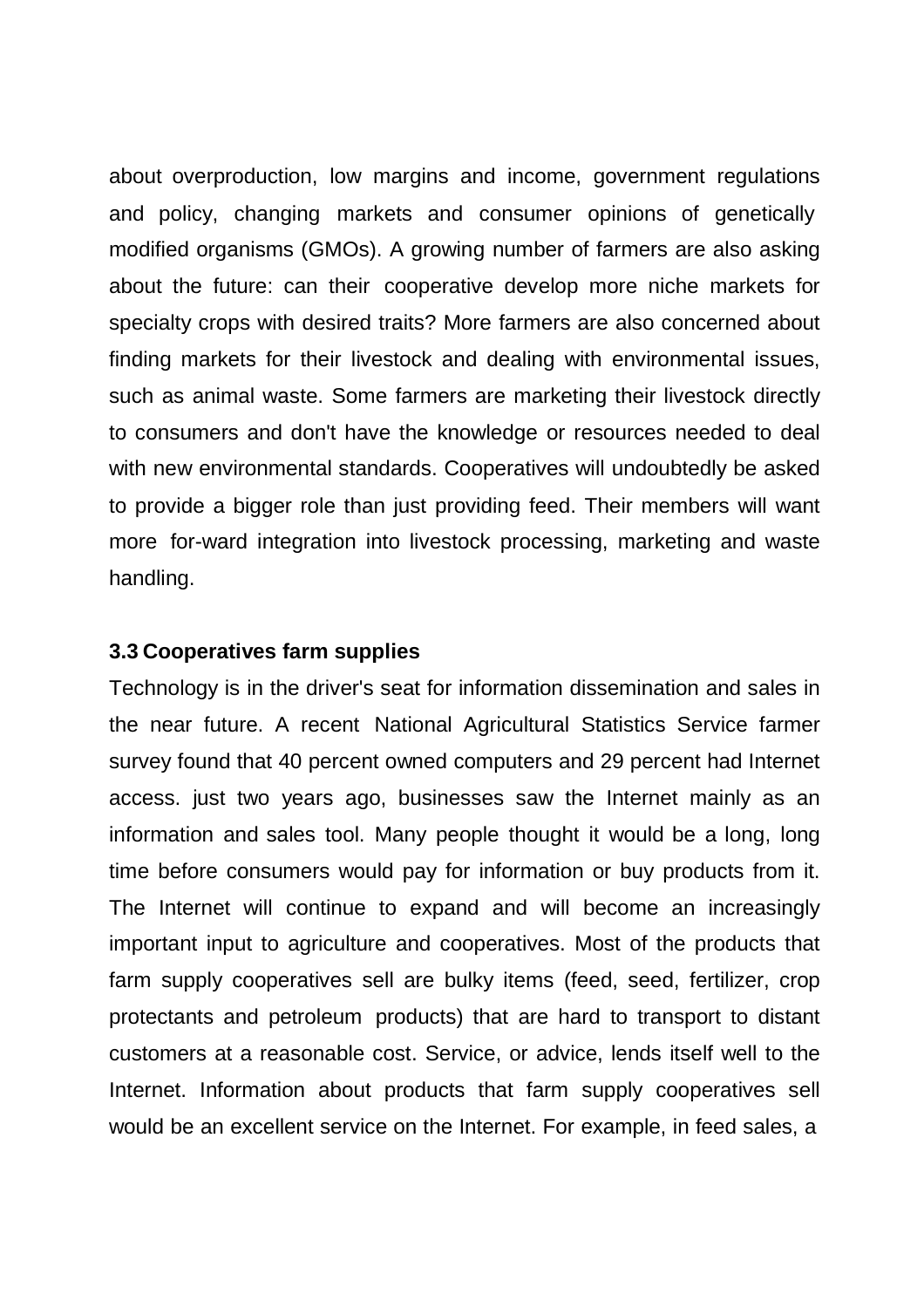cooperative could provide: product information and prices for rations available based on livestock type; measured performance of the feed in trials; disease prevention, identification and treatment; and record keeping on feed purchases made by the farmer. The Internet could also become a tool for dealing with the issue of waste management. There could be links from the cooperative's feed site to university-sponsored research on new digester technology, or technology that increases the oxygen levels in lagoons to promote faster decomposition of the waste. Perhaps feed cooperatives could link members with excess animal waste to members who need fertilizer. There is, of course, other information on the Internet that could help farmers make smart purchases of feed, seed, fertilizer, crop protectants, and petroleum products.

#### **3.4 Farm supply cooperatives - on the horizon**

The year 2025 is a long way off, but no longer than the time since 1975. Who would have guessed how ubiquitous the use of personal computers, genetically modified organisms, satellite technology, and the globalization of agriculture would have become in just 25 years? But what do these changes mean for farm supply sales? There will be more sales coordination. For feed sales, computers will design rations, maintain records on weight gain and performance and coordinate delivery. There will be more stringent regulations on feed ingredients, and feed cooperatives will test and maintain records for each customer.

Grain and livestock buyers, in turn, will want to know exactly what went into each animal or crop. They will want farmers and their cooperatives to track every last input and output, just as the manufacturing or the computer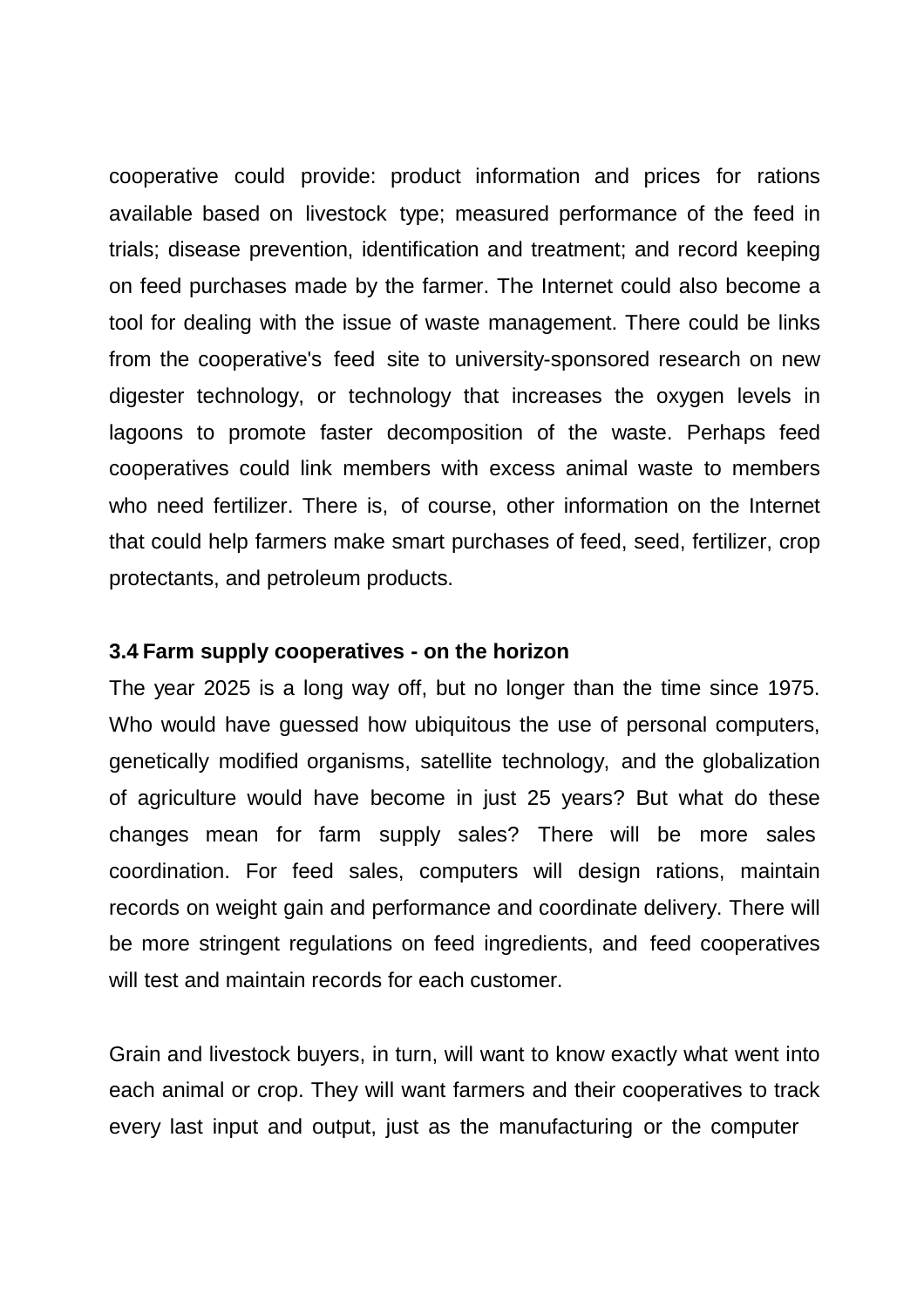industries already have to do. With fewer farmers, global information systems and positioning satellites will be used to optimize delivery routes. Technology will have turned an animal waste product into a valueadded product. Seed and crop protection sales will align closely as crop protection manufacturers integrate even more into the seed industry. Gradually, a majority of consumers will overcome their reluctance to accept GMOs and more seed modifications will be made. All farmers will demand more information and services. Cooperatives will provide extensive scouting services and problem solutions. Crop protectants will focus on specific types of seed and they will be applied with sophisticated equipment using new technology. Soil tests will be conducted for organic matter and crop protectants will be applied where needed, not broadcasted. The use of expensive equipment to apply crop protectants will further consolidate sales into farm supply cooperatives that can pool financial resources to buy the equipment and provide the information, service, and record keeping on use that will be necessary. Fertilizer sales will be further regulated as the damage of their over-use and even terrorist and illegal drug manufacturer misuse grow. GPS-type technology will allow farm supply cooperatives to apply only the necessary nutrients to specific field areas. Again, as with crop protectant application equipment, this equipment will alsobe expensive and will require large volumes to be cost effective. Record keeping of fertilizer use will be necessary. Pooling the resources required to provide this equipment and information is a farm supply cooperative's specialty. Fertilizer cooperatives will also need to align with feed cooperatives to handle animal waste products. Pollution from animal waste misuse will mandate it while the loss of a valuable fertilizer resource will necessitate it.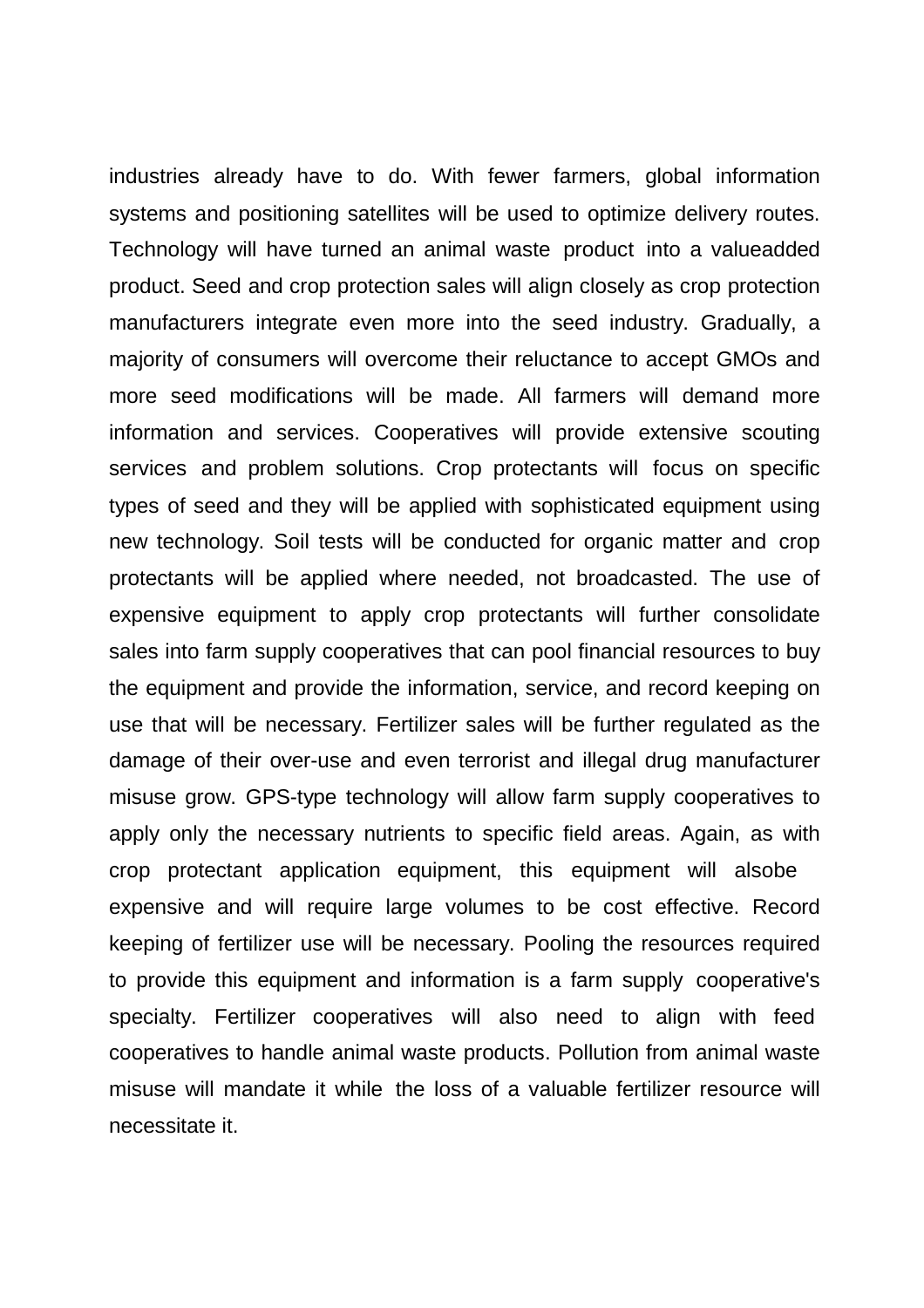## **4.0 CONCLUSION**

In conclusion, it has been established that cooperatives are owned by their users, so they reflect the desires of their farmer-owners. They also reflect what's happening within the cooperative's membership. Understanding membership's business and their expectations for the cooperative is essential to its survival. Also, the products that farm supply cooperatives sell are bulky items (feed, seed, fertilizer, crop protectants and petroleum products) that are hard to transport to distant customers at a reasonable cost. Service, or advice, lends itself well to the Internet. Information about products that farm supply cooperatives sell would be an excellent service on the Internet.

## **21.0 SUMMARY**

This unit focused on the following areas of studies: global economy, cooperatives adaptation, cooperative farm supplies, and finally, farm supply cooperatives - on the horizon

## **22.0 REFERENCES**

1. Paul H. Selden (November 2000). "The Power of Quality Thinking In Sales and Management". Quality Progress: 58-64.

## 2. Interview with Dick Lee at Effective CRM

3. Edwards, John (2007-11-29). "Get It Together with Collaborative CRM". CRM". insideCRM. Tippit. http://www.insidecrm.com/features/collaborative-crm-112907/. Retrieved on 2008-02-01.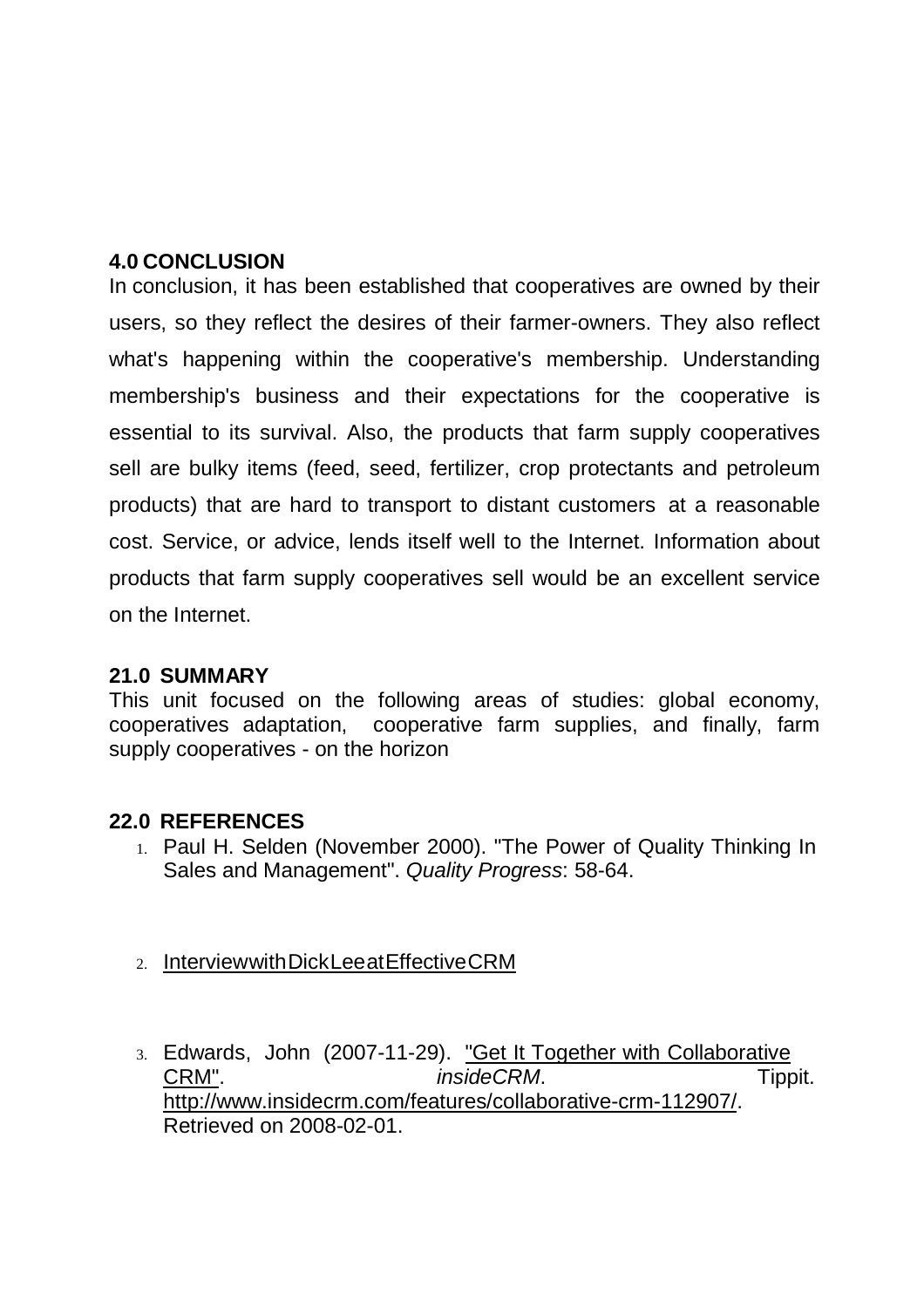- 4. Bligh, Philip; Douglas Turk (2004). CRM unplugged releasing CRM's strategic value. Hoboken: John Wiley & Sons. ISBN 0-471-48304-4.
- 5. Paul H. Selden (1997). Sales Process Engineering: A Personal Workshop. Milwaukee, WI: ASQ Quality Press. p. 23.
- 6. Dyche, 2002, Managing Your CRM Project Gartner, Inc (2008-09-12). Gartner Says Worldwide Customer Relationship ManagementMarketGrew23Percentin2007

## **23.0 TUTOR MARKED ASSIGNMENT**

- 1. What do you understand by cooperative adaptation?
- 2. Discuss cooperative farm supplies?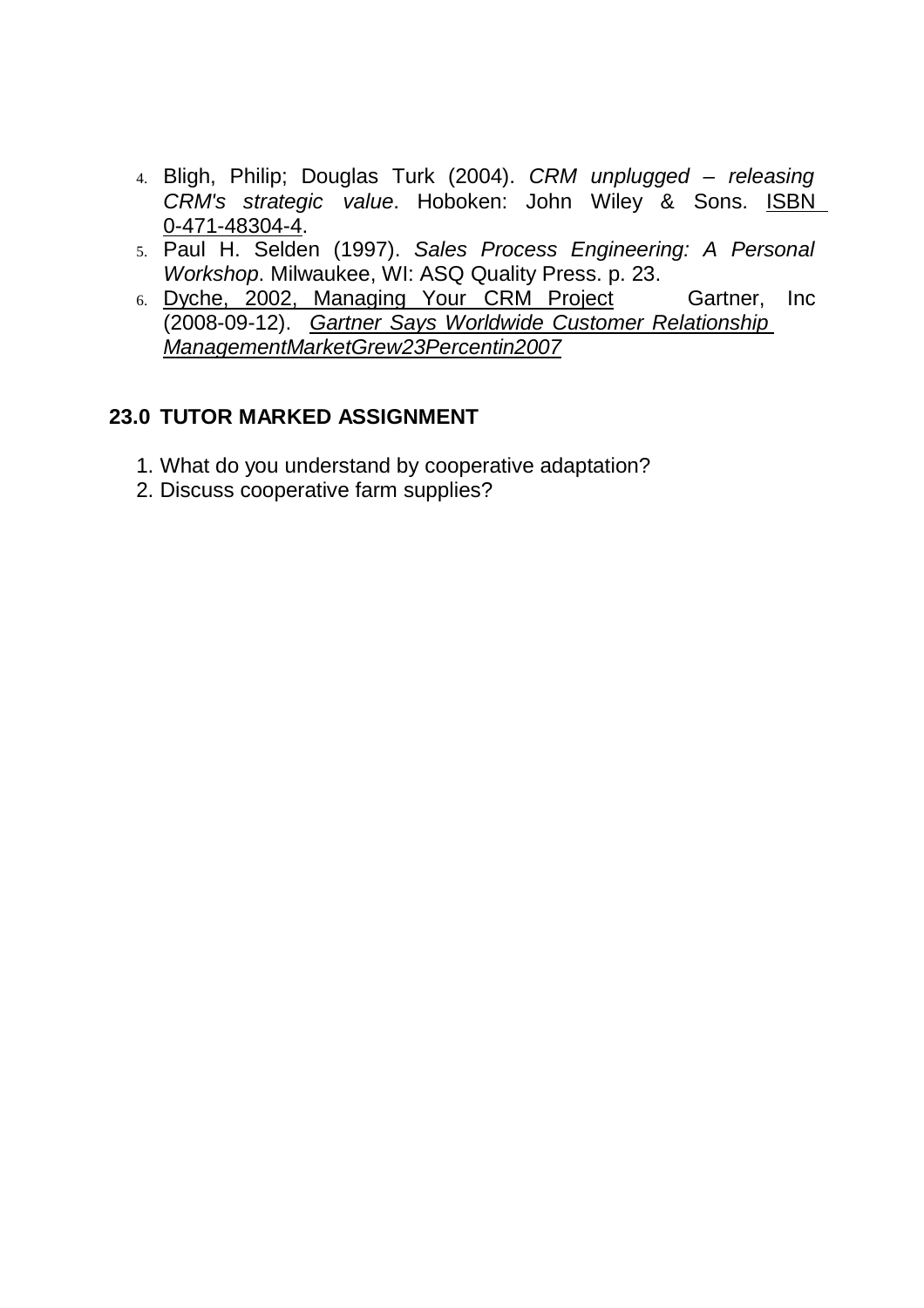#### **UNIT SIX**

#### **WHOLESALE MARKETING**

#### **1.0 INTRODUCTION.**

The consumption and production of marketed food are spatially separated. Production is primarily in rural areas whilst consumption is in urban areas. Agricultural marketing is the process that overcomes this separation, allowing produce to be moved from an area of surplus to one of need. Food reaches the consumer by a complex network, involving production, assembly, sorting, packing, reassembly, distribution and retail stages. In developing countries the linkage between the producer and the retailer is still usually provided by assembly and wholesale markets, where **wholesale marketing** takes place using a variety of transaction methods. Recent years have seen an expansion of wholesale marketing in European and former CIS countries. On the other hand, the growth of supermarkets in many regionshas seen the development of direct marketing and a reduced role for wholesale systems.

#### **2.0 OBJECTIVES:**

At the end of this unit students will be able to: Discuss transaction methods, Examine wholesaling trend Explain types of wholesale market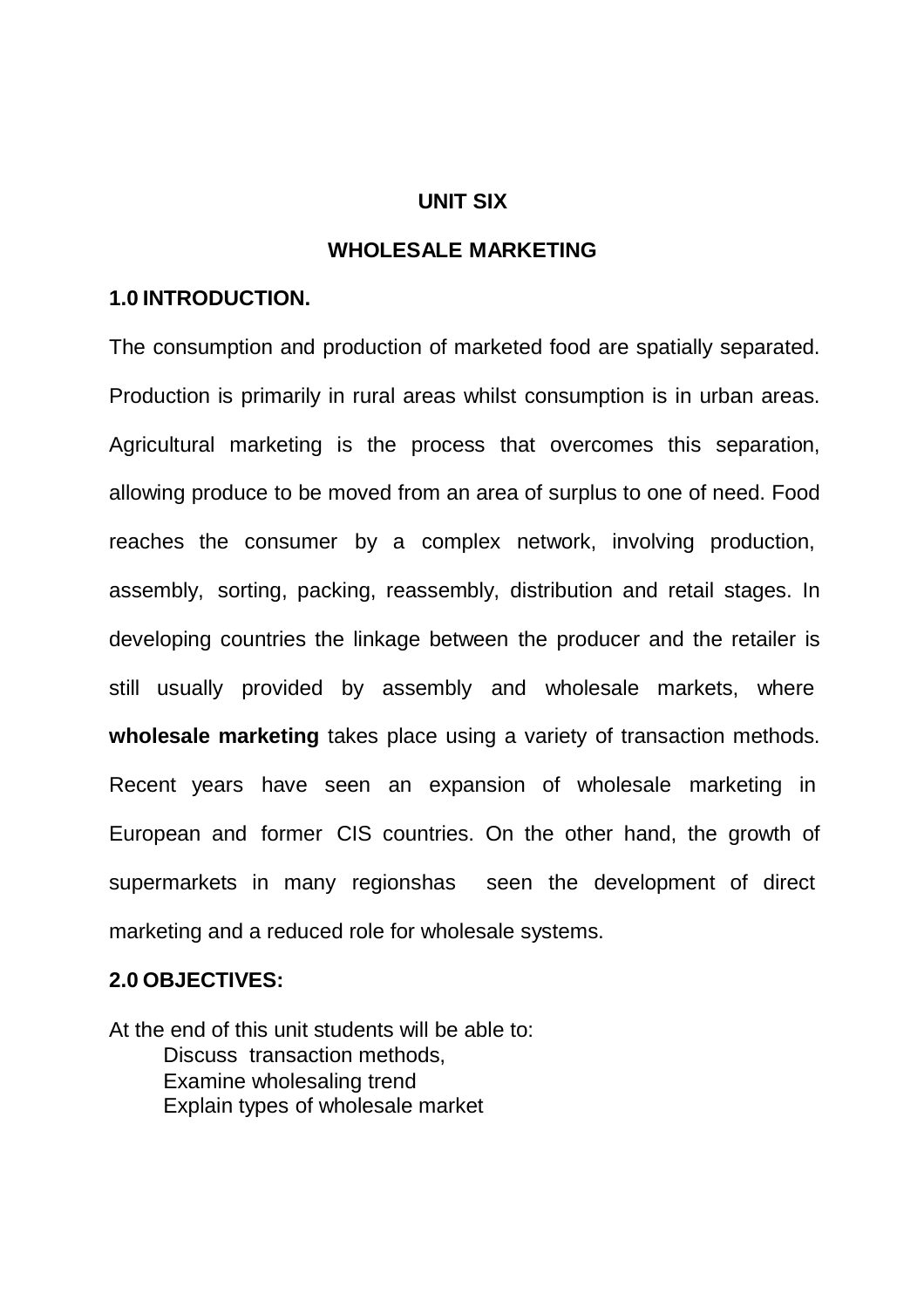#### **3.0 MAIN CONTENT:**

#### **3.1 Transaction methods**

Wholesaling facilitates the economic function of buying and selling (usually termed as "price formation") by allowing the forces of supply and demand to converge to establish a single price for a commodity. The wholesaler may also perform storage and warehousing functions, as well as allowing economies of scale to be obtained in the transportation of produce from farm to market. The people involved in wholesaling can act simply as merchants, buying and selling produce, can be brokers dealing in orders rather than goods, or can be commission agents. Prices are normally established by negotiation but some wholesale markets use the auction system. The auction is compulsory in all wholesale markets in big cities in Japan. A comparison of the Japanese system with that in Brisbane, Australia, found that prices moved more frequently and with a greater degree of volatility in Japan than those at Brisbane.

## **3.2 Wholesaling trends**

Wholesale markets develop in a number of stages. They start as general markets, then become more specialized by trading in specific types of produce. A later stage is to transact only graded and well packaged produce. A recent trend in Western Europe and the USA is for large retailers to by-pass the wholesale market system. Direct links are created between producers and supermarket chains, often by means of contract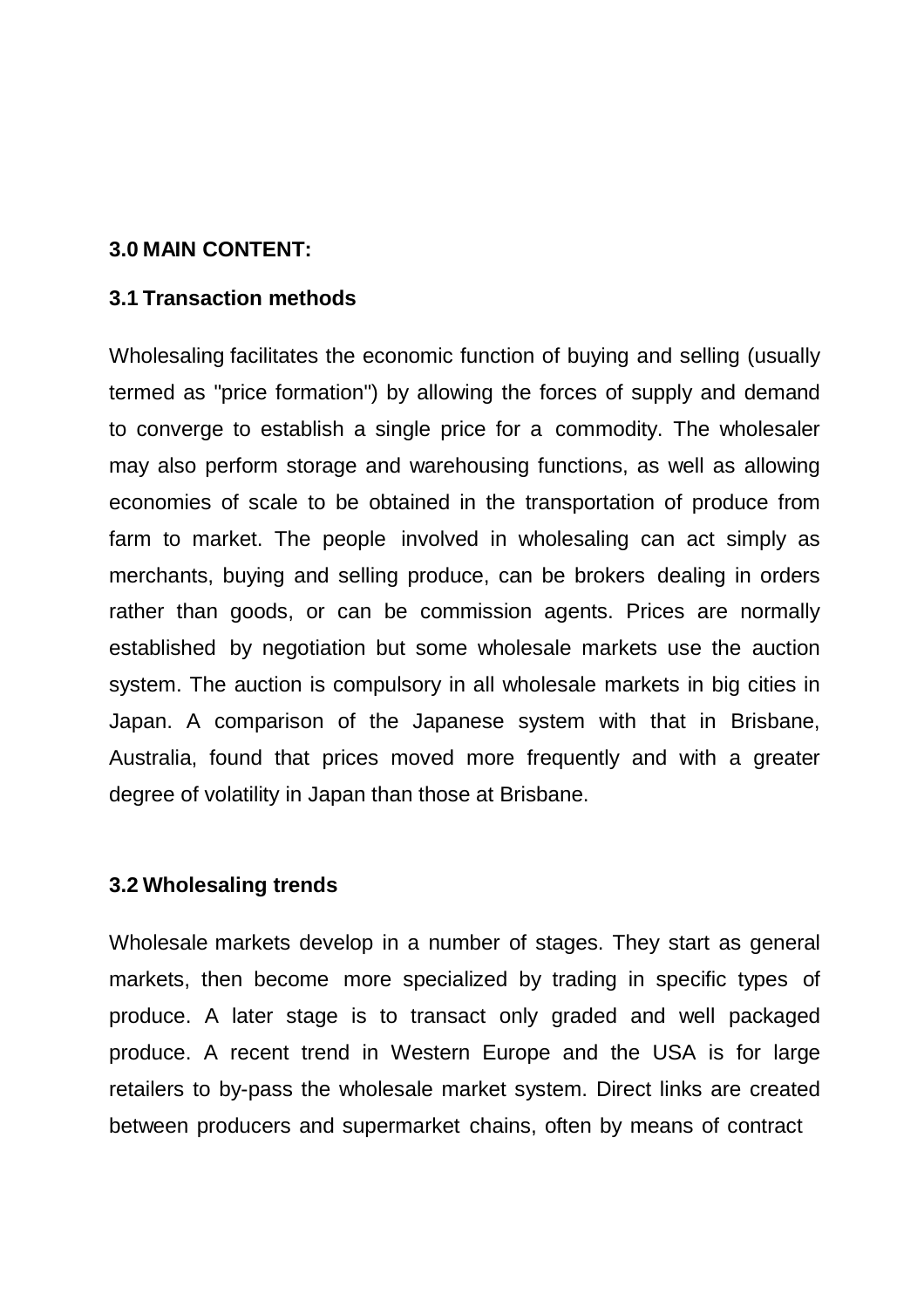farming arrangements or through the use of preferred suppliers. Following the collapse of the iron curtain a large number of markets were developed in Eastern and Central Europe in the 1990s and early 2000s. Examples include markets in Warsaw, Gdansk, Budapest, and Bucharest. In other parts of the world, new markets have been built in Amman, Cairo and Mumbai, among many recent developments. Very few new wholesale markets have been built in western countries in the last decades, although old markets have been relocated to new sites (e.g. the new Covent Garden Market relocated to Nine Elms in London and Rome's new wholesale market, relocated from the centre to the east of the city). Those that already exist have tended to also attract warehouses for integrated food distribution, changing their role to "food centers" (in the USA) and including other non-fresh food products. Wholesale markets still have a role in the marketing of horticultural produce but the traditional fresh meat and fish wholesale markets, particularly those dealing with live produce, are generally being closed down in major urban centres. In developing countries, changes in work patterns, particularly the employment of women, and the impact of technological innovations in post-harvest handling, food processing and storage, including the use of domestic refrigerators, tends to encourage the development of one-stop shopping at supermarkets, often on a once-a-week basis. The challenge for wholesale markets in such a trading environment is to retain turnover, both by providing new services to supermarkets and by developing services to the non-supermarket trade and the growing hotel and catering sectors.<sup>[2]</sup>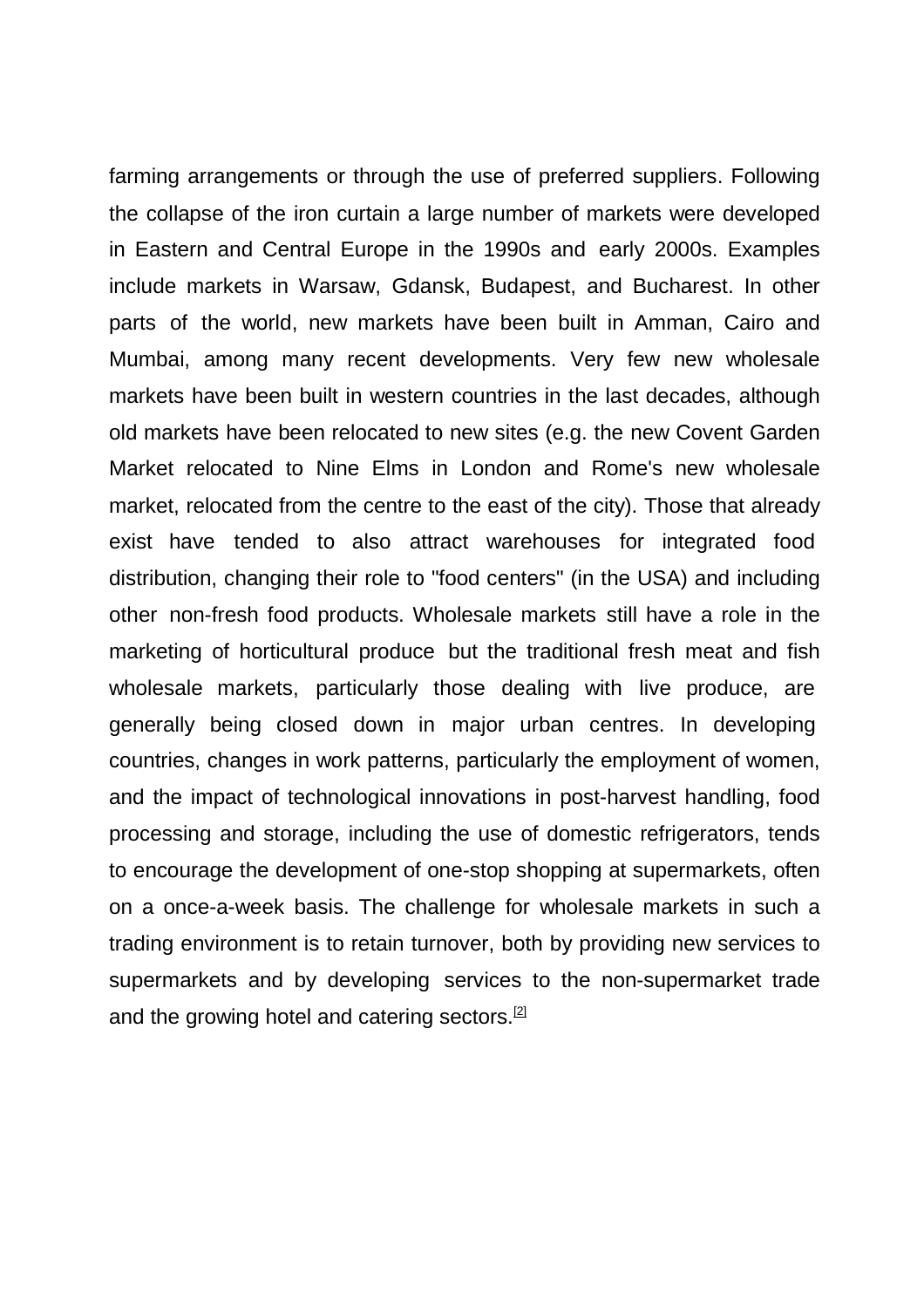#### **3.3 Types of Wholesale Market**

Secondary wholesale markets are generally found only in developing countries these days. They are located in district or regional cities and take the bulk of their produce from rural assembly markets located in production areas, where the transactions are small scale and usually take place between farmers and traders. The distinction between rural assembly markets and secondary wholesale markets is that secondary wholesale markets are in permanent operation (rather than being seasonal in nature or dealing in specialized produce), larger volumes of produce are traded than at the rural assembly markets and specialized functions may be present, such as commission agents and brokers.

Terminal wholesale markets are located in major metropolitan areas, where produce is finally channeled to consumers through trade between wholesalers and retailers, caterers, etc. Produce may also be assembled for export. In some countries, such as India and China, terminal markets also supply other parts of the country. For example, New Delhi serves as a distribution centre to the south of India for apples grown in the Himalayan foothills. The problems of terminal wholesale markets are usually ones of congestion caused by an unsuitable location or by an inappropriate mixture of wholesale and retail functions. Traditionally, wholesale markets were built adjacent to city centres, located at a focal point of the inter-city transport facilities and close to the main retailing areas. Population growth, changes in urban land-use patterns and the development of modern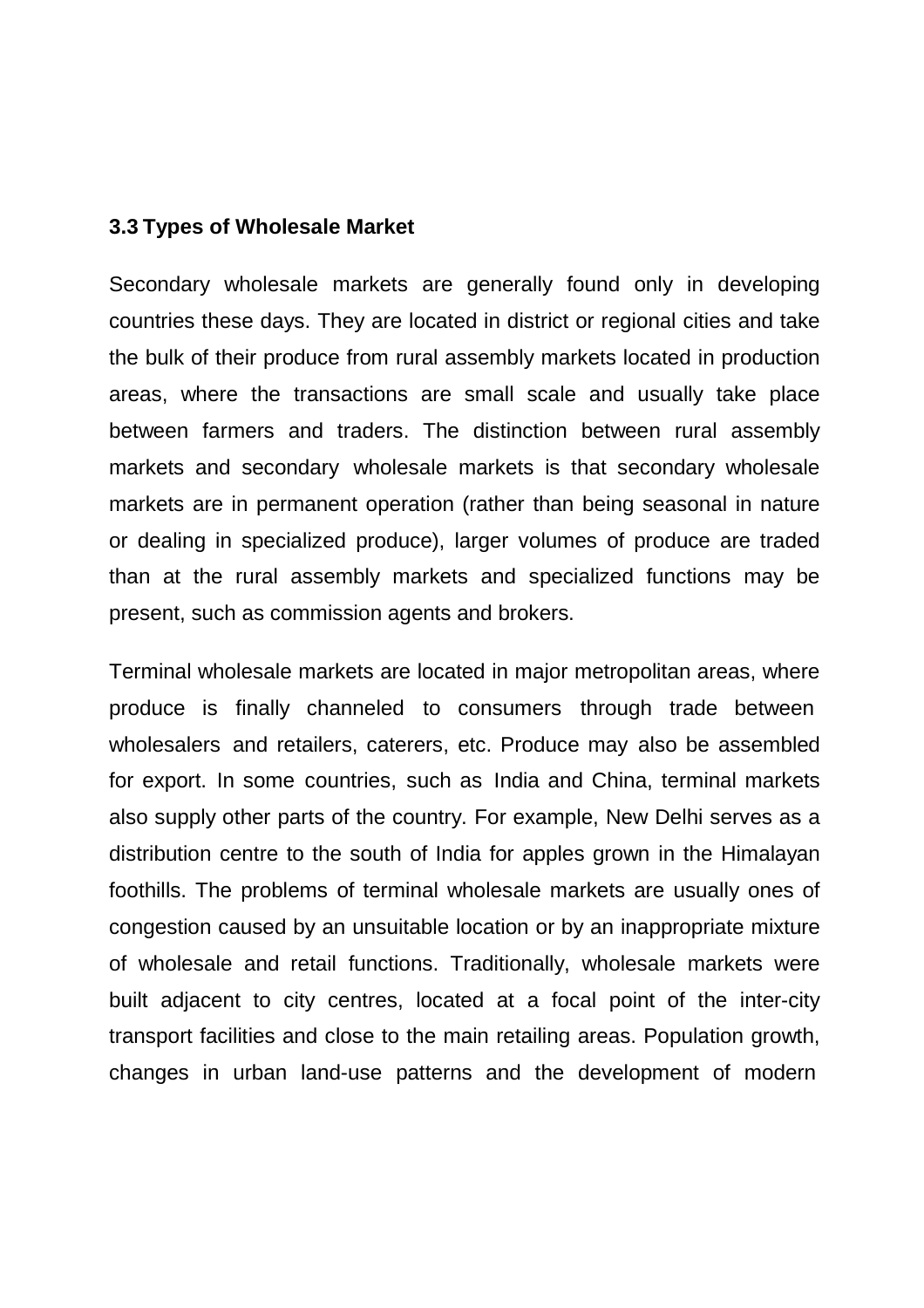transport systems have all influenced the suitability and functionality of existing sites.

## **4.0 CONCLUSION**

In conclusion, it has been established that wholesale markets develop in a number of stages. They start as general markets, then become more specialized by trading in specific types of produce. A later stage is to transact only graded and well packaged produce**.** Wholesaling facilitates the economic function of buying and selling (usually termed as "price formation") by allowing the forces of supply and demand to converge to establish a single price for a commodity.

## **5.0 SUMMARY**

This unit focused on wholesale marketing with particular reference to transaction methods, wholesaling trend and finally types of wholesale market.

## **6.0 REFERENCES**

- 1. Kobayashi, K. and Vining, G. Comparison of wholesale vegetable prices in Japan-auction market and Australia-negotiating market.
- 2. Andrew W. Shepherd "The implications of supermarket development for horticultural farmers and traditional marketing systems in Asia" FAO, Rome 2005

## **7.0 TUTOR MARKED ASSIGNMENT**

- **1.** What do you understand by transaction method?
- 2. Discuss types of wholesale marketing?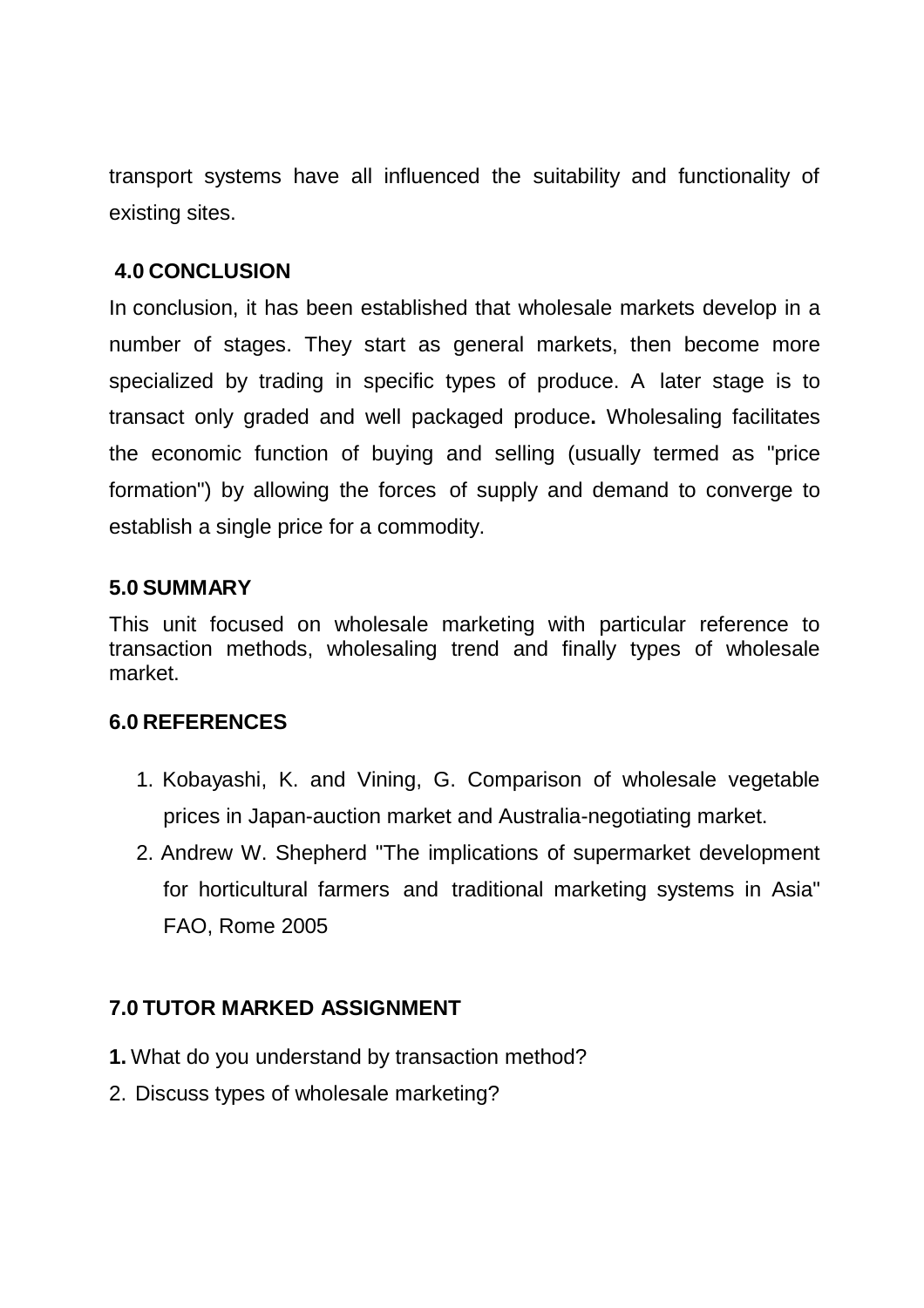## **UNIT SEVEN**

## **MARKETING STRATEGY**

#### **1.0 INTRODUCTION**

**Marketing strategy** is a process that can allow an organization to concentrate its limited resources on the greatest opportunities to increase sales and achieve a sustainable competitive advantage. A marketing strategy should be centered around the key concept that customer satisfaction is the main goal.

A marketing strategy is most effective when it is an integral component of firm strategy, defining how the organization will successfully engage customers, prospects, and competitors in the market arena. Corporate strategies, corporate missions, and corporate goals. As the customer constitutes the source of a company's revenue, marketing strategy is closely linked with sales. A key component of marketing strategy is often to keep marketing in line with a company's overarching mission statement $^{[4]}$ .

## **2.O OBJECTIVES**

At the end of this study student will be able to:

Discuss Tactics and actions **State types of strategies** Analyze strategic models Explain Consumer-Centric Business

#### **3.0 MAIN CONTENTS:**

## **3.1 Tactics and actions**

A marketing strategy can serve as the foundation of a marketing plan. A marketing plan contains a set of specific actions required to successfully implement a marketing strategy. For example: "Use a low cost product to attract consumers. Once our organization, via our low cost product, has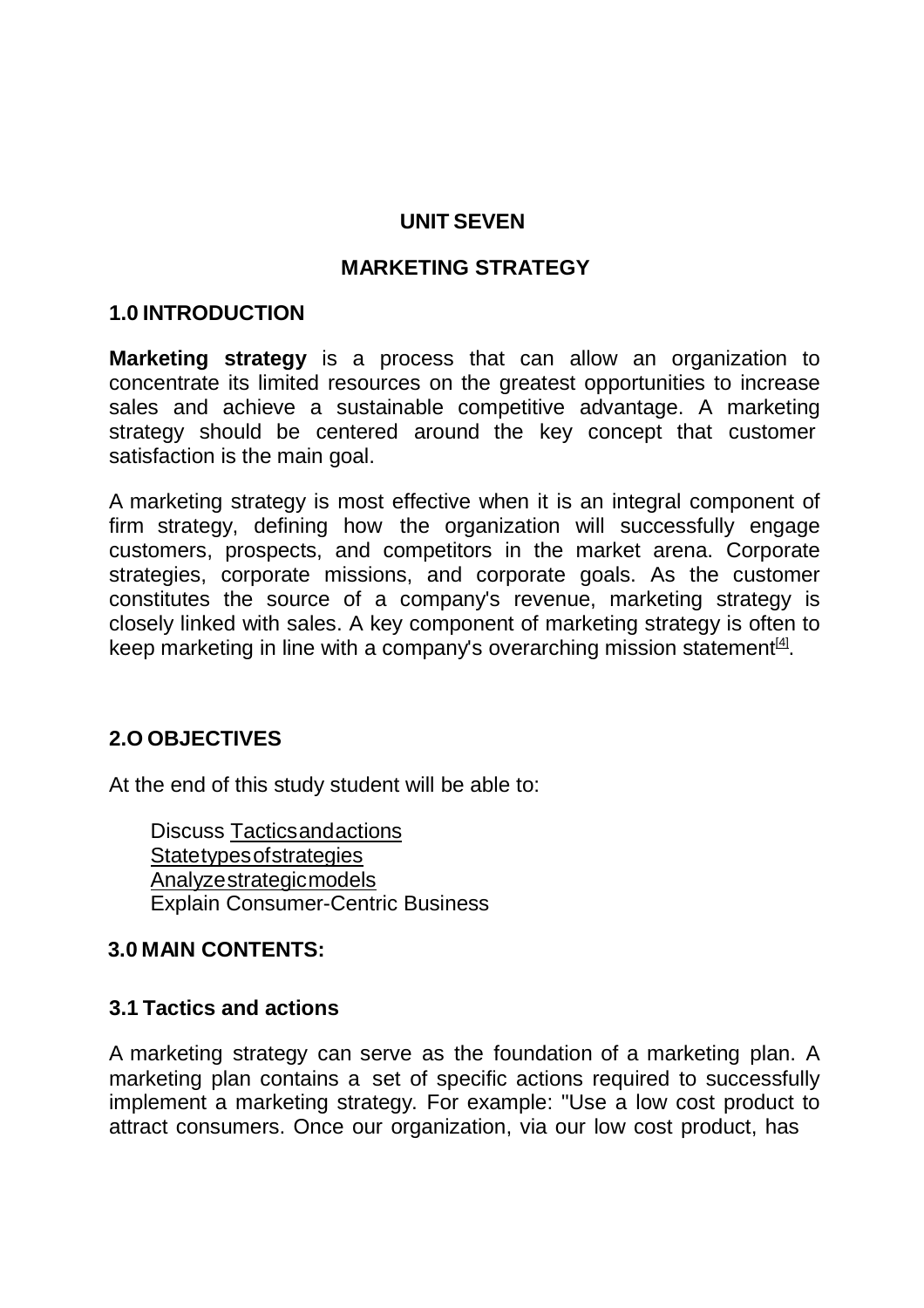established a relationship with consumers, our organization will sell additional, higher-margin products and services that enhance the consumer's interaction with the low-cost product or service."

A strategy consists of a well thought out series of tactics to make a marketing plan more effective. Marketing strategies serve as the fundamental underpinning of marketing plans designed to fill market needs and reach marketing objectives<sup>[5]</sup>. Plans and objectives are generally tested for measurable results.

A marketing strategy often integrates an organization's marketing goals, policies, and action sequences (tactics) into a cohesive whole. Similarly, the various strands of the strategy , which might include advertising, channel marketing, internet marketing, promotion and public relations can be orchestrated. Many companies cascade a strategy throughout an organization, by creating strategy tactics that then become strategy goals for the next level or group. Each one group is expected to take that strategy goal and develop a set of tactics to achieve that goal. This is why it is important to make each strategy goal measurable.

Marketing strategies are dynamic and interactive. They are partially planned and partially unplanned. See strategy dynamics.

## **3.2 Types of strategies**

Marketing strategies may differ depending on the unique situation of the individual business. However there are a number of ways of categorizing some generic strategies. A brief description of the most common categorizing schemes is presented below:

Strategies based on market dominance - In this scheme, firms are classified based on their market share or dominance of an industry. Typically there are three types of market dominance strategies:

- o Leader
- o Challenger
- o Follower

Porter generic strategies - strategy on the dimensions of strategic scope and strategic strength. Strategic scope refers to the market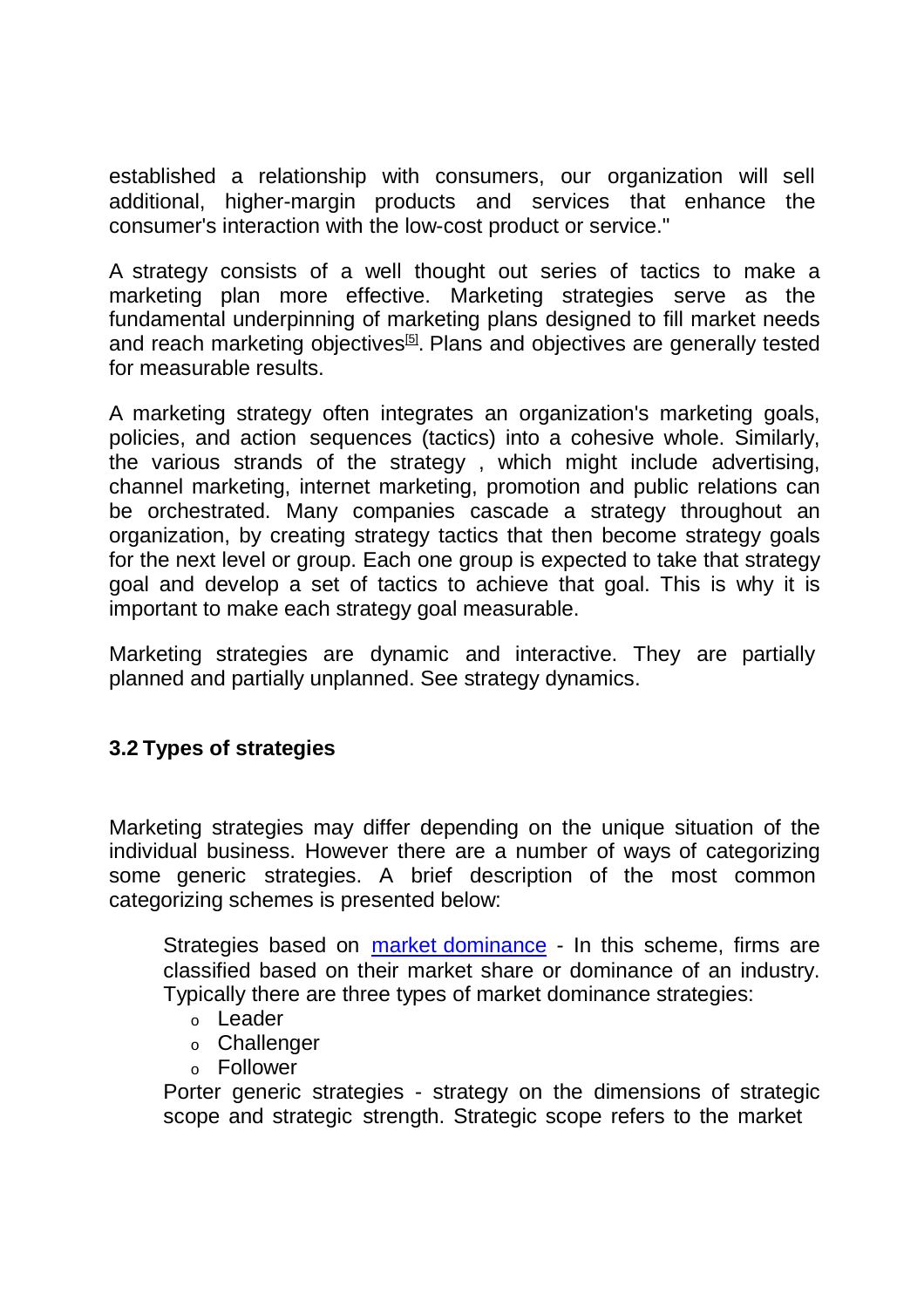penetration while strategic strength refers to the firm's sustainable competitive advantage.

- o Product differentiation
- o Market segmentation

Innovation strategies - This deals with the firm's rate of the new product development and business model innovation. It asks whether the company is on the cutting edge of technology and business innovation. There are three types:

- o Pioneers
- o Close followers
- o Late followers

Growth strategies - In this scheme we ask the question, "How should the firm grow?". There are a number of different ways of answering that question, but the most common gives four answers:

- o Horizontal integration
- o Vertical integration
- o Diversification
- o Intensification

A more detailed scheme uses the categories  $66$ :

**Prospector** Analyzer Defender Reactor Marketing warfare strategies - This scheme draws parallels between marketing strategies and military strategies.

## **3.3 Strategic models**

Marketing participants often employ strategic models and tools to analyze marketing decisions. When beginning a strategic analysis, the 3Cs can be employed to get a broad understanding of the strategic environment. An Ansoff Matrix is also often used to convey an organization's strategic positioning of their marketing mix. The 4Ps can then be utilized to form a marketing plan to pursue a defined strategy.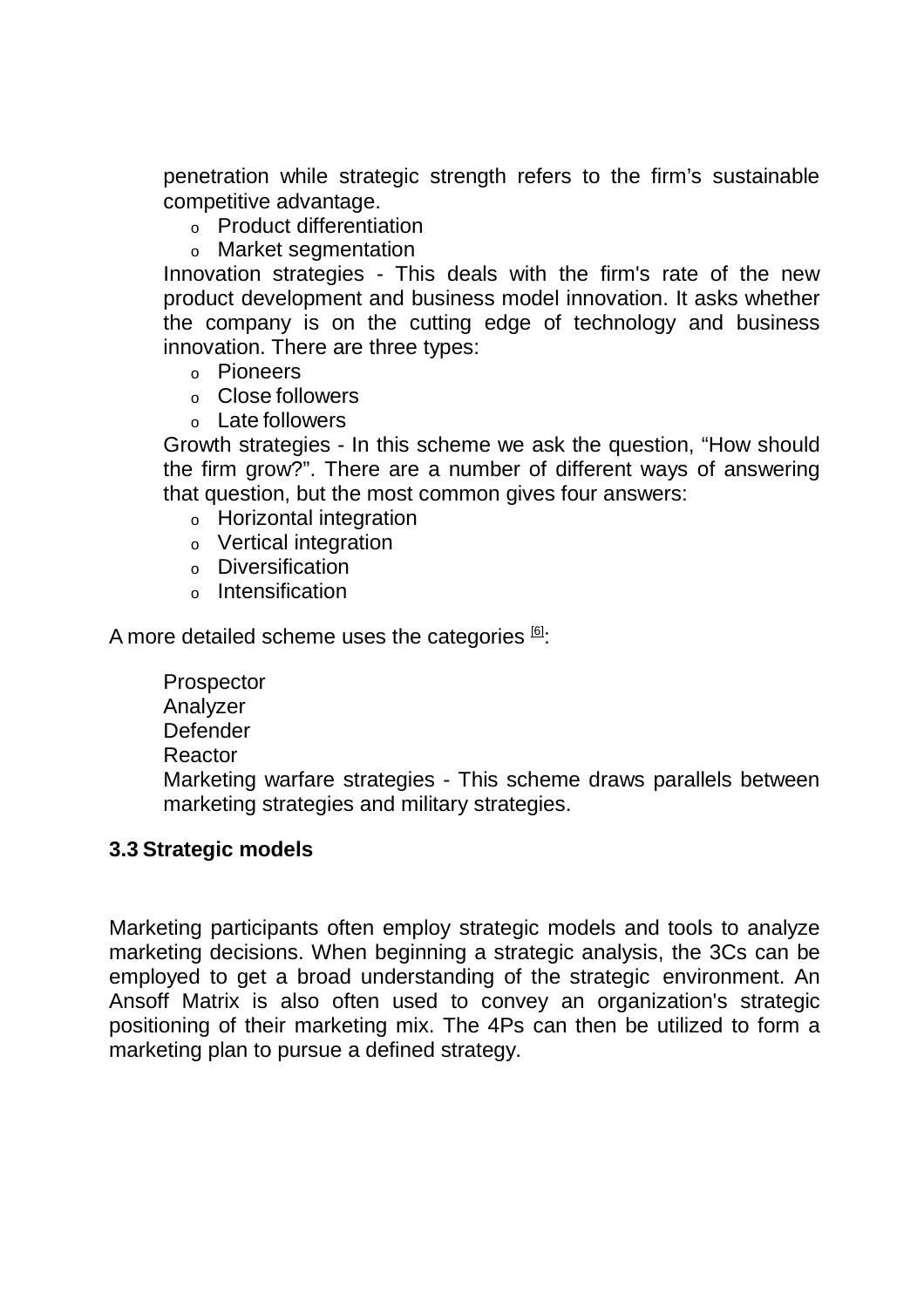## **3.4 The Consumer-Centric Business**

There are a many companies especially those in the Consumer Package Goods (CPG) market that adopt the theory of running their business centered around Consumer, Shopper & Retailer needs. Their Marketing departments spend quality time looking for "Growth Opportunities" in their categories by identifying relevant insights (both mindsets and behaviors) on their target Consumers, Shoppers and retail partners. These Growth Opportunities emerge from changes in market trends, segment dynamics changing and also internal brand or operational business challenges.The Marketing team can then prioritize these Growth Opportunities and begin to develop strategies to exploit the opportunities that could include new or adapted products, services as well as changes to the 7Ps.

Real-life marketing primarily revolves around the application of a great deal of common-sense; dealing with a limited number of factors, in an environment of imperfect information and limited resources complicated by uncertainty and tight timescales. Use of classical marketing techniques, in these circumstances, is inevitably partial and uneven.

Thus, for example, many new products will emerge from irrational processes and the rational development process may be used (if at all) to screen out the worst non-runners. The design of the advertising, and the packaging, will be the output of the creative minds employed; which management will then screen, often by 'gut-reaction', to ensure that it is reasonable.

For most of their time, marketing managers use intuition and experience to analyze and handle the complex, and unique, situations being faced; without easy reference to theory. This will often be 'flying by the seat of the pants', or 'gut-reaction'; where the overall strategy, coupled with the knowledge of the customer which has been absorbed almost by a process of osmosis, will determine the quality of the marketing employed. This, almost instinctive management, is what is sometimes called 'coarse marketing'; to distinguish it from the refined, aesthetically pleasing, form favored by the theorists.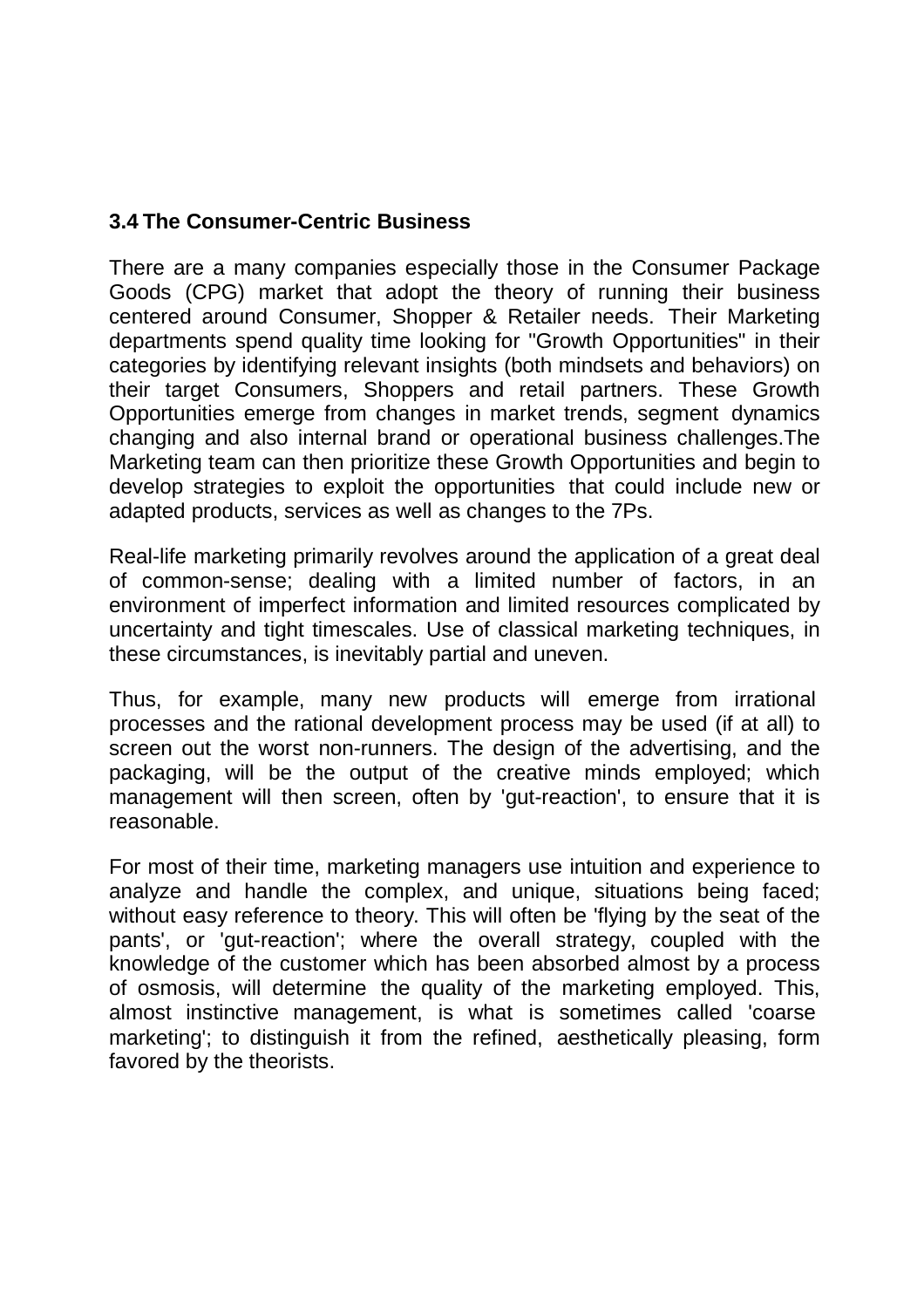# **4.0 CONCLUSION**

In conclusion, it has been established that Marketing strategies serve as the fundamental underpinning of marketing plans designed to fill market needs and reach marketing objective, while the 3Cs can be employed to get a broad understanding of the strategic environment.

## **5.0 SUMMARY**

This unit focused on the following: Tactics and actions, types of strategies strategic models and finally, Consumer-Centric Business.

# **6.0 REFERENCES**

- 1. UK govt businesslink marketing strategy guide.
- 2. Marketbut strategy Australian administration small business guide.
- 3. Baker, Michael (2008), The Strategic Marketing Plan Audit, Cambridge Strategy Publications, p. 3
- 4. Baker, Michael (2008), The Strategic Marketing Plan Audit, Cambridge Strategy Publications, p. 27
- 5. Marketing basics Marketing strategy based on market needs, targets and goals.

# **7.0 TUTOR MARKED ASSIGNMENT**

- 1. State and discuss types of marketing strategy?
- 2. Explain consumer centric business?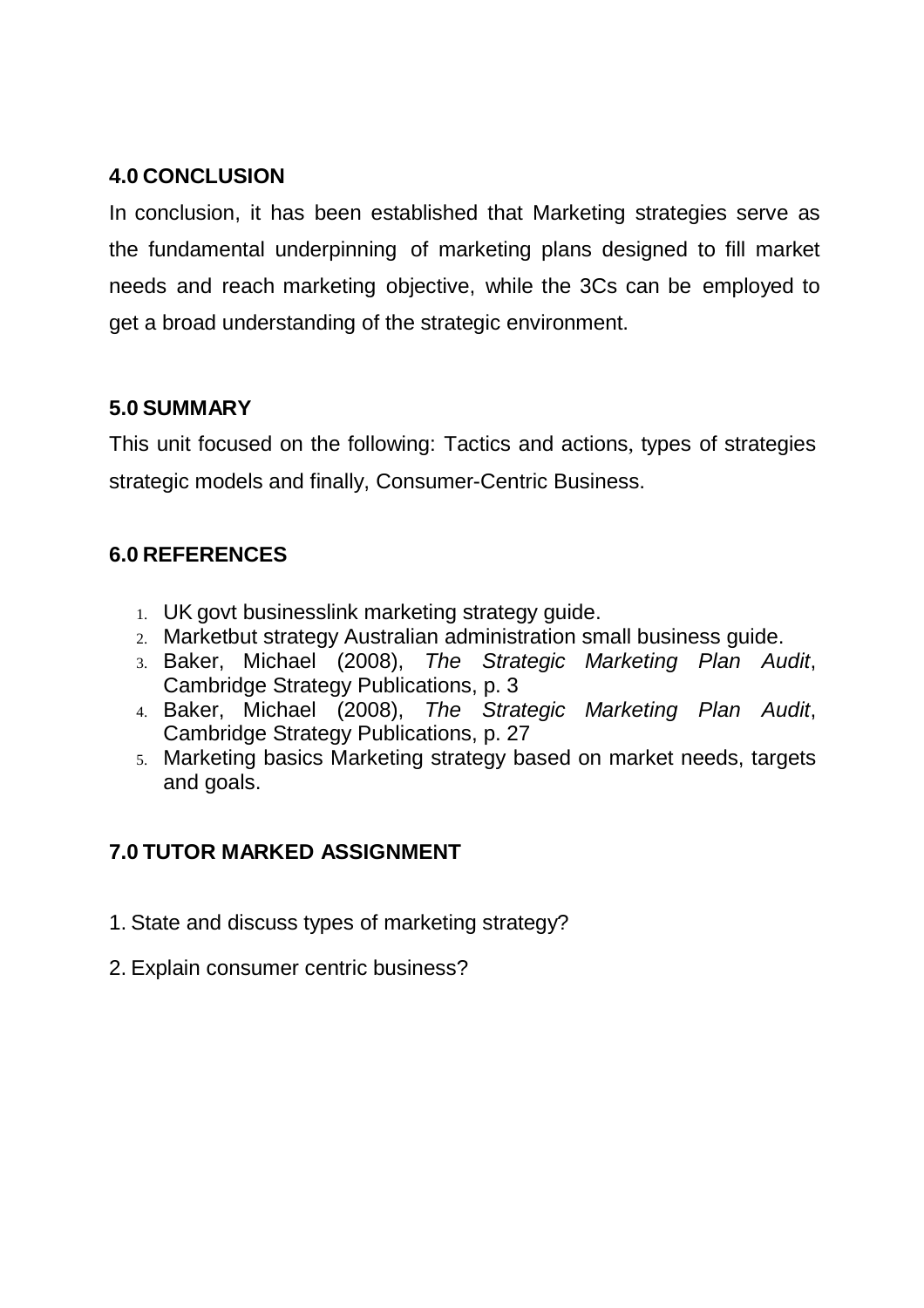# **UNIT EIGHT**

## **NEW PRODUCT DEVELOPMENT**

## **1.0 INTRODUCTION**

In business and engineering, **new product development** (NPD) is the term used to describe the complete process of bringing a new product or service to market. There are two parallel paths involved in the NPD process: one involves the idea generation, product design, and detail engineering; the other involves market research and marketing analysis. Companies typically see new product development as the first stage in generating and commercializing new products within the overall strategic process of product life cycle management used to maintain or grow their market share.

## **2.0 OBJECTIVES**

Discuss the process of product development Explain Fuzzy Front End

## **3.0 MAIN CONTENTS:**

## **3.1 The process**

- 1. **Idea Generation** is often called the "fuzzy front end" of the NPD process
	- o Ideas for new products can be obtained from basic research using a SWOT analysis (OPPORTUNITY ANALYSIS), Market and consumer trends, company's R&D department, competitors, focus groups, employees, salespeople, corporate spies, trade shows, or Ethnographic discovery methods (searching for user patterns and habits) may also be used to get an insight into new product lines or product features.
	- o Idea Generation or Brainstorming of new product, service, or store concepts - idea generation techniques can begin when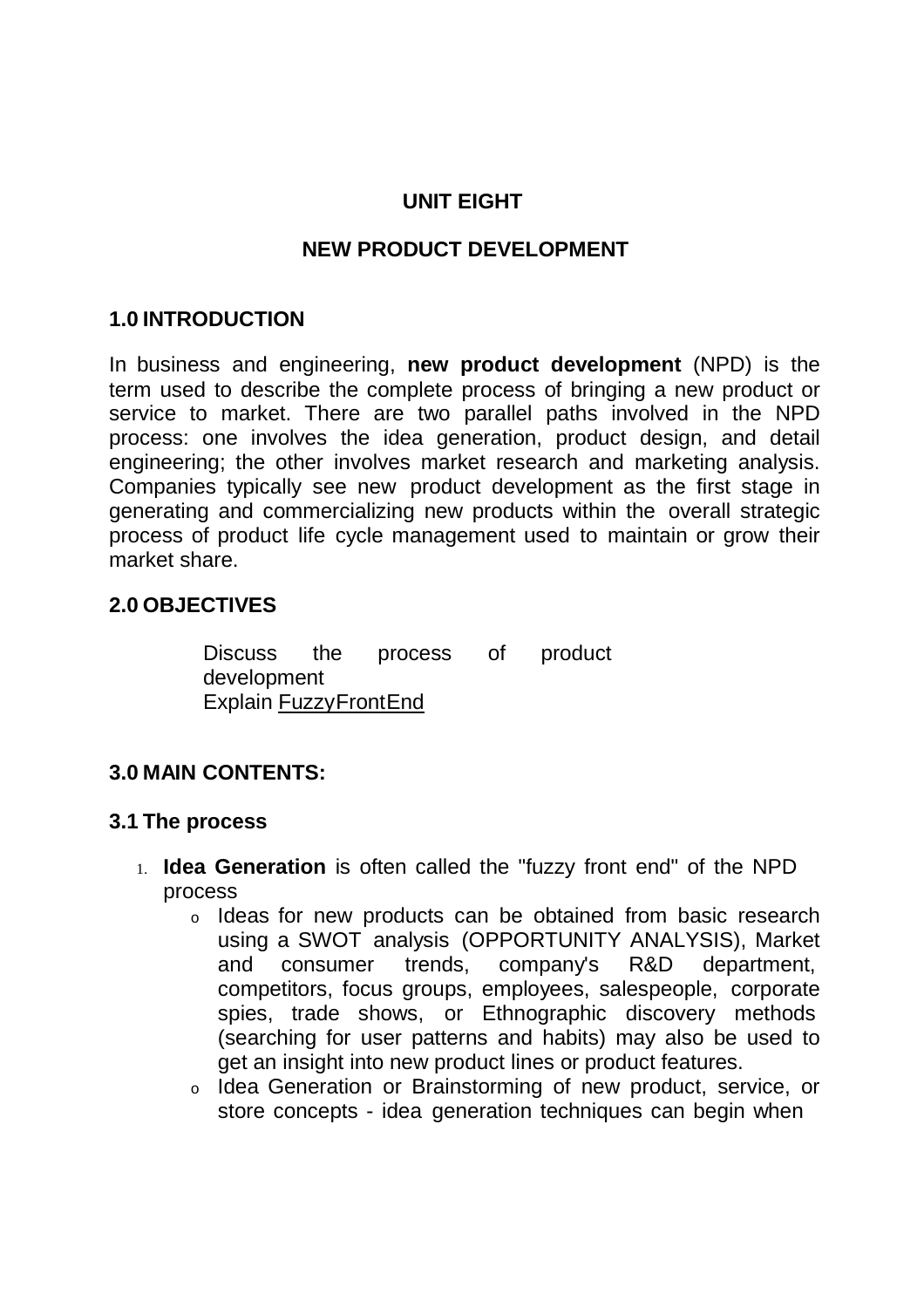you have done your OPPORTUNITY ANALYSIS to support your ideas in the **Idea Screening Phase** (shown in the next development step).

## 2. **Idea Screening**

- o The object is to eliminate unsound concepts prior to devoting resources to them.
- o The screeners must ask at least three questions:
	- Will the customer in the target market benefit from the product?
	- What is the size and growth forecasts of the market segment/target market?
	- What is the current or expected competitive pressure for the product idea?
	- What are the industry sales and market trends the product idea is based on?
	- Is it technically feasible to manufacture the product?
	- Will the product be profitable when manufactured and delivered to the customer at the target price?

## 3. **Concept Development and Testing**

- o Develop the marketing and engineering details
	- Who is the target market and who is the decision maker in the purchasing process?
	- What product features must the product incorporate?
	- What benefits will the product provide?
	- How will consumers react to the product?
	- How will the product be produced most cost effectively?
	- Prove feasibility through virtual computer aided rendering, and rapid prototyping
	- What will it cost to produce it?
- o Testing the Concept by asking a sample of prospective customers what they think of the idea. Usually via Choice Modelling.

## 4. **Business Analysis**

- o Estimate likely selling price based upon competition and customer feedback
- o Estimate sales volume based upon size of market and such tools as the Fourt-Woodlock equation
- o Estimate profitability and breakeven point

## 5. **Beta Testing and Market Testing**

o Produce a physical prototype or mock-up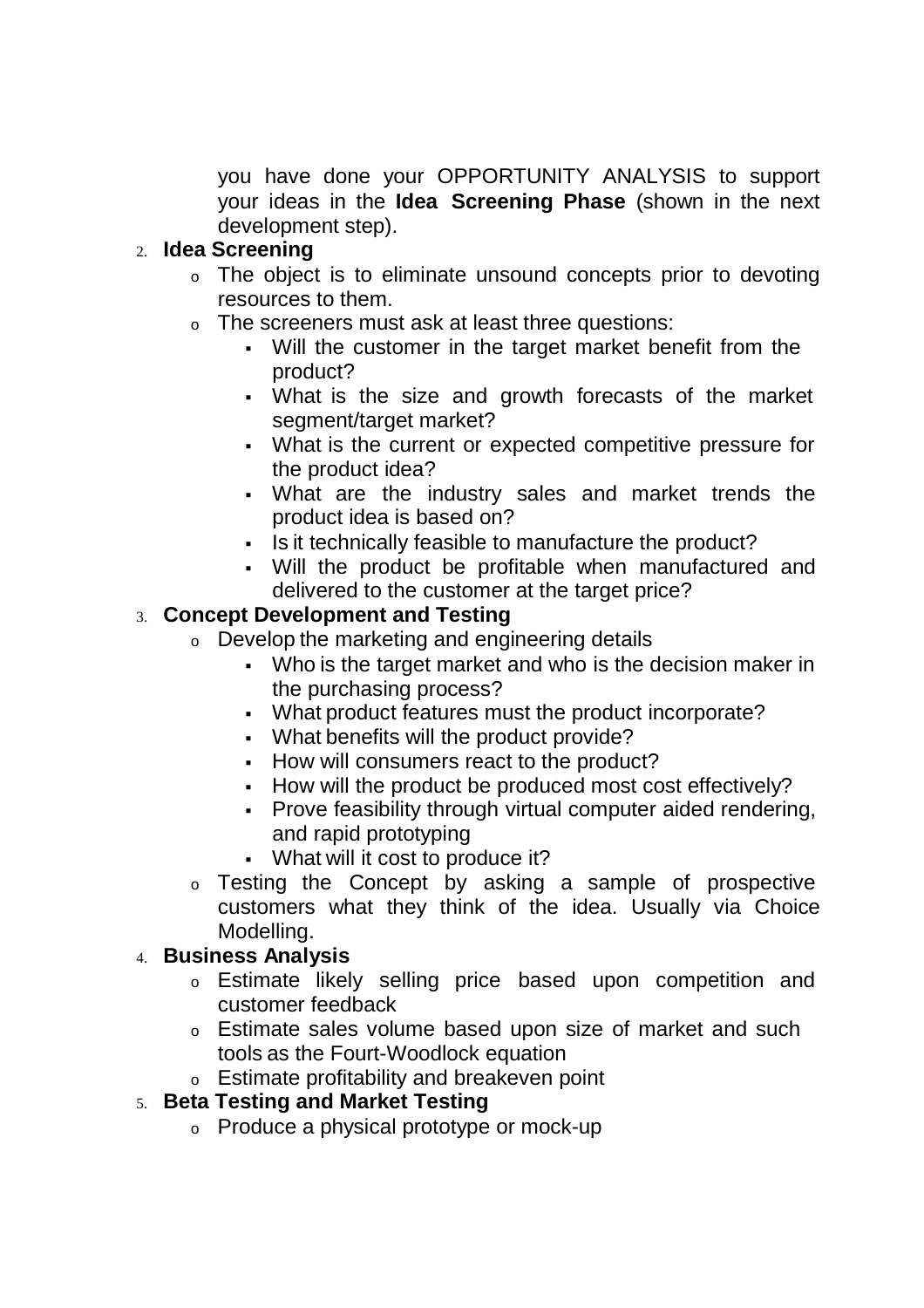- $\circ$  Test the product (and its packaging) in typical usage situations
- o Conduct focus group customer interviews or introduce at trade show
- o Make adjustments where necessary
- o Produce an initial run of the product and sell it in a test market area to determine customer acceptance

## 6. **Technical Implementation**

- o New program initiation
- o Resource estimation
- o Requirement publication
- o Engineering operations planning
- o Department scheduling
- o Supplier collaboration
- o Logistics plan
- o Resource plan publication
- o Program review and monitoring
- $\circ$  Contingencies what-if planning
- 7. **Commercialization** (often considered post-NPD)
	- o Launch the product
	- o Produce and place advertisements and other promotions
	- o Fill the distribution pipeline with product
	- $\circ$  Critical path analysis is most useful at this stage

These steps may be iterated as needed. Some steps may be eliminated. To reduce the time that the NPD process takes, many companies are completing several steps at the same time (referred to as **concurrent engineering** or **time to market**). Most industry leaders see new product development as a proactive process where resources are allocated to identify market changes and seize upon new product opportunities before they occur (in contrast to a reactive strategy in which nothing is done until problems occur or the competitor introduces an innovation). Many industry leaders see new product development as an ongoing process (referred to as continuous development) in which the entire organization is always looking for opportunities.

For the more innovative products, great amounts of uncertainty and change may exist, which makes it difficult or impossible to plan the complete project before starting it. In this case, a more flexible approach may be advisable.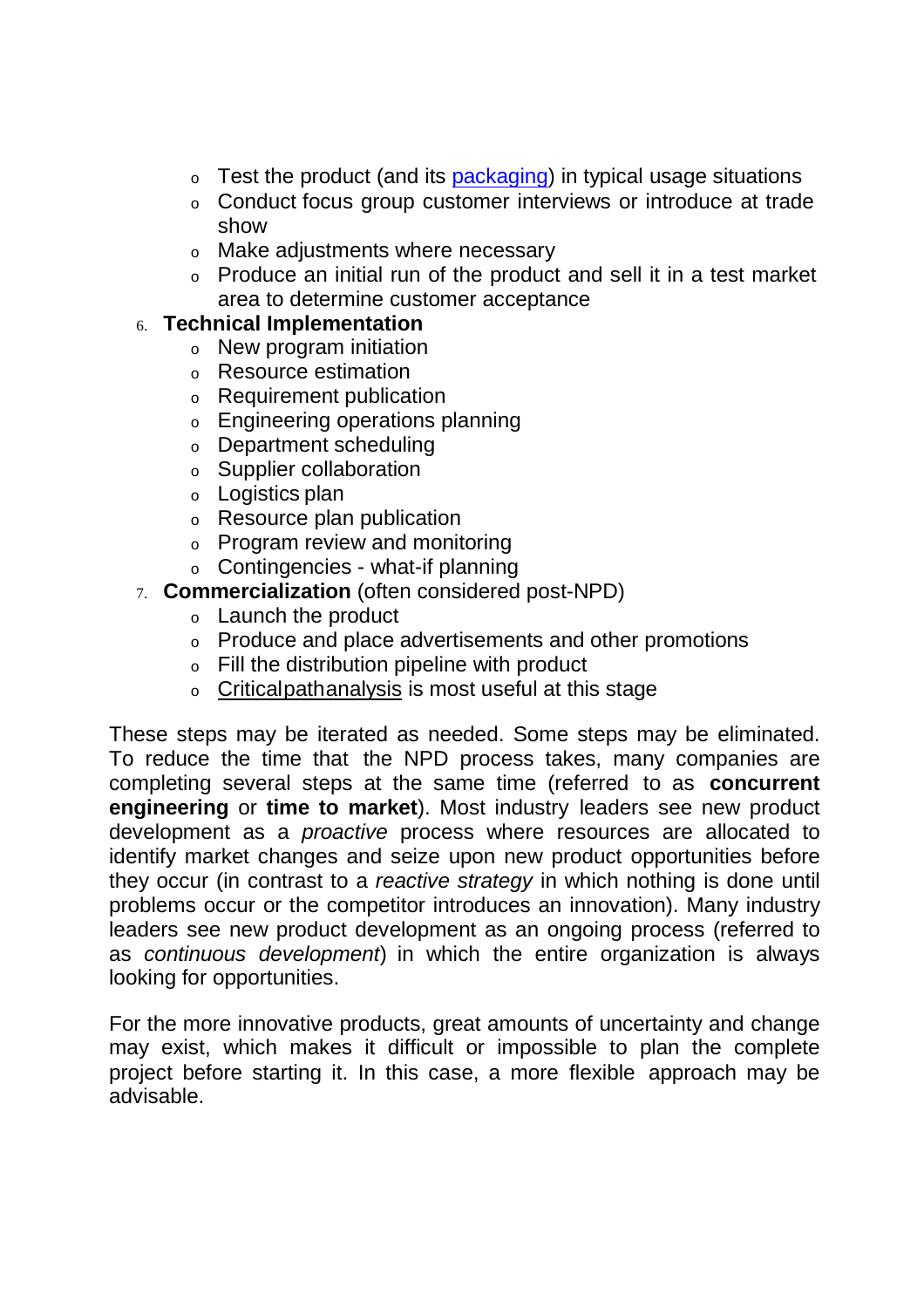Because the NPD process typically requires both engineering and marketing expertise, cross-functional teams are a common way of organizing projects. The team is responsible for all aspects of the project, from initial idea generation to final commercialization, and they usually report to senior management (often to a vice president or Program Manager). In those industries where products are technically complex, development research is typically expensive, and product life cycles are relatively short, strategic alliances among several organizations helps to spread the costs, provide access to a wider skill set, and speeds the overall process.

Also, notice that because engineering and marketing expertise are usually both critical to the process, choosing an appropriate blend of the two is important. People respond to new products in different ways. The adoption of a new technology can be analyzed using a variety of diffusion theories such as the Diffusion of innovations theory.

NewerProducts.com, a blog on newly launched products keeps track of the new products introduced in the market whereby one can analyze the methods used for the introduction of the new product, its marketing plan and its overall success.

## **3.2 Fuzzy Front End**

The Fuzzy Front End is the messy "getting started" period of new product development processes. It is in the front end where the organization formulates a concept of the product to be developed and decides whether or not to invest resources in the further development of an idea. It is the phase between first consideration of an opportunity and when it is judged ready to enter the structured development process (Kim and Wilemon ,  $2002$ ;<sup>[3]</sup> Koen et al., 2001).<sup>[4]</sup> It includes all activities from the search for new opportunities through the formation of a germ of an idea to the development of a precise concept. The Fuzzy Front End ends when an organization approves and begins formal development of the concept.

Although the Fuzzy Front End may not be an expensive part of product development, it can consume 50% of development time (see Chapter 3 of the Smith and Reinertsen reference below),  $5\overline{5}$  and it is where major commitments are typically made involving time, money, and the product's nature, thus setting the course for the entire project and final end product.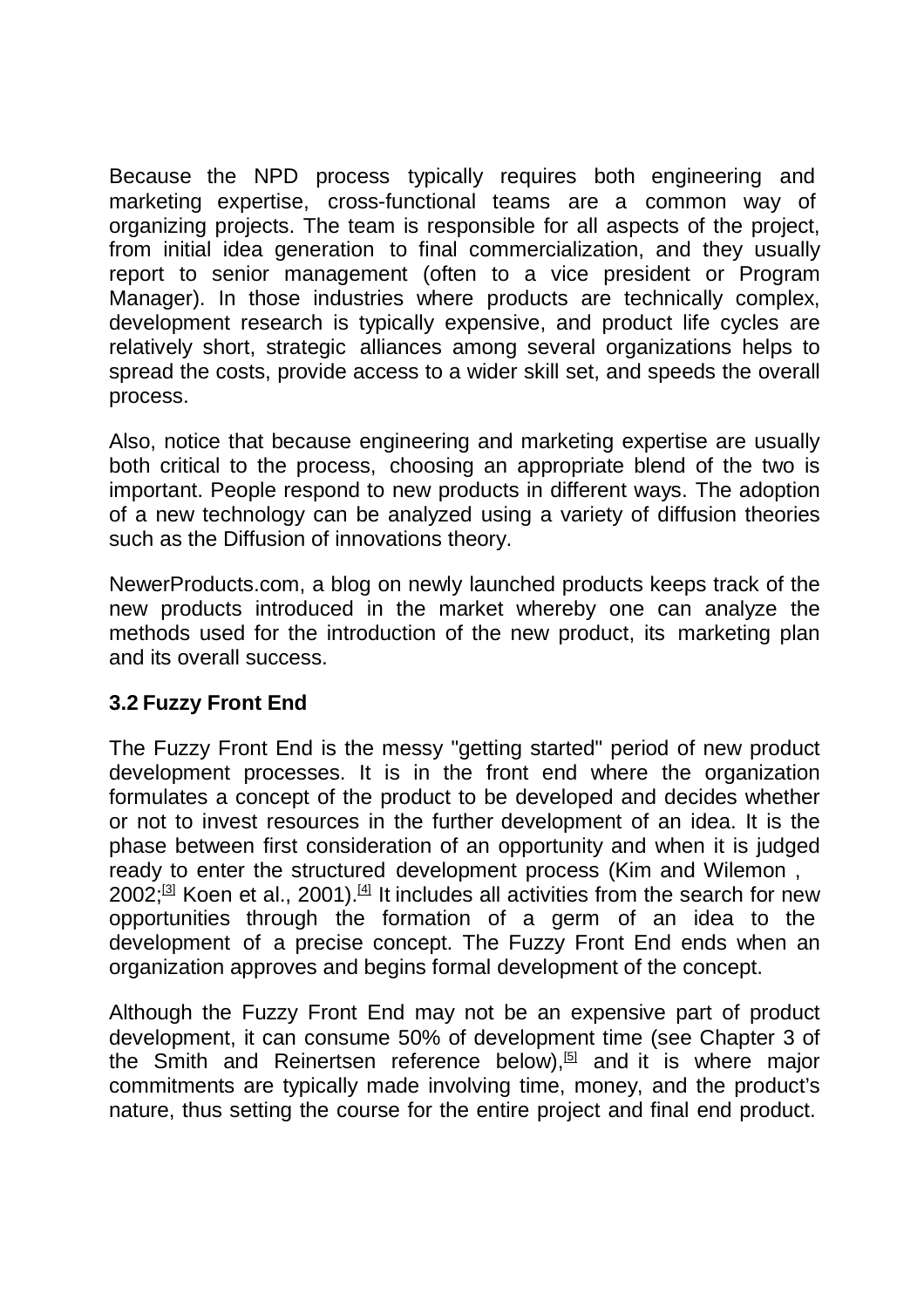Consequently, this phase should be considered as an essential part of development rather than something that happens "before development," and its cycle time should be included in the total development cycle time.

Koen et al. (2001, pp.47–51) $4$  distinguish five different front-end elements (not necessarily in a particular order):

- 1. Opportunity Identification
- 2. Opportunity Analysis
- 3. Idea Genesis
- 4. Idea Selection
- 5. Concept and Technology Development

The first element is the opportunity identification. In this element, large or incremental business and technological chances are identified in a more or less structured way. Using the guidelines established here, resources will eventually be allocated to new projects.... which then lead to a structured NPPD (New Product & Process Development)strategy. The second element is the opportunity analysis. It is done to translate the identified opportunities into implications for the business and technology specific context of the company. Here extensive efforts may be made to align ideas to target customer groups and do market studies and/or technical trials and research. The third element is the idea genesis, which is described as evolutionary and iterative process progressing from birth to maturation of the opportunity into a tangible idea. The process of the idea genesis can be made internally or come from outside inputs, e.g. a supplier offering a new material/technology, or from a customer with an unusual request. The fourth element is the idea selection. Its purpose is to choose whether to pursue an idea by analyzing its potential business value. The fifth element is the concept and technology development. During this part of the frontend, the business case is developed based on estimates of the total available market, customer needs, investment requirements, competition analysis and project uncertainty. Some organizations consider this to be the first stage of the NPPD process (i.e., Stage 0).

The Fuzzy Front End is also described in literature as "Front End of Innovation", "Phase 0", "Stage 0" or "Pre-Project-Activities".

A universally acceptable definition for Fuzzy Front End or a dominant framework has not been developed so far<sup> $6$ </sup> In a glossary of PDMA [1], it is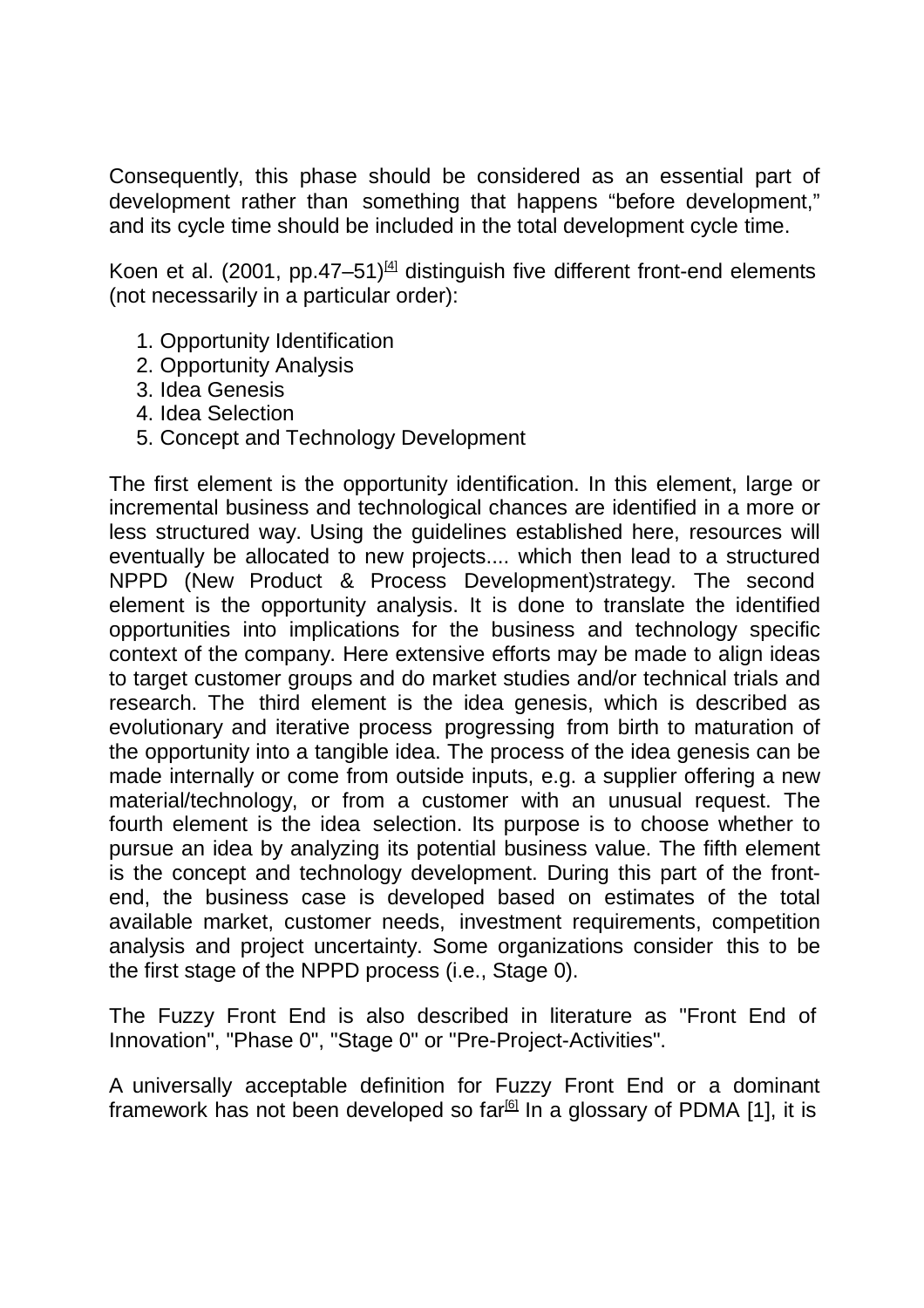mentioned that the Fuzzy Front End generally consists of three tasks: strategic planning, concept generation, and, especially, pre-technical evaluation. These activities are often chaotic, unpredictible, and unstructured. In comparison, the subsequent new product development process is typically structured, predictable, and formal. The term Fuzzy Front End was first popularized by Smith and Reinertsen  $(1991)^{17}$ R.G.Cooper  $(1988)^{[8]}$  describes the early stages of NPPD as a four step process in which ideas are generated (I),subjected to a preliminary technical and market assessment(II) and merged to coherent product concepts(III) which are finally judged for their fit with existing product strategies and portfolios (IV). In a more recent paper, Cooper and Edgett (2008)  $[9]$  affirm that vital predevelopment activities include: 1)Preliminary market assessment. 2)Technical assessment. 3)Source-of-supplyassessment:suppliers and partners or alliances. 4)Market research : market size and segmentation analysis,VoC (voice of customer) research. 5.Product concept testing 6.Value-to-the customer assessment 7.Product definition 8.Business and financial analysis. These activities yield vital information to make a Go/No-Go to Development decision. In the in-depth study by Khurana and Rosenthal (1998) [10] front-end activities include product strategy formulation and communication, opportunity identification and assessment,idea generation,product definition,project planning,and executive reviews. Economical analysis, benchmarking of competitive products,and modeling and prototyping are also important activities during the front-end activities. The outcomes of FFE are the mission statement,customer needs,details of the selected concept, product definition and specifications, economic analysis of the product,the development schedule,project staffing and the budget,and a business plan aligned with corporate strategy. In a paper by Husig, Kohn and Huskela  $(2005)^{[11]}$  was proposed a conceptual model of Front-End Process which includes early Phases of Innovation Process. This model is structured in three phases and three gates: Phase 1: Environmental screening or opportunity identification stage in which external changes will be analysed and translated into potential business opportunities. Phase 2 : Preliminary definition of an idea or concept. Phase 3 : Detailed product, project or concept definition, and Business planning. The gates are : 1) Opportunity screening;2)Idea evaluation;3) Go/No-Go for development. The final gate leads to a dedicated new product development project . Many professionals and academics consider that the general features of Fuzzy Front End (fuzziness,,ambiguity, and uncertainty) make difficult to see the FFE as a structured process,but rather as a set of interdependent activities ( e.g.Kim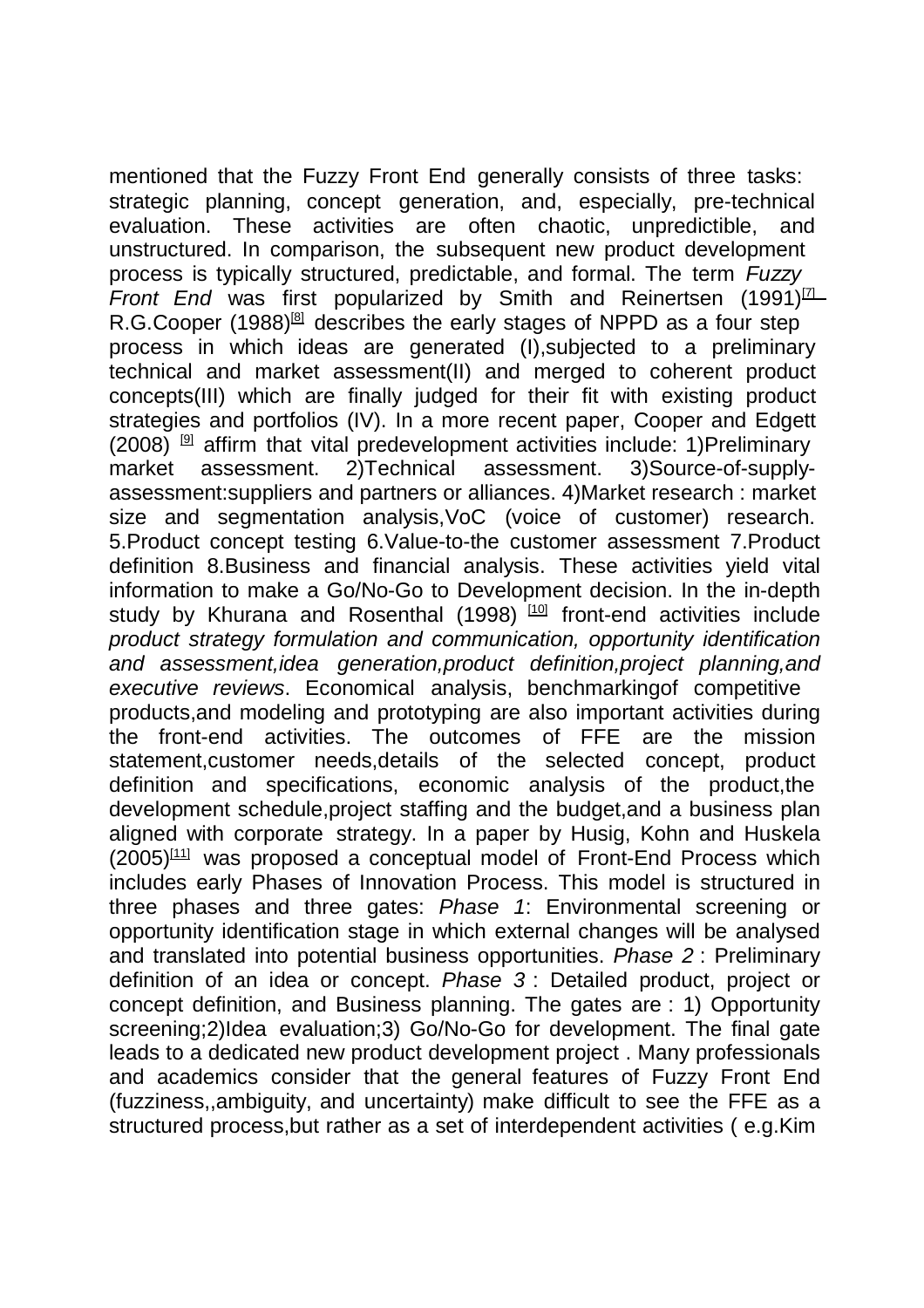and Wilemon , 2002).  $^{12}$  However, Husig et al., 2005 [10] argue that frontend not need to be fuzzy,but can be handled in a structured manner.Peter A.Koen (2004) argue that in the FFE for incremental,platform and radical projects,three separate strategies and processes are typically involved. [13]The traditional Stage Gate (TM) process was designed for incremental product development,namely for a single product.The FFE for developing a new platform must start out with a strategic vision of where the company wants to develop products and this will lead to a family of products. Projects for breakthrough products start out with a similar strategic vision,but are associated with technologies which require new discoveries.It is worth mentioning what are incremental,platform and breakthrough products. Incremental products are considered to be cost reductions, improvements to existing product lines,additions to existing platforms and repositioning of existing products introduced in markets. Breakthrough products are new to the company or new to the world and offer a 5-10 times or greater improvement in performance combined with a 30-50% or greater reduction in costs. Platform products establish a basic architecture for a next generation product or process and are substantially larger in scope and resources than incremental projects (Koen, Peter A., 2004 [12]).

## **4.0 CONCLUSION**

In conclusion, product development entails idea generations, idea screening, concept development and testing, business analysis, beta/market testing, technical implementation and finally commercialization.

## **5.0 SUMMARY**

This unit emphasized the process of product development and Fuzzy Front End which involves the following Opportunity Identification, Opportunity, Analysis, Idea Genesis, Idea Selection, Concept and Technology Development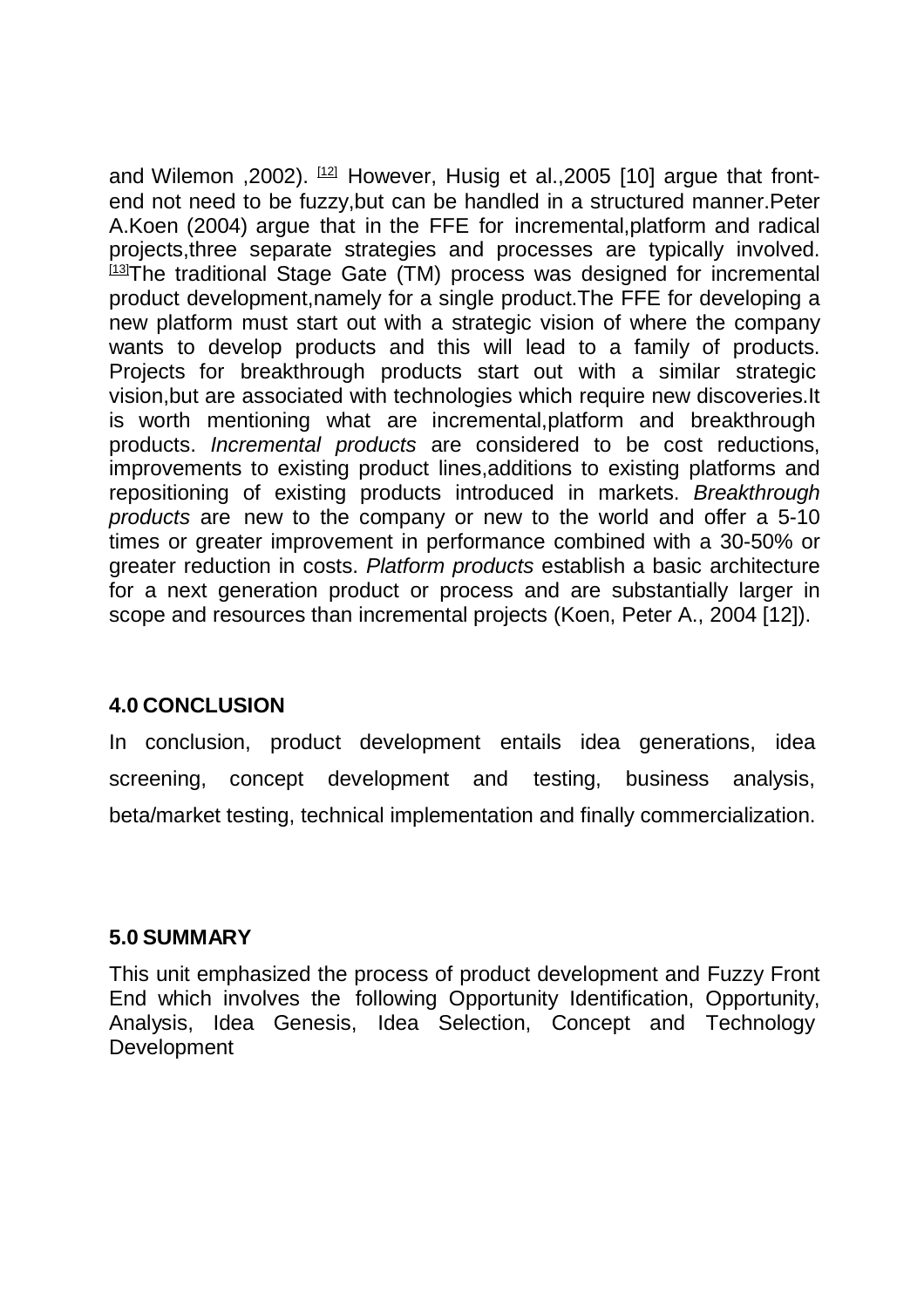# 6.0 **REFERENCES**

1. Ulrich, Karl T. and Eppinger, Steven D (2004) Product Designand

Development, 3rd Edition, McGraw-Hill, New York, 2004

- 2. Ullman, David G. (2009) The Mechanical Design Process, Mc Graw-Hill, 4th edition
- 3. Kim, J. and Wilemon, D. (2002), Sources and assessment of complexity in NPD projects. R&D Management, 33 (1), pp. 16-30.
- 4. Koen et al. (2001), Providing clarity and a common language to the 'fuzzy front end'. Research Technology Management, 44 (2), pp. 46-55
- 5. Smith, Preston G. and Reinertsen, Donald G. (1998) Developing Products in Half the Time, 2nd Edition, John Wiley and Sons, New York, 1998.
- 6. Husig and Kohn (2003), Factors influencing the Front End of the Innovation Process: A comprehensive Review of Selected empirical NPD and explorative FFE Studies ,Brusell,Juni 2003,p.14.
- 7. Smith,Preston G., Reinertsen Donald G.(1991) Developing products in half the time, Van Nostrand Reinhold,New York
- 8. **^** Cooper,R.G. Predevelopment activities determine new product success, in: Industrial Marketing Management,Vol.17 (1988), No 2,pp. 237-248
- 9. Cooper R.G., Edgett, S.J.(2008), Maximizing productivity in product innovation, in: Research Technology Management,March 1,2008
- 10.Khurana,A.,and Rosenthal,S.R. (1988):Towards Holistic "Front Ends" in New Product Development,in: Journal of Product Innovation Management, 15 (1998), 1,pp.57-75.
- 11.Husig,S., Kohn,S., Poskela,J.(2005): The Role of Process Formalisation in the early Phases of the Innovation Process, 12th Int. Prod. Development Conf.,Copenhagen,2005
- 12.Kim,J., Wilemon,D.(2002) : Accelerating the Front End Phase in New Product Development [http:// www.iamot.org]
- 13.Koen,Peter A.(2004), The Fuzzy Front End for Incremental,Platform,and Breakthrough Products. In: PDMA Handbook of New Product Development, 2nd Ed., N.Y2004, pp.81-91

# **7.0 TUTOR MARKED ASSIGNMENT**

1. Discuss process of product development?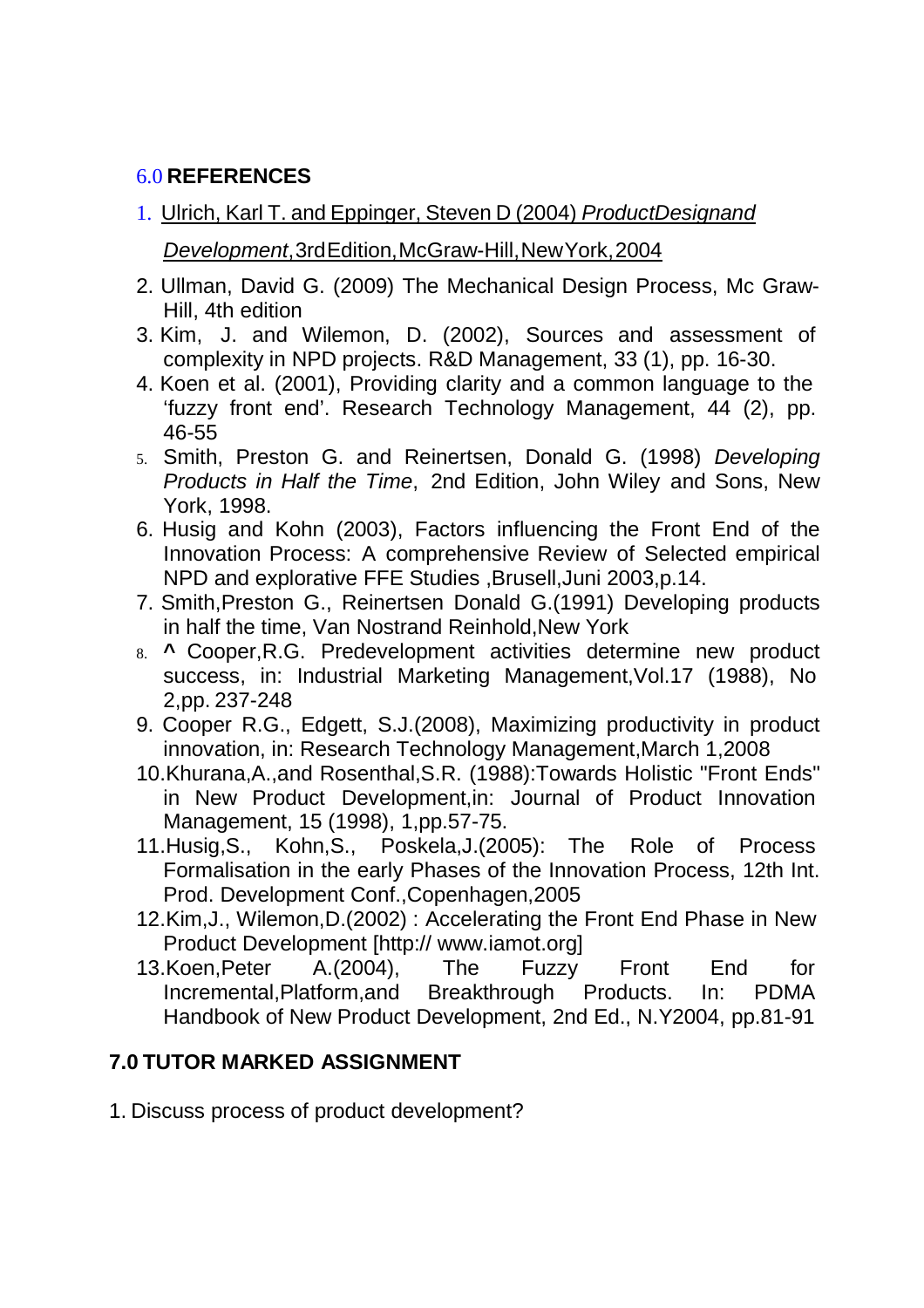## **UNIT NINE:**

## **BRANDING COOPERATIVE MARKETING**

## **1.0 INTRODUCTION**

A brand marks a product in consumer consciousness. In day gone by hot brands were applied to cattle, slaves and criminals to burn a sign onto the skin as a permanent indication of identity and ownership. Thus a branded commodity is afforded identity of ownership and difference. Products have extra value added in being branded. Brand management is part of the quest for profitable difference

A brand identity is the distinct offer, comprising consistency, character, appropriateness and performance. The brand secure a desired place in the consumer or buyer's mind. Brand image on the other hand, is raised in the mind of each consumer or buyer when he / she interprets and judges his / her environment, which of course includes competing brands , concerns, and differing values and opinions.

A brand is a collection of experiences and associations connected with a service, a person or any other entity.

Brands have become increasingly important components of culture and the economy, now being described as "cultural accessories and personal philosophies".

## **2.0 OBJECTIVES:**

At the end of this unit student will be able to:

Explain the conceptual framework of branding Discuss various approaches to branding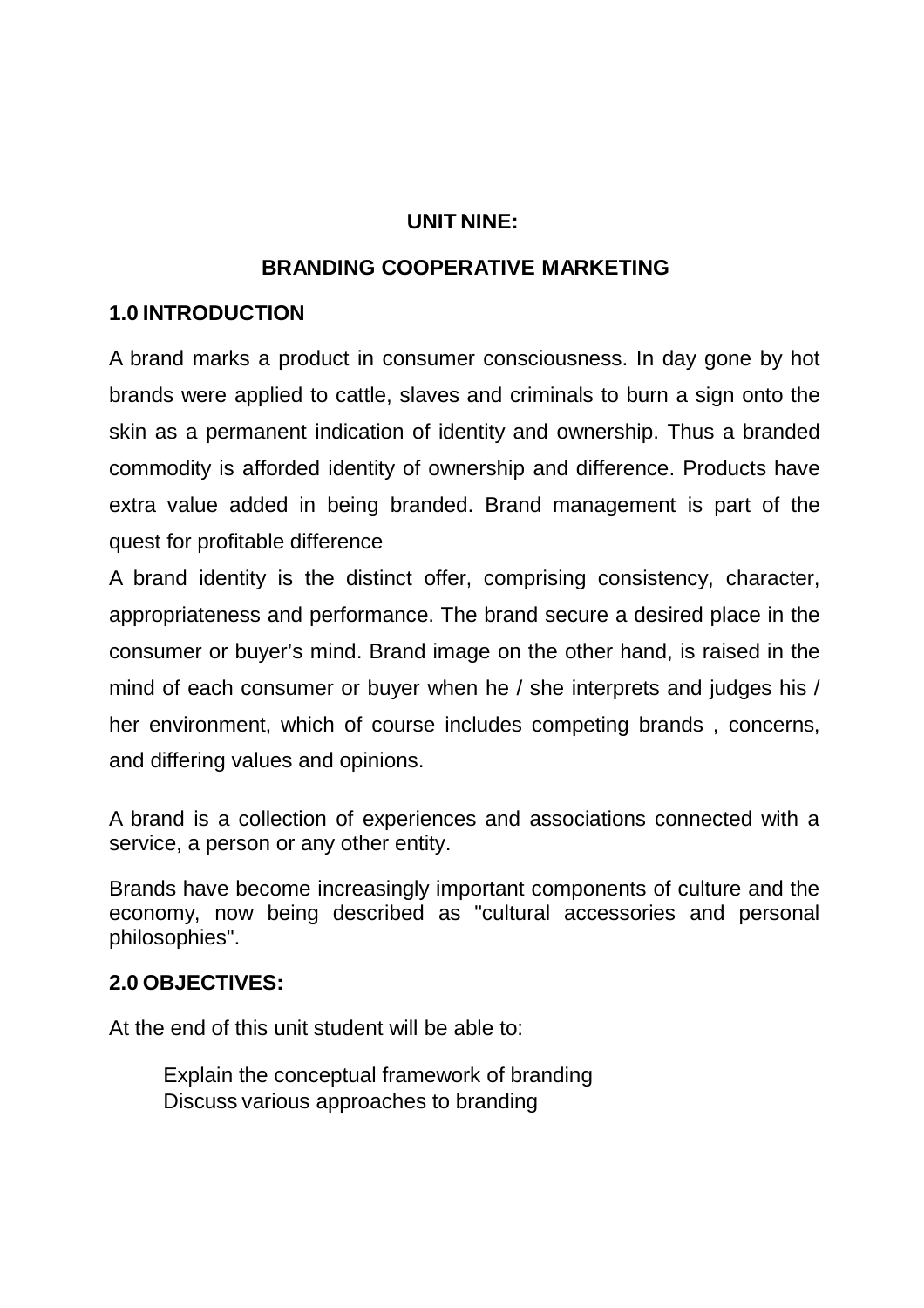## **3.0 MAIN CONTENT**

#### **3.1 Conceptual Framework of Branding**

Some people distinguish the psychological aspect of a brand from the experiential aspect. The experiential aspect consists of the sum of all points of contact with the brand and is known as the **brand experience**. The psychological aspect, sometimes referred to as the **brand image**, is a symbolic construct created within the minds of people and consists of all the information and expectations associated with a product or service.

People engaged in branding seek to develop or align the expectations behind the brand experience, creating the impression that a brand associated with a product or service has certain qualities or characteristics that make it special or unique. A brand is therefore one of the most valuable elements in an advertising theme, as it demonstrates what the brand owner is able to offer in the marketplace. The art of creating and maintaining a brand is called brand management.

Careful brand management, supported by a cleverly crafted advertising campaign, can be highly successful in convincing consumers to pay remarkably high prices for products which are inherently extremely cheap to make. This concept, known as creating value, essentially consists of manipulating the projected image of the product so that that the consumer sees the product as being worth the amount that the advertiser wants him/her to see, rather than a more logical valuation that comprises an aggregate of the cost of raw materials, plus the cost of manufacture, plus the cost of distribution. Modern value-creation branding-and-advertising campaigns are highly successful at inducing consumers to pay, for example, 50 dollars for a T-shirt that cost a mere 50 cents to make, or 5 dollars for a box of breakfast cereal that contains a few cents' worth of wheat.

A brand which is widely known in the marketplace acquires **brand recognition**. When brand recognition builds up to a point where a brand enjoys a critical mass of positive sentiment in the marketplace, it is said to have achieved **brand franchise**. One goal in brand recognition is the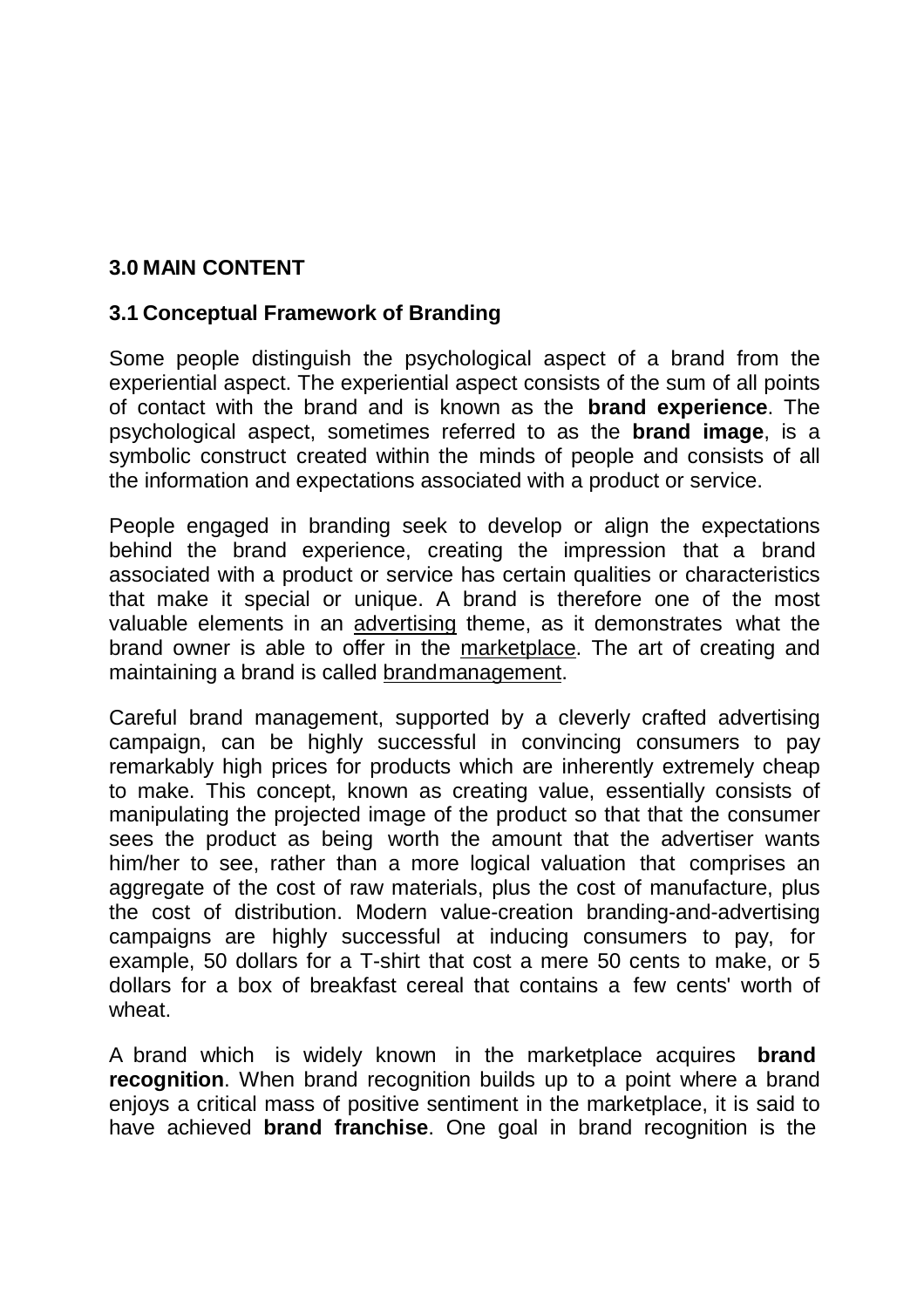identification of a brand without the name of the company present. For example, Disney has been successful at branding with their particular script font (originally created for Walt Disney's "signature" logo), which it used in the logo for go.com.

Consumers may look on branding as an important value added aspect of products or services, as it often serves to denote a certain attractive quality or characteristic (see also brand promise). From the perspective of brand owners, branded products or services also command higher prices. Where two products resemble each other, but one of the products has no associated branding (such as a generic, store-branded product), people may often select the more expensive branded product on the basis of the quality of the brand or the reputation of the brand owner.

#### **Brand name**

The brand name is often used interchangeably within "brand", although it is more correctly used to specifically denote written or spoken linguistic elements of any product. In this context a "brand name" constitutes a type of trademark, if the brand name exclusively identifies the brand owner as the commercial source of products or services. A brand owner may seek to protect proprietary rights in relation to a brand name through trademark registration. Advertising spokespersons have also become part of some brands, for example: Mr. Whipple of Charmin toilet tissue and Tony the Tiger ofKellogg's.

Brand names will fall into one of three spectrum's of use - Descriptive, Associative or Freestanding.

**Descriptive brand names** assist in describing the distinguishable selling point(s) of the product to the customer (eg Snap Crackle & Pop or Bitter Lemon).

**Associative brand names** provide the customer with an associated word for what the product promises to do or be (e.g. Walkman, Sensodyne or Natrel)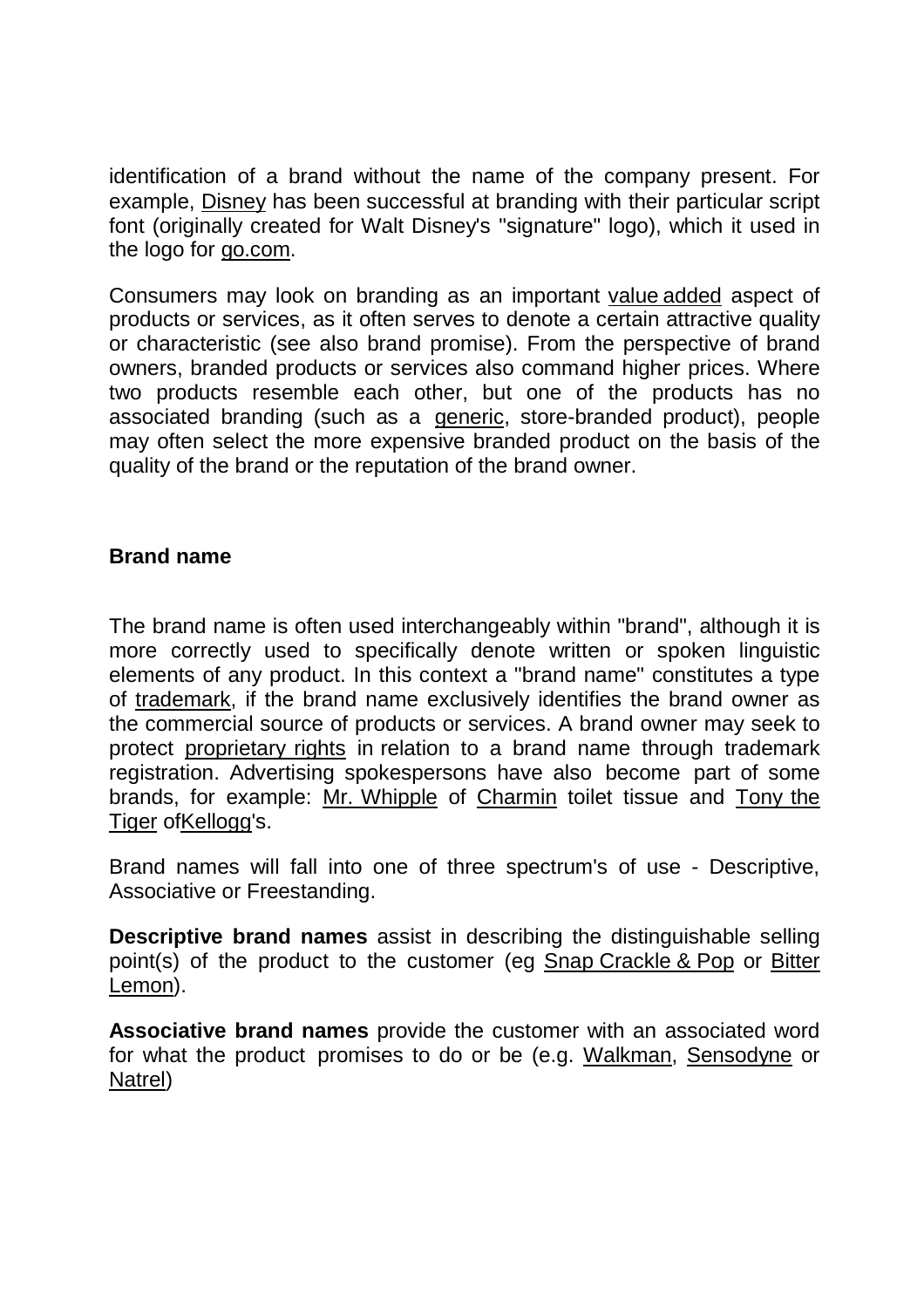Finally, **Freestanding brand names** have no links or ties to either descriptions or associations of use. (eg Mars Bar or Pantene)

The act of associating a product or service with a brand has become part of pop culture. Most products have some kind of brand identity, from common table salt to designer jeans. A brandnomer is a brand name that has colloquially become a generic term for a product or service, such as Band-Aid or Kleenex, which are often used to describe any kind of adhesive bandage or any kind of facial tissue respectively.

#### **Brand identity**

How the brand owner wants the consumer to perceive the brand - and by extension the branded company, organization, product or service. The brand owner will seek to bridge the gap between the brand image and the brand identity.<sup>[2]</sup> Brand identity is fundamental to consumer recognition and symbolizes the brand's differentiation from competitors.

As mentioned above, its what the owner wants to communicate. However, with time, the brand acquires some more from consumer perspective and not necessarily all the communications from owner percolate to consumers. Therefore, brand associations comes handy to check the consumer's perception of the brand.

## **3.2 Branding Approaches**

#### **Company name**

Often, especially in the industrial sector, it is just the company's name which is promoted (leading to one of the most powerful statements of "branding"; the saying, before the company's downgrading, "No one ever got fired for buying IBM").

In this case a very strong brand name (or company name) is made the vehicle for a range of products (for example, Mercedes-Benz or Black & Decker) or even a range of subsidiary brands (such as Cadbury Dairy Milk, Cadbury Flake or Cadbury Fingers in the United States).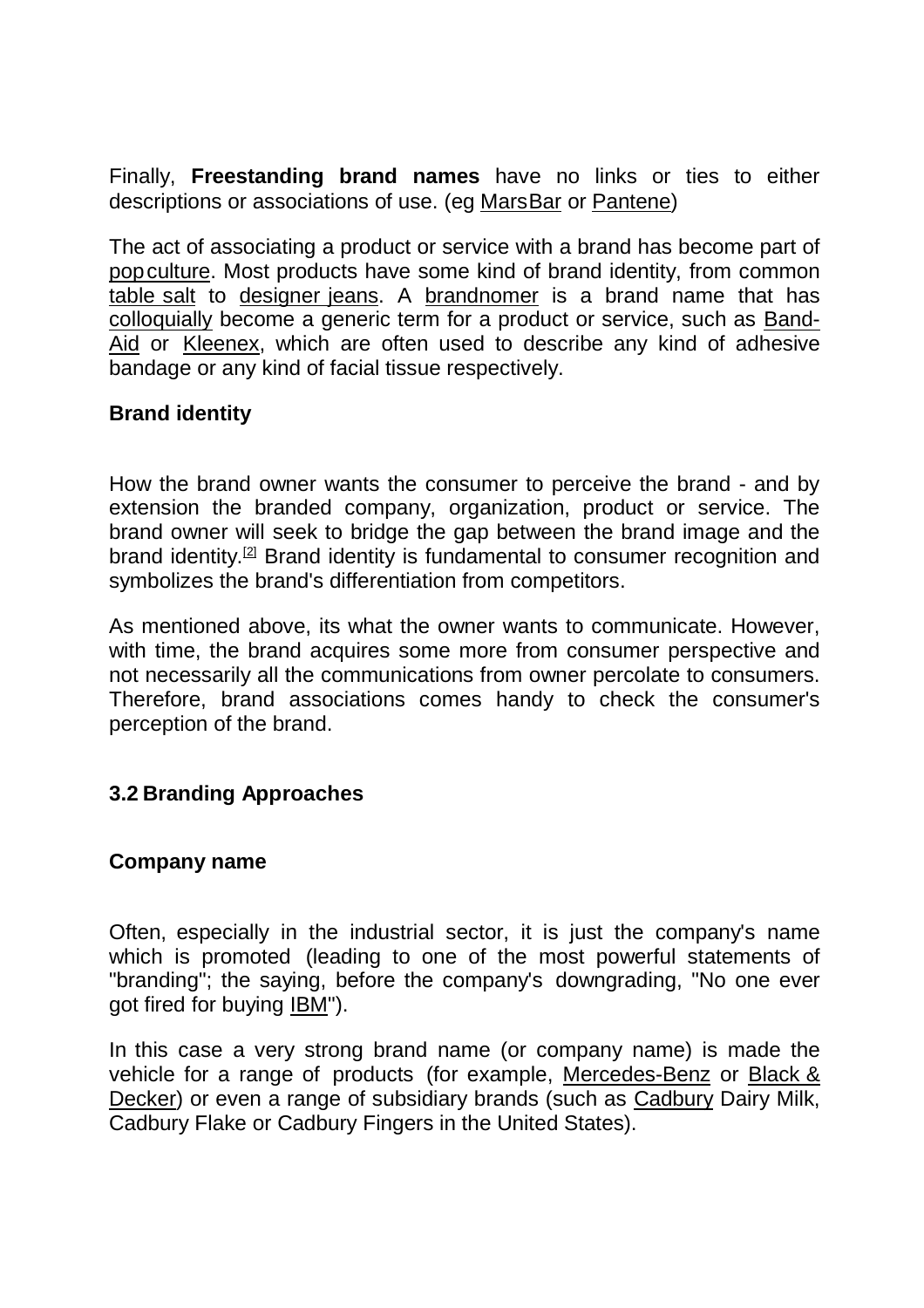#### **Individual branding**

Each brand has a separate name (such as Seven-Up or Nivea Sun (Beiersdorf)), which may even compete against other brands from the same company (for example, Persil, Omo, Surf and Lynx are all owned by Unilever).

#### **Attitude branding**

**Attitude branding** is the choice to represent a larger feeling, which is not

necessarily connected with the product or consumption of the product at all.

Marketing labeled as attitude branding include that of Nike, Starbucks, The

Body Shop, Safeway, and Apple Computer.<sup>[1]</sup> In the 2000 book, No Logo,

attitude branding is described by Naomi Klein as a "fetish strategy".

"A great brand raises the bar -- it adds a greater sense of purpose to the experience, whether it's the challenge to do your best in sports and fitness, or the affirmation that the cup of coffee you're drinking really matters." - Howard Schultz (president, ceo and chairman of Starbucks)

[edit] "No-brand" branding

Recently a number of companies have successfully pursued "No-Brand" strategies, examples include the Japanese company Muji, which means "No label" in English (from 無印品– "Mujirushi Ryohin" – literally, "No brand quality goods"). Although there is a distinct Muji brand, Muji products are not branded. This no-brand strategy means that little is spent on advertisement or classical marketing and Muji's success is attributed to the word-of-mouth, a simple shopping experience and the anti-brand movement. Another brand which is thought to follow a no-brand strategy is American Apparel, which like Muji, does not brand its products.<sup>[4][5][6]</sup>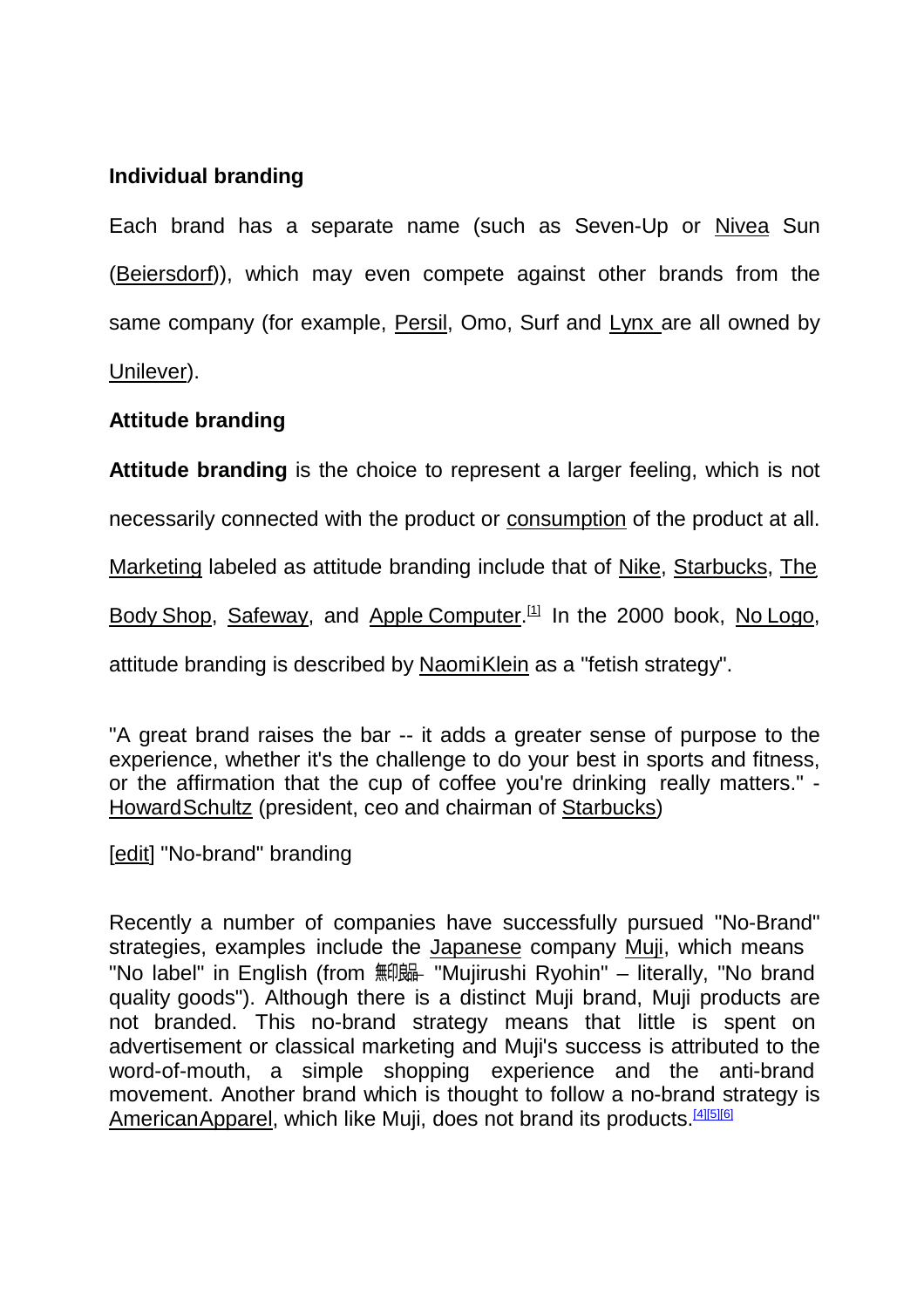#### **Derived brands**

In this case the supplier of a key component, used by a number of suppliers of the end-product, may wish to guarantee its own position by promoting that component as a brand in its own right. The most frequently quoted example is Intel, which secures its position in the PC market with the slogan "Intel Inside".

#### **Brand extension**

The existing strong brand name can be used as a vehicle for new or modified products; for example, many fashion and designer companies extended brands into fragrances, shoes and accessories, home textile, home decor, luggage, (sun-) glasses, furniture, hotels, etc.

Mars extended its brand to ice cream, Caterpillar to shoes and watches, Michelin to a restaurant guide, Adidas and Puma to personal hygiene. Dunlop extended its brand from tires to other rubber products such as shoes, golf balls, tennis racquets and adhesives.

There is a difference between brand extension and line extension. When Coca-Cola launched "Diet Coke" and "Cherry Coke" they stayed within the originating product category: non-alcoholic carbonated beverages. Procter & Gamble (P&G) did likewise extending its strong lines (such as Fairy Soap) into neighboring products (Fairy Liquid and Fairy Automatic) within the same category, dish washing detergents.

#### **Multi-brands**

Alternatively, in a market that is fragmented amongst a number of brands a supplier can choose deliberately to launch totally new brands in apparent competition with its own existing strong brand (and often with identical product characteristics); simply to soak up some of the share of the market which will in any case go to minor brands. The rationale is that having 3 out of 12 brands in such a market will give a greater overall share than having 1 out of 10 (even if much of the share of these new brands is taken from the existing one). In its most extreme manifestation, a supplier pioneering a new market which it believes will be particularly attractive may choose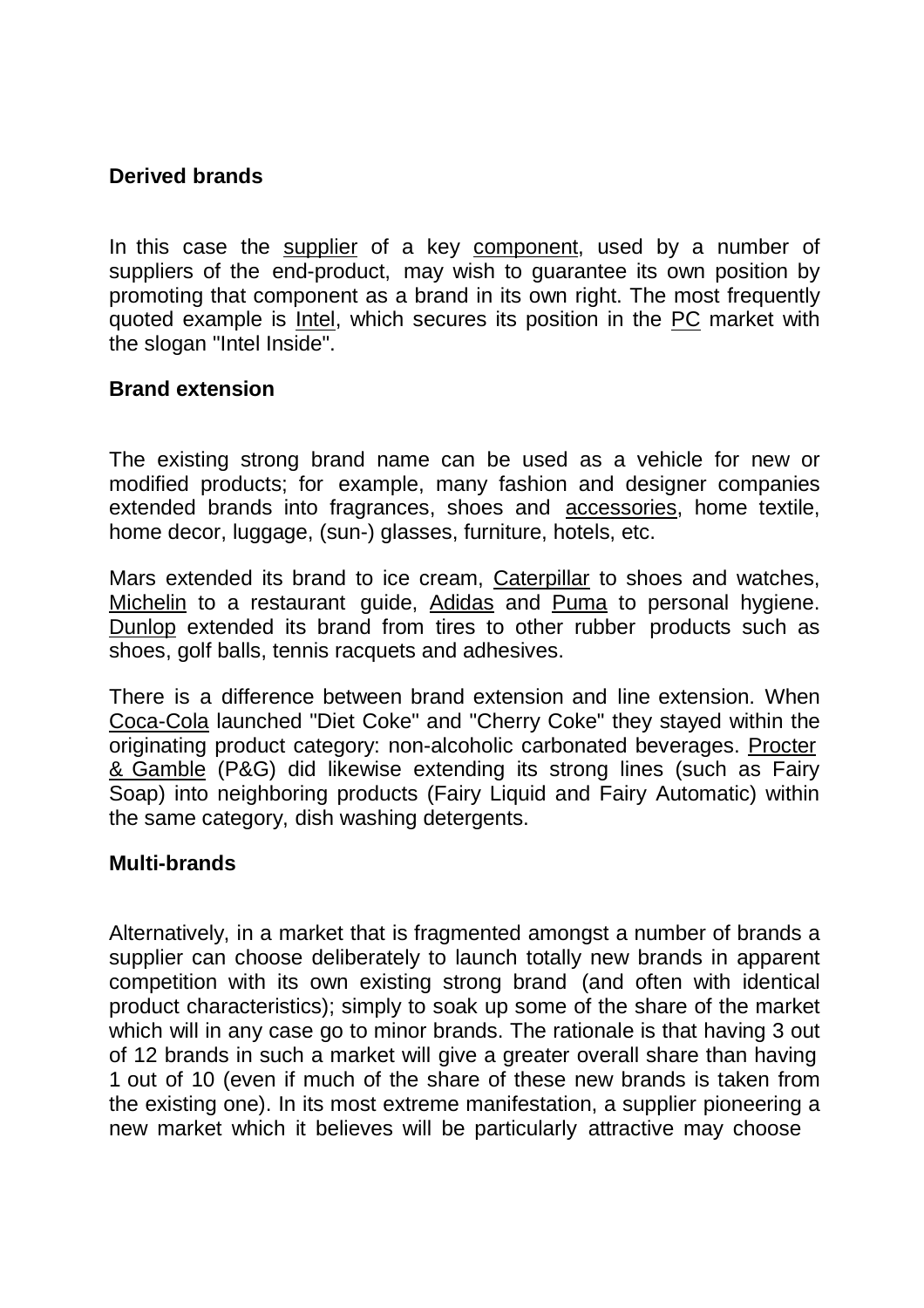immediately to launch a second brand in competition with its first, in order to pre-empt others entering the market.

Individual brand names naturally allow greater flexibility by permitting a variety of different products, of differing quality, to be sold without confusing the consumer's perception of what business the company is in or diluting higher quality products.

Once again, Procter & Gamble is a leading exponent of this philosophy, running as many as ten detergent brands in the US market. This also increases the total number of "facings" it receives on supermarket shelves. Sara Lee, on the other hand, uses it to keep the very different parts of the business separate — from Sara Lee cakes through Kiwi polishes to L'Eggs pantyhose. In the hotel business, Marriott uses the name Fairfield Inns for its budget chain (and Ramada uses Rodeway for its own cheaper hotels).

Cannibalization is a particular problem of a "multibrand" approach, in which the new brand takes business away from an established one which the organization also owns. This may be acceptable (indeed to be expected) if there is a net gain overall. Alternatively, it may be the price the organization is willing to pay for shifting its position in the market; the new product being one stage in this process.

#### **Own brands and generics**

With the emergence of strong retailers the "own brand", a retailer's own branded product (or service), also emerged as a major factor in the marketplace. Where the retailer has a particularly strong identity (such as Marks & Spencer in the UK clothing sector) this "own brand" may be able to compete against even the strongest brand leaders, and may outperform those products that are not otherwise strongly branded.

Concerns were raised that such "own brands" might displace all other brands (as they have done in Marks & Spencer outlets), but the evidence is that — at least in supermarkets and department stores — consumers generally expect to see on display something over 50 percent (and preferably over 60 percent) of brands other than those of the retailer.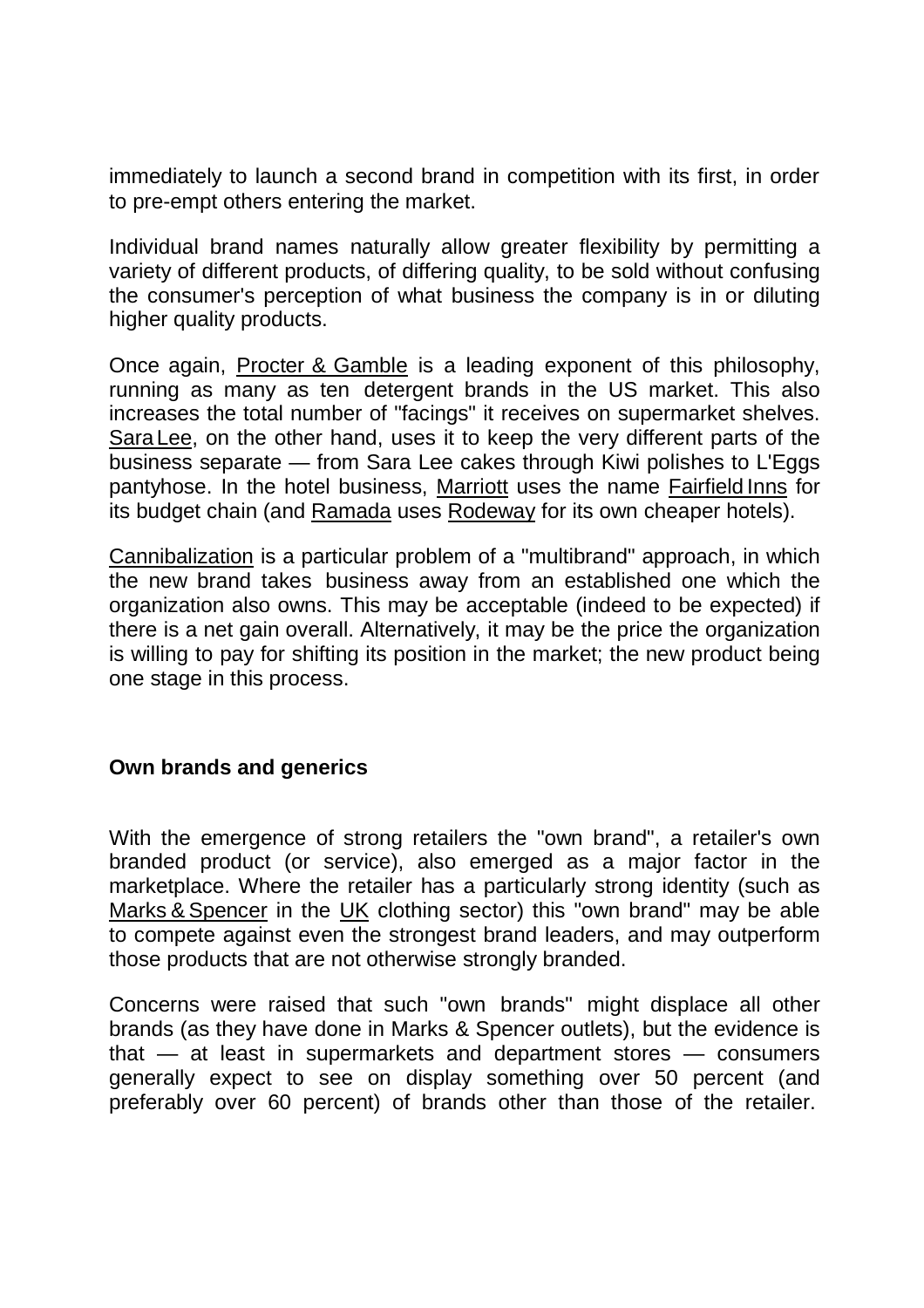Indeed, even the strongest own brands in the UK rarely achieve better than third place in the overall market.

This means that strong independent brands (such as Kellogg's and Heinz), which have maintained their marketing investments, are likely to continue their strong performance. More than 50 per cent of UK FMCG brand leaders have held their position for more than two decades, although it is arguable that those which have switched their budgets to "buy space" in the retailers may be more exposed.

The strength of the retailers has, perhaps, been seen more in the pressure they have been able to exert on the owners of even the strongest brands (and in particular on the owners of the weaker third and fourth brands). Relationship marketing has been applied most often to meet the wishes of such large customers (and indeed has been demanded by them as recognition of their buying power). Some of the more active marketers have now also switched to 'category marketing' - in which they take into account all the needs of a retailer in a product category rather than more narrowly focusing on their own brand.

At the same time, probably as an outgrowth of consumerism, "generic" (that is, effectively unbranded) goods have also emerged. These made a positive virtue of saving the cost of almost all marketing activities; emphasizing the lack of advertising and, especially, the plain packaging (which was, however, often simply a vehicle for a different kind of image). It would appear that the penetration of such generic products peaked in the early 1980s, and most consumers still appear to be looking for the qualities that the conventional brand provides.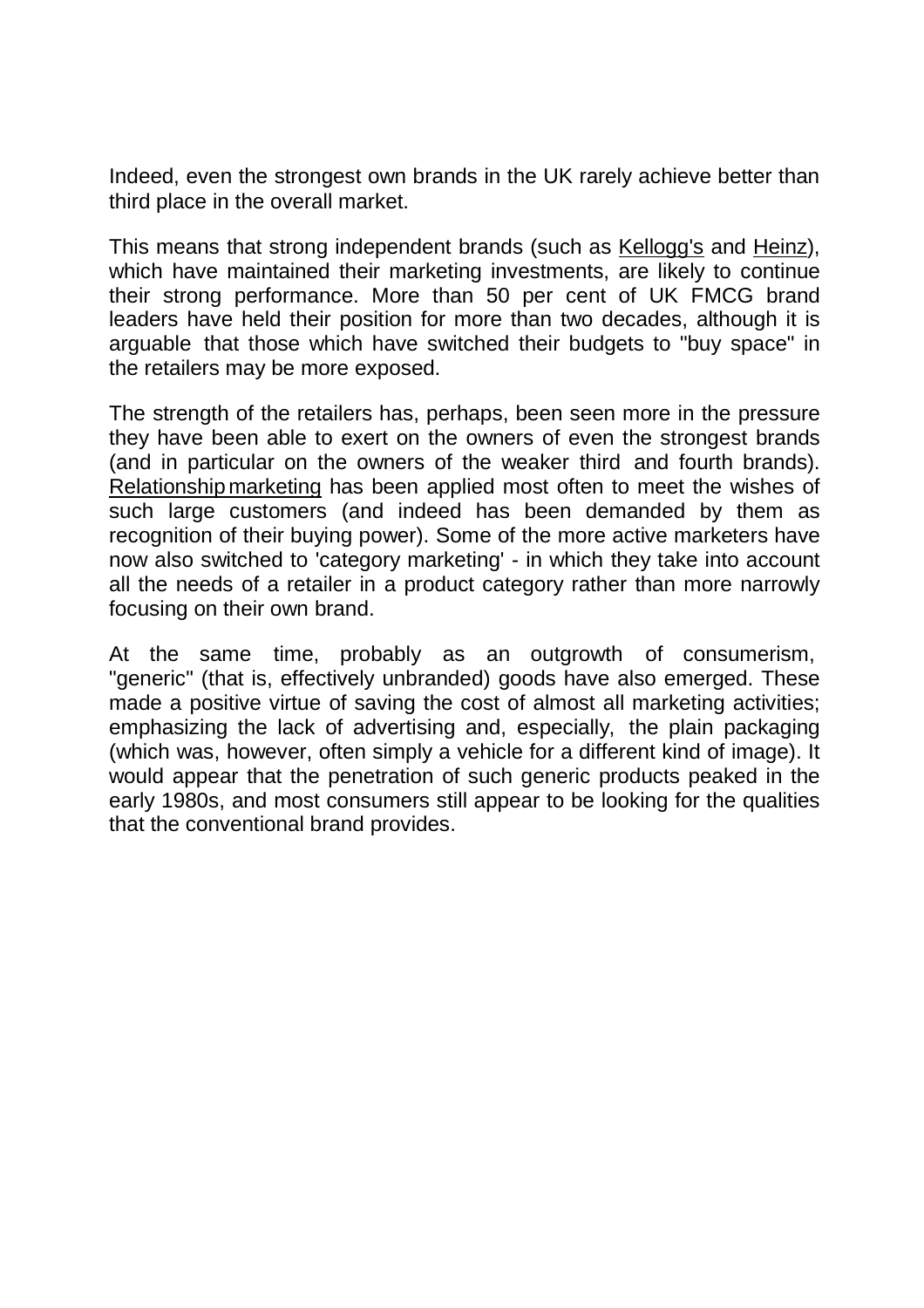## **4.0 CONCLUSION**

In conclusion, it has been established that People engaged in branding seek to develop or align the expectations behind the brand experience, creating the impression that a brand associated with a product or service has certain qualities or characteristics that make it special or unique**.**

## **5.0 SUMMARY**

In the course of our discussion, we focused on the conceptual framework of branding, branding process, and approaches to install both services and products branding**.**

## **6.0 REFERENCES**

- 1. Birkin, Michael (1994). "Assessing Brand Value," in Brand Power. ISBN 0-8147-7965-4
- 2. Gregory, James (2003). Best of Branding. ISBN 0-07-140329-9
- 3. Klein, Naomi (2000) Nologo, Canada: Random House, ISBN 0-676-97282-9
- 4. Fan, Y. (2002) "The National Image of Global Brands", Journal of Brand Management, 9:3, 180-192, available at http://bura.brunel.ac.uk/handle/2438/1289
- 5. Kotler, Philip and Pfoertsch, Waldemar (2006). B2B Brand Management, ISBN 3-540-25360-2.
- 6. Miller & Muir (2004). The Business of Brands, ISBN 0-470-86259-9.
- 7. Olins, Wally (2003). On Brand, London: Thames and Hudson, ISBN 0-500-51145-4.
- 8. Schmidt, Klaus and Chris Ludlow (2002). Inclusive Branding: The Why and How of a Holistic approach to Brands. Basingstoke: Palgrave Macmillan, ISBN 0-333-98079-4
- 9. Wernick, Andrew (1991). Promotional Culture: Advertising, Ideology and Symbolic Expression (Theory, Culture & Society S.), London: Sage Publications, ISBN 0-8039-8390-5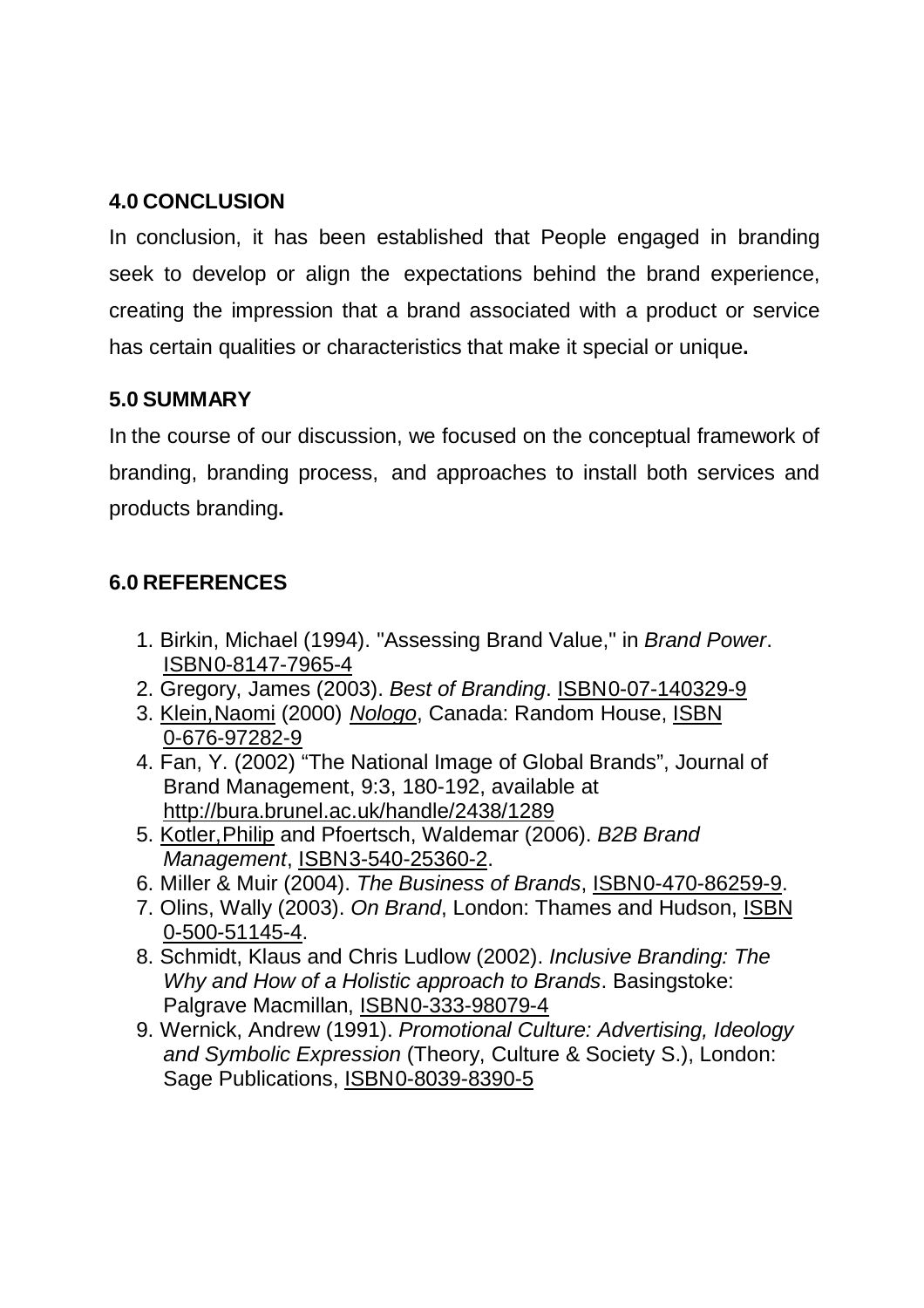## **7.0 TUTOR MARKED ASSIGNMENT**

Explain the following brand terms:

- i. attitude branding,<br>ii. derived brand,
- ii. derived brand,<br>iii. brand extensio
- brand extension and
- iv. multibrand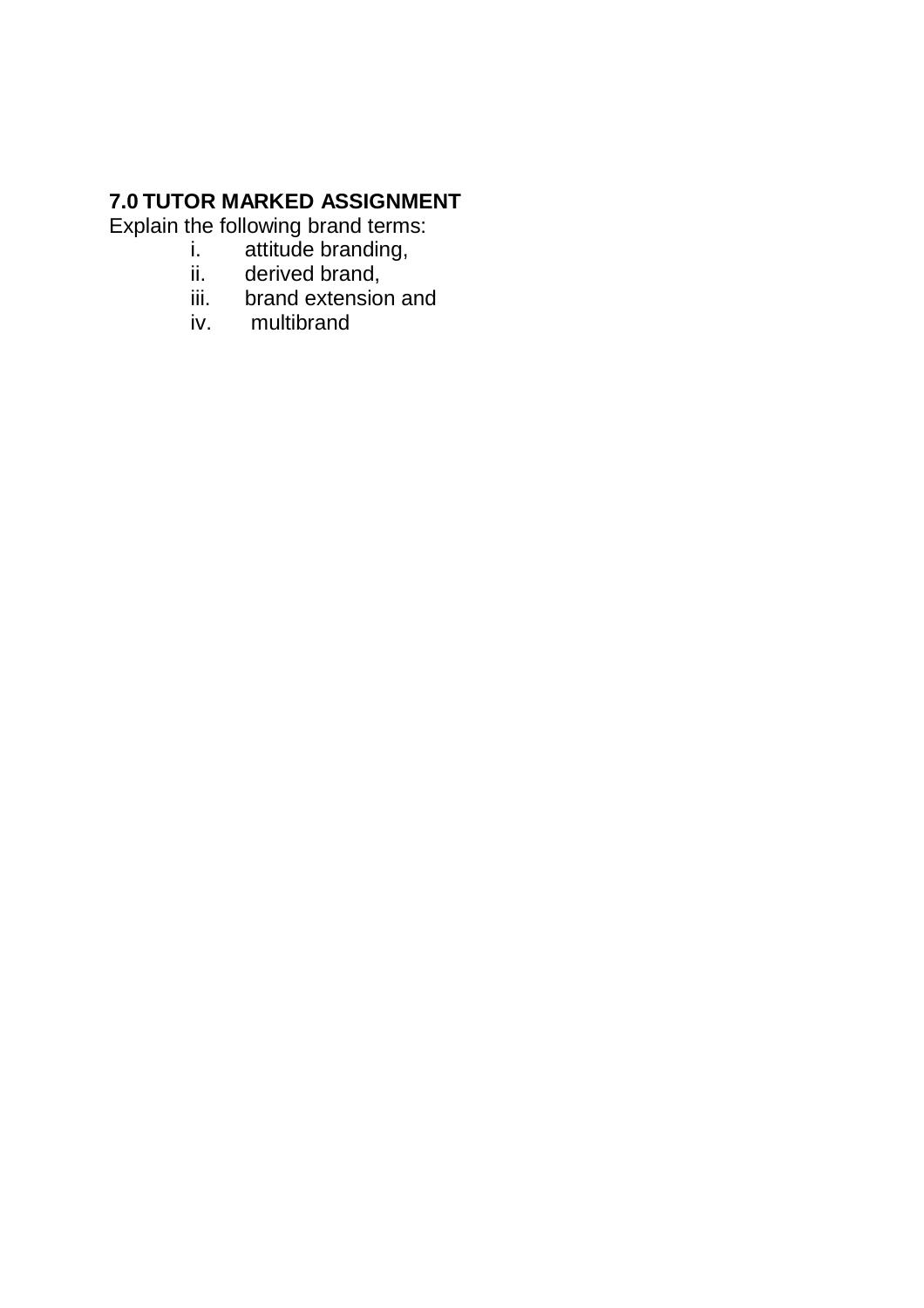#### **UNIT TEN MARKET SEGMENT**

#### **1.0 INTRODUCTION**

A **market segmentation** of people or organizations sharing one or more characteristics that cause them to have similar product and/or service needs. A true market segment meets all of the following criteria: it is distinct from other segments (different segments have different needs), it is homogeneous within the segment (exhibits common needs); it responds similarly to a market stimulus, and it can be reached by a market intervention. The term is also used when consumers with identical product and/or service needs are divided up into groups so they can be charged different amounts. These can broadly be viewed as 'positive' and 'negative' applications of the same idea.

## **2.0 OBJECTIVES**

At the end of this unit students will be able to:

Discuss Positive" market segmentation Analyse Successful Segmentation Explain Variables Used for Segmentation Use Top-Down and Bottom-Up Using Segmentation in Customer Retention Analyze Price Discrimination

## **3.0 MAIN CONTENTS:**

#### **3.1 Positive" market segmentation**

Market segmenting is the process that a company divides the market into distinct groups who have distinct needs, wants, behaviour or who might want different products & services <(Aminjonov Mirhabibjon, "Marketing Introduction"(2009))> Broadly, markets can be divided according to a number of general criteria, such as by industry or public versus private although industrial market segmentation is quite different from consumer market segmentation, both have similar objectives. All of these methods of segmentation are merely proxies for true segments, which don't always fit into convenient demographic boundaries.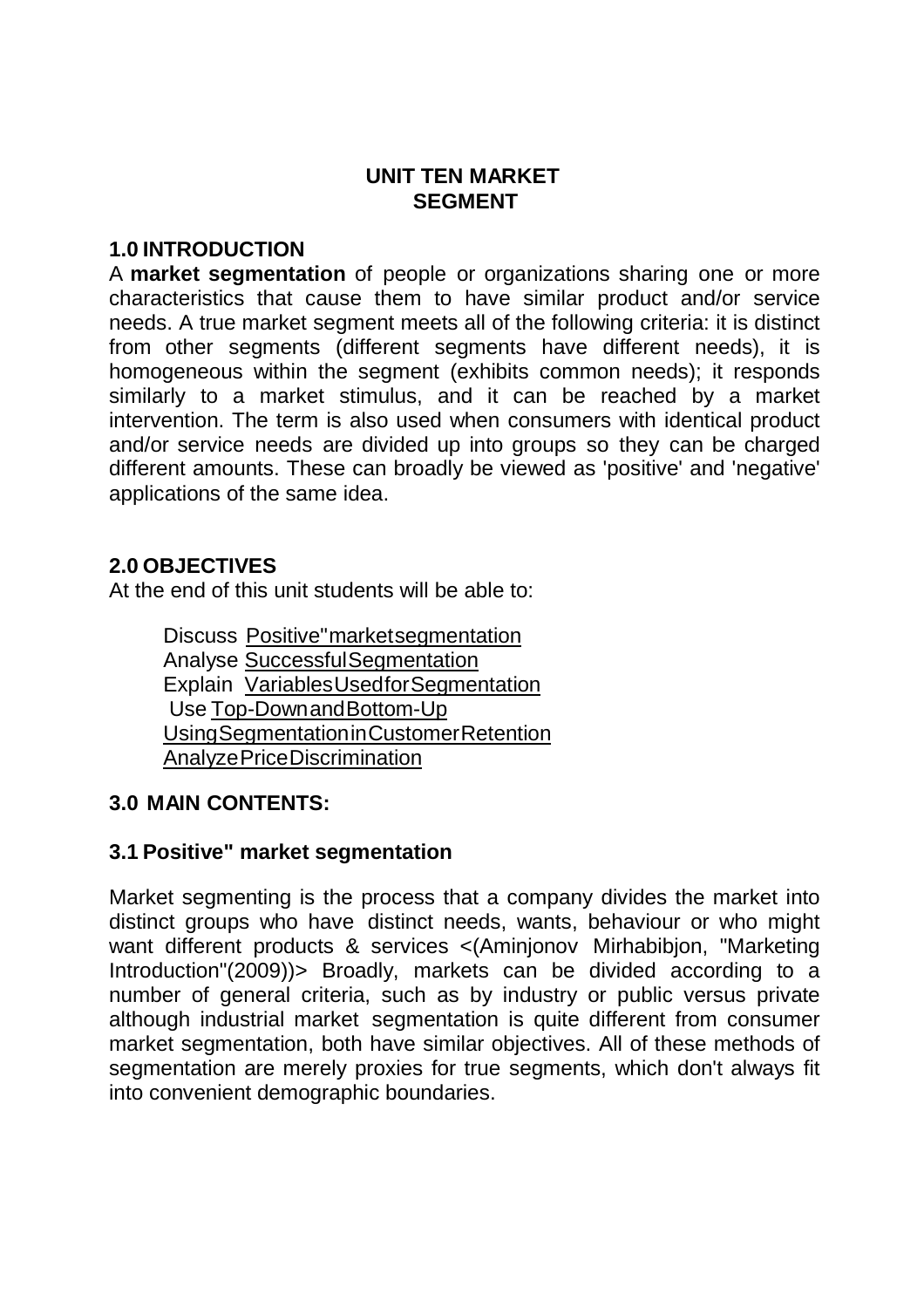Consumer-based market segmentation can be performed on a product specific basis, to provide a close match between specific products and individuals. However, a number of generic market segment systems also exist, e.g. the Claritas Prizm system provides a broad segmentation of the population of the United States based on the statistical analysis of zip codes.

The process of segmentation is distinct from targeting (choosing which segments to address) and positioning (designing an appropriate marketing mix for each segment). The overall intent is to identify groups of similar customers and potential customers; to prioritize the groups to address; to understand their behaviour; and to respond with appropriate marketing strategies that satisfy the different preferences of each chosen segment. Revenues are thus improved.

Improved segmentation can lead to significantly improved marketing effectiveness. Distinct segments can have different industry structures and thus have higher or lower attractiveness (Michael Porter). With the right segmentation, the right lists can be purchased, advertising results can be improved and customer satisfaction can be increased leading to better reputation.

#### **3.2 Successful Segmentation**

Successful segmentation requires the following

homogeneitywithin the segment heterogeneity between segments segments are measurable and identifiable segments are stable over time segments are accessible and actionable target segment is large enough to be profitable

#### **Variables Used for Segmentation**

Geographic variables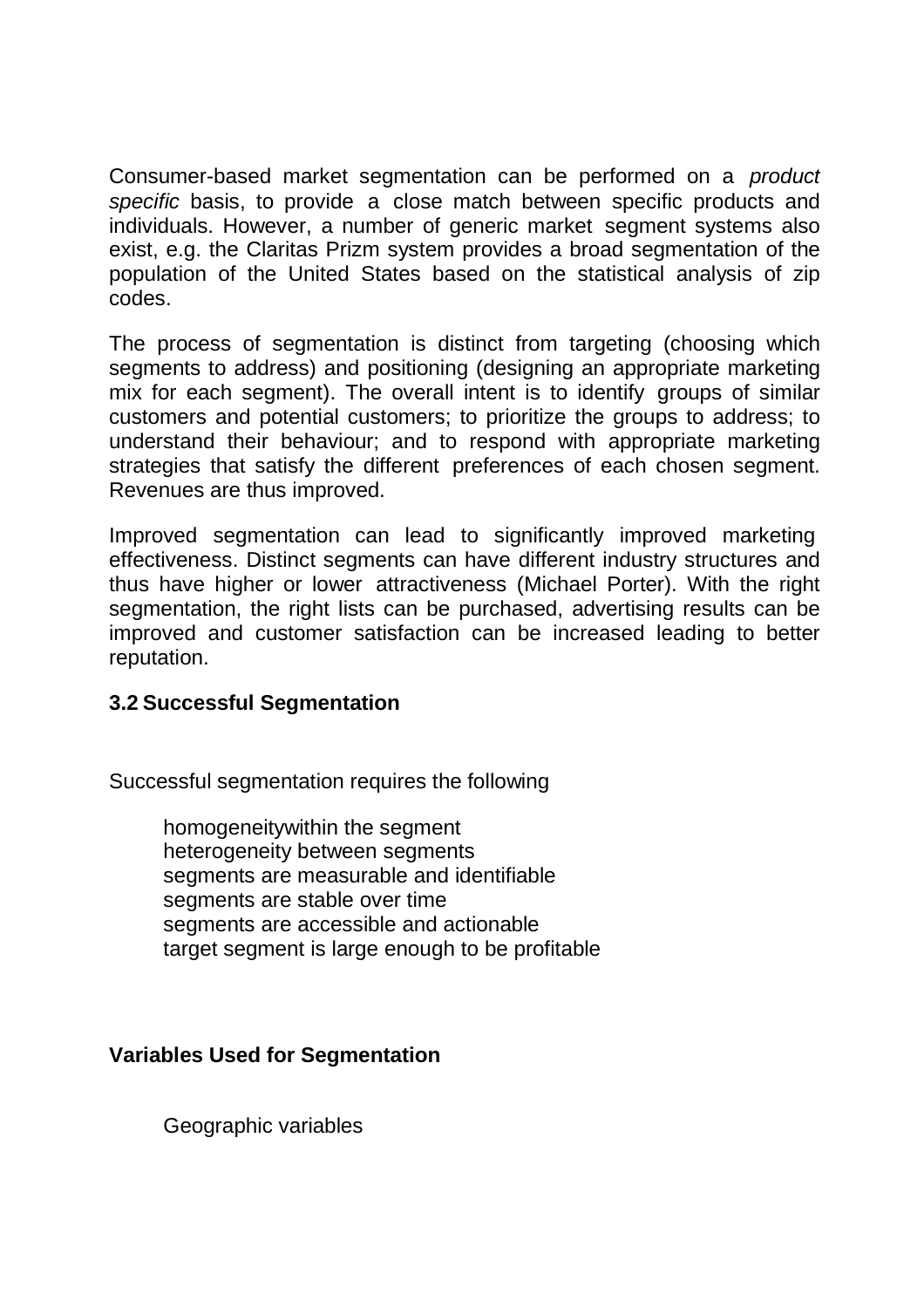- o region of the world or country, East, West, South, North, Central, coastal, hilly, etc.
- o country size/country size : Metropolitan Cities, small cities, towns.
- o Density of Area Urban, Semi-urban, Rural.
- o climate Hot, Cold, Humid, Rainy.

Demographic variables

- o age
- o gender Male and Female
- o family size
- o family life cycle
- o education Primary, High School, Secondary, College, Universities.
- o income
- o occupation
- o socioeconomic status
- o religion
- o nationality/race (ethnic marketing)
- o language

Psychographic variables

- o personality
- o life style
- o value
- o attitude

Behavioral variables

- o benefit sought
- o product usage rate
- o brand loyalty
- o product end use
- o readiness-to-buy stage
- $\circ$  decision making unit
- o profitability
- $\circ$  income status

Technographic variables

- o motivations
- o usage patterns
- o attitudes about technology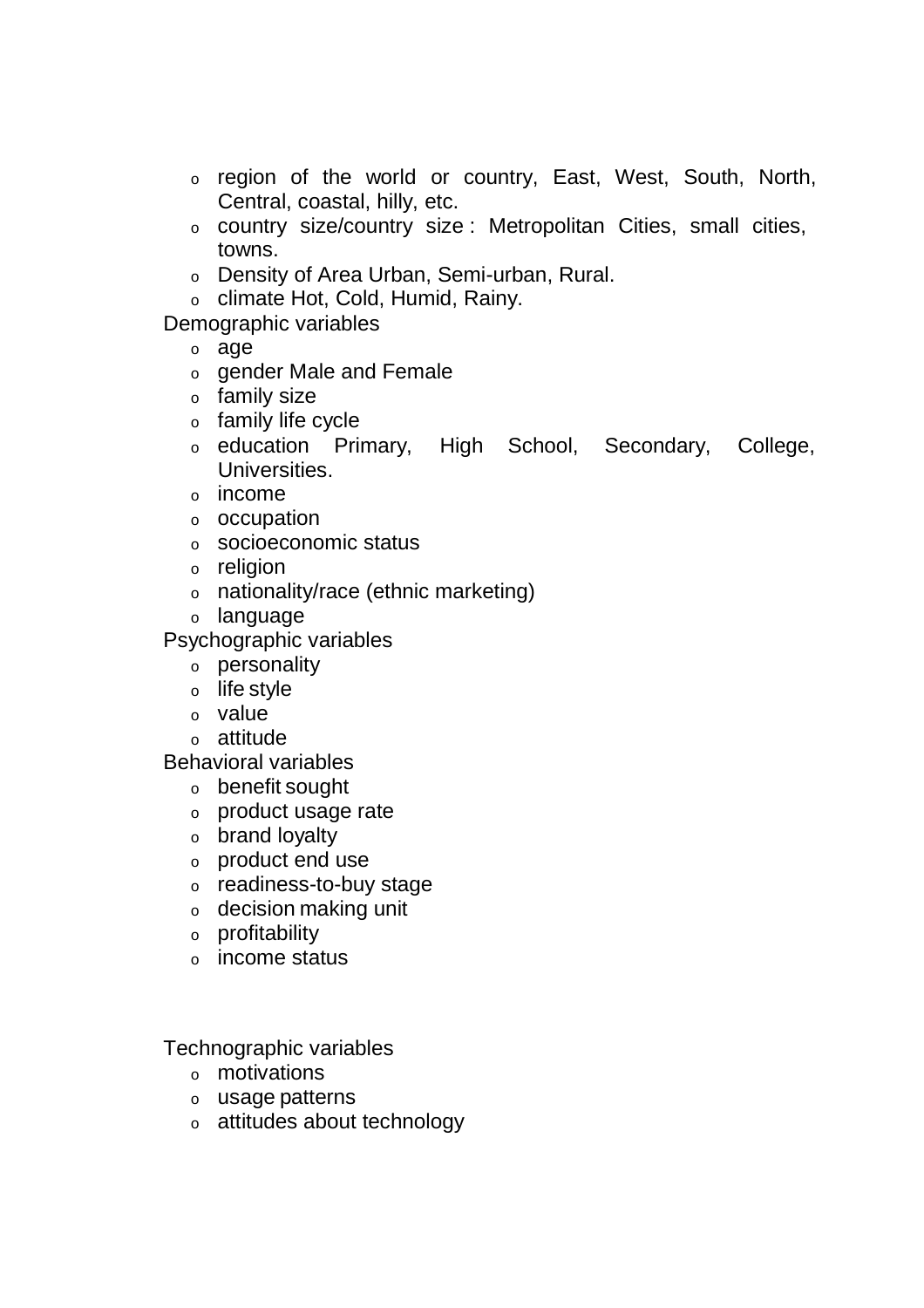- $\circ$  fundamental values
- o lifestyle perspective

When numerous variables are combined to give an in-depth understanding of a segment, this is referred to as **depth segmentation**. When enough information is combined to create a clear picture of a typical member of a segment, this is referred to as a **buyer profile**. When the profile is limited to demographic variables it is called a demographic profile (typically shortened to "a demographic"). A statistical technique commonly used in determining a profile is cluster analysis. Other techniques used to identify segments are algorithms such as CHAID and regresion-based CHAID and discriminant analysis. Alternatively, segments can be modelled directly from consumer preferences via discrete choice methodologies such as choice-based conjoint and maximum difference scaling

## **3.3 Top-Down and Bottom-Up**

George Day (1980) describes model of segmentation as the **top-down approach**: You start with the total population and divide it into segments. He also identified an alternative model which he called the **bottom-up approach**. In this approach, you start with a single customer and build on that profile. This typically requires the use of customer relationship management software or a database of some kind. Profiles of existing customers are created and analysed. Various demographic, behavioural, and psychographic patterns are built up using techniques such as cluster analysis. This process is sometimes called database marketing or micromarketing. Its use is most appropriate in highly fragmented markets. McKenna (1988) claims that this approach treats every customer as a "micromajority". Pine (1993) used the bottom-up approach in what he called "segment of one marketing". Through this **process** mass customization is possible.

## **3.4 Using Segmentation in Customer Retention**

Segmentation is commonly used by organizations to improve their customer retention programs and help ensure that they are:

Focused on retaining their most profitable customers Employing those tactics most likely to retain these customers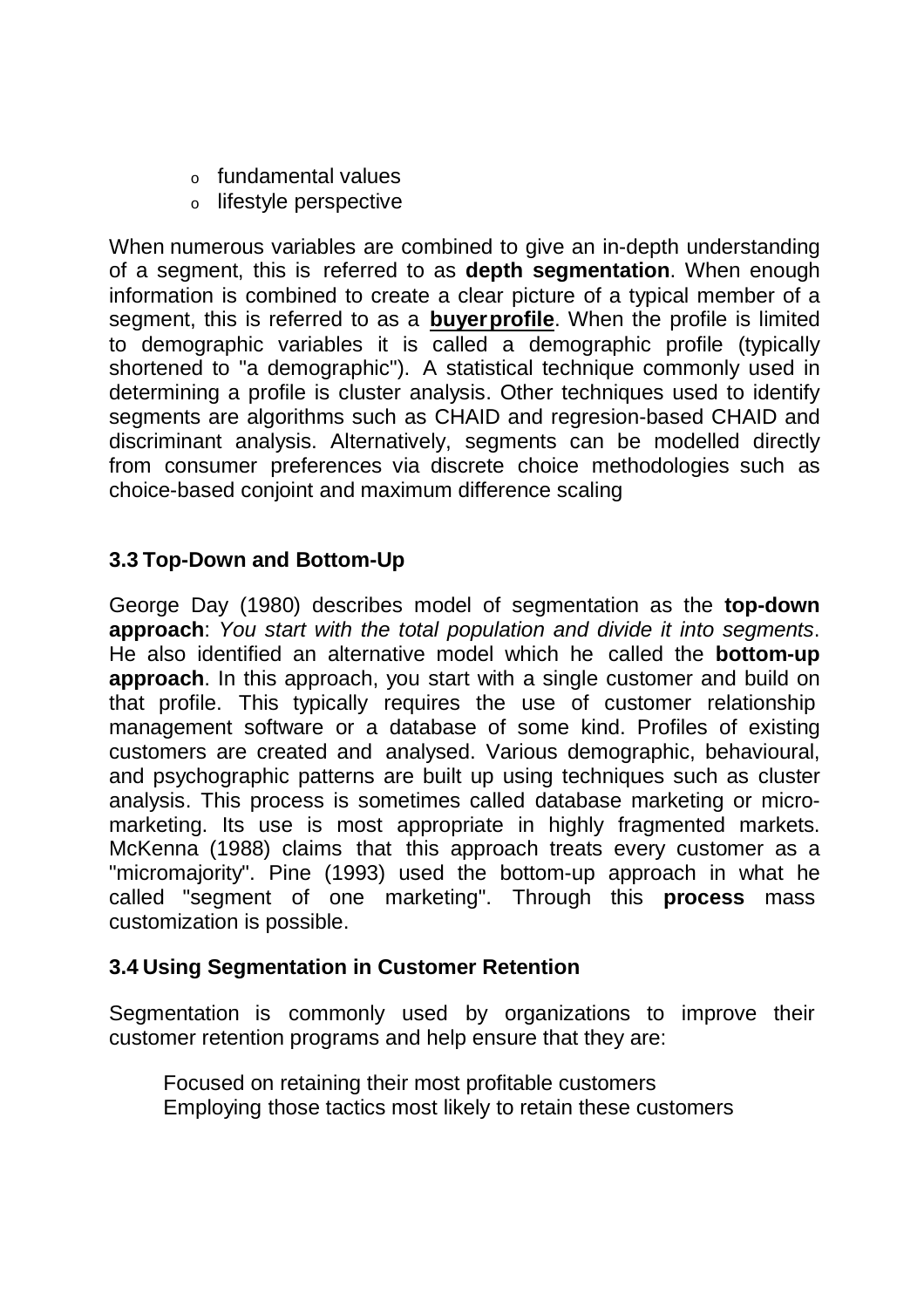The basic approach to retention-based segmentation is that a company tags each of its active customers with 3 values:

#### **Tag #1: Is this customer at high risk of canceling the company's service? (Or becoming a non-user)**

One of the most common indicators of high-risk customers is a drop off in usage of the company's service. For example, in the credit card industry this could be signaled through a customer's decline in spending on his card.

**Tag #2: Is this customer worth retaining?**  This determination boils down to whether the post-retention profit generated from the customer is predicted to be greater than the cost incurred to retain the customer.<sup>[2]</sup>

#### **Tag #3: What retention tactics should be used to retain this customer?**

For customers who are deemed "save-worthy", it's essential for the company to know which save tactics are most likely to be successful. Tactics commonly used range from providing "special" customer discounts to sending customers communications that reinforce the value proposition of the given service.

## **3.5 Process for tagging customers**

The basic approach to tagging customers is to utilize historical retention data to make predictions about active customers regarding:

Whether they are at high risk of canceling their service Whether they are profitable to retain What retention tactics are likely to be most effective

The idea is to match up active customers with customers from historic retention data who share similar attributes. Using the theory that "birds of a feather flock together", the approach is based on the assumption that active customers will have similar retention outcomes as those of their comparable predecessors.[3]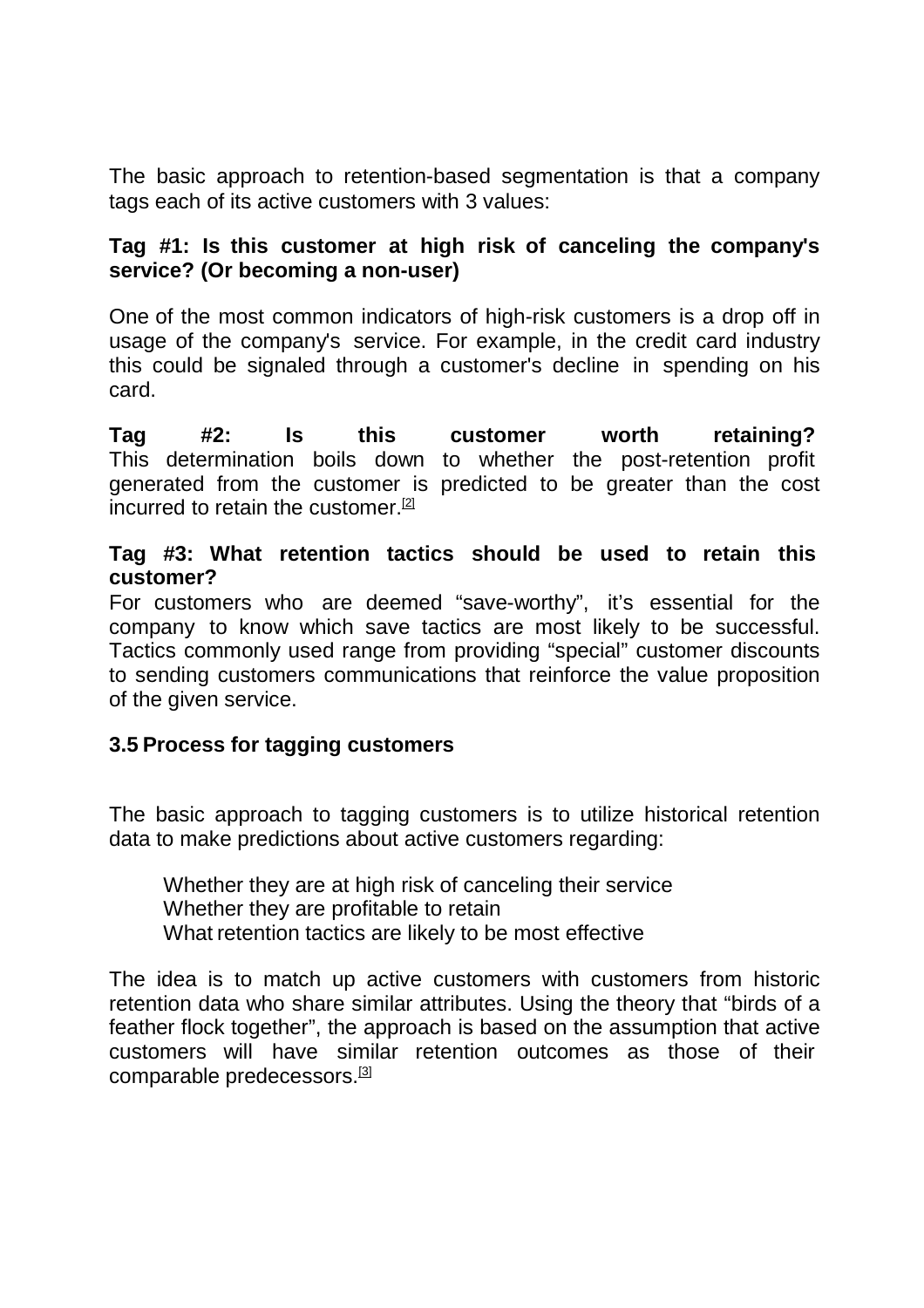From a technical perspective, the segmentation process is commonly performed using a combination of predictive analytics and cluster analysis.



Example to illustrate tagging process: Let's say John Smith is an active customer of Acme Inc. Acme's predictive retention model would calculate a predicted profit value for each of Acme's 3 retention strategies for John. John is placed into the segment associated with the highest predicted profit. If all 3 strategies are predicted to be unprofitable, John would be placed into Segment #1.

## **3.6 Price Discrimination**

Where a monopoly exists, the price of a product is likely to be higher than in a competitive market and the quantity sold less, generating monopoly profits for the seller. These profits can be increased further if the market can be segmented with different prices charged to different segments (referred to as price discrimination), charging higher prices to those segments willing and able to pay more and charging less to those whose demand is price elastic. The price discriminator might need to create **rate fences** that will prevent members of a higher price segment from purchasing at the prices available to members of a lower price segment. This behaviour is rational on the part of the monopolist, but is often seen by competition authorities as an abuse of a monopoly position, whether or not the monopoly itself is sanctioned. Examples of this exist in the transport industry (a plane or train journey to a particular destination at a particular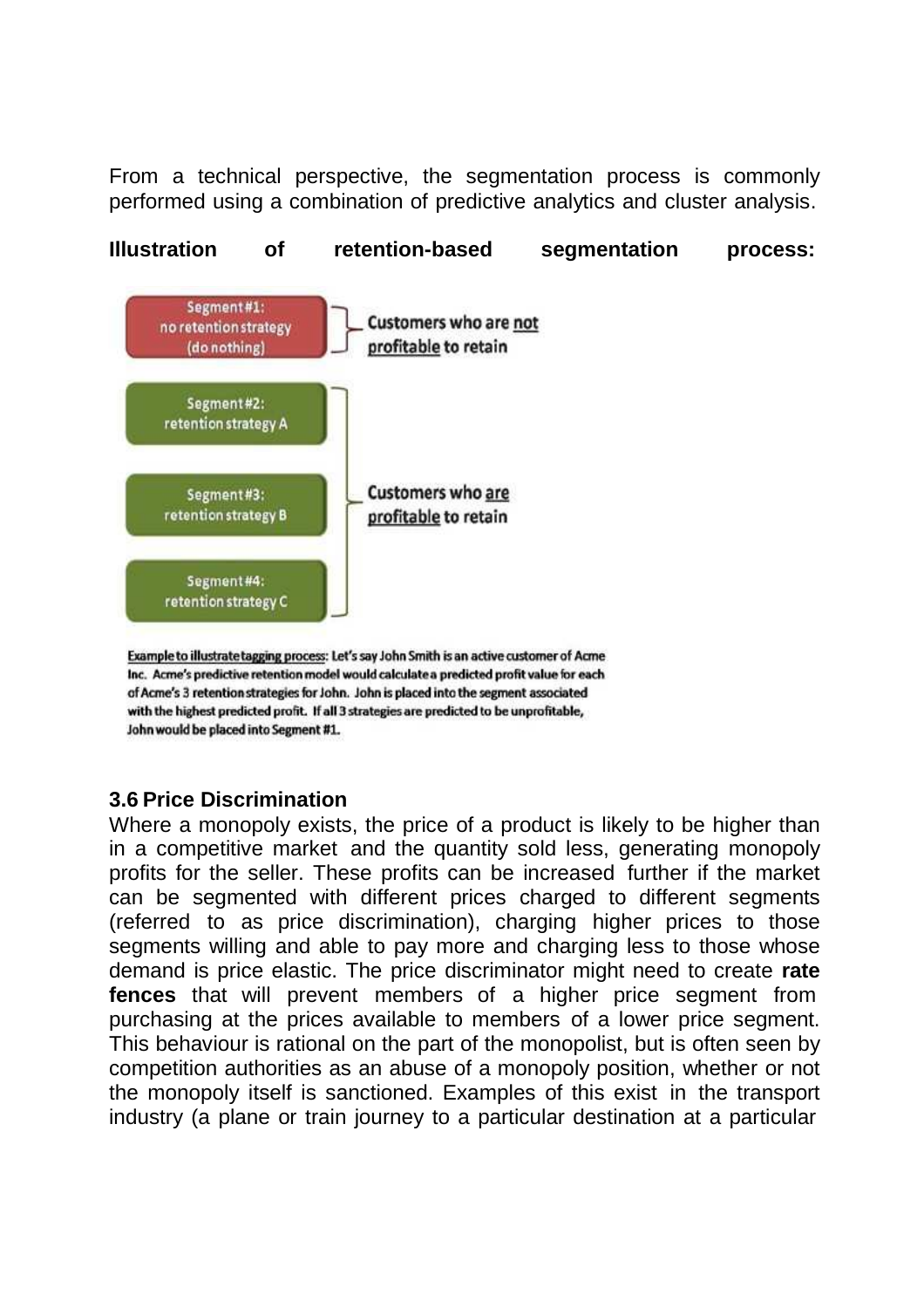time is a practical monopoly) where Business Class customers who can afford to pay may be charged prices many times higher than Economy Class customers for essentially the same service. Microsoft and the Video industry generally also price very similar products at widely varying prices depending on the market they are selling to.

## **6.0 CONCLUSION**

It has been established that the process of segmentation is distinct from targeting (choosing which segments to address) and positioning (designing an appropriate marketing mix for each segment). The overall intent is to identify groups of similar customers and potential customers; to prioritize the groups to address; to understand their behaviour; and to respond with appropriate marketing strategies that satisfy the different preferences of each chosen segment.

## **5.0 SUMMARY**

In this unit we focused on definition of market segmentation, Positive" market segmentation, Successful Segmentation, Variables Used for Segmentation, Top-Down and Bottom-Up,Segmentation in Customer Retention, and Price Discrimination

## **6.0 REFERENCE**

- 1. Journal of Advertising Research (Volume 28, No.2, April/May 1988:pg 38)
- 2. Gupta, Sunil (2005). Managing Customers as Investments. Wharton School Publishing, 2005.
- 3. Mind of Marketing "Whatiscustomersegmentation?"
- 4. Day, G. (1980) "Strategic Market Analysis: Top-down and bottom-up approaches", working paper #80-105, Marketing Science Institute, Cambridge, Mass. 1980.
- 5. McDonald, Malcolm and Dunbar, Ian (2004). Market Segmentation: How to do it, how to profit from it. Butterworth-Heinemann, 2004.
- 6. McKenna, R. (1988) "Marketing in the age of diversity", Harvard Business Review, vol 66, September-October, 1988.
- 7. Pine, J. (1993) "Mass customizing products and services", Planning Review, vol 22, July-August, 1993.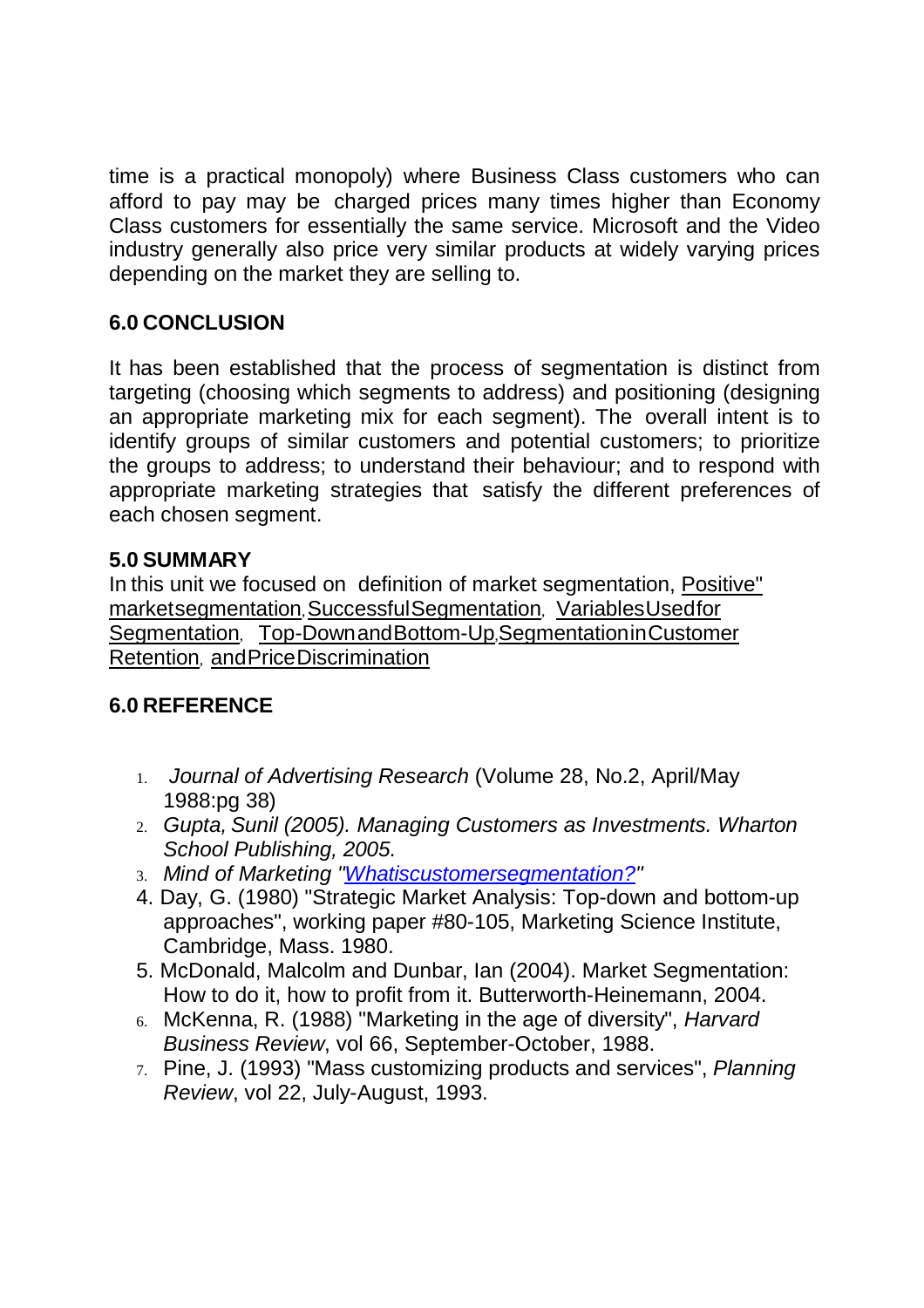- 8. Steenkamp and Ter Hofstede (2002) "International market segmentation: issues and perspectives", Intern. J. of Market Research, vol 19, 185-213
- 9. Wedel, Michel and Wagner A. Kamakura (2000). Market Segmentation: Conceptual and Methodological Foundations. Amsterdam: kluwer.

## **7.0 TUTOR MARKED ASSIGNMENT**

- 1. What do you understand by top down and bottom up in market segmentation?
- 2. List and describe market segmentation variables?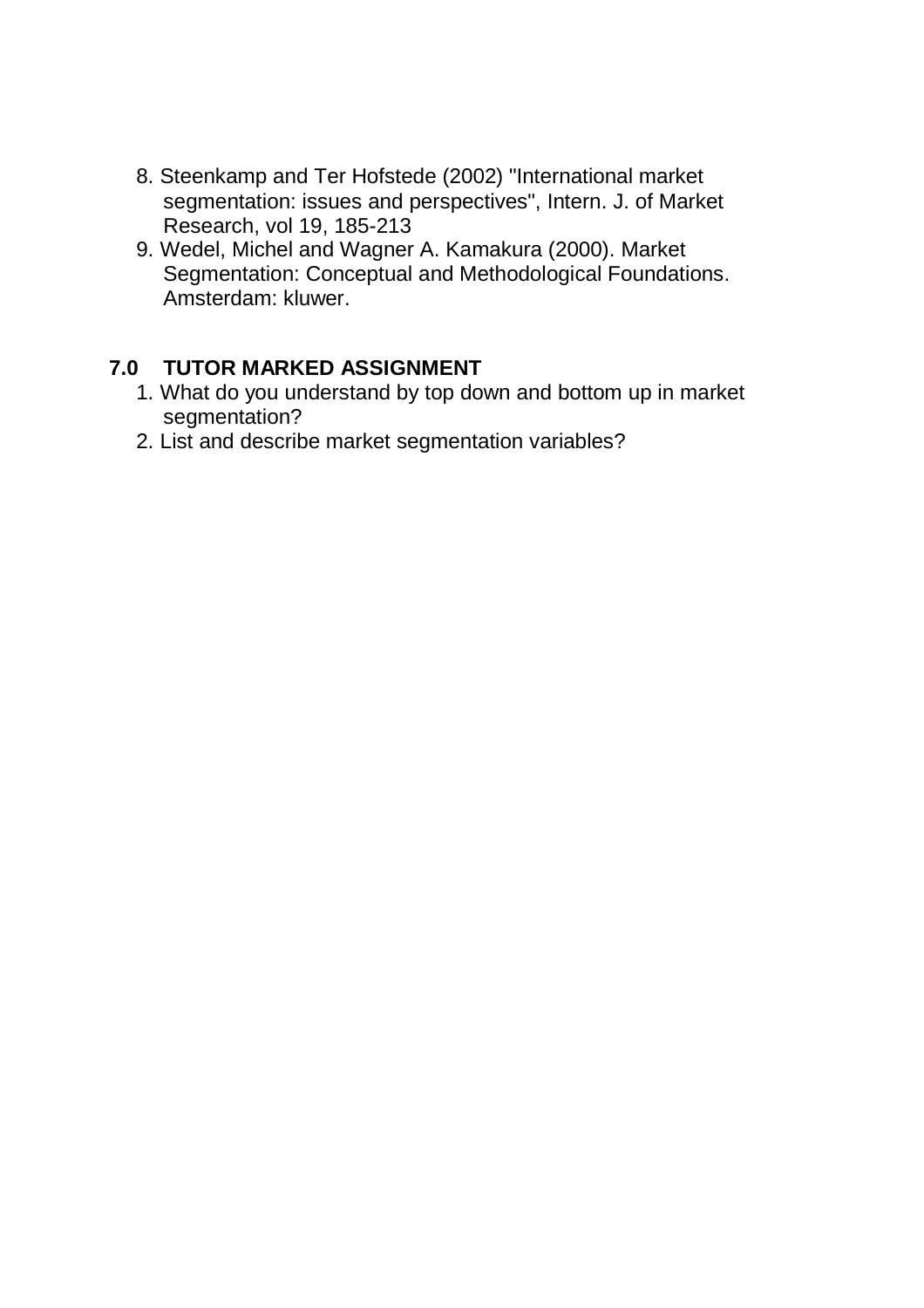#### **UNIT ELEVEN MARKETING MIX**

#### **1.0 INTRODUCTION**

The **Marketing mix** is generally accepted as the use and specification of the "four P's" describing the strategic position of a product in the marketplace. One version of the marketing mix originated in 1948 when James Culliton said that a marketing decision should be a result of something similar to a recipe. This version was used in 1953 when Neil Borden, in his American Marketing Association presidential address, took the recipe idea one step further and coined the term "Marketing-Mix". A prominent marketer, E. Jerome McCarthy, proposed a 4 P classification in 1960, which has seen wide use. The four Ps concept is explained in most marketing textbooks and classes.

## **2.0 OBJECTIVES**

At the end of this unit students will be able to:

Explain the marketing mix concepts Discuss Products Differentiate between Product marketing and product management Define price Analyze economic theory of price

## **3.0 MAIN CONTENTS:**

## **3.1 Marketing Mix Concept**

A"Marketing Mix" is the set of controllable, tactical marketing tools that work together to achieve company's objectives, they are: product, price, promotion and place. Although some marketers<sup>[who?]</sup> have added other P's, such as personnel, packaging and physical evidence by Magrath for service-based industries, public relations and political power by Kotler, and packaging by YS Chin, the fundamentals of marketing typically identifies the four P's of the marketing mix as referring to:

**Product** - A tangible object or an intangible service that is mass produced or manufactured on a large scale with a specific volume of units. Intangible products are often service based like the tourism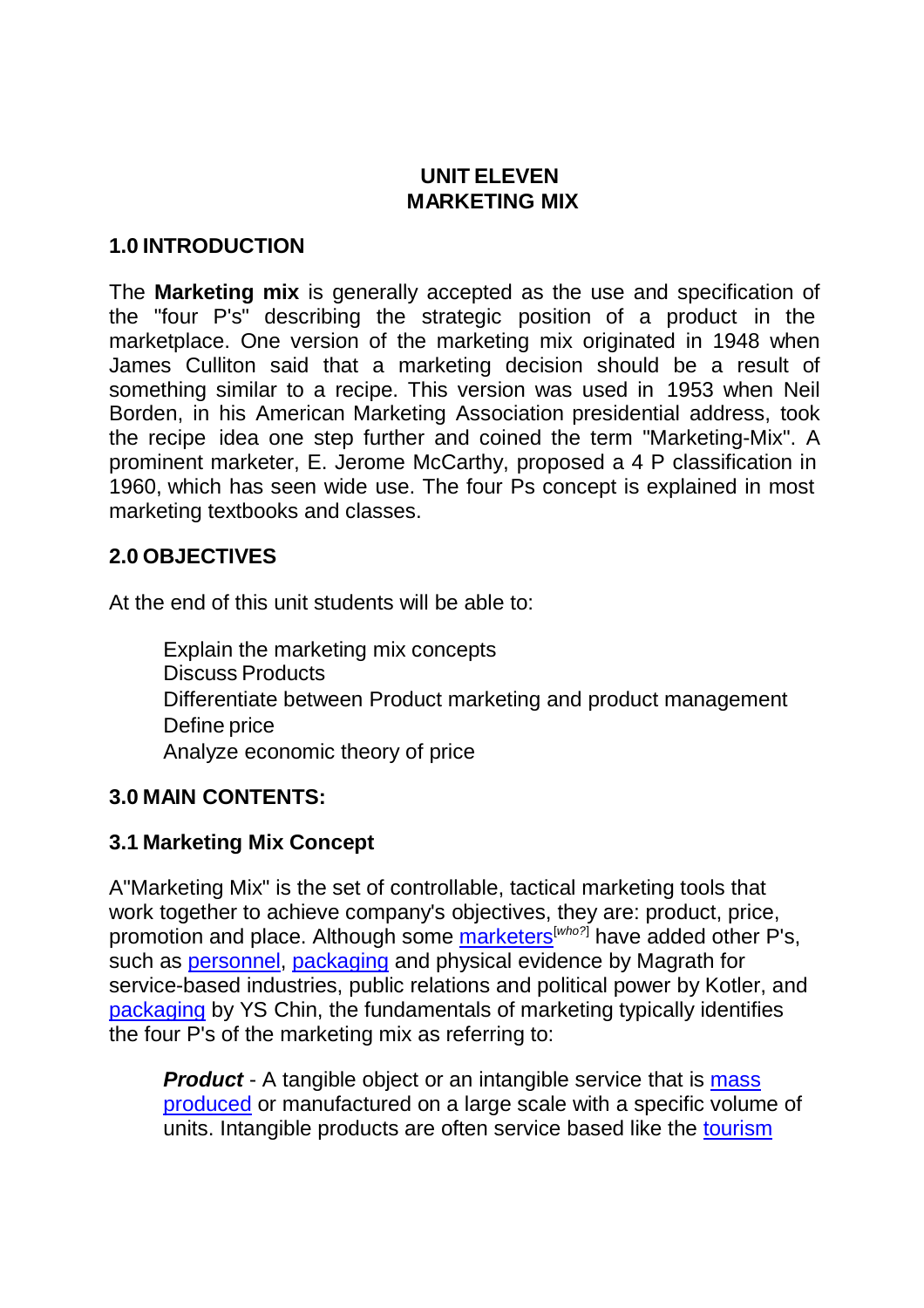industry & the hotelindustry. Typical examples of a mass produced tangible object are the motorcar and the disposable razor. A less obvious but ubiquitous mass produced service is a computer operating system.

**Price** – The price is the amount a customer pays for the product. It is determined by a number of factors including market share, competition, material costs, product identity and the customer's perceived value of the product. The business may increase or decrease the price of product if other stores have the same product. **Place** – Place represents the location where a product can be purchased. It is often referred to as the distribution channel. It can include any physical store as well as virtual stores on the Internet. **Promotion** – Promotion represents all of the communications that a marketer may use in the marketplace. Promotion has four distinct elements - advertising, public relations, word of mouth and point of sale. A certain amount of crossover occurs when promotion uses the four principal elements together, which is common in film promotion. Advertising covers any communication that is paid for, from and cinema commercials, radio and Internet adverts through print media and billboards. One of the most notable means of promotion today is the Promotional Product, as in useful items distributed to targeted audiences with no obligation attached. This category has grown each year for the past decade while most other forms have suffered. It is the only form of advertising that targets all five senses and has the recipient thanking the giver. Public relations are where the communication is not directly paid for and includes press releases, sponsorship deals, exhibitions, conferences, seminars or trade fairs and events. Word of mouth is any apparently informal communication about the product by ordinary individuals, satisfied customers or people specifically engaged to create word of mouth momentum. Sales staff often plays an important role in word of mouth and Public Relations (see Product above).

Broadly defined, optimizing the marketing mix is the primary responsibility of marketing. By offering the product with the right combination of the four Ps marketers can improve their results and marketing effectiveness. Making small changes in the marketing mix is typically considered to be a tactical change. Making large changes in any of the four Ps can be considered strategic. For example, a large change in the price, say from \$19.00 to \$39.00 would be considered a strategic change in the position of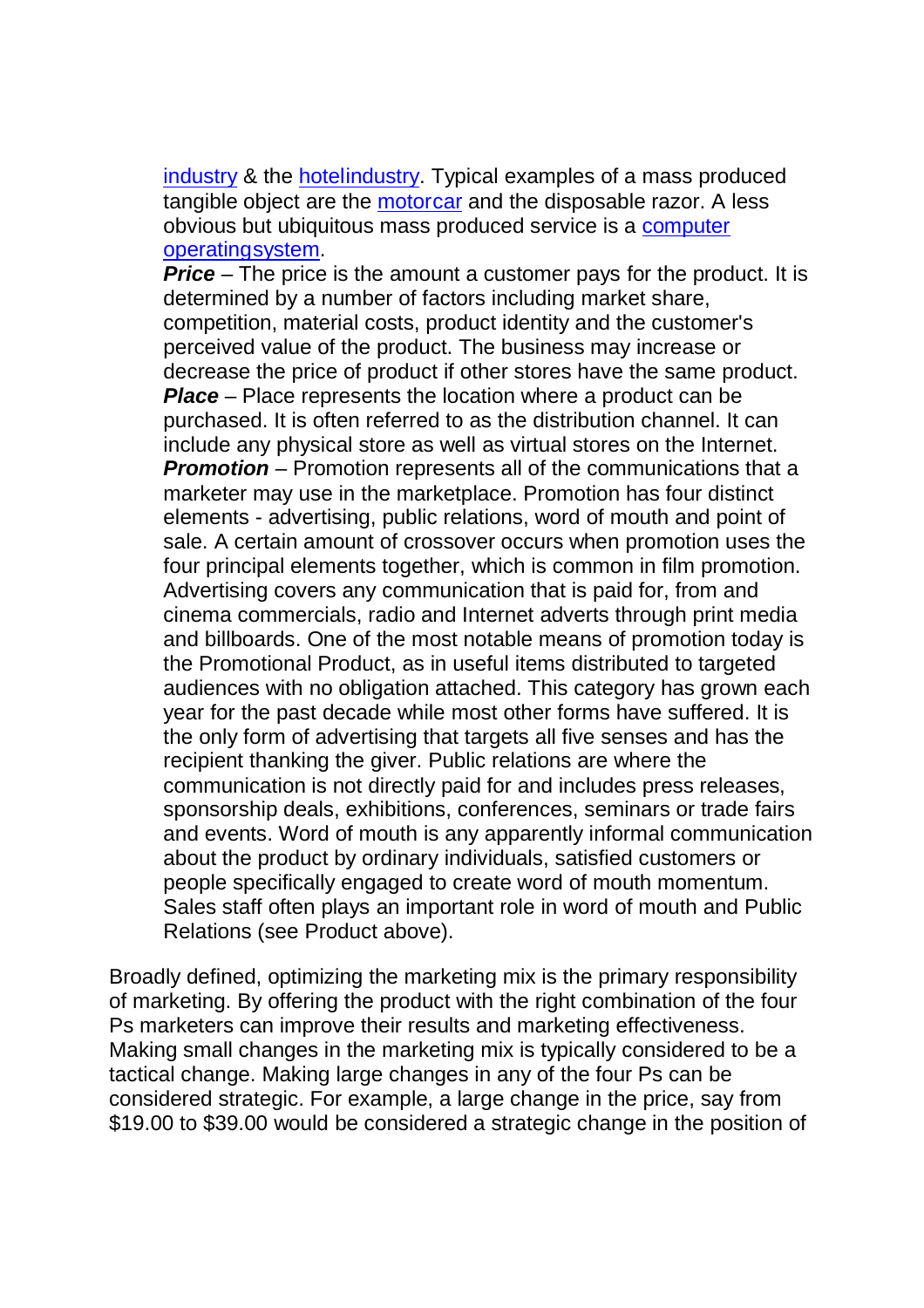the product. However a change of \$131 to \$130.99 would be considered a tactical change, potentially related to a promotional offer.

The term "Marketing Mix" however, does not imply that the 4P elements represent options. They are not trade-offs but are fundamental marketing issues that always need to be addressed. They are the fundamental actions that marketing requires whether determined explicitly or by default.

The Four P's is also being replaced by the Four C's model, consisting of consumer, cost, convenience, and communication. The Four C's model is more consumer-oriented and fits better in the movement from mass marketing to niche marketing.<sup>[1][2]</sup> The product part of the Four P's model is replaced by consumer or consumer models, shifting the focus to satisfying the consumer. Pricing is replaced by cost, reflecting the reality that price is set by the market, not necessarily by the firm (if the price is too high, the firm will not sell enough and be forced to lower the price). Thus, the firm must focus on cost considerations rather than on what the correct price is to set. Place is replaced by the convenience function. With the rise of internet and hybrid models of purchasing, place is no longer relevant. Convenience takes into account the ease to buy a product, find a product, find information about a product, and several other considerations. Finally, the promotions feature is replaced by communication. Communications represents a broader focus than simply promotions. Communications can include advertising, public relations, personal selling, viral advertising, and any form of communication between the firm and the consumer.<sup>[3]</sup>

## **3.2 Products**

A Product Market is something that is referred to when pitching a new product to the general public. The people you are trying to make your product appeal to is your consumer market. For example: If you were pitching a new video game console game to the public, your consumer market would probably be the adult male Video Game[1] market (depending on the type of game). Thus you would carry out market research to find out how best to release the game. Likewise, a massage chair would probably not appeal to younger children, so you would market your product to an older generation.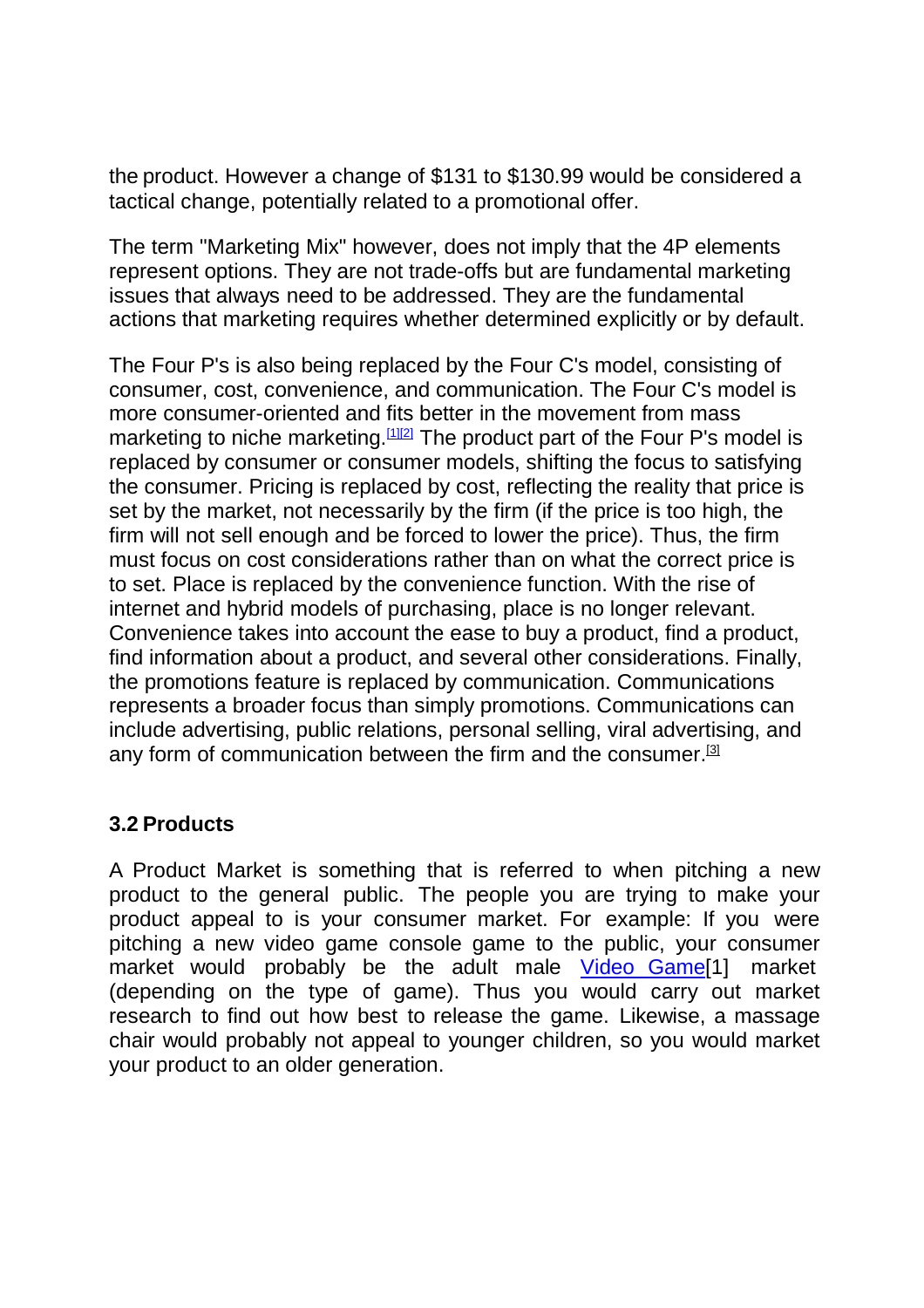#### **Role of Product marketing**

Product marketing in a business addresses four important strategic questions: $[2]$ 

What products will be offered (i.e., the breadth and depth of the productline)?

Who will be the target customers (i.e., the boundaries of the market segments to be served)?

How will the products reach those people that needed them

#### **Product marketing vs. product management**

Product marketing frequently differs from product management in high-tech companies. Whereas the product manager is required to take a product's requirements from the sales and marketing personnel and create a product requirements document (PRD),  $[3]$  which will be used by the engineering team to build the product, the product marketing manager can be engaged in the task of creating a marketing requirements document (MRD), which is used as source for the product management to develop the PRD.

In other companies the product manager creates both the MRDs and the PRDs, while the product marketing manager does outbound tasks like giving product demonstrations in trade shows, creating marketing collateral like hot-sheets, beat-sheets, cheat sheets, data sheets, and white papers. This requires the product marketing manager to be skilled not only in competitor analysis, market research, and technical writing, but also in more business oriented activities like conducting ROI and NPV analyses on technology investments, strategizing how the decision criteria of the prospects or customers can be changed so that they buy the company's product vis-a-vis the competitor's product, etc.

In smaller high-tech firms or start-ups, product marketing and product management functions can be blurred, and both tasks may be borne by one individual. However, as the company grows someone needs to focus on creating good requirements documents for the engineering team, whereas someone else needs to focus on how to analyze the market, influence the "analysts", press, etc. When such clear demarcation becomes visible, the former falls under the domain of product management, and the latter, under product marketing. In Silicon Valley, in particular, product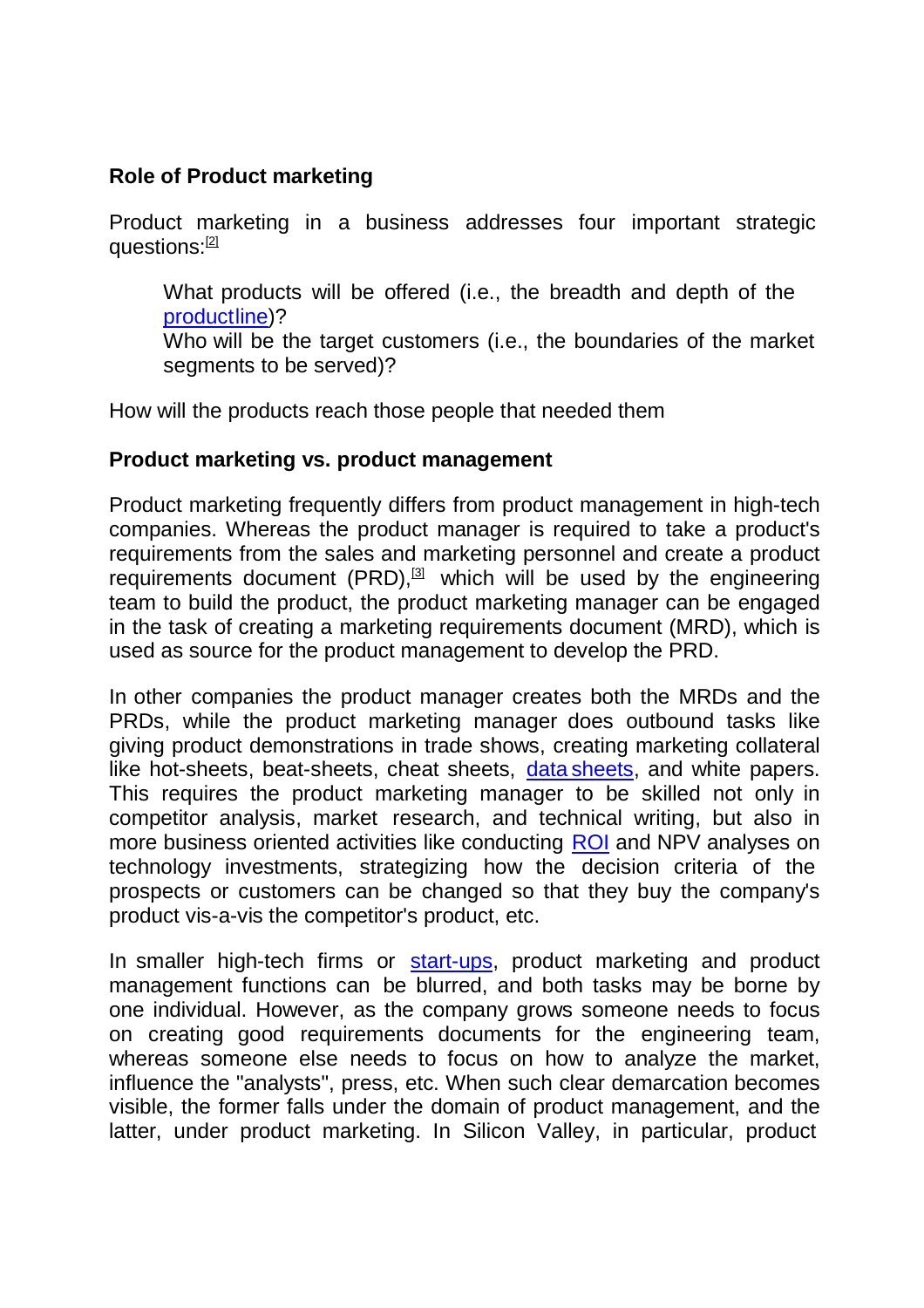marketing professionals have considerable domain experience in a particular market or technology or both. Some Silicon Valley firms have titles such as Product Marketing Engineer, who tend to be promoted to managers in due course.

The trend that is emerging in Silicon Valley is for companies to hire a team of a product-marketing manager with a technical marketing manager. The Technical Marketing role is becoming more valuable as companies become more competitive and seek to reduce costs and time to market.

## **3.3 PRICE**

**Price** in economics and business is the result of an exchange and from that trade we assign a numerical monetary value to a good, service or asset. If Alice trades Bob 4 apples for an orange, the price of an orange is 4 apples. Inversely, the price of an apple is 1/4 oranges.

Price is only part of the information we get from observing an exchange. The other part is the volume of the goods traded per unit time, called the rate of purchase or sale. From this additional information we understand the extent of the market and the elasticity of the demand and supply.

The concept of price is central to microeconomics where it is one of the most important variables in resource allocation theory (also called price theory). Price is also central to marketing where it is one of the four variables in the marketing mix that business people use to develop a marketing plan.

In general terms price is the result of an exchange or transaction that takes place between two parties and refers to what must be given up by one party (i.e., buyer) in order to obtain something offered by another party (i.e., seller).

Yet this view of price provides a somewhat limited explanation of what price means to participants in the transaction. In fact, price means different things to different participants in an exchange:

Example - Price is commonly confused with the notion of cost as in "I paid a high cost for buying my new plasma television". Technically, though, these are different concepts. Price is what a buyer pays to acquire products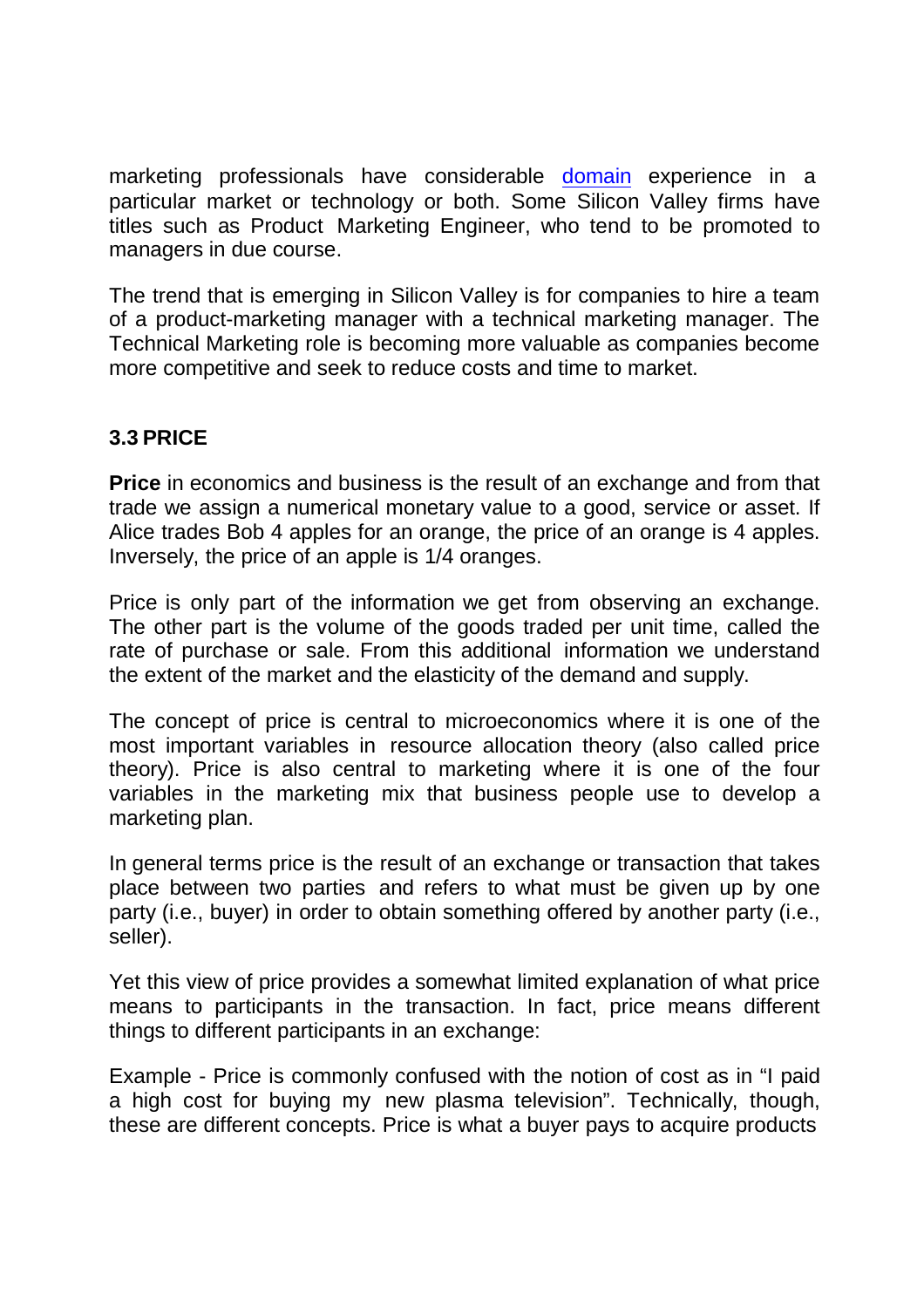from a seller. Cost concerns the seller's investment (e.g., manufacturing expense) in the product being exchanged with a buyer. For marketing organizations seeking to make a profit the hope is that price will exceed cost so the organization can see financial gain from the transaction. Finally, while product pricing is a main topic for discussion when a company is examining its overall profitability, pricing decisions are not limited to forprofit companies. Not-for-profit organizations, such as charities, educational institutions and industry trade groups, also set prices, though it is often not as apparent. For instance, charities seeking to raise money may set different "target" levels for donations that reward donors with increases in status (e.g., name in newsletter), gifts or other benefits. While a charitable organization may not call it a price in their promotional material, in reality these donations are equivalent to price setting since donors are required to give a contribution in order to obtain something of value

#### **Economic Theory of Price**

In ordinary usage, price is the quantity of payment or compensation for something. People may say about a criminal that he has 'paid the price to society' to imply that he has paid a penalty or compensation. They may say that somebody paid for his folly to imply that he suffered the consequence.

Economists view price as an exchange ratio between goods that pay for each other. In case of barter between two goods whose quantities are x and y, the price of x is the ratio  $y/x$ , while the price of y is the ratio  $x/y$ .

This however has not been used consistently, so that old confusion regarding value frequently reappears. The value of something is a quantity counted in common units of value called numeraire, which may even be an imaginary good. This is done to compare different goods. The unit of value is frequently confused with price, because market value is calculated as the quantity of some good multiplied by its nominal price.

Theory of price asserts that the market price reflects interaction between two opposing considerations. On the one side are demand considerations based on marginal utility, while on the other side are supply considerations based on marginal cost. An equilibrium price is supposed to be at once equal to marginal utility (counted in units of income) from the buyer's side and marginal cost from the seller's side. Though almost every economist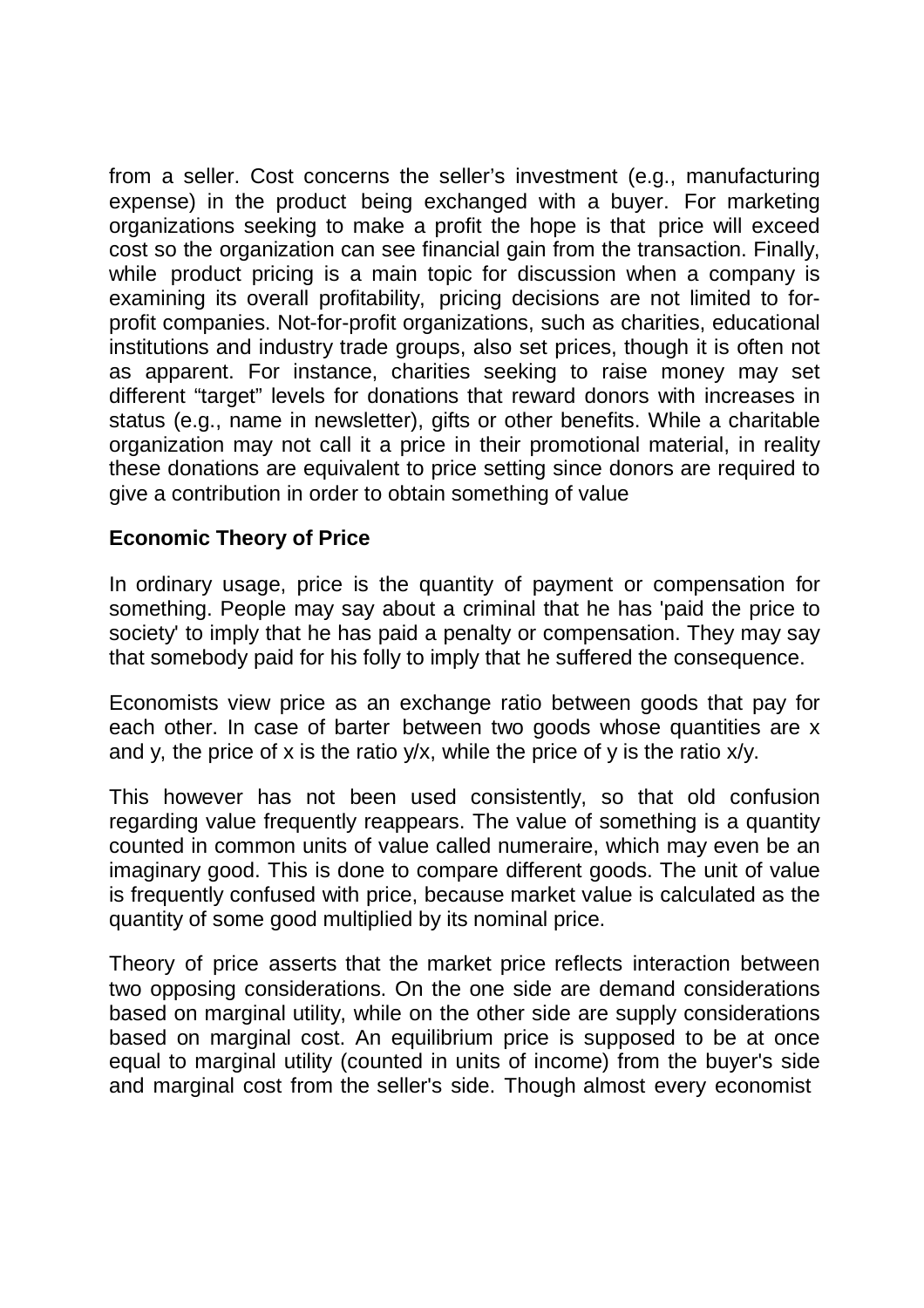accepts this view, and it constitutes the core of mainstream economics, it has recently been challenged seriously.

There was time when people debated use-value versus exchange value, often wondering about the paradox of value (diamond-water paradox). The use-value was supposed to give some measure of usefulness, later refined as marginal benefit (which is marginal utility counted in common units of value) while exchange value was the measure of how much one good was in terms of another, namely what is now called relative price.

#### Relative and nominal price

The difference between nominal price and relative or real price (as exchange ratio) is often made. Nominal price is the price quoted in money while relative or real price is the exchange ratio between real goods regardless of money. The distinction is made to make sense of inflation. When all prices are quoted in terms of money units, and the prices in money units change more or less proportionately, the ratio of exchange may not change much. In the extreme case, if all prices quoted in money change in the same proportion, the relative price remains the same.

It is now becoming clear that the distinction is not useful and indeed hides a major confusion. The conventional wisdom is that proportional change in all nominal prices does not affect real price, and hence should not affect either demand or supply and therefore also should not affect output. The new criticism is that the crucial question is why there is more money to pay for the same old real output. If this question is answered, it will show that dynamically, even as the real price remains exactly the same, output in real terms can change, just because additional money allow additional output to be traded. The supply curve can shift such that at the old price, the new higher output is sold. This shift if not possible without additional money.

From this point of view, a price is similar to an opportunity cost, that is, what must be given up in exchange for the good or service that is being purchased. For example, if  $x=1$  and  $y=2$ , the relative price of x in terms of y is 2, and the price of y in terms of x is 0.5.

The price of an item is also called the **price point**, especially where it refers to stores that set a limited number of price points. For example, Dollar General is a general store or "five and dime" store that sets price points only at even amounts, such as exactly one, two, three, five, or ten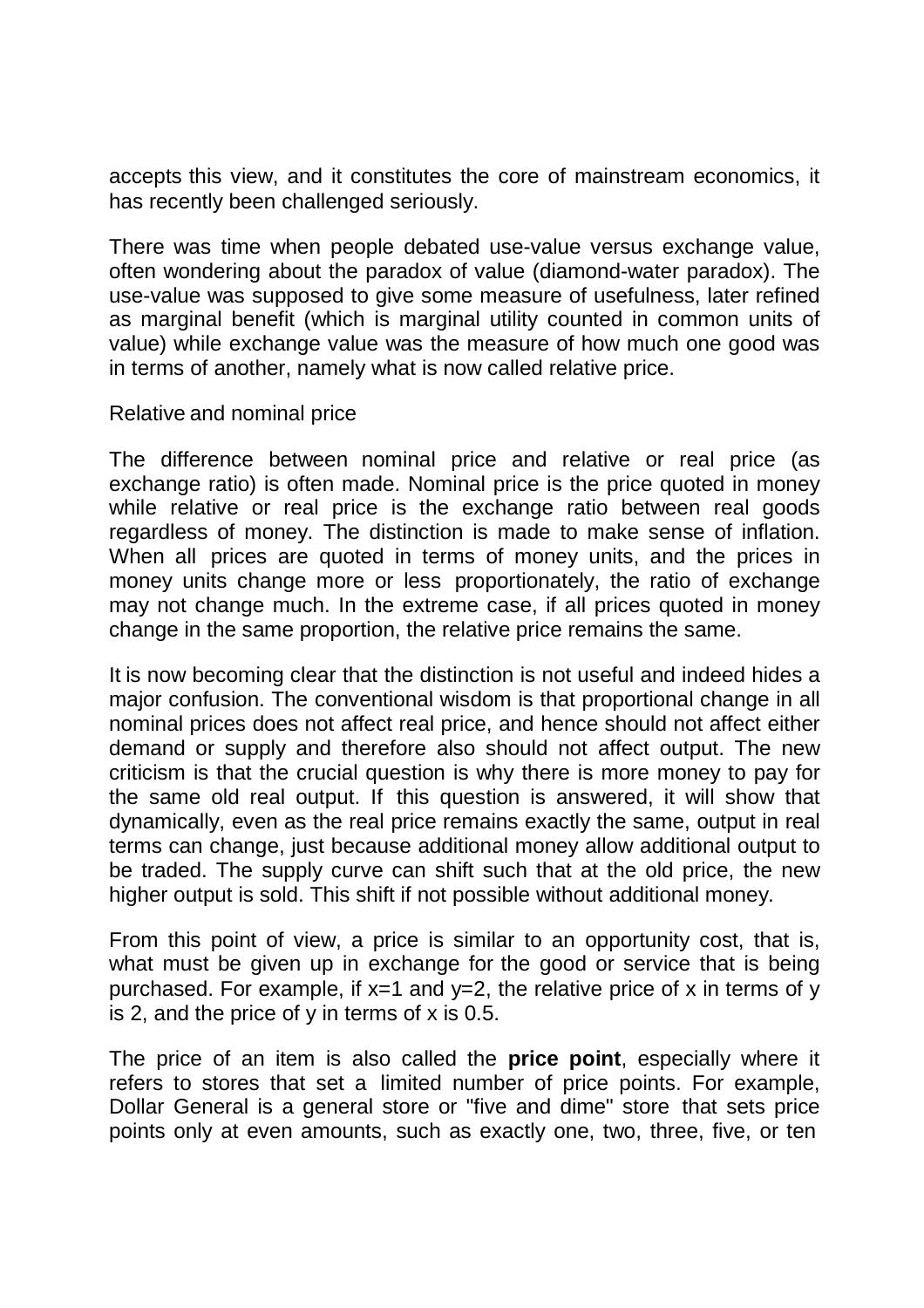dollars (among others). Other stores (such as dollar stores, pound stores, euro stores, 100-yen stores, and so forth) only have a single price point  $(1, \, \epsilon)$ ,  $\epsilon$ 1,  $\epsilon$ 1,  $\epsilon$ 100), though in some cases this price may purchase more than one of some very small items

#### **Austrian theory**

The last objection is also sometimes interpreted as the paradox of value, which was observed by classical economists. Adam Smith described what is now called the Diamond – Water Paradox: diamonds command a higher price than water, yet water is essential for life, while diamonds are merely ornamentation. One solution offered to this paradox is through the theory of marginal utility proposed by Carl Menger, the father of the Austrian School of economics.

As William Barber put it, human volition, the human subject, was "brought to the centre of the stage" by marginalist economics, as a bargaining tool. Neoclassical economists sought to clarify choices open to producers and consumers in market situations, and thus "fears that cleavages in the economic structure might be unbridgeable could be suppressed".

Without denying the applicability of the Austrian theory of value as subjective only, within certain contexts of price behavior, the Polish economist Oskar Lange felt it was necessary to attempt a serious integration of the insights of classical political economy with neo-classical economics. This would then result in a much more realistic theory of price and of real behavior in response to prices. Marginalist theory lacked anything like a theory of the social framework of real market functioning, and criticism sparked off by the capital controversy initiated by Piero Sraffa revealed that most of the foundational tenets of the marginalist theory of value either reduced to tautologies, or that the theory was true only if counter-factual conditions applied.

One insight often ignored in the debates about price theory is something that businessmen are keenly aware of: in different markets, prices may not function according to the same principles except in some very abstract (and therefore not very useful) sense. From the classical political economists to Michal Kalecki it was known that prices for industrial goods behaved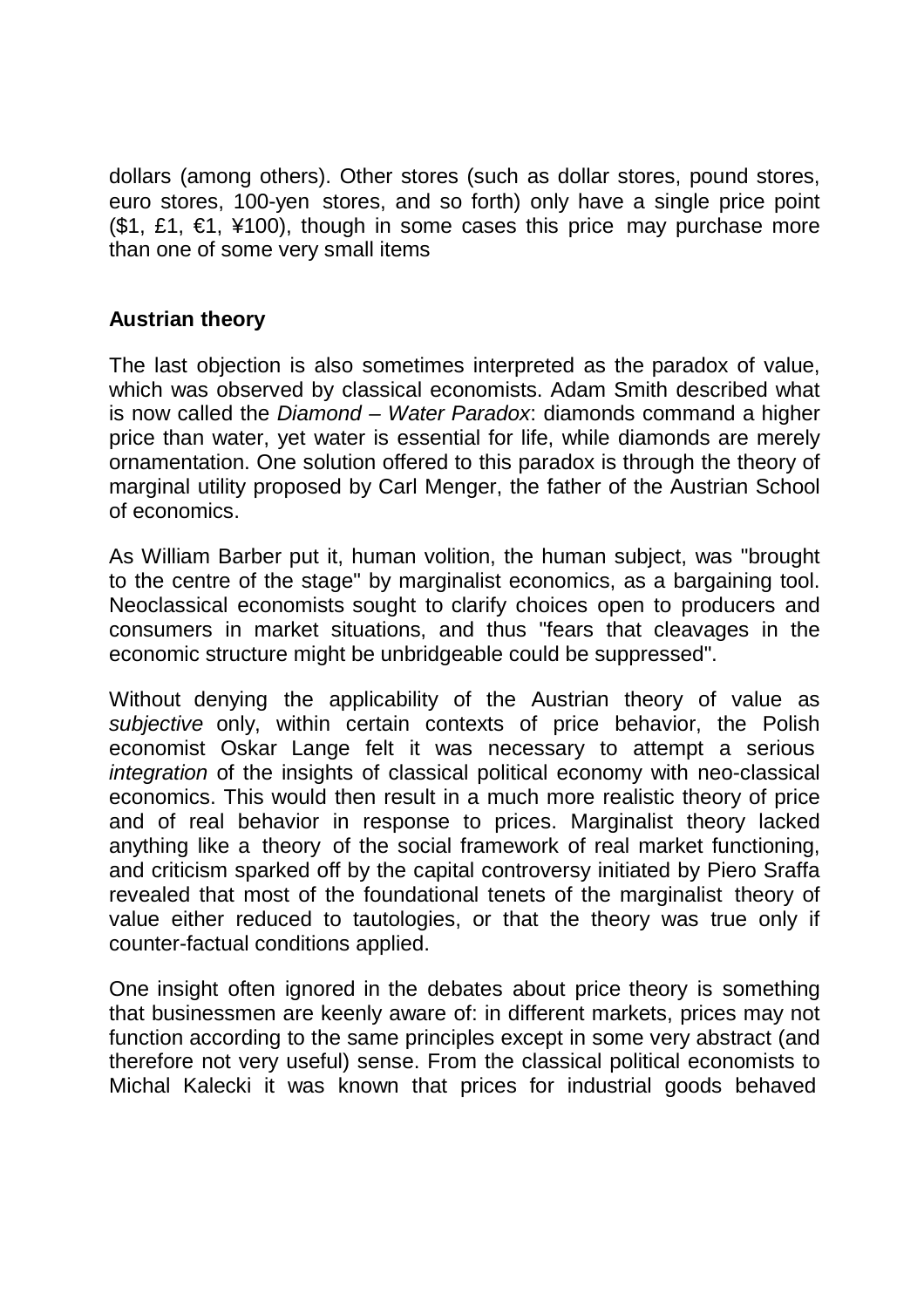differently from prices for agricultural goods, but this idea could be extended further to other broad classes of goods and services.

## **4.0 CONCLUSION**

In conclusion, it requires the product marketing manager to be skilled not only in competitor analysis, market research, and technical writing, but also in more business oriented activities like conducting ROI and NPV analyses on technology investments, strategizing how the decision criteria of the prospects or customers can be changed so that they buy the company's product vis-a-vis the competitor's product.

#### **5.0 SUMMARY**

This unit focuses on the following areas: the marketing mix concepts; Products; Price Product marketing and product management and finally economic theory of price.

#### **6.0 REFERENCES**

## 1. Ulrich, Karl T. and Eppinger, Steven D (2004) Product Designand

#### Development, 3rd Edition, McGraw-Hill, New York, 2004

2. Ullman, David G. (2009) The Mechanical Design Process, Mc Graw-Hill, 4th edition

3. Kim, J. and Wilemon, D. (2002), Sources and assessment of complexity in NPD projects. R&D Management, 33 (1), pp. 16-30.

4.Koen et al. (2001), Providing clarity and a common language to the 'fuzzy front end'. Research Technology Management, 44 (2), pp.46-55

5. Smith, Preston G. and Reinertsen, Donald G. (1998) Developing Products in Half the Time, 2nd Edition, John Wiley and Sons, New York, 1998.

- 6. Husig and Kohn (2003), Factors influencing the Front End of the Innovation Process: A comprehensive Review of Selected empirical NPD and explorative FFE Studies ,Brusell,Juni 2003,p.14.
- 7. Smith,Preston G., Reinertsen Donald G.(1991) Developing products in half the time, Van Nostrand Reinhold,New York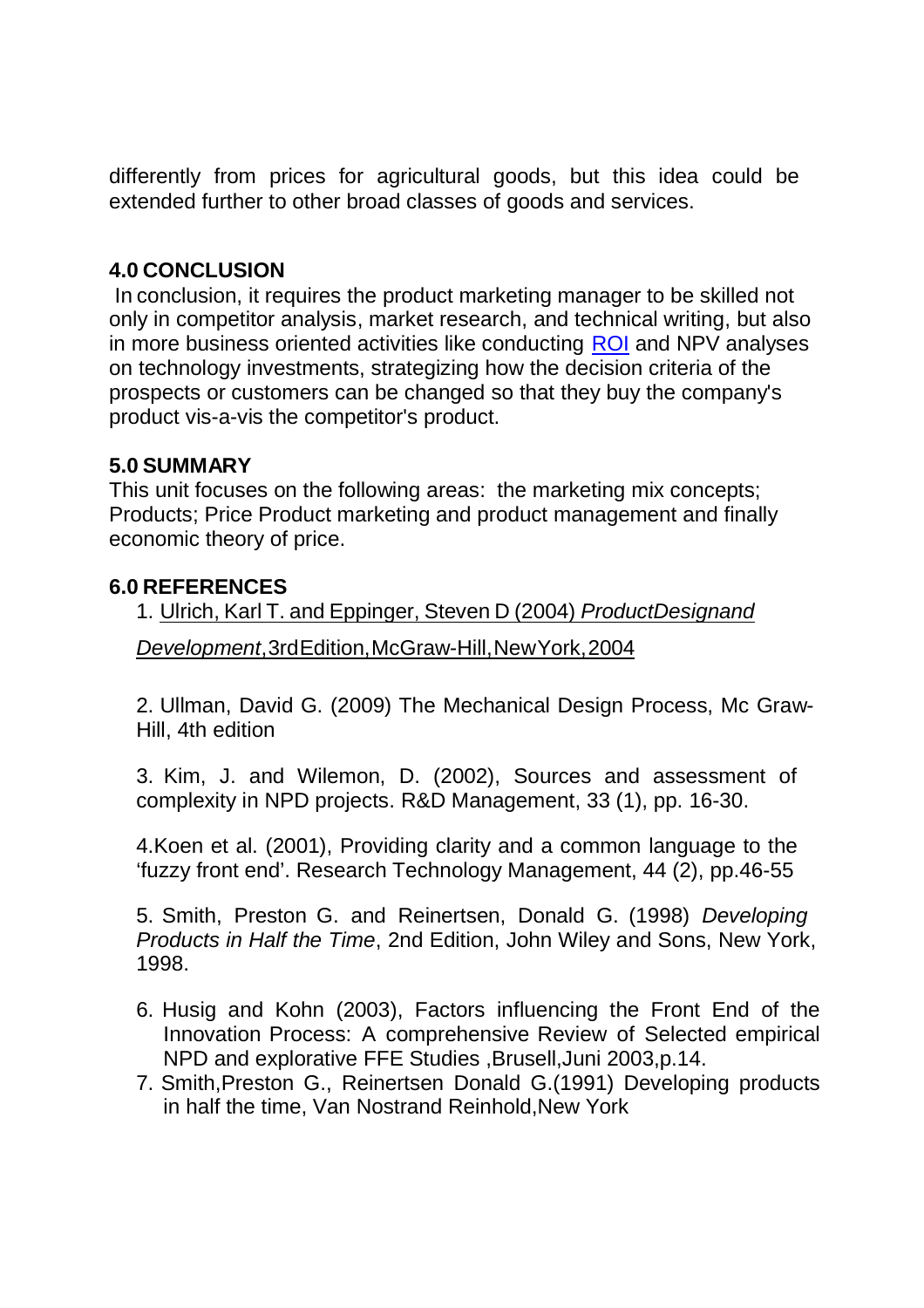- 8. **^** Cooper,R.G. Predevelopment activities determine new product success, in: Industrial Marketing Management,Vol.17 (1988), No 2,pp. 237-248
- 9. Cooper R.G., Edgett, S.J.(2008), Maximizing productivity in product innovation, in: Research Technology Management,March 1,2008
- 10.Khurana,A.,and Rosenthal,S.R. (1988):Towards Holistic "Front Ends" in New Product Development,in: Journal of Product Innovation Management, 15 (1998), 1,pp.57-75.
- 11.Husig,S., Kohn,S., Poskela,J.(2005): The Role of Process Formalisation in the early Phases of the Innovation Process, 12th Int. Prod. Development Conf.,Copenhagen,2005
- 12.Kim,J., Wilemon,D.(2002) : Accelerating the Front End Phase in New Product Development [http:// www.iamot.org]
- 13.Koen,Peter A.(2004), The Fuzzy Front End for Incremental,Platform,and Breakthrough Products. In: PDMA Handbook of New Product Development, 2nd Ed., N.Y2004, pp.81-91

#### **7.0 TUTOR MARKED ASSIGNMENT**

- 1. Discuss the economic theory of price?
- 2. Differentiate between product marketing and products management?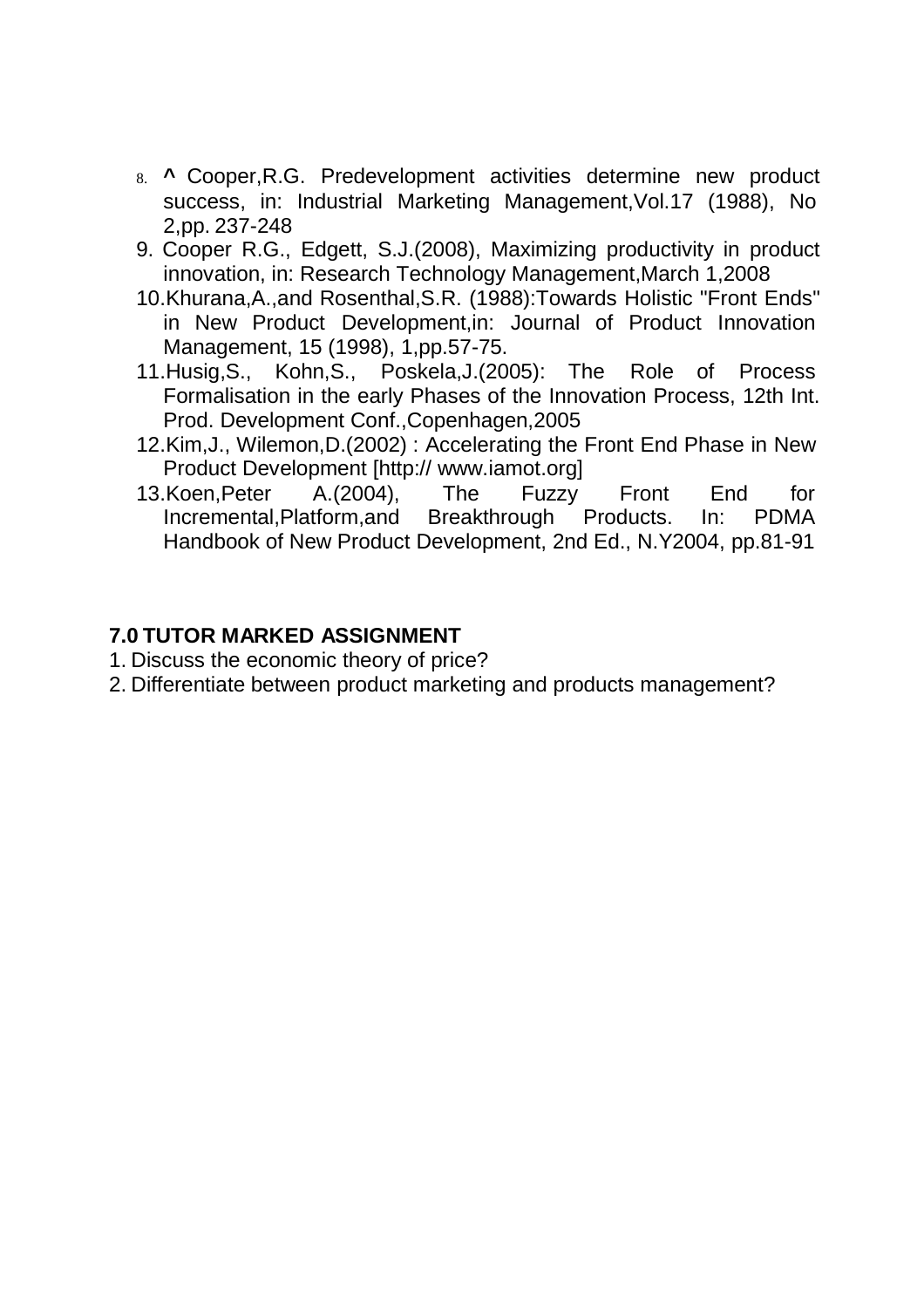#### **UNIT TWELVE SALES IN COOPERATIVE MARKETING**

#### **1.0 INTRODUCTION**

A **sale** is the pinnacle activity involved in selling cooperative products or services in return for money or other compensation. It is an act of completion of a commercial activity. $[1]$ 

The seller, the owner of the goods, completes a sale. It starts with consent (or agreement) to an acquisition or appropriation or request followed by the passing of title (property or ownership) in the item and the application and due settlement of a price, the obligation for which arises due to the seller's requirement to pass ownership, being a price the seller is happy to part with ownership of or any claim upon the item. The purchaser, though a party to the sale, does not execute the sale, only the seller does that. To be precise the sale completes prior to the payment and gives rise to the obligation of payment. If the seller completes the first two above stages (consent and passing ownership) of the sale prior to settlement of the price the sale is still valid and gives rise to an obligation to pay

## **2.0 OBJECTIVES:**

At the end of this unit student will be able to:

Identify sales techniques, Know who is sales agent, Explains sales and marketing relationship, Understand how Marketing potentially negates need for sales, Discuss industrial marketing, and Enumerate scoring sales.

## **3.0 MAIN CONTENT:**

#### **3.1 Sales Techniques**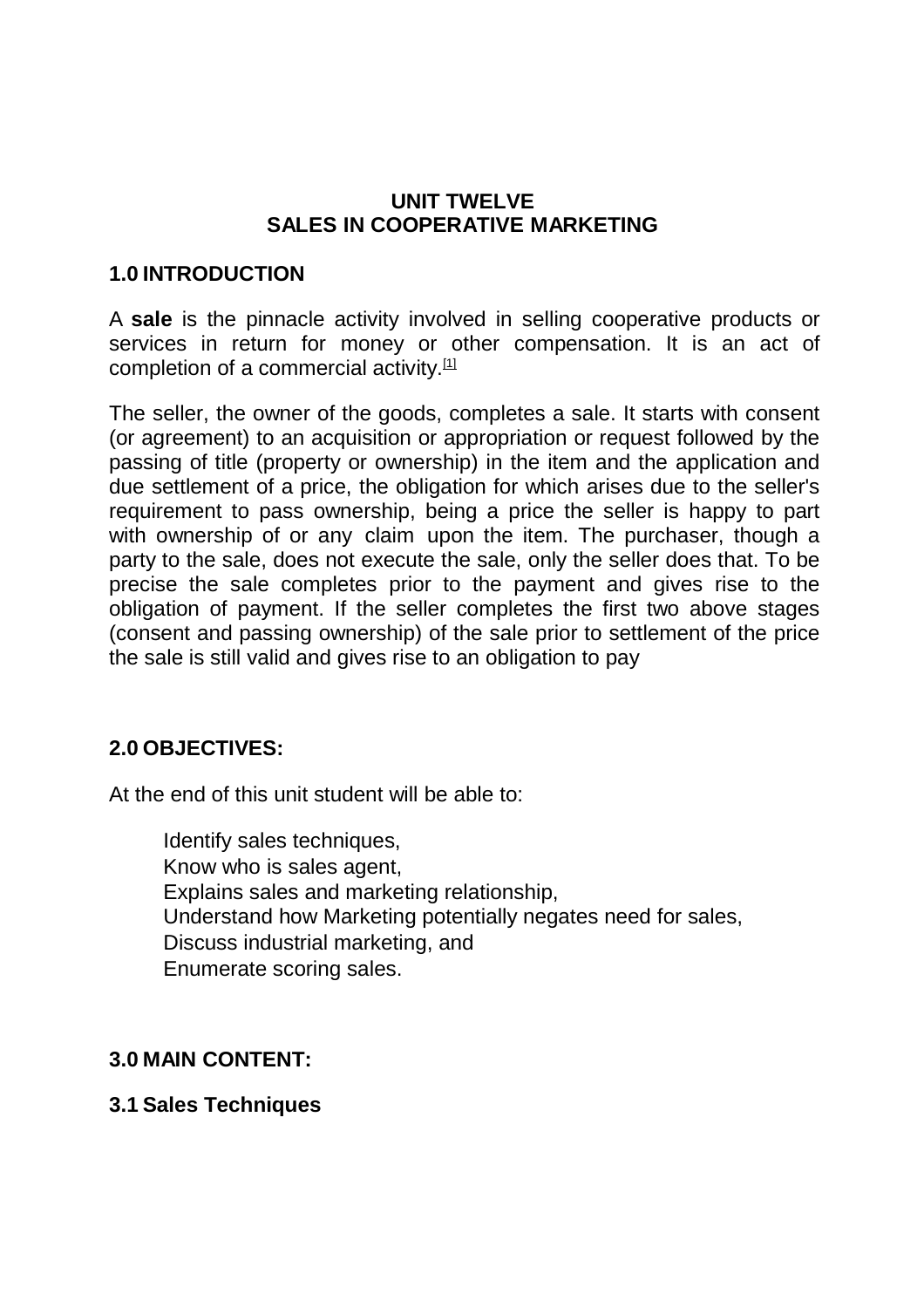A beach salesman selling necklaces

The sale can be made through:

Direct sales, involving person to person contact

o Buying Facilitation Method

Pro forma sales

Agency-based

- o Sales agents (real estate, manufacturing)
- o Sales outsourcing through direct branded representation
- o Transaction sales
- o Consultative sales
- o Complex sales
- o Consignment
- o Telemarketing or telesales
- o Retail or consumer

Traveling salesman

- o Door-to-door
- o To tourists on crowded beach

Request for proposal – An invitation for suppliers, through a bidding process, to submit a proposal on a specific product or service. An RFP is usually part of a complex sales process, also known as enterprise sales.

Business-to-business – Business-to-business sales are much more relationship based owing to the lack of emotional attachment to the products in question. Industrial/Professional Sales is selling from one business to another

Electronic

- o Web Business-to-business and business-to-consumer
- $\circ$  Electronic Data Interchange (EDI) A set of standard for structuring information to be electronically exchanged between and within businesses

Indirect, human-mediated but with indirect contact

o Mail-order

Sales Methods:

- o Selling technique
- o SPIN Selling
- o Consultative selling
- o Sales enablement
- o Solution selling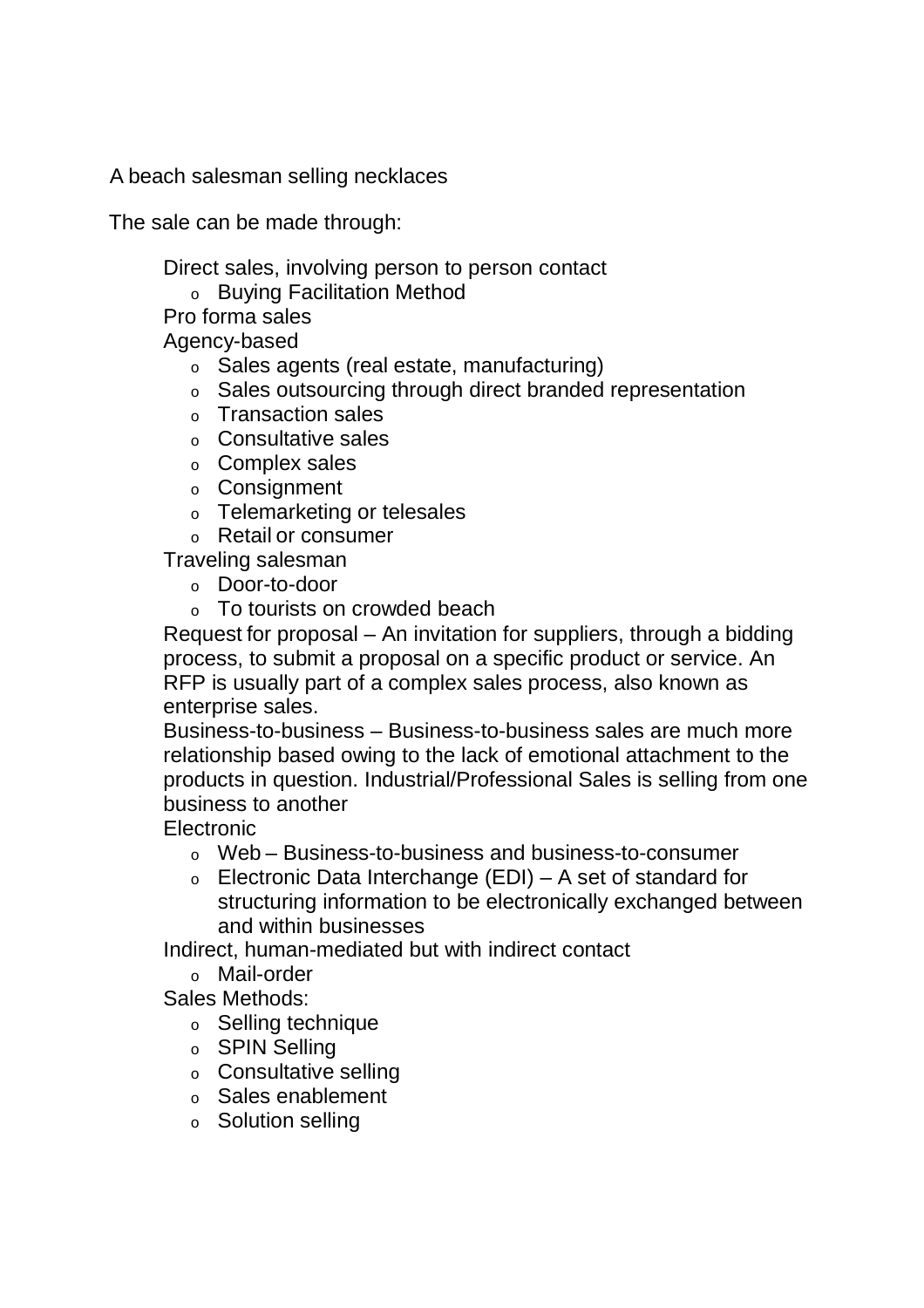- o Conceptual Selling
- o Strategic Selling
- o Sales Negotiation
- o Reverse Selling
- o Paint-the-Picture
- o Large Account Management Process

## **3.2 Sales Agents**

Agents in the sales process can be defined as representing either side of the sales process for example:

Sales broker or Seller agency or seller agent

This is a traditional role where the salesman represents a person or company on the selling end of the deal.<sup>[3]</sup>

Buyers broker or Buyer brokerage

This is where the salesman represents the consumer making the purchase. This is most often applied in large transactions.

Disclosed dual agent

This is where the salesman represents both parties in the sale and acts as a mediator for the transaction. The role of the salesman here is to over see that both parties receive an honest and fair deal, and is responsible to both.

Transaction broker

This is where the salesperson doesn't represent either party, but handles the transaction only. This is where the seller owes no responsibility to either party getting a fair or honest deal, just that all of the papers are handled properly.

## Sales Outsourcing

This is direct branded representation where the sales reps are recruited, hired, and managed by an external entity but hold quotas, represent themselves as the brand of the client, and report all activities (through their own sales management channels) back to the client. It is akin to a virtual extension of a sales force. (see Sales Outsourcing entry)

## Sales Managers

It is the goal of a qualified and talented sales manager to implement various sales strategies and management techniques in order to facilitate improved profits and increased sales volume. They are also responsible for coordinating the sales and marketing department as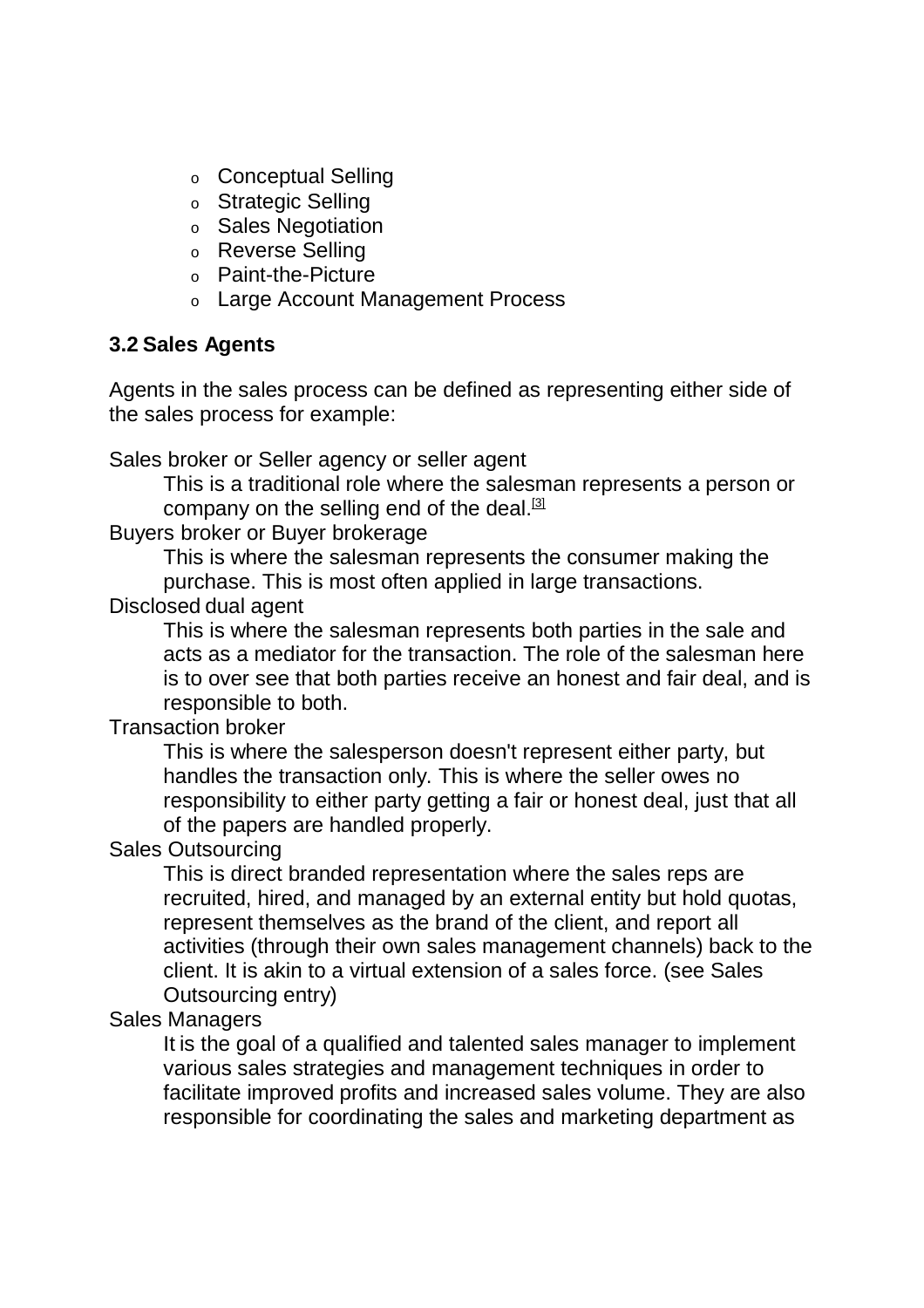well as oversight concerning the fair and honest execution of the sales process by his agents.<sup>[4]</sup>

#### **Salesmen**

The primary function of professional sales is to generate and close leads, educate prospects, fill needs and satisfy wants of consumers appropriately, and therefore turn prospective customers into actual ones. The successful questioning to understand a customer's goal and requirements relevant to the product, the further creation of a valuable solution by communicating the necessary information that encourages a buyer to achieve their goal at an economic cost is the responsibility of the salesperson or the sales engine (e.g. internet, vending machine etc). A good salesman should never miss sell or over evaluate the customers requirements. A great salesman will never UNDER evaluate or under sell his customer, he allow the customer to make the decision he never pre-qualify a sales lead.

## **3.3 The sales and marketing relationship**

Marketing and sales are very different, but have the same goal. Marketing improves the selling environment and plays a very important role in sales. If the marketing department generates a potential customers list, it can be beneficial for sales. The marketing department's goal is to increase the number of interactions between potential customers and the sales team using promotional techniques such as advertising, sales promotion, publicity, and public relations, creating new sales channels, or creating new products (new product development), among other things.

The relatively new field of Sales process engineering views "sales" as the output of a larger system, not just that of one department. The larger system includes many functional areas within an organization. From this perspective, sales and marketing (among others, such as customer service) are labels for a number of processes whose inputs and outputs supply one another to varying degrees. Considered in this way, to improve the "output" (namely, sales) the broader sales process needs to be studied and improved as would any system, since the component functional areas interact and are interdependent<sup>[5]</sup>.

In most large corporations, the marketing department is structured in a similar fashion to the sales department<sup>[citation needed]</sup> and the managers of these teams must coordinate efforts in order to drive profits and business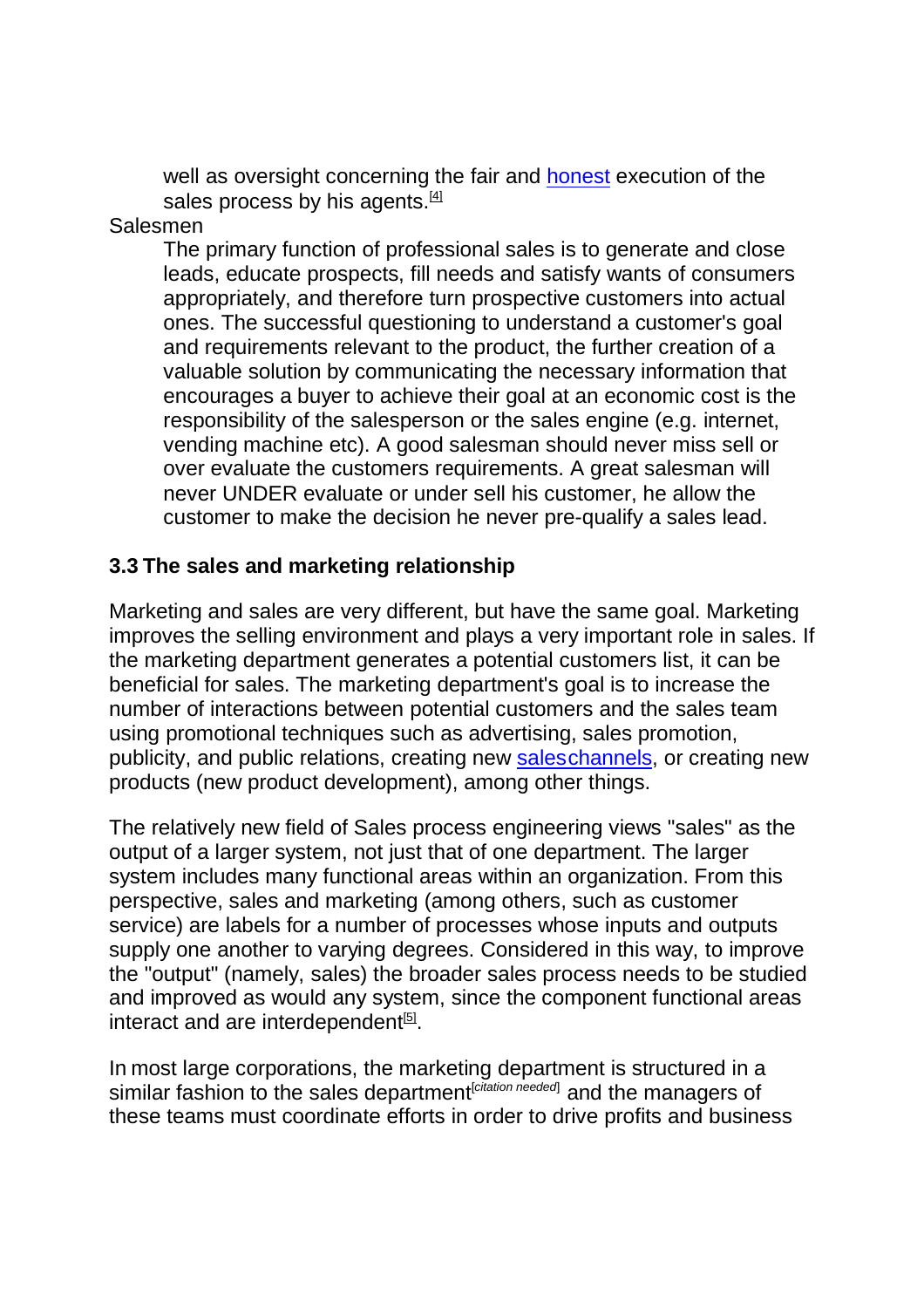success. For example, an "inbound" focused campaign seeks to drive more customers "through the door" giving the sales department a better chance of selling their product to the consumer. A good marketing program would address any potential downsides as well.

The Sales department's goal would be to improve the interaction between the customer and the sales facility or mechanism (example, web site) and/or salesperson. Sales management would break down the selling process and then increase the effectiveness of the discrete processes as well as the interaction between processes. For example, in many outbound sales environments, the typical process is out bound calling, the sales pitch, handling objections, opportunity identification, and the close. Each step of the process has sales-related issues, skills, and training needs as well as marketing solutions to improve each discrete step, as well as the whole process.

One further common complication of marketing involves the inability to measure results for a great deal of marketing initiatives. In essence, many marketing and advertising executives often lose sight of the objective of sales/revenue/profit, as they focus on establishing a creative/innovative program, without concern for the top or bottom lines. Such is a fundamental pitfall of marketing for marketing's sake.

Many companies find it challenging to get marketing and sales on the same page. Both departments are different in nature, but handle very similar concepts and have to work together for sales to be successful. Building a good relationship between the two that encourages communication can be the key to success even in a down economy.<sup>[6]</sup>

#### **3.4 Marketing potentially negates need for sales**

Some sales authors and consultants contend that an expertly planned and executed marketing strategy may negate the need for outside sales entirely. They suggest that by effectively bringing more customers "through the door" and enticing them to contact you, sales organizations can dramatically improve their results, efficiency, profitability, and allow salespeople to provide a drastically higher level of customer service and satisfaction, instead of spending the majority of their working hours searching for someone to sell to.  $[2]$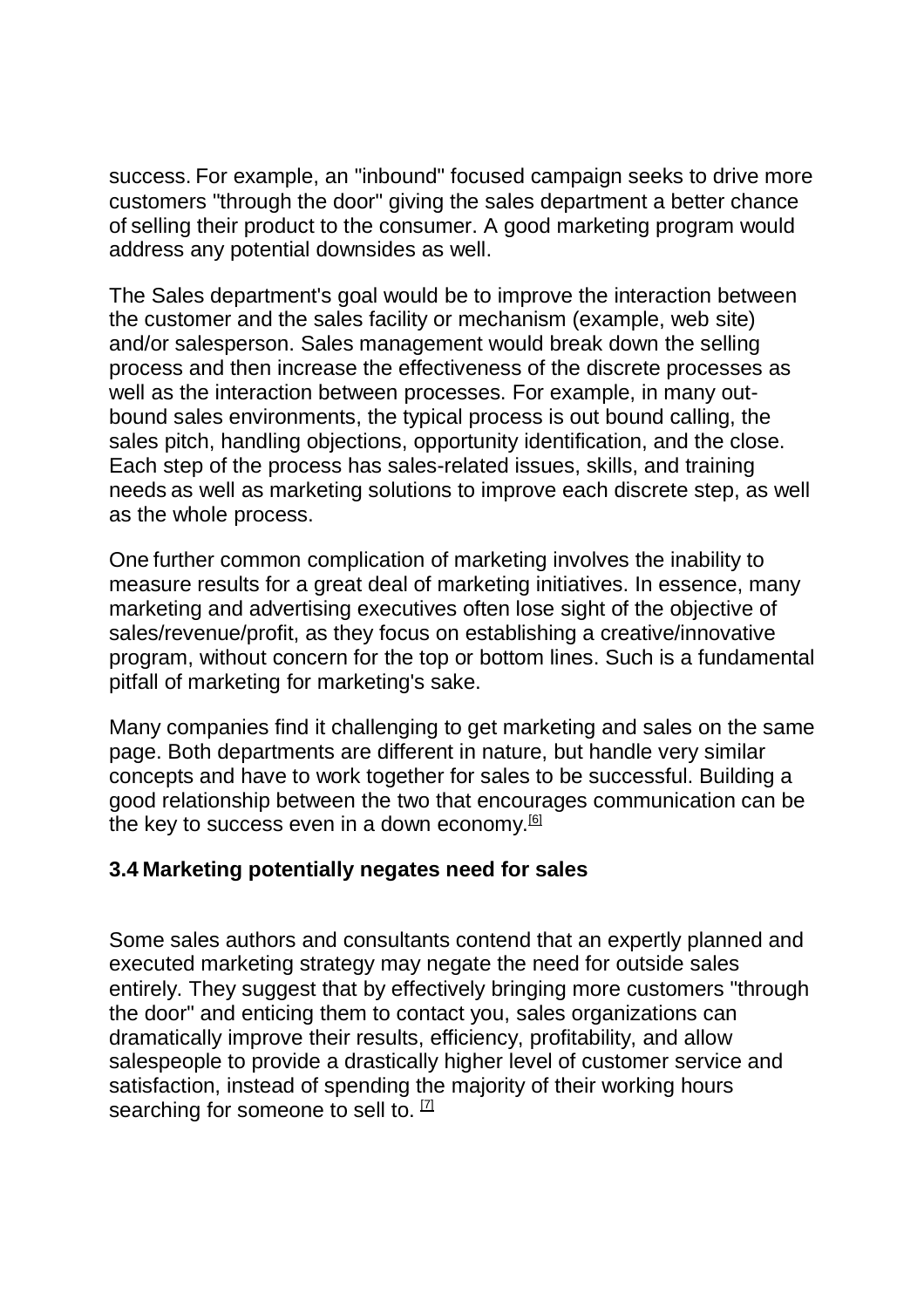While this theory is present in a few marketing consulting companies the practical and realistic application of this principle has not been widely proven in the market and sales forces worldwide continue to be responsible for developing business as well as closing it.

Some marketing consulting firms postulate that each selling opportunity at each enterprise lies on a continuum of numbers of people involved, necessary degree of face-to-face interaction, overhead, and through-put time, to name a few dimensions. The number of people involved in actual face-to-face selling at, say, a clothing store is probably vastly different than at an on-line book-seller.

## **3.5 Industrial marketing**

The idea that marketing can potentially eliminate the need for sales people is entirely dependent on context. For example, this may be possible in some B2C situations however, for many B2B organizations (for example industrial organisations) this is mostly impossible. Another dimension is the value of the goods being sold. Fast Moving Consumer Goods (FMCG) require no sales people at the point of sale to get them to jump off the supermarket shelf and into the customer's trolley. However, the purchase of large mining equipment worth millions of dollars will require a sales person to manage the sales process. Particularly in the face of competitors. Organisations that rely on business to "walk in the door" often are left floundering during economic downturns as illustrated in this article "Turning inside cats into outside cats, or how to get the sales force out selling.

## **3.6 Sales and marketing alignment and integration**

Another key area of conversation that has arisen is the need for alignment and integration between corporate sales and marketing functions. According to a report from the Chief Marketing Officer (CMO) Council, only 40 percent of companies have formal programs, systems or processes in place to align and integration between the two critical functions. Traditionally, these two functions, as referenced above, has been largely segmented and left in siloed areas of tactical responsibility. In Glen Petersen's book, "The Profit Maximization Paradox," the changes in the competitive landscape between the 1950s and today are so dramatic that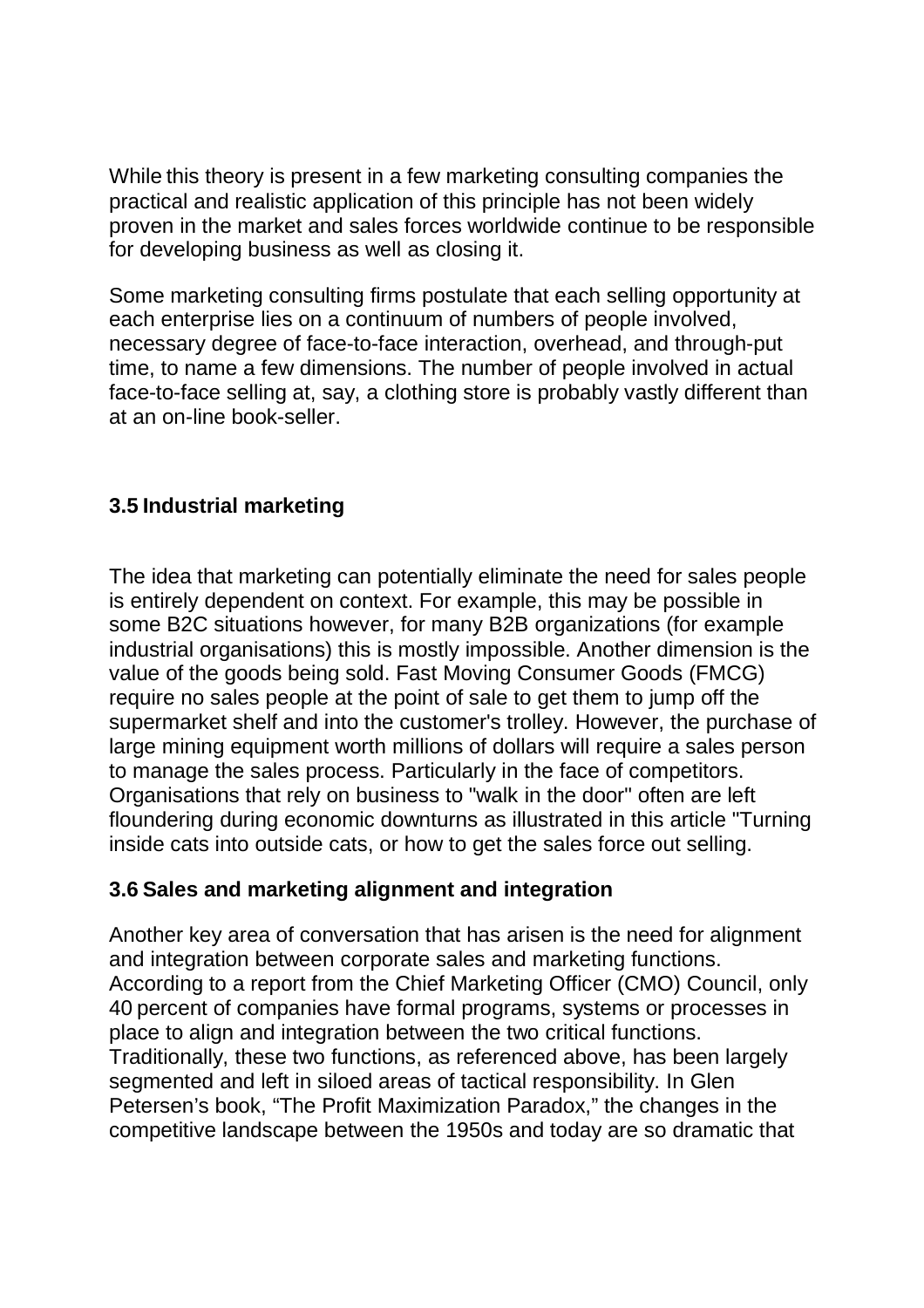the complexity of choice, price and opportunities for the customer forced this seemingly simple and integrated relationship between sales and marketing to change forever. Petersen goes on to highlight that salespeople are spending approximately 40 percent of their time preparing customer-facing deliverables while leveraging less than 50 percent of the materials created by marketing, adding to the perception that marketing is out of touch with the customer, and sales is resistant to messaging and strategy. Organizations like The Coalition to Leverage and Optimize Sales Effectiveness (CLOSE) "CLOSE". http://www.closebiz.org/. have emerged as a facilitator to mend the relationship between sales and marketing. Internet applications, commonly referred to as Sales 2.0 tools, have also increasingly been created to help align the goals and responsibilities of marketing and sales departments.<sup>[8]</sup>

## **3.7 Scoring Sales**

Every good sales team needs a way to score how well their deals have performed. Common ways of scoring include:

**Telemarketing** CRM Software Funnel Scorecard Sales Lead Scoring

## **4.0 CONCLUSION**

In conclusion, it has been confirmed that sales is the output of a larger system, not just that of one department. The larger system includes many functional areas within an organization. From this perspective, sales and marketing (among others, such as customer service) are labels for a number of processes whose inputs and outputs supply one another to varying degrees.

## **5.0 SUMMARY**

This unit focuses on the following areas:

Sales techniques, which is sales agent, sales and marketing relationship, how Marketing potentially negates need for sales, industrial marketing, and finally enumerate scoring sales.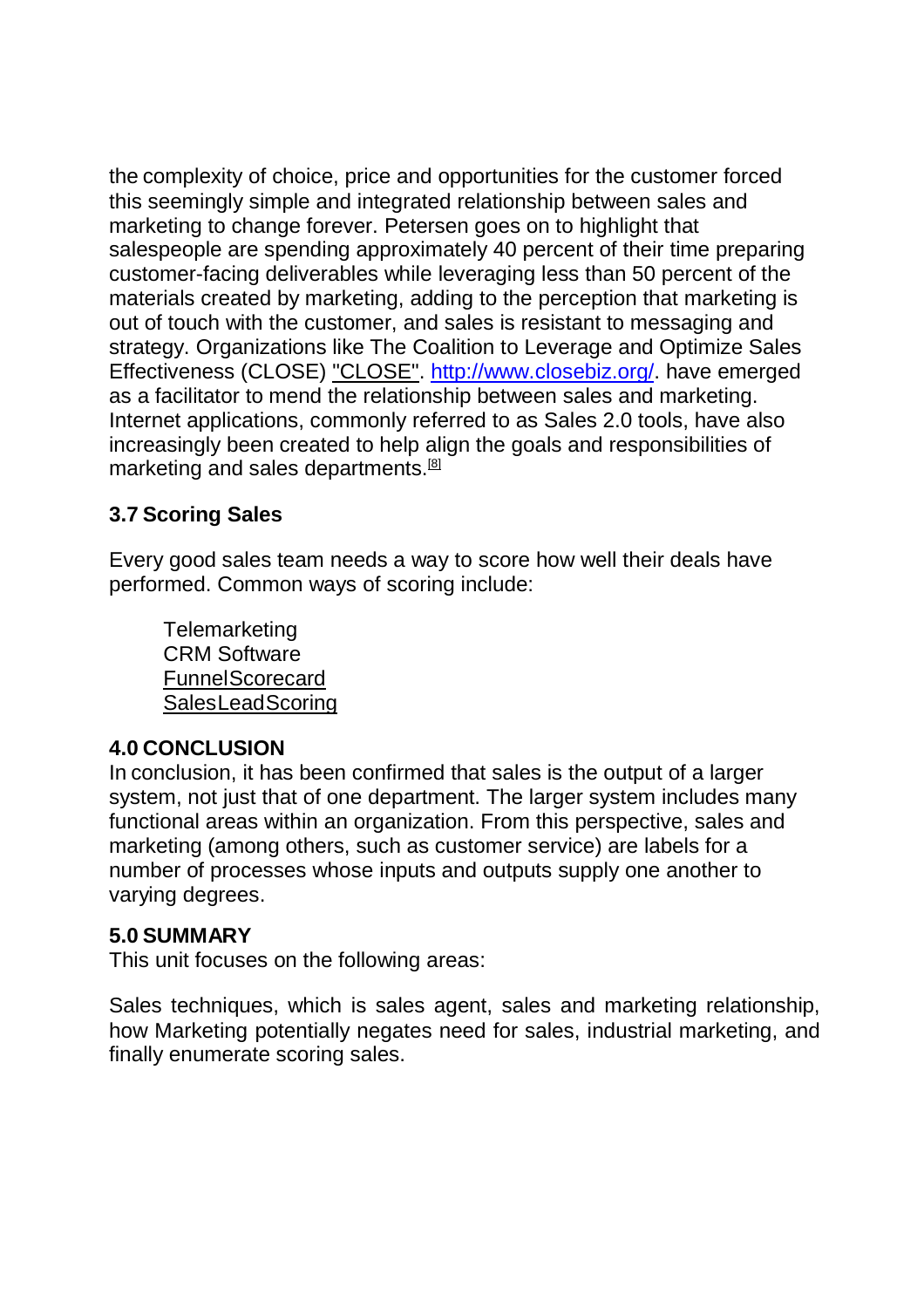## **6.0 REFERENCES**

- 1. "Sales". dictionary.com. http://dictionary.reference.com/browse/sales. Retrieved on 2007-04-07.
- 2. Compendium of Professional Selling. United Professional Sales Association. ?. ISBN ?. http://www.upsa-intl.org/index-4-cops.htm.
- 3. Davis, Sid (2005). A Survival Guide for Selling a Home. AMACOM/American Management Association. pp. 4. ISBN 9780814472743. Page image[1]
- 4. "Career:Sales Managers". iseek.org. http://www.iseek.org/careers/careerDetail?oc=100439. Retrieved on 2007-07-09.
- 5. Paul H. Selden (December 1998). "**Sales Process Engineering: An Emerging Quality Application**". Quality Progress: 59-63.
- 6. "Sales Vs Marketing The Battle of the Words?". ezinearticles.com. http://www.business-opportunitiesinternetonline.com/blog/2009/01/19/sales-vs-marketing-the-battle-ofthe-words/. Retrieved on 2009-02-04.
- 7. Rumbauskas, Frank (2006). Never Cold Call Again. John Wiley & Sons. pp. 192. ISBN 0471786799. Page image[2]
- 8. Wood Thorogood, Pelin and Gschwandtner, Gerhard. InsideCRM, Nov 25, 2008

# **7.0 TUTOR MARKED ASSIGNMENT**

- 1. Explain the relationship between marketing and sales?
- 2. Discuss industrial marketing?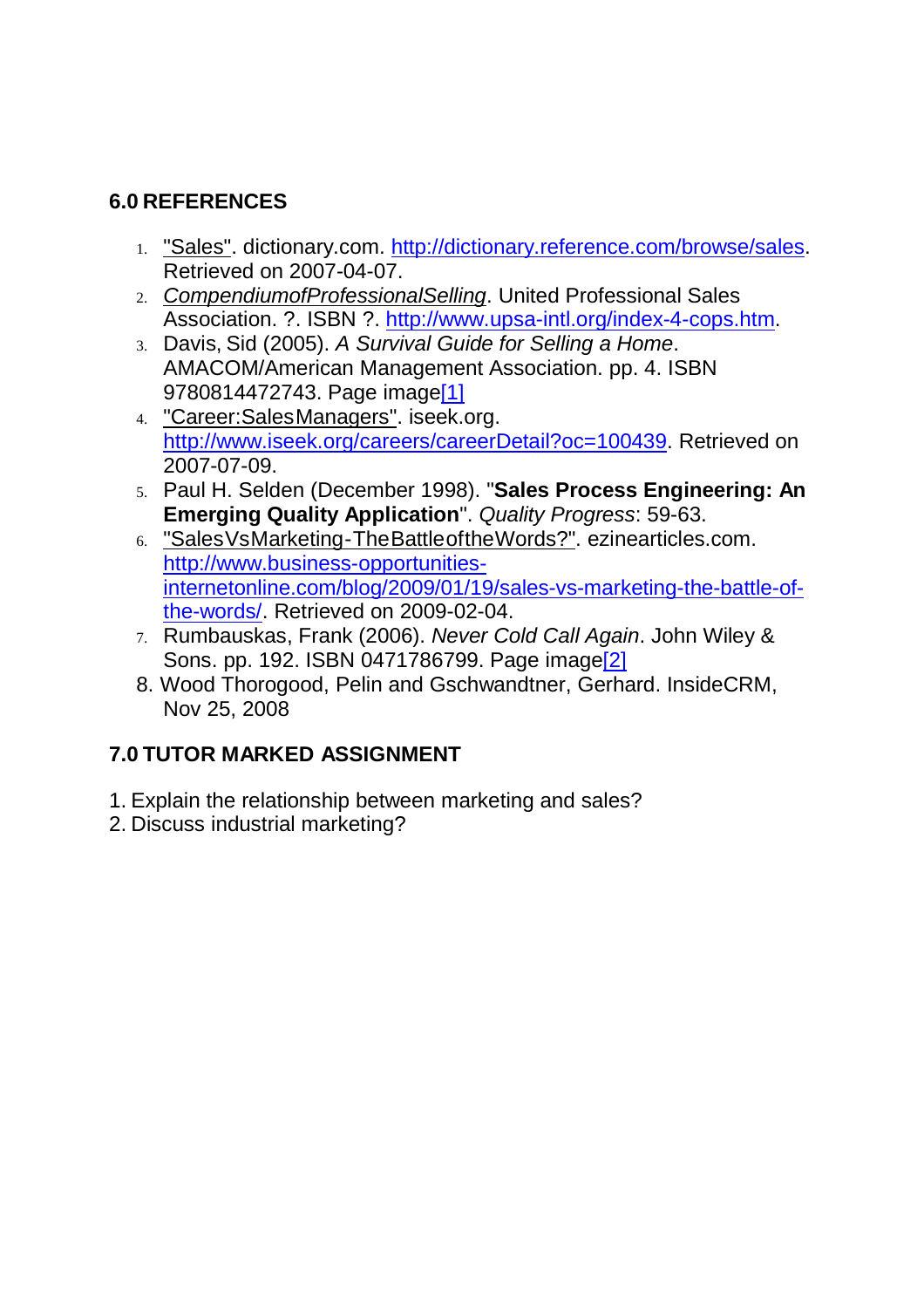## **UNIT THIRTEEN**

#### **ADVERTISING**

#### **1.0 INTRODUCTION**

**Advertising** is a form of communication that typically attempts to persuade potential customers to purchase or to consume more of a particular brand of product or service. "While now central to the contemporary global economy and the reproduction of global production networks, it is only quite recently that advertising has been more than a marginal influence on patterns of sales and production. The formation of modern advertising was intimately bound up with the emergence of new forms of monopoly capitalism around the end of the 19th and beginning of the 20th century as one element in corporate strategies to create, organize and where possible control markets, especially for mass produced consumer goods. Mass production necessitated mass consumption, and this in turn required a certain homogenization of consumer tastes for final products. At its limit, this involved seeking to create 'world cultural convergence', to homogenize consumer tastes and engineer a 'convergence of lifestyle, culture and behaviors among consumer segments across the world'." [1]

Many advertisements are designed to generate increased consumption of those products and services through the creation and reinvention of the "brand image" . For these purposes, advertisements sometimes embed their persuasive message with factual information. Every major medium is used to deliver these messages, including television, radio, cinema, magazines, newspapers, video games, the Internet, carrier bags and billboards. Advertising is often placed by an advertising agency on behalf of a company or other organization. [citation needed]

Organizations that frequently spend large sums of money on advertising that sells what is not, strictly speaking, a product or service include political parties, interest groups, religious organizations, and military recruiters. Non-profit organizations are not typical advertising clients, and may rely on free modes of persuasion, such as public service announcements. [citation needed]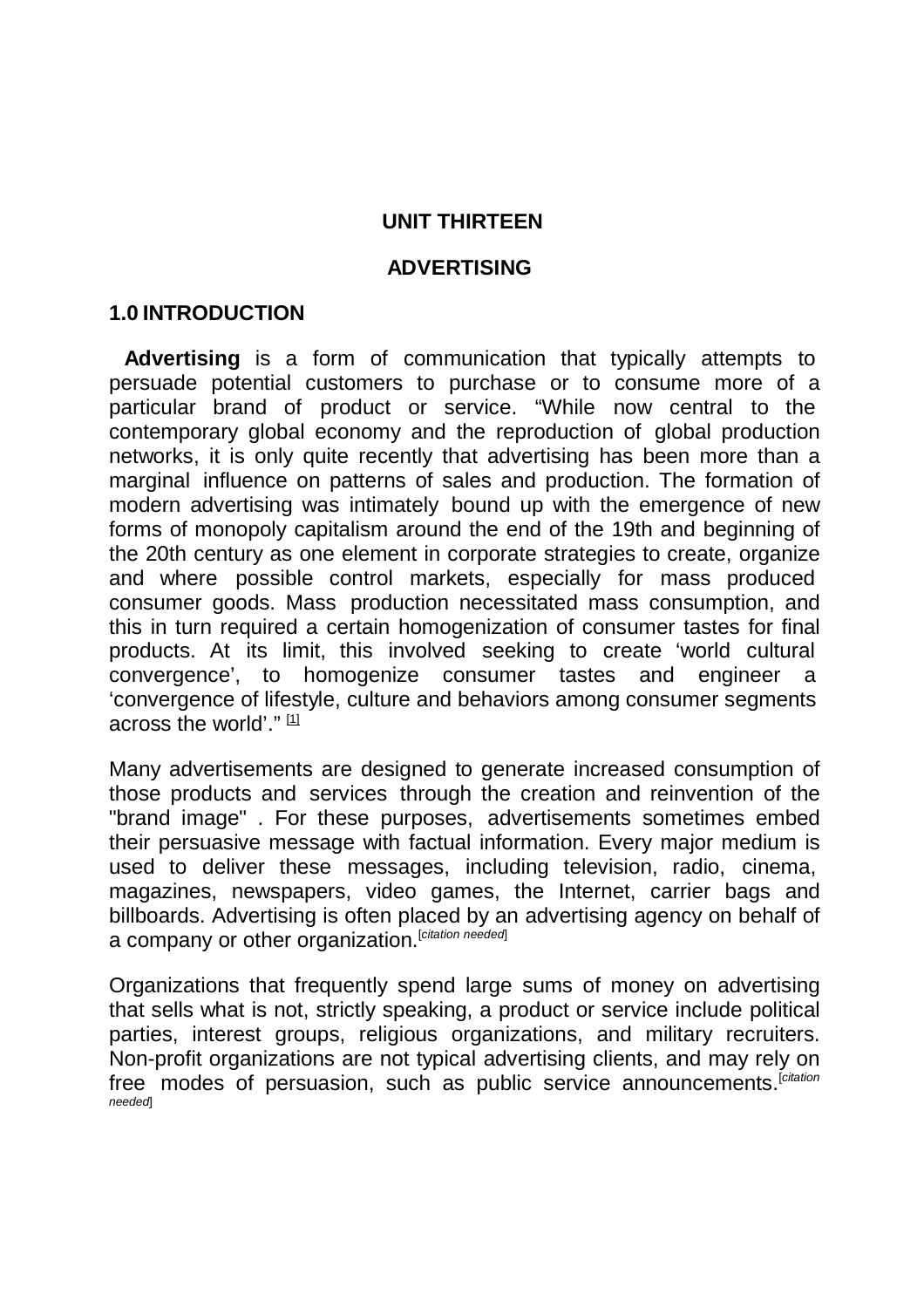Money spent on advertising has increased dramatically in recent years. In 2007, spending on advertising has been estimated at over \$150 billion in the United States<sup>[2]</sup> and \$385 billion worldwide,<sup>[3]</sup> and the latter to exceed \$450 billion by 2010.

While advertising can be seen as necessary for economic growth, it is not without social costs. Unsolicited Commercial Email and other forms of spam have become so prevalent as to have become a major nuisance to users of these services, as well as being a financial burden on internet service providers.<sup>[4]</sup> Advertising is increasingly invading public spaces, such as schools, which some critics argue is a form of child exploitation.<sup>[5]</sup>

# **2.0 OBJECTIVES**

At the end of this unit students will be able to:

Discuss historical background of Advertising Explain Public advertising on Times Square, New York City. Analyze Mobile billboard advertising Define Public service advertising Identify Types of advertising Apply Media and advertising approaches Differentiate between advertising and constitutional rights Put up constructive Criticim of advertising. Use the price of attention and hidden costs

# **3.0 MAIN CONTENTS:**

## **3.1 Historical Background of Advertising**

Egyptians used papyrus to make sales messages and wall posters. Commercial messages and political campaign displays have been found in the ruins of Pompeii and ancient Arabia. Lost and found advertising on papyrus was common in Ancient Greece and Ancient Rome. Wall or rock painting for commercial advertising is another manifestation of an ancient advertising form, which is present to this day in many parts of Asia, Africa, and South America. The tradition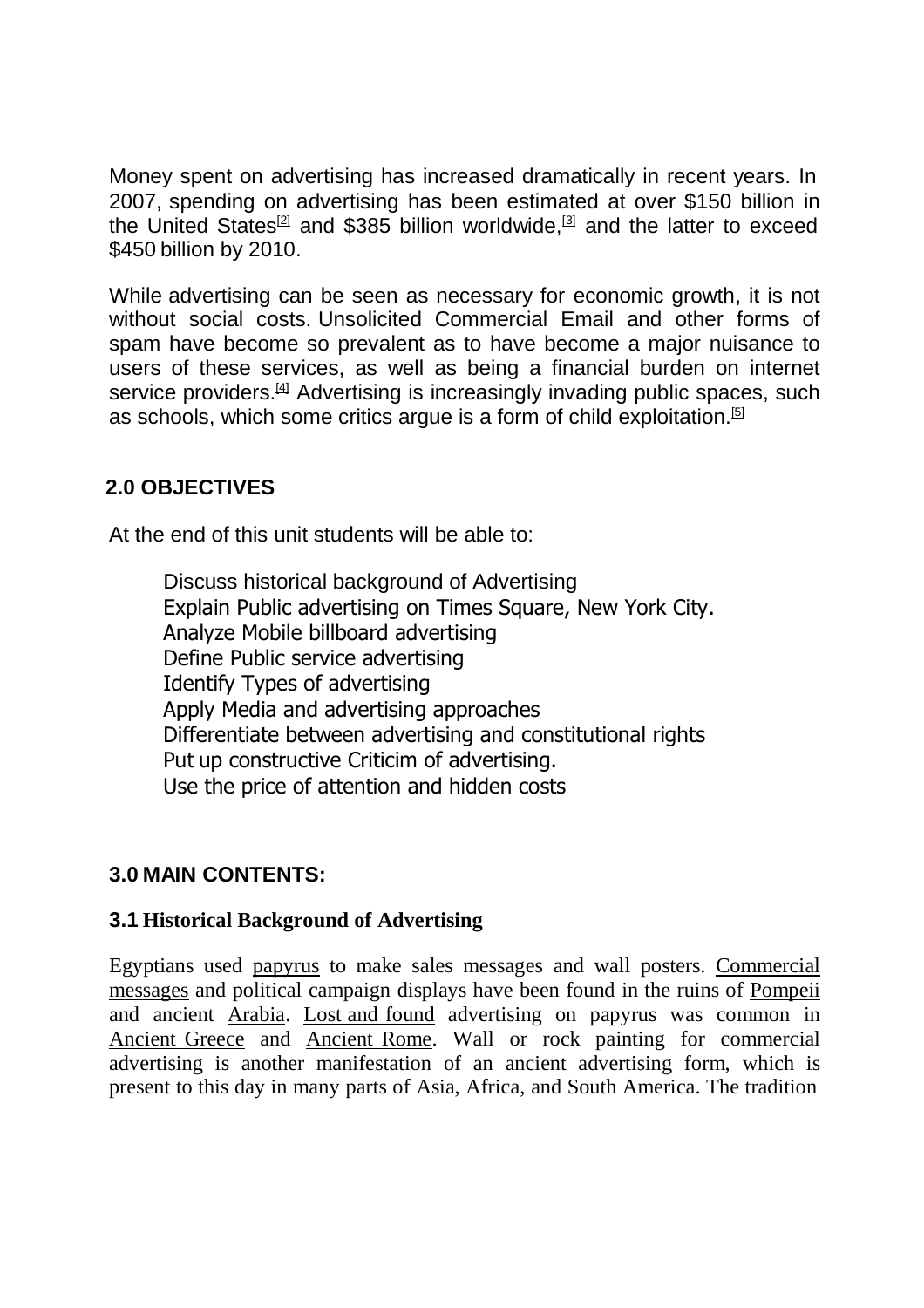of wall painting can be traced back to Indian rock art paintings that date back to 4000 BCE<sup>[6]</sup>

As the towns and cities of the Middle Ages began to grow, and the general populace was unable to read, signs that today would say cobbler, miller, tailor or blacksmith would use an image associated with their trade such as a boot, a suit, a hat, a clock, a diamond, a horse shoe, a candle or even a bag of flour. Fruits and vegetables were sold in the city square from the backs of carts and wagons and their proprietors used street callers or town criers to announce their whereabouts for the convenience of the customers.

As education became an apparent need and reading, as well printing developed, advertising expanded to include handbills. In the 17th century advertisements started to appear in weekly newspapers in England. These early print advertisements were used mainly to promote books and newspapers, which became increasingly affordable with advances in the printing press; and medicines, which were increasingly sought after as disease ravaged Europe. However, false advertising and so-called "quack" advertisements became a problem, which ushered in the regulation of advertising content.

Edo period advertising flyer from 1806 for a traditional medicine called *Kinseitan*

As the economy expanded during the 19th century, advertising grew alongside. In the United States, the success of this advertising format eventually led to the growth of mail-order advertising.

In June 1836, French newspaper *La Presse* is the first to include paid advertising in its pages, allowing it to lower its price, extend its readership and increase its profitability and the formula was soon copied by all titles. Around 1840, Volney Palmer established a predecessor to advertising agencies in **Boston**.<sup>[7]</sup> Around the same time, in France, Charles-Louis Havas extended the services of his news agency, Havas to include advertisement brokerage, making it the first French group to organize. At first, agencies were brokers for advertisement space in newspapers. N. W. Ayer & Son was the first full-service agency to assume responsibility for advertising content. N.W. Ayer opened in 1869, and was located in Philadelphia.<sup>[7]</sup>

At the turn of the century, there were few career choices for women in business; however, advertising was one of the few. Since women were responsible for most of the purchasing done in their household, advertisers and agencies recognized the value of women's insight during the creative process. In fact, the first American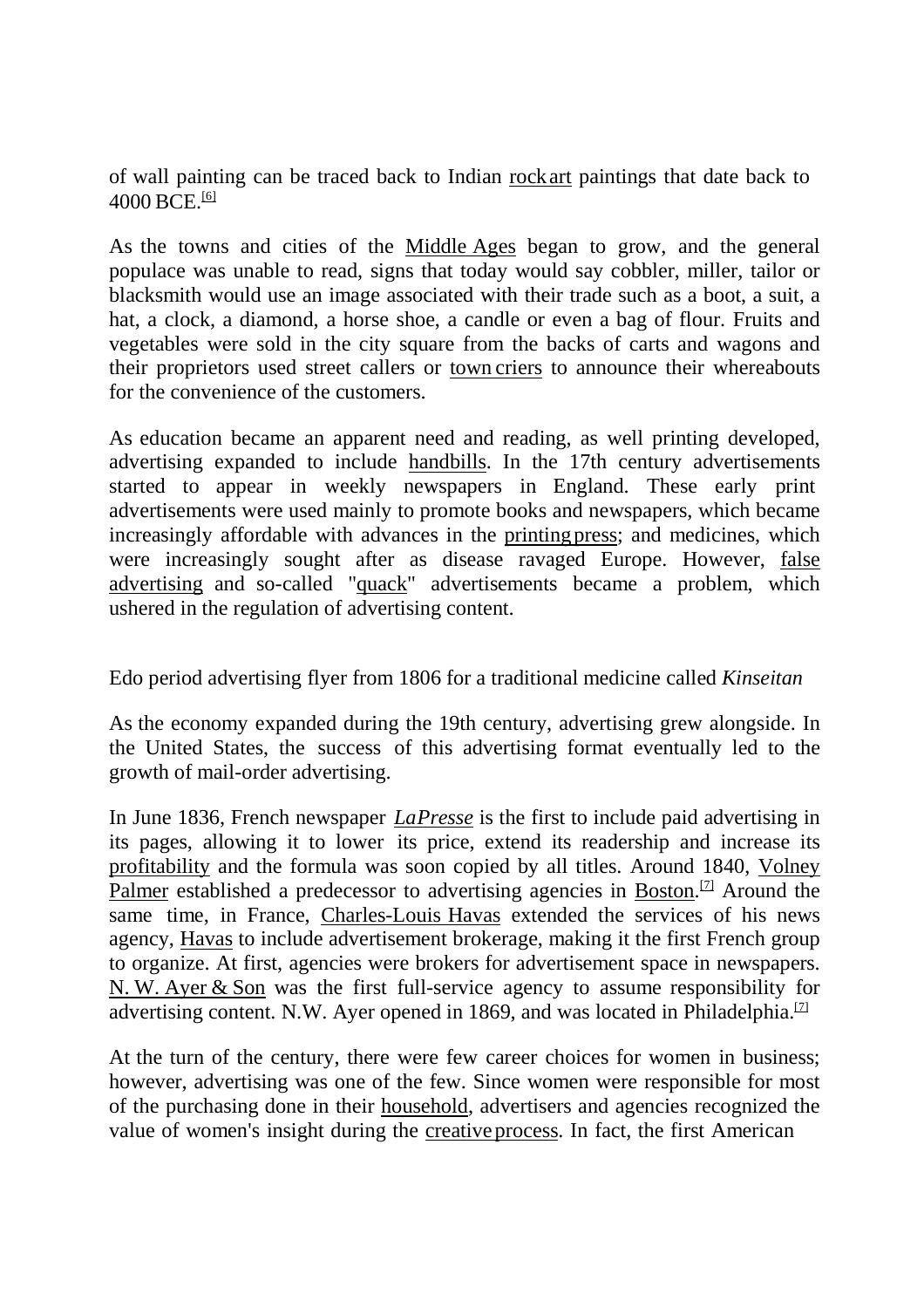advertising to use a sexual sell was created by a woman – for a soap product. Although tame by today's standards, the advertisement featured a couple with the message "The skin you love to touch".<sup>[8]</sup>

#### A print advertisement for the 1913 issue of the *Encyclopædia Britannica*

In the early 1920s, the first radio stations were established by radio equipment manufacturers and retailers who offered programs in order to sell more radios to consumers. As time passed, many non-profit organizations followed suit in setting up their own radio stations, and included: schools, clubs and civic groups.<sup>[9]</sup> When the practice of sponsoring programs was popularised, each individual radio program was usually sponsored by a single business in exchange for a brief mention of the business' name at the beginning and end of the sponsored shows. However, radio station owners soon realised they could earn more money by selling sponsorship rights in small time allocations to multiple businesses throughout their radio station's broadcasts, rather than selling the sponsorship rights to single businesses per show.

This practice was carried over to television in the late 1940s and early 1950s. A fierce battle was fought between those seeking to commercialise the radio and people who argued that the radio spectrum should be considered a part of the commons – to be used only non-commercially and for the public good. The United Kingdom pursued a public funding model for the BBC, originally a private company, the British BroadcastingCompany, but incorporated as a public body by RoyalCharter in 1927. In Canada, advocates like GrahamSpry were likewise able to persuade the federal government to adopt a public funding model, creating the Canadian Broadcasting Corporation. However, in the United States, the capitalist model prevailed with the passage of the Communications Act of 1934 which created the Federal Communications Commission.<sup>[9]</sup> To placate the socialists, the U.S. Congress did require commercial broadcasters to operate in the "public interest, convenience, and necessity".<sup>[10]</sup> Plic broadcasting now exists in the United States due to the 1967 Public Broadcasting Act which led to the Public Broadcasting Service and National Public Radio.

In the early 1950s, the DuMont Television Network began the modern trend of selling advertisement time to multiple sponsors. Previously, DuMont had trouble finding sponsors for many of their programs and compensated by selling smaller blocks of advertising time to several businesses. This eventually became the standard for the commercial television industry in the United States. However, it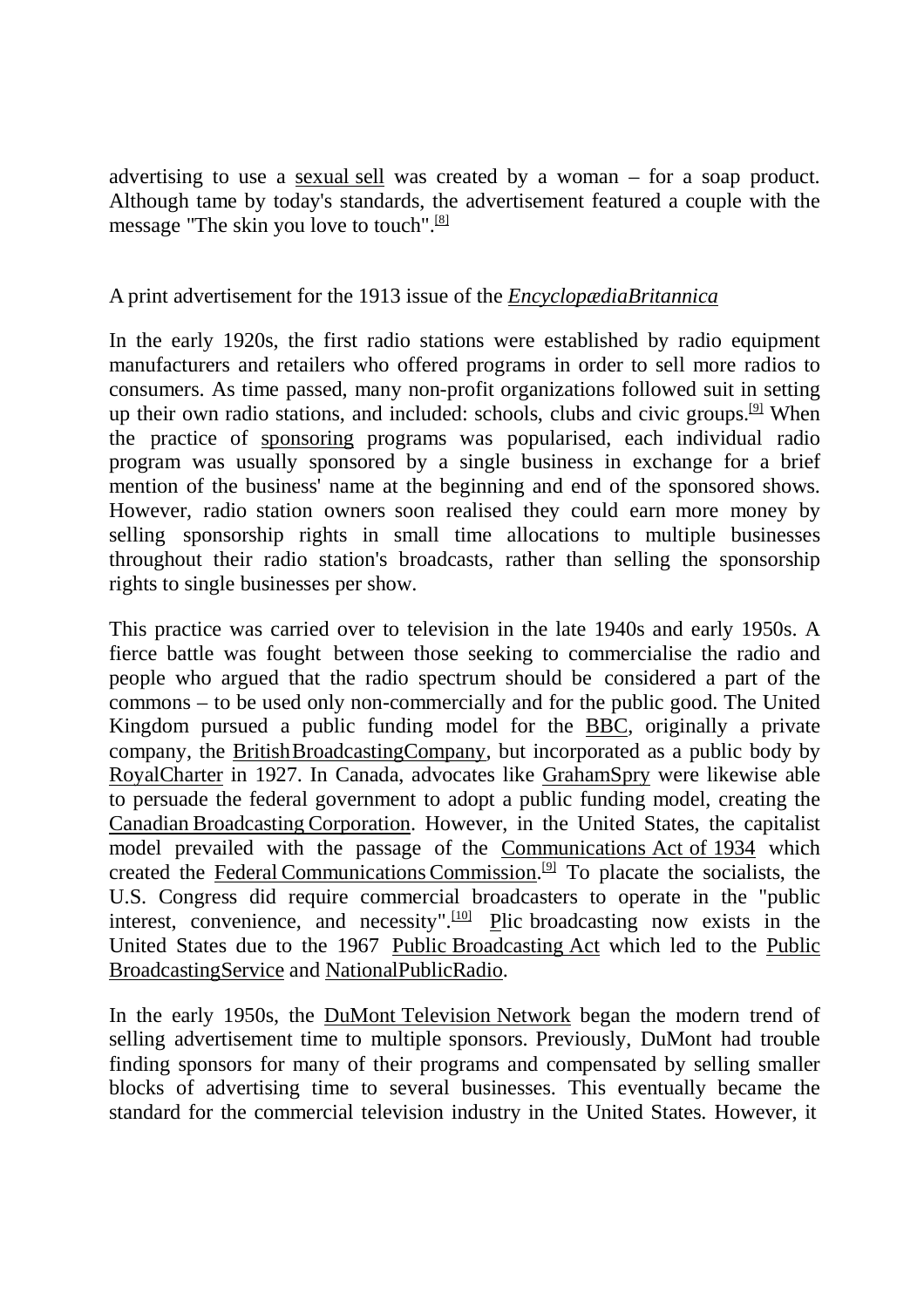was still a common practice to have single sponsor shows, such as The United States Steel Hour. In some instances the sponsors exercised great control over the content of the show - up to and including having one's advertising agency actually writing the show. The single sponsor model is much less prevalent now, a notable exception being the Hallmark Hall of Fame.

The 1960s saw advertising transform into a modern approach in which creativity was allowed to shine, producing unexpected messages that made advertisements more tempting to consumers' eyes. The Volkswagen ad campaign—featuring such headlines as "Think Small" and "Lemon" (which were used to describe the appearance of the car)—ushered in the era of modern advertising by promoting a "position" or "unique selling proposition" designed to associate each brand with a specific idea in the reader or viewer's mind. This period of American advertising is called the Creative Revolution and its archetype was William Bernbach who helped create the revolutionary Volkswagen ads among others. Some of the most creative and long-standing American advertising dates to this period.

# **3.2 Public advertising on Times Square, New York City.**

The late 1980s and early 1990s saw the introduction of cable television and particularly MTV. Pioneering the concept of the music video, MTV ushered in a new type of advertising: the consumer tunes in *for* the advertising message, rather than it being a by-product or afterthought. As cable and satellitetelevision became increasingly prevalent, specialty channels emerged, including channels entirely devoted to advertising, such as QVC, Home Shopping Network, and ShopTV Canada.

Marketing through the Internet opened new frontiers for advertisers and contributed to the "dot-com" boom of the 1990s. Entire corporations operated solely on advertising revenue, offering everything from coupons to free Internet access. At the turn of the 21st century, a number of websites including the search engine G, started a change in onlineadvertising by emphasizing contextually relevant, unobtrusive ads intended to help, rather than inundate, users. This has led to a plethora of similar efforts and an increasing trend of interactive advertising.

The share of advertising spending relative to GDP has changed little across large changes in media. For example, in the U.S. in 1925, the main advertising media were newspapers, magazines, signs on streetcars, and outdoor posters. Advertising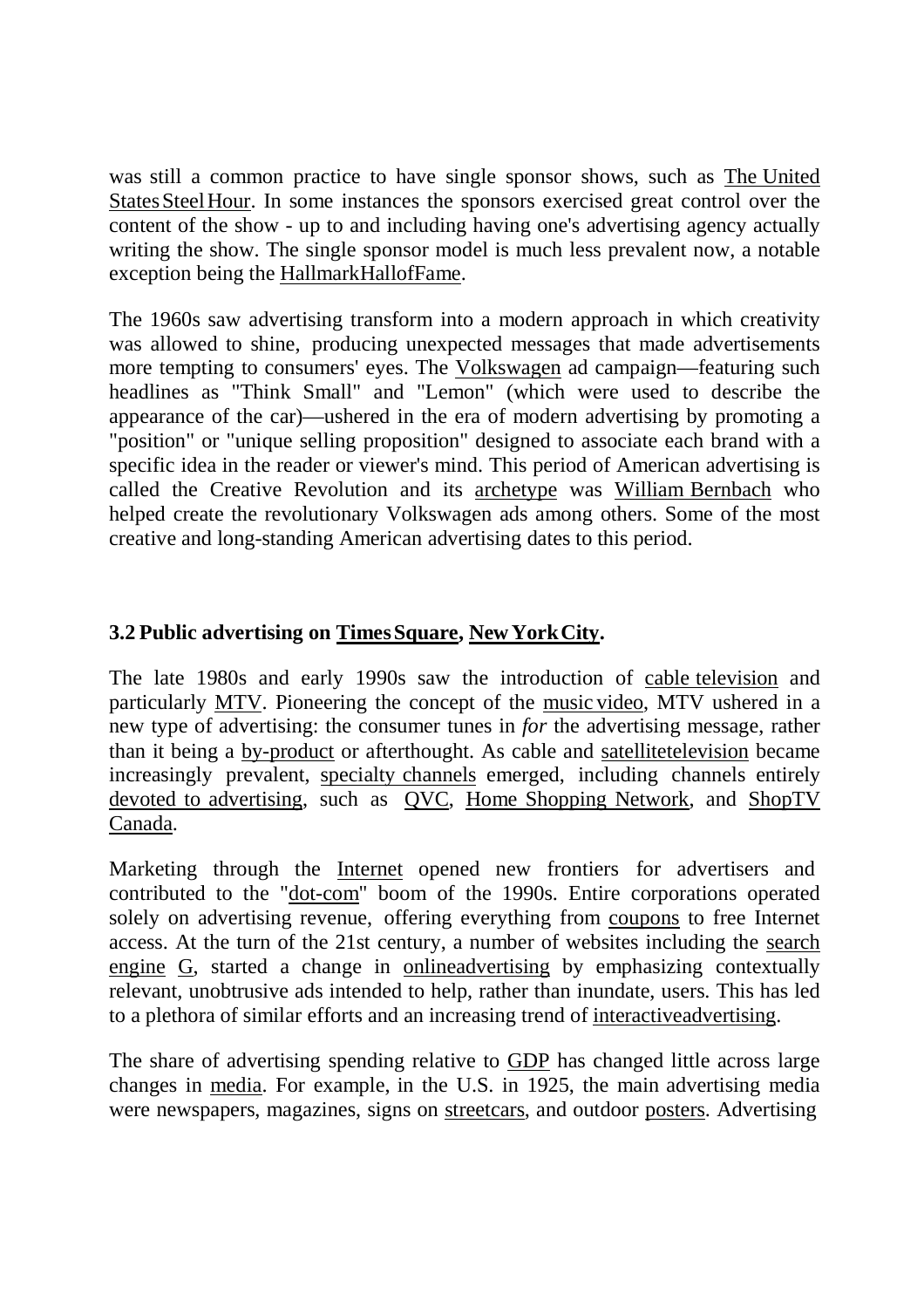spending as a share of GDP was about 2.9 percent. By 1998, television and radio had become major advertising media. Nonetheless, advertising spending as a share of GDP was slightly lower—about 2.4 percent.<sup>[11]</sup>

A recent advertising innovation is "guerrilla marketing", which involve unusual approaches such as staged encounters in public places, giveaways of products such as cars that are covered with brand messages, and interactive advertising where the viewer can respond to become part of the advertising message. This reflects an increasing trend of interactive and "embedded" ads, such as via productplacement, having consumers vote through text messages, and various innovations utilizing social network services such as MySpace.

# **3.3 Mobile billboard advertising**

The *RedEye* newspaper advertised to its target market at North Avenue Beach with a sailboat billboard on Lake Michigan.

Mobilebillboards are truck- or blimp-mounted billboards or digital screens. These can be dedicated vehicles built solely for carrying advertisements along routes preselected by clients, or they can be specially-equipped cargo trucks. The billboards are often lighted; some being backlit, and others employing spotlights. Some billboard displays are static, while others change; for example, continuously or periodically rotating among a set of advertisements.

Mobile displays are used for various situations in metropolitan areas throughout the world, including:

Target advertising One-day, and long-term campaigns Conventions Sporting events Store openings and similar promotional events Big advertisements from smaller companies **Others** 

# **3.4 Public service advertising**

The same advertising techniques used to promote commercial goods and services can be used to inform, educate and motivate the public about non-commercial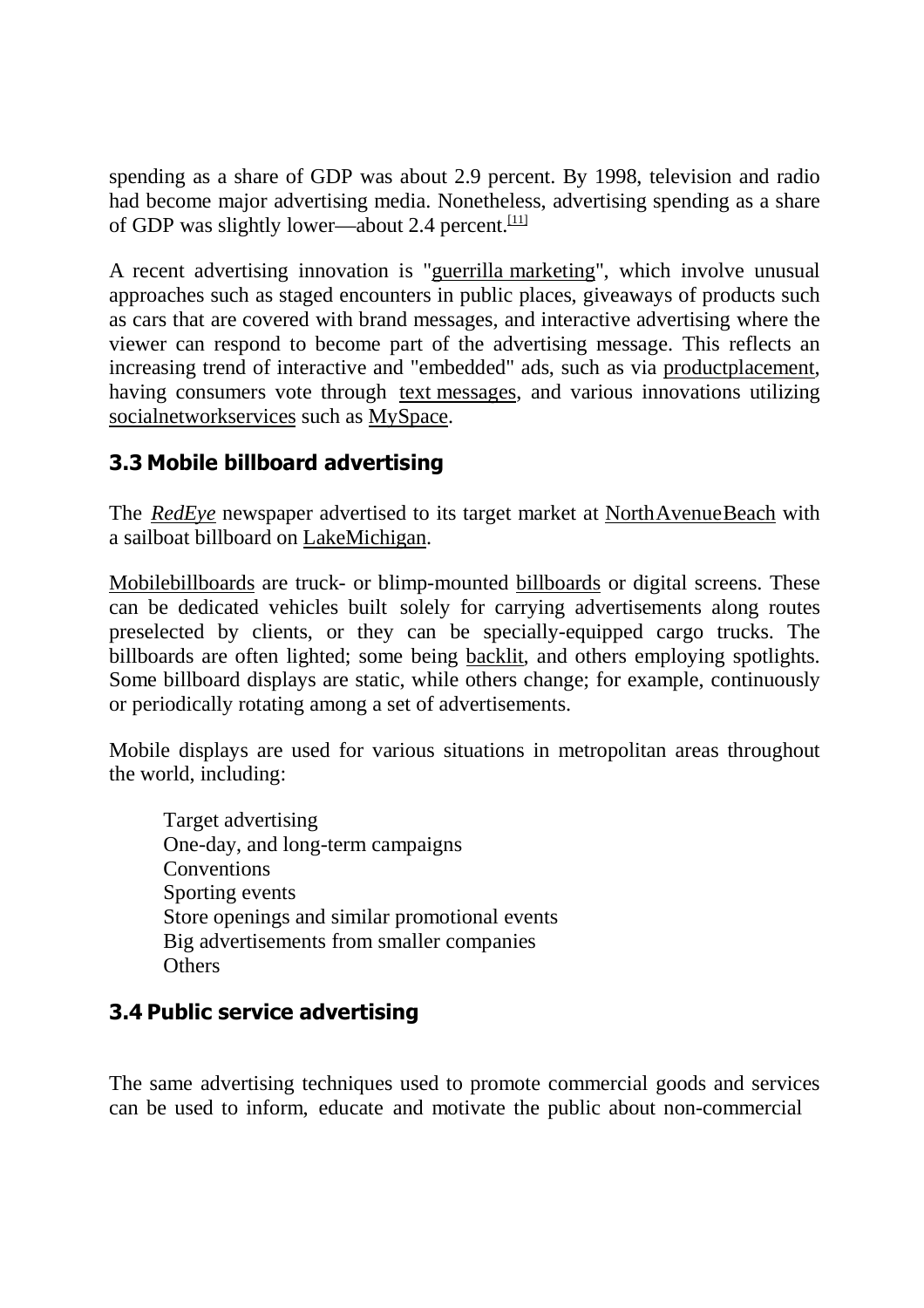issues, such as AIDS, political ideology, energy conservation, religious recruitment, and deforestation.

Advertising, in its non-commercial guise, is a powerful educational tool capable of reaching and motivating large audiences. "Advertising justifies its existence when used in the public interest - it is much too powerful a tool to use solely for commercial purposes." - Attributed to Howard Gossage by David Ogilyy.

Public service advertising, non-commercial advertising, public interest advertising, cause marketing, and social marketing are different terms for (or aspects of) the use of sophisticated advertising and marketing communications techniques (generally associated with commercial enterprise) on behalf of non-commercial, public interest issues and initiatives.

In the United States, the granting of television and radio licenses by the FCC is contingent upon the station broadcasting a certain amount of public service advertising. To meet these requirements, many broadcast stations in America air the bulk of their required public service announcements during the late night or early morning when the smallest percentage of viewers are watching, leaving more day and prime time commercial slots available for high-paying advertisers.

Public service advertising reached its height during World Wars I and II under the direction of several governments.

# **3.5 Types of advertising**

## **Media**

Paying people to hold signs is one of the oldest forms of advertising, as with this Human directional pictured above

A bus with an advertisement for GAP in Singapore. Buses and other vehicles are popular mediums for advertisers.

A DBAG Class 101 with UNICEF ads at Ingolstadt main railway station

Commercial advertising media can include wall paintings, billboards, street furniture components, printed flyers and rack cards, radio, cinema and television adverts, web banners, mobile telephone screens, shopping carts, web popups,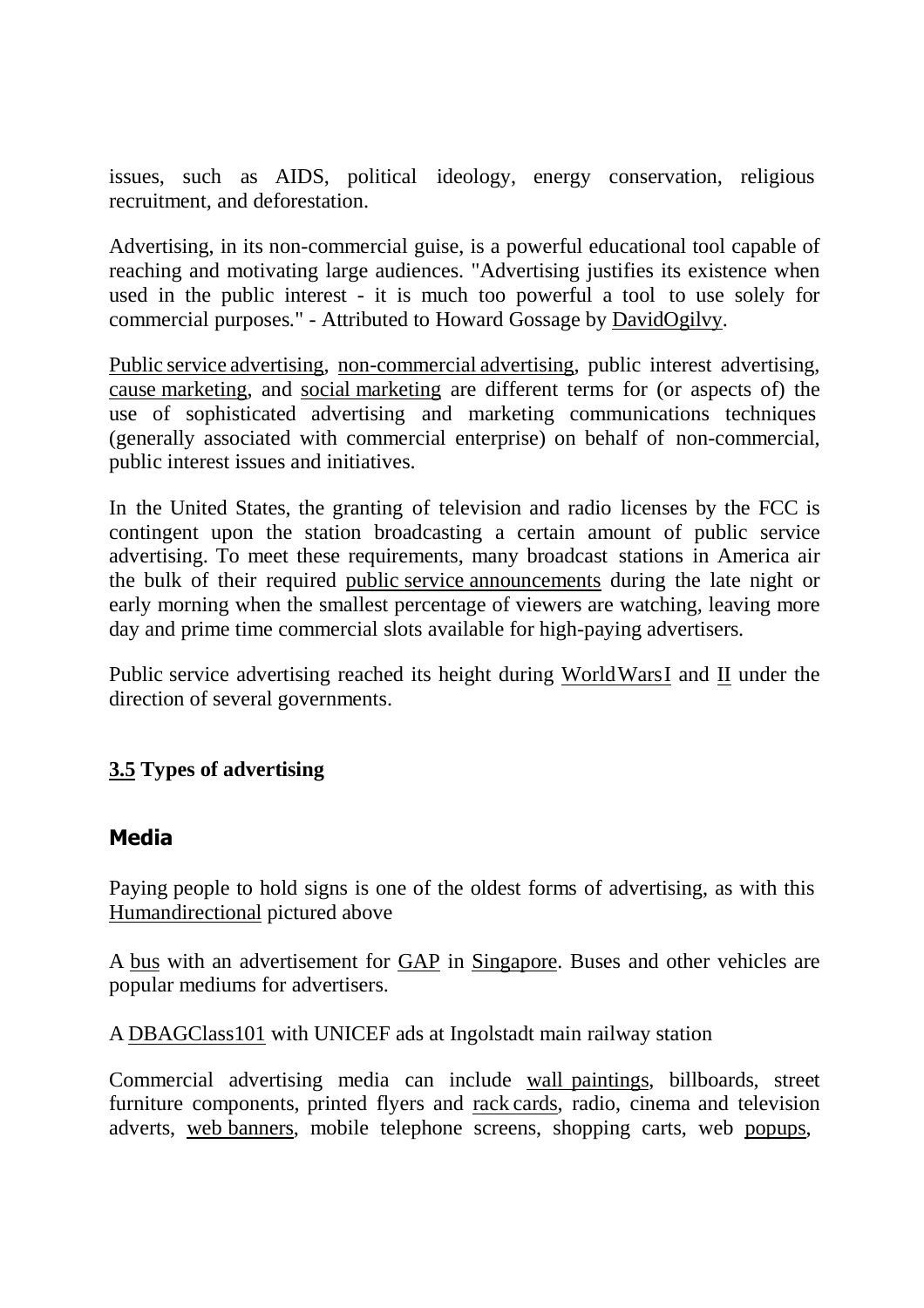skywriting, bus stop benches, human billboards, magazines, newspapers, town criers, sides of buses, banners attached to or sides of airplanes ("logojets"), inflight advertisements on seatback tray tables or overhead storage bins, taxicab doors, roof mounts and passengerscreens, musical stage shows, subway platforms and trains, elastic bands on disposable diapers, stickers on apples in supermarkets, shopping cart handles (grabertising), the opening section of streaming audio and video, posters, and the backs of event tickets and supermarket receipts. Any place an "identified" sponsor pays to deliver their message through a medium is advertising.

One way to measure advertising effectiveness is known as Ad Tracking. This advertising research methodology measures shifts in target market perceptions about the brand and product or service. These shifts in perception are plotted against the consumers' levels of exposure to the company's advertisements and promotions. The purpose of Ad Tracking is generally to provide a measure of the combined effect of the media weight or spending level, the effectiveness of the media buy ortangeting, and the quality of the advertising executions or creative.<sup>[12]</sup>

## *See also: Advertising media selection*

# **Covert advertising**

# *Product placement*

Covert advertising is when a product or brand is embedded in entertainment and media. For example, in a film, the main character can use an item or other of a definite brand, as in the movie *Minority Report*, where Tom Cruise's character John Anderton owns a phone with the *Nokia* logo clearly written in the top corner, or his watch engraved with the *Bulgari* logo. Another example of advertising in film is in *I, Robot*, where main character played by Will Smith mentions his *Converse* shoes several times, calling them "classics," because the film is set far in the future. *I, Robot* and *Spaceballs* also showcase futuristic cars with the *Audi* and *Mercedes-Benz* logos clearly displayed on the front of the vehicles. Cadillac chose to advertise in the movie *The Matrix Reloaded*, which as a result contained many scenes in which Cadillac cars were used. Similarly, product placement for Omega Watches, Ford, VAIO, BMW and Aston Martin cars are featured in recent James Bond films, most notably *Casino Royale*. *Blade Runner* includes some of the most obvious product placement; the whole film stops to show a Coca-Cola billboard.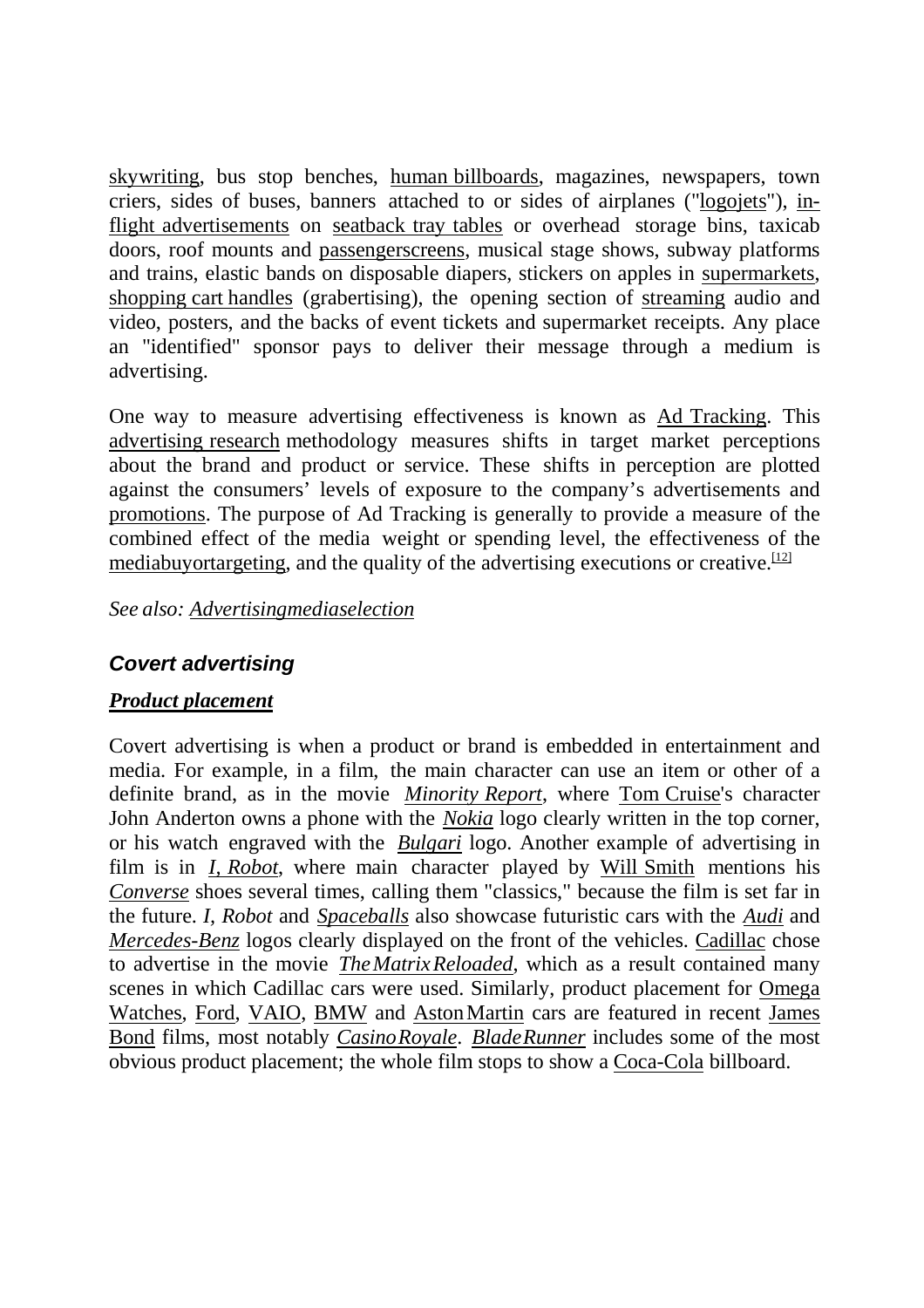## **Television commercials**

# **Television advertisement and Music in advertising**

The TV commercial is generally considered the most effective mass-market advertising format, as is reflected by the high prices TV networks charge for commercial airtime during popular TV events. The annual Super Bowl football game in the United States is known as the most prominent advertising event on television. The average cost of a single thirty-second TV spot during this game has reached \$3 million (as of 2009).

The majority of television commercials feature a song or jingle that listeners soon relate to the product.

Virtual advertisements may be inserted into regular television programming through computer graphics. It is typically inserted into otherwise blank backdrops<sup>[13]</sup> or used to replace local billboards that are not relevant to the remote broadcast audience.<sup>[14]</sup> More controversially, virtual billboards may be inserted into the background<sup>[15]</sup> where none exist in real-life. Virtual product placement is also possible. $\frac{[16][17]}{[16][17]}$ 

# **Infomercials**

There are two types of infomercials, described as long form and short form. Long form infomercials have a time length of 30 minutes. Short form infomercials are 30 seconds to 2 minutes long. Infomercials are also known as direct response television (DRTV) commercials or direct response marketing.

The main objective in an infomercial is to create an impulse purchase, so that the consumer sees the presentation and then immediately buys the product through the advertised toll-free telephone number or website. Infomercials describe, display, and often demonstrate products and their features, and commonly have testimonials from consumers and industry professionals.

Some well known companies in the infomercial business are Script to Screen, Hawthorne Direct, International Shopping Network and Guthy-Renker.

# **Celebrities**

*Celebrity branding*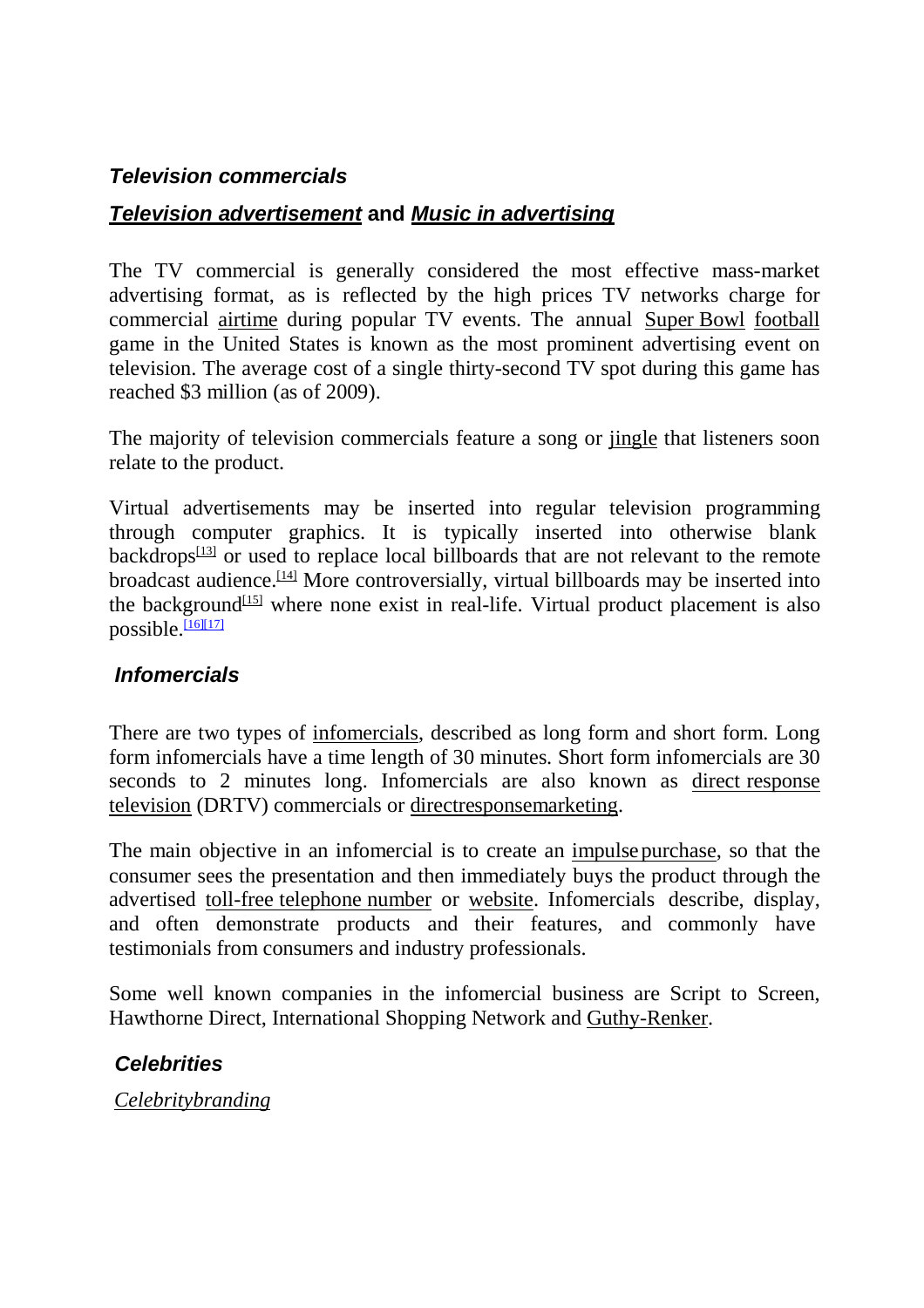This type of advertising focuses upon using celebrity power, fame, money, popularity to gain recognition for their products and promote specific stores or products. Advertisers often advertise their products, for example, when celebrities share their favourite products or wear clothes by specific brands or designers. Celebrities are often involved in advertising campaigns such as television or print adverts to advertise specific or general products.

## **3.6 Media and advertising approaches**

Increasingly, other media are overtaking television because of a shift towards consumer's usage of the Internet as well as devices such as TiVo.

Advertising on the WorldWideWeb is a recent phenomenon. Prices of Web-based advertising space are dependent on the "relevance" of the surrounding web content and the traffic that the website receives.

E-mail advertising is another recent phenomenon. Unsolicited bulk E-mail advertising is known as "spam".

Some companies have proposed placing messages or corporate logos on the side of booster rockets and the International Space Station. Controversy exists on the effectiveness of subliminal advertising (see mind control), and the pervasiveness of mass messages (see propaganda).

Unpaid advertising (also called publicity advertising), can provide good exposure at minimal cost. Personal recommendations ("bring a friend", "sell it"), spreading buzz, or achieving the feat of equating a brand with a common noun (in the United States, " $Xerox$ " = "photocopier", " $Xleenex$ " = tissue, " $Yaseline"$  = petroleumjelly, "Hoover" = vacuum cleaner, nintendo (older people) = videogames, and "Band-Aid"  $=$  adhesive bandage) — these can be seen as the pinnacle of any advertising campaign. However, some companies oppose the use of their brand name to label an object. Equating a brand with a common noun also risks turning that brand into a genericized trademark - turning it into a generic term which means that its legal protection as a trademark is lost.

As the mobile phone became a new mass media in 1998 when the first paid downloadable content appeared on mobile phones in Finland, it was only a matter of time until mobile advertising followed, also first launched in Finland in 2000. By 2007 the value of mobile advertising had reached \$2.2 billion and providers such as Admob delivered billions of mobile ads.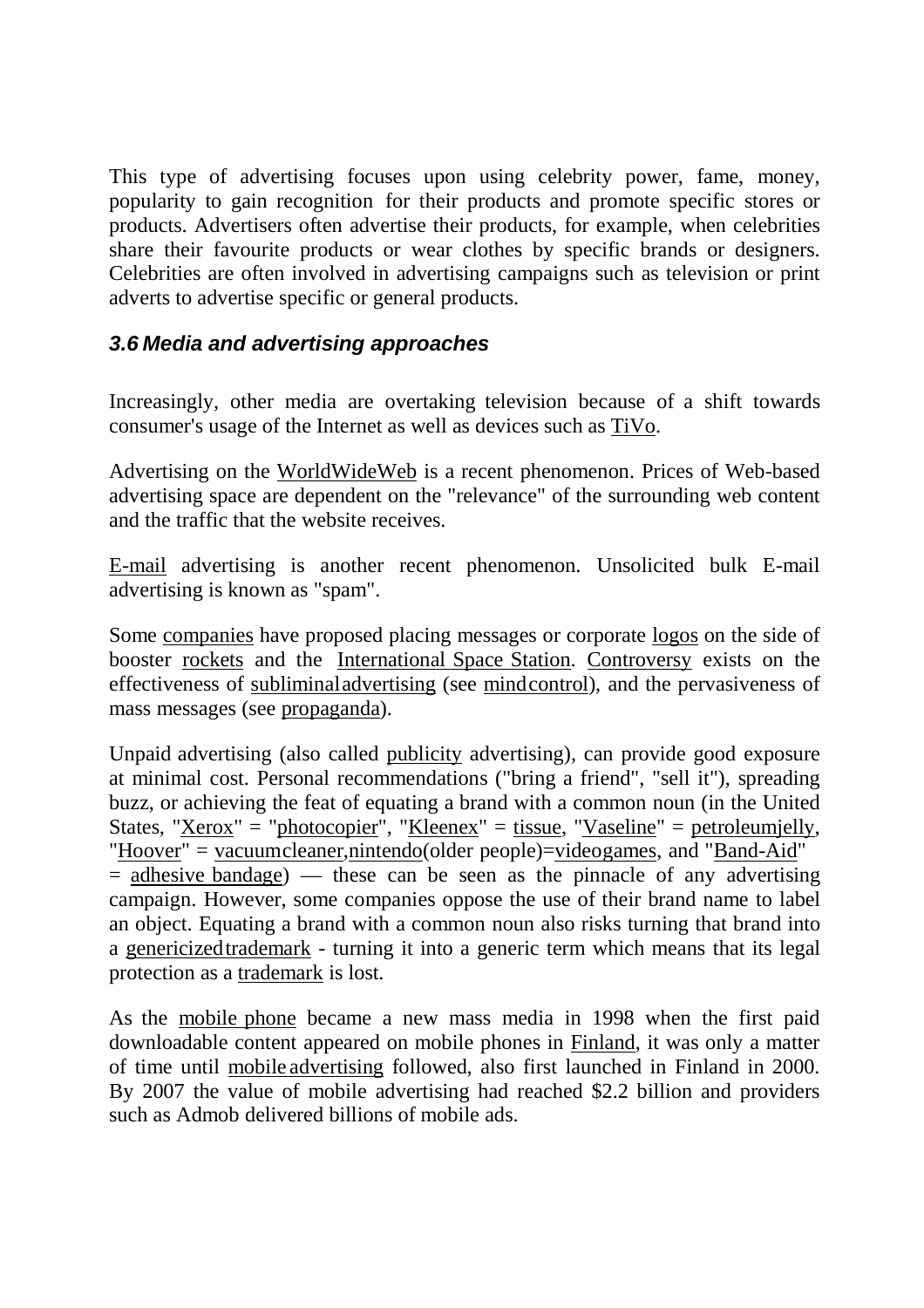More advanced mobile ads include banner ads, coupons, Multimedia Messaging Service picture and video messages, advergames and various engagement marketing campaigns. A particular feature driving mobile ads is the 2D Barcode, which replaces the need to do any typing of web addresses, and uses the camera feature of modern phones to gain immediate access to web content. 83 percent of Japanese mobile phone users already are active users of 2D barcodes.

A new form of advertising that is growing rapidly is social network advertising. It is online advertising with a focus on social networking sites. This is a relatively immature market, but it has shown a lot of promise as advertisers are able to take advantage of the demographic information the user has provided to the social networking site. Friendertising is a more precise advertising term in which people are able to direct advertisements toward others directly using social network service.

From time to time, The CW Television Network airs short programming breaks called "Content Wraps," to advertise one company's product during an entire commercial break. The CW pioneered "content wraps" and some products featured were Herbal Essences, Crest, Guitar Hero II, CoverGirl, and recently Toyota.

Recently, there appeared a new promotion concept, "ARvertising"; its supported on Augmented Reality technology.

## **3.7 Criticism of advertising**

Hyper-commercialism and the commercial tidal wave

Criticism of advertising is closely linked with criticism of media and often interchangeable. They can refer to its audio-visual aspects (e. g. cluttering of public spaces and airwaves), environmental aspects (e. g. pollution, oversize packaging, increasing consumption), political aspects (e. g. media dependency, free speech, censorship), financial aspects (costs), ethical/moral/social aspects (e. g. subconscious influencing, invasion of privacy, increasing consumption and waste, target groups, certain products, honesty) and, of course, a mix thereof. Some aspects can be subdivided further and some can cover more than one category.

As advertising has become increasingly prevalent in modern Western societies, it is also increasingly being criticized. A person can hardly move in the public sphere or use a medium without being subject to advertising. Advertising occupies public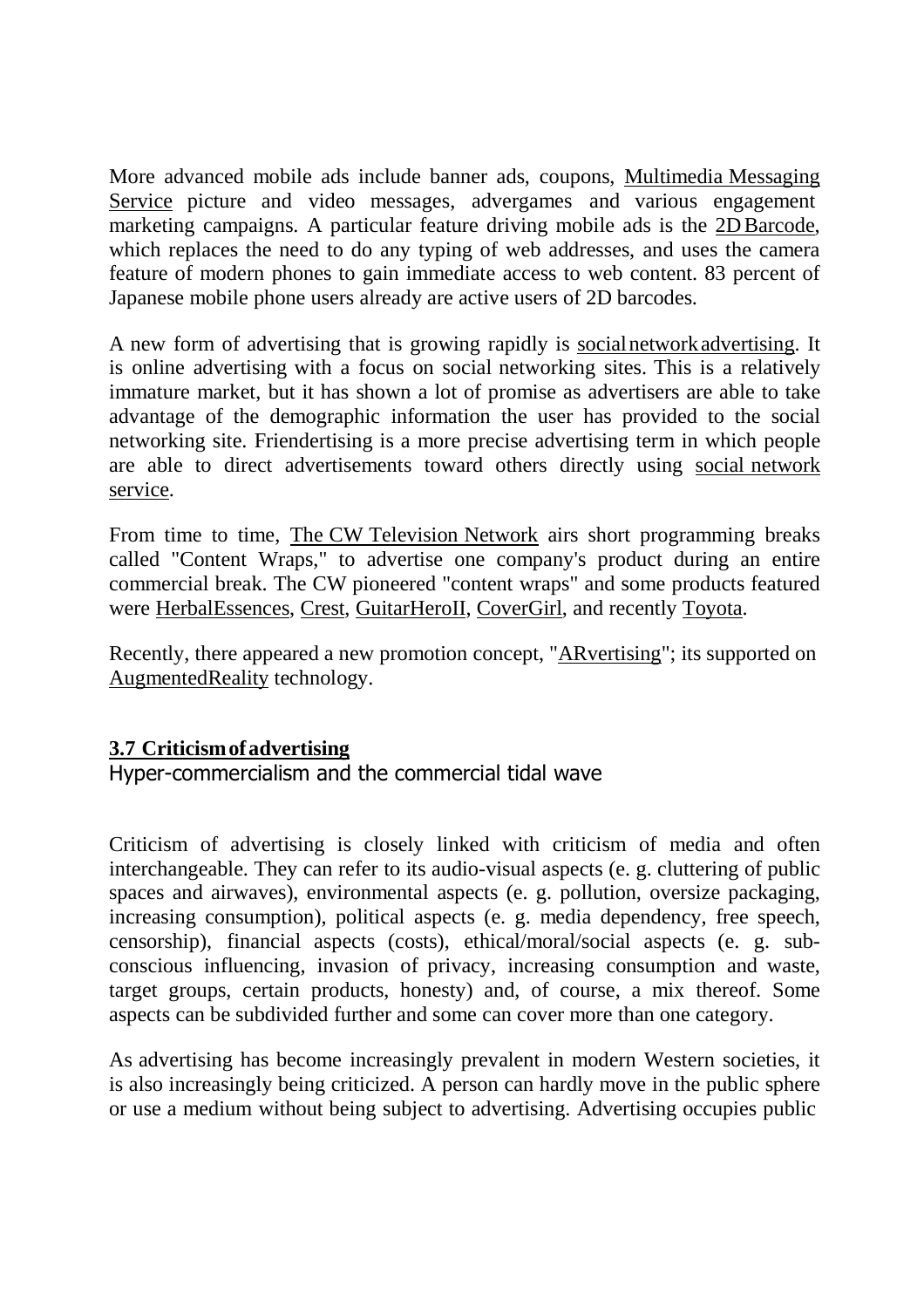space and more and more invades the private sphere of people, many of which consider it a nuisance. "It is becoming harder to escape from advertising and the media. … Public space is increasingly turning into a gigantic billboard for products of all kind. The aesthetical and political consequences cannot yet be foreseen." [18] Hanno Rauterberg in the German newspaper 'Die Zeit' calls advertising a new kind of dictatorship that cannot be escaped.  $[19]$ 

Adcreep: There are ads in schools, airport lounges, doctors offices, movie theaters, hospitals, gas stations, elevators, convenience stores, on the Internet, on fruit, on ATMs, on garbage cans and countless other places. There are ads on beach sand and restroom walls."<sup>[20]</sup> "One of the ironies of advertising in our times is that as commercialism increases, it makes it that much more difficult for any particular advertiser to succeed, hence pushing the advertiser to even greater efforts."  $[21]$ Within a decade advertising in radios climbed to nearly 18 or 19 minutes per hour; on prime-time television the standard until 1982 was no more than 9.5 minutes of advertising per hour, today it's between 14 and 17 minutes. With the introduction of the shorter 15-second-spot the total amount of ads increased even more dramatically. Ads are not only placed in breaks but e. g. also into baseball telecasts during the game itself. They flood the internet, a market growing in leaps and bounds.

Other growing markets are ''product placements'' in entertainment programming and in movies where it has become standard practice and ''virtual advertising'' where products get placed retroactively into rerun shows. Product billboards are virtually inserted into Major League Baseball broadcasts and in the same manner, virtual street banners or logos are projected on an entry canopy or sidewalks, for example during the arrival of celebrities at the 2001 Grammy Awards. Advertising precedes the showing of films at cinemas including lavish 'film shorts' produced by companies such as Microsoft or DaimlerChrysler. "The largest advertising agencies have begun working aggressively to co-produce programming in conjunction with the largest media firms"  $[22]$  creating Infomercials resembling entertainment programming.

Opponents equate the growing amount of advertising with a "tidal wave" and restrictions with "damming" the flood. Kalle Lasn, one of the most outspoken critics of advertising on the international stage, considers advertising "the most prevalent and toxic of the mental pollutants. From the moment your radio alarm sounds in the morning to the wee hours of late-night TV microjolts of commercial pollution flood into your brain at the rate of around 3,000 marketing messages per day. Every day an estimated twelve billion display ads, 3 million radio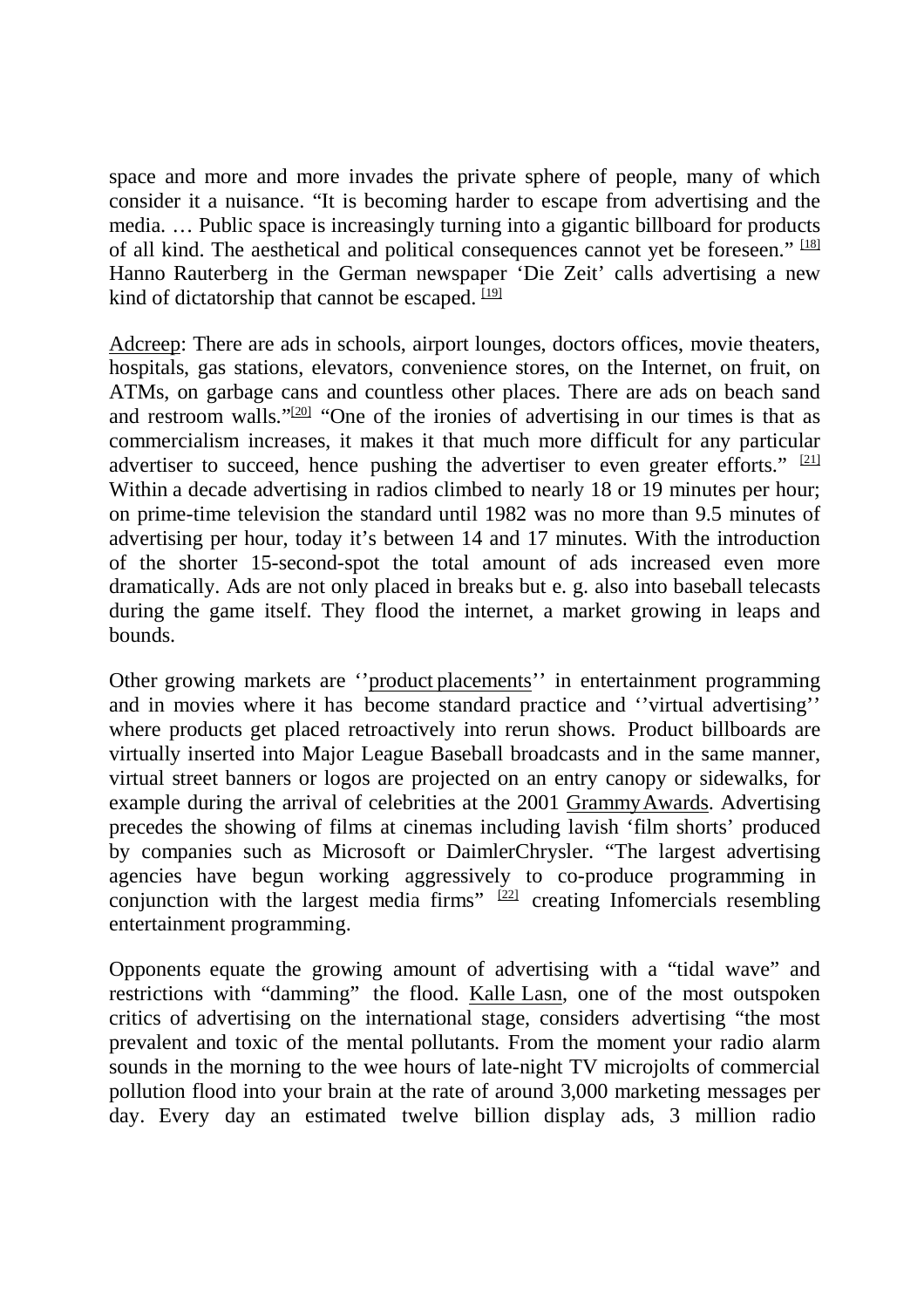commercials and more than 200,000 television commercials are dumped into North America's collective unconscious".<sup>[23]</sup> In the course of his life the average American watches three years of advertising on television.  $[24]$ 

More recent developments are video games incorporating products into their content, special commercial patient channels in hospitals and public figures sporting temporary tattoos. A method unrecognisable as advertising is so-called ''guerrilla marketing'' which is spreading 'buzz' about a new product in target audiences. Cash-strapped U.S. cities do not shrink back from offering police cars for advertising.[25] A trend, especially in Germany, is companies buying the names of sports stadiums. The Hamburg soccer Volkspark stadium first became the AOL Arena and then the HSH Nordbank Arena. The Stuttgart Neckarstadion became the Mercedes-Benz Arena, the Dortmund Westfalenstadion now is the Signal Iduna Park. The former SkyDome in Toronto was renamed Rogers Centre. Other recent developments are, for example, that whole subway stations in Berlin are redesigned into product halls and exclusively leased to a company. Düsseldorf even has 'multi-sensorial' adventure transit stops equipped with loudspeakers and systems that spread the smell of a detergent. Swatch used beamers to project messages on the Berlin TV-tower and Victory column, which was fined because it was done without a permit. The illegality was part of the scheme and added promotion.  $[19]$ 

It's standard business management knowledge that advertising is a pillar, if not "the" pillar of the growth-orientated free capitalist economy. "Advertising is part of the bone marrow of corporate capitalism." [26] "Contemporary capitalism could not function and global production networks could not exist as they do without advertising."<sup>[1]</sup>

For communication scientist and media economist Manfred Knoche at the University of Salzburg, Austria, advertising isn't just simply a 'necessary evil' but a 'necessary elixir of life' for the media business, the economy and capitalism as a whole. Advertising and mass media economic interests create ideology. Knoche describes advertising for products and brands as 'the producer's weapons in the competition for customers' and trade advertising, e. g. by the automotive industry, as a means to collectively represent their interests against other groups, such as the train companies. In his view editorial articles and programmes in the media, promoting consumption in general, provide a 'cost free' service to producers and sponsoring for a 'much used means of payment' in advertising.<sup>[27]</sup> Christopher Lasch argues that advertising leads to an overall increase in consumption in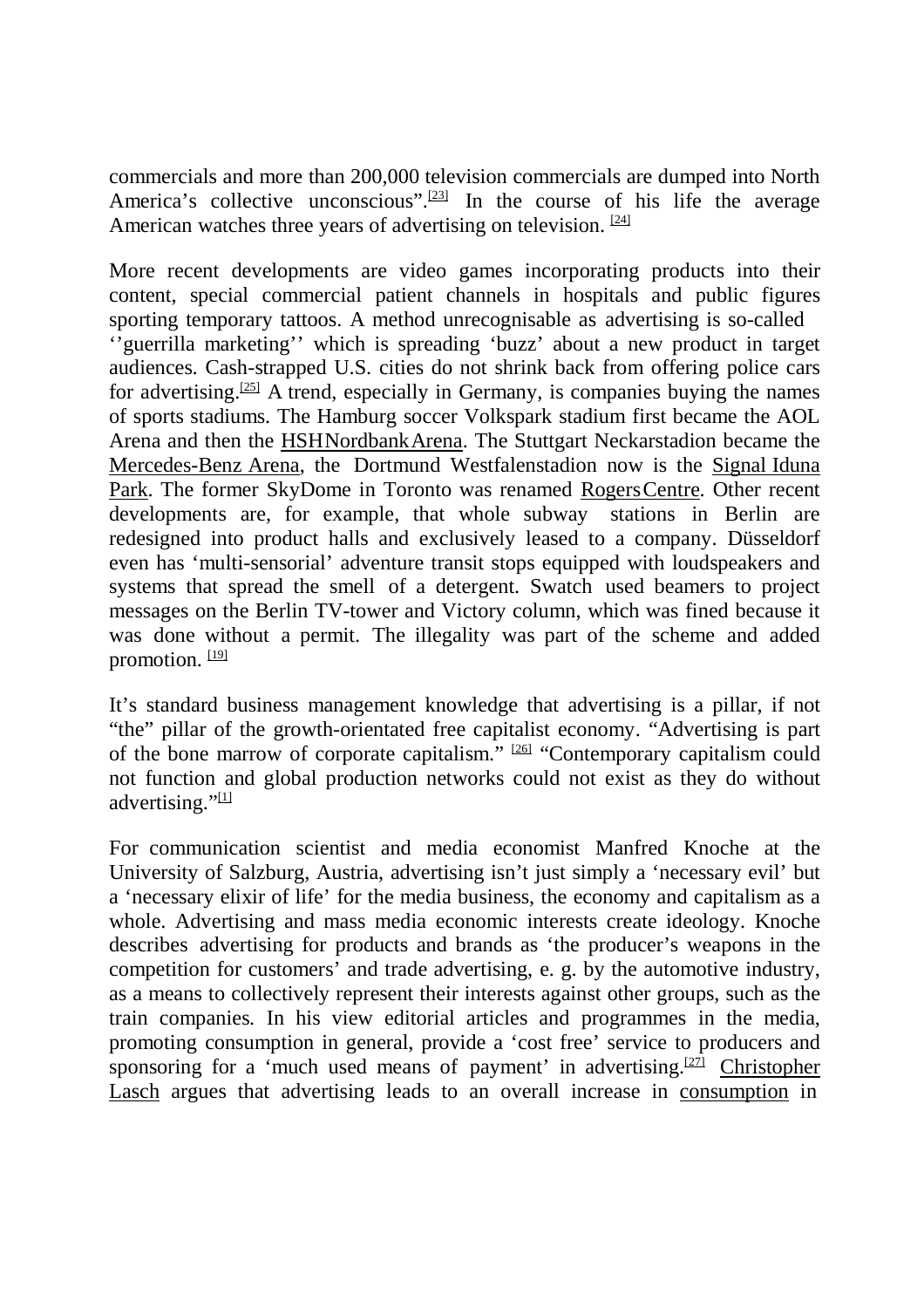society; "Advertising serves not so much to advertise products as to promote  $consumption as a wave of life. "[28]$ 

## **3.8 Advertising and constitutional rights**

Advertising is equated with constitutionally guaranteed freedom of opinion and speech.<sup>[29]</sup> Therefore criticizing advertising or any attempt to restrict or ban advertising is almost always considered to be an attack on fundamental rights (First Amendment in the USA) and meets the combined and concentrated resistance of the business and especially the advertising community. "Currently or in the near future, any number of cases are and will be working their way through the court system that would seek to prohibit any government regulation of commercial speech (e. g. advertising or food labelling) on the grounds that such regulation would violate citizens' and corporations' First Amendment rights to free speech or free press." [30] An example for this debate is advertising for tobacco or alcohol but also advertising by mail or fliers (clogged mail boxes), advertising on the phone, in the internet and advertising for children. Various legal restrictions concerning spamming, advertising on mobile phones, addressing children, tobacco, alcohol have been introduced by the US, the EU and various other countries. Not only the business community resists restrictions of advertising. Advertising as a means of free expression has firmly established itself in western society. Surveys e. g. reveal that advertising is generally seen as a welcome information and seldom as a nuisance<sup>[citation needed]</sup>. At worst it is seen as a necessary evil to be endured and most often its entertaining value is pointed out. Hardly any by-law restricting advertising fails to appease possible critics by pointing out the positive effects and the necessity of advertising in its foreword. McChesney argues, that the government deserves constant vigilance when it comes to such regulations, but that it is certainly not "the only antidemocratic force in our society. ...corporations and the wealthy enjoy a power every bit as immense as that enjoyed by the lords and royalty of feudal times" and "markets are not value-free or neutral; they not only tend to work to the advantage of those with the most money, but they also by their very nature emphasize profit over all else….Hence, today the debate is over whether advertising or food labelling, or campaign contributions are speech...if the rights to be protected by the First Amendment can only be effectively employed by a fraction of the citizenry, and their exercise of these rights gives them undue political power and undermines the ability of the balance of the citizenry to exercise the same rights and/or constitutional rights, then it is not necessarily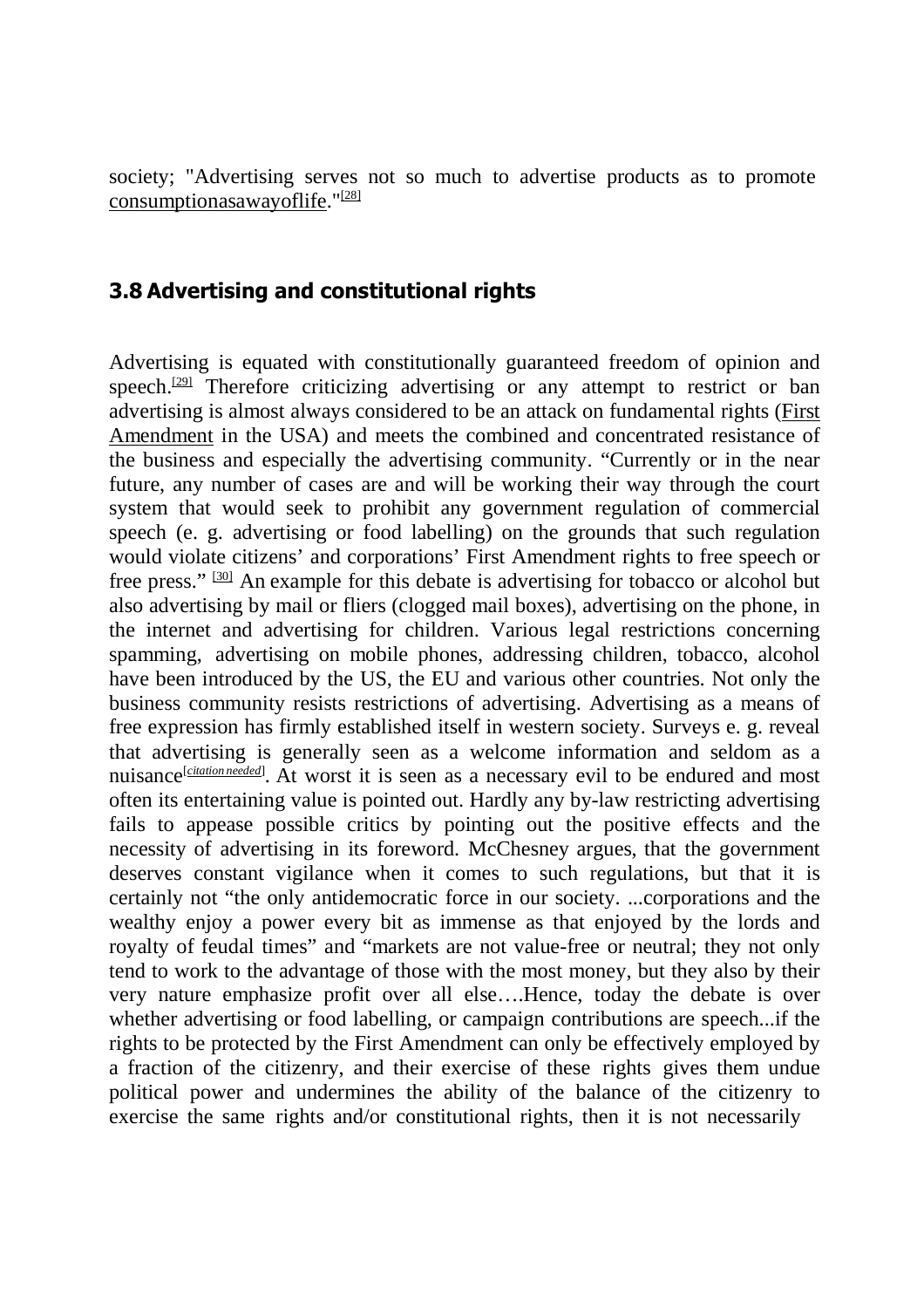legitimately protected by the First Amendment." In addition, "those with the capacity to engage in free press are in a position to determine who can speak to the great mass of citizens and who cannot".[31] Critics in turn argue, that advertising invades privacy which is a constitutional right. For, on the one hand, advertising physically invades privacy, on the other, it increasingly uses relevant, informationbased communication with private data assembled without the knowledge or consent of consumers or target groups.

For Georg Franck at Vienna University of Technology advertising is part of what he calls "mental capitalism" [32][33], taking up a term (mental) which has been used by groups concerned with the mental environment, such as Adbusters. Franck blends the "Economy of Attention" with Christopher Lasch's culture of narcissm into the mental capitalism: $[34]$  In his essay , Advertising at the Edge of the Apocalypse", Sut Jhally writes: "20. century advertising is the most powerful and sustained system of propaganda in human history and its cumulative cultural effects, unless quickly checked, will be responsible for destroying the world as we know it.  $[35]$ 

# **3.9 The price of attention and hidden costs**

Advertising has developed into a billion-dollar business on which many depend. In 2006 391 billion US dollars were spent worldwide for advertising. In Germany, for example, the advertising industry contributes 1.5% of the gross national income; the figures for other developed countries are similar. Thus, advertising and growth are directly and causally linked. As far as a growth based economy can be blamed for the harmful human lifestyle (affluent society) advertising has to be considered in this aspect concerning its negative impact, because its main purpose is to raise consumption. "The industry is accused of being one of the engines powering a convoluted economic mass production system which promotes consumption."[36]

Attention and attentiveness have become a new commodity for which a market developed. "The amount of attention that is absorbed by the media and redistributed in the competition for quotas and reach is not identical with the amount of attention, that is available in society. The total amount circulating in society is made up of the attention exchanged among the people themselves and the attention given to media information. Only the latter is homogenised by quantitative measuring and only the latter takes on the character of an anonymous currency."  $\frac{33[32]}{2}$  According to Franck, any surface of presentation that can guarantee a certain degree of attentiveness works as magnet for attention, e. g.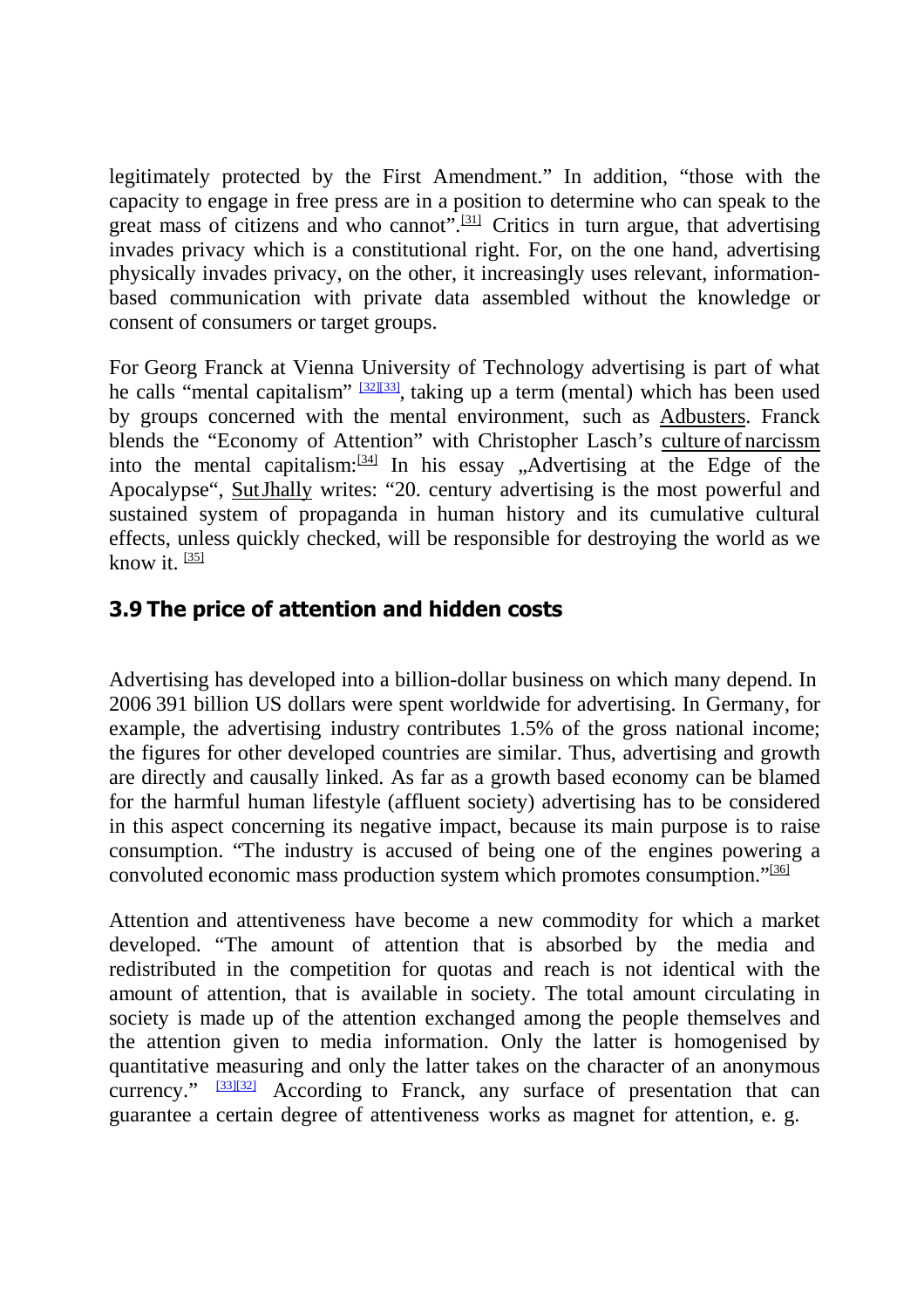media which are actually meant for information and entertainment, culture and the arts, public space etc. It is this attraction which is sold to the advertising business. The German Advertising Association stated that in 2007 30.78 billion Euros were spent on advertising in Germany,  $\frac{371}{26\%}$  26% in newspapers, 21% on television, 15% by mail and 15% in magazines. In 2002 there were 360.000 people employed in the advertising business. The internet revenues for advertising doubled to almost 1 billion Euros from 2006 to 2007, giving it the highest growth rates.

Spiegel-Online reported that in the USA in 2008 for the first time more money was spent for advertising on internet (105.3 billion US dollars) than on television (98.5 billion US dollars). The largest amount in 2008 was still spent in the print media  $(147 \text{ billion US dollars})$ .<sup>[38]</sup> For that same year, Welt-Online reported that the US pharmaceutical industry spent almost double the amount on advertising (57.7 billion dollars) than it did on research (31.5 billion dollars). But Marc-André Gagnon und Joel Lexchin of York University, Toronto, estimate that the actual expenses for advertising are higher yet, because not all entries are recorded by the research institutions.[39] Not included are indirect advertising campaigns such as sales, rebates and price reductions. Few consumers are aware of the fact that they are the ones paying for every cent spent for public relations, advertisements, rebates, packaging etc. since they ordinarily get included in the price calculation.

## Influencing and conditioning

#### Advertising for McDonald's on the Via di Propaganda, Rome, Italy

The most important element of advertising is not information but suggestion more or less making use of associations, emotions (appeal to emotion) and drives dormant in the sub-conscience of people, such as sex drive, herd instinct, of desires, such as happiness, health, fitness, appearance, self-esteem, reputation, belonging, social status, identity, adventure, distraction, reward, of fears (appeal to fear), such as illness, weaknesses, loneliness, need, uncertainty, security or of prejudices, learned opinions and comforts. "All human needs, relationships, and fears – the deepest recesses of the human psyche – become mere means for the expansion of the commodity universe under the force of modern marketing. With the rise to prominence of modern marketing, commercialism – the translation of human relations into commodity relations – although a phenomenon intrinsic to capitalism, has expanded exponentially."  $[40]$ 'Cause-related marketing' in which advertisers link their product to some worthy social cause has boomed over the past decade.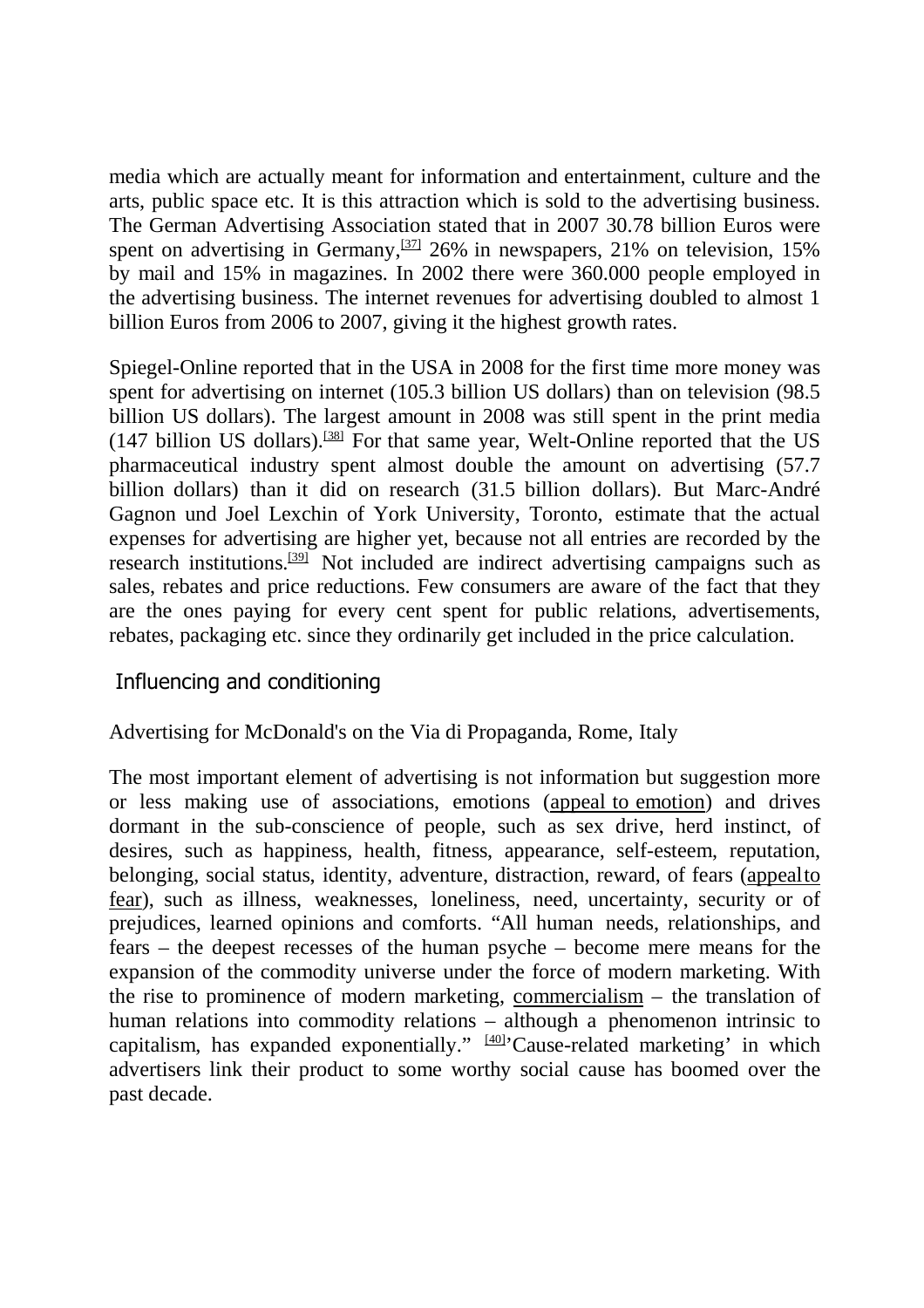Advertising exploits the model role of celebrities or popular figures and makes deliberate use of humour as well as of associations with colour, tunes, certain names and terms. Altogether, these are factors of how one perceives himself and one's self-worth. In his description of 'mental capitalism' Franck says, "the promise of consumption making someone irresistible is the ideal way of objects and symbols into a person's subjective experience. Evidently, in a society in which revenue of attention moves to the fore, consumption is drawn by one's self-esteem. As a result, consumption becomes 'work' on a person's attraction. From the subjective point of view, this 'work' opens fields of unexpected dimensions for advertising. Advertising takes on the role of a life councillor in matters of attraction. (…) The cult around one's own attraction is what Christopher Lasch described as 'Culture of Narcissism'." [34][33]

For advertising critics another serious problem is that "the long standing notion of separation between advertising and editorial/creative sides of media is rapidly crumbling" and advertising is increasingly hard to tell apart from news, information or entertainment. The boundaries between advertising and programming are becoming blurred. According to the media firms all this commercial involvement has no influence over actual media content, but, as McChesney puts it, "this claim fails to pass even the most basic giggle test, it is so preposterous." [41]

Advertising draws "heavily on psychological theories about how to create subjects, enabling advertising and marketing to take on a 'more clearly psychological tinge' (Miller and Rose, 1997, cited in Thrift, 1999, p. 67). Increasingly, the emphasis in advertising has switched from providing 'factual' information to the symbolic connotations of commodities, since the crucial cultural premise of advertising is that the material object being sold is never in itself enough. Even those commodities providing for the most mundane necessities of daily life must be imbued with symbolic qualities and culturally endowed meanings via the 'magic system (Williams, 1980) of advertising. In this way and by altering the context in which advertisements appear, things 'can be made to mean "just about anything"' (McFall, 2002, p. 162) and the 'same' things can be endowed with different intended meanings for different individuals and groups of people, thereby offering mass produced visions of individualism."  $[1]$ 

Before advertising is done, market research institutions need to know and describe the target group in order to exactly plan and implement the advertising campaign and to achieve the best possible results. A whole array of sciences directly deal with advertising and marketing or is used to improve its effects. Focus groups,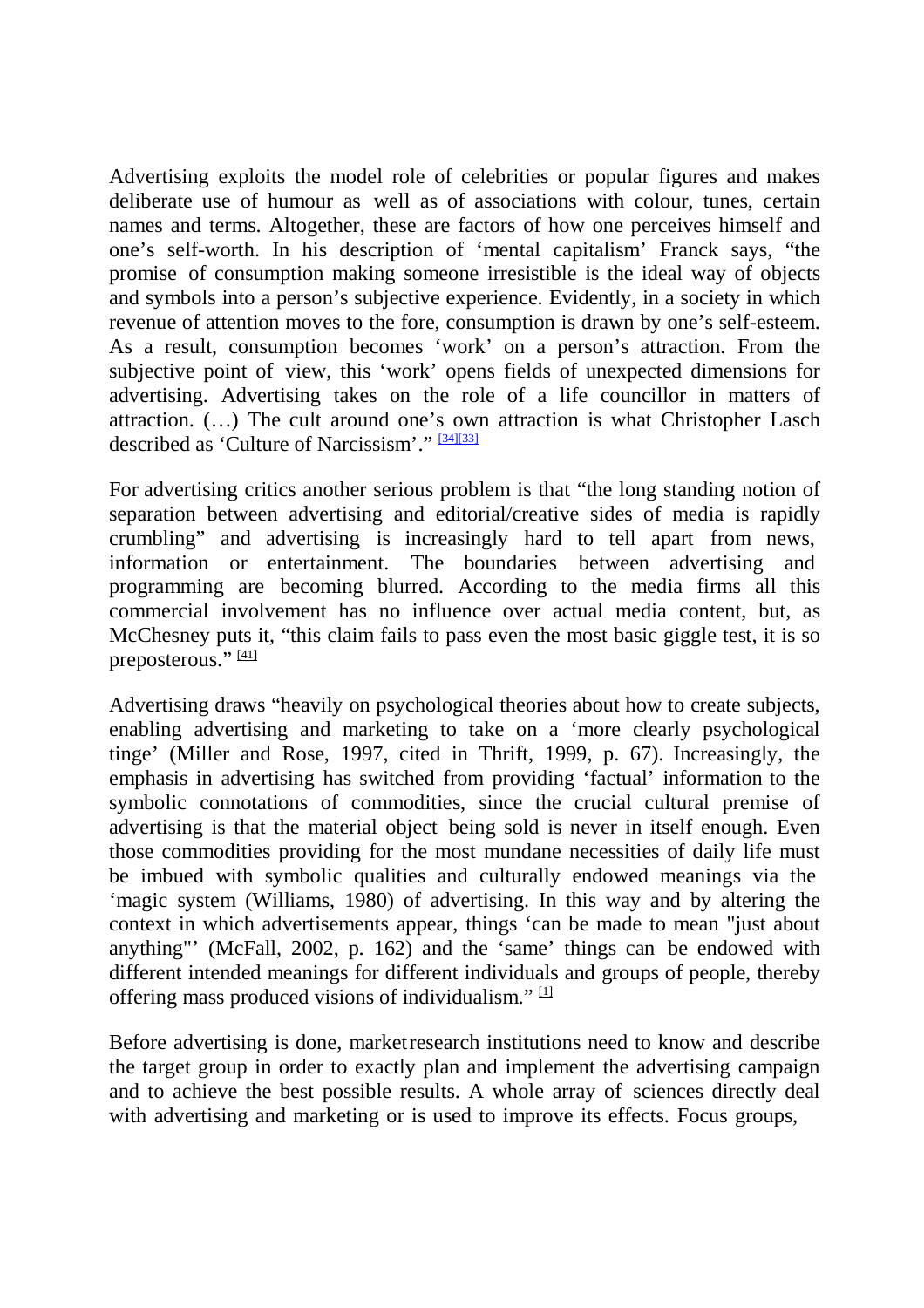psychologists and cultural anthropologists are '''de rigueur''' in marketing research".<sup>[42]</sup> Vast amounts of data on persons and their shopping habits are collected, accumulated, aggregated and analysed with the aid of credit cards, bonus cards, raffles and, last but not least, internet surveying. With increasing accuracy this supplies a picture of behaviour, wishes and weaknesses of certain sections of a population with which advertisement can be employed more selectively and effectively. The efficiency of advertising is improved through advertisingresearch. Universities, of course supported by business and in co-operation with other disciplines (s. above), mainly Psychiatry, Anthropology, Neurology and behavioural sciences, are constantly in search for ever more refined, sophisticated, subtle and crafty methods to make advertising more effective. "Neuromarketing is a controversial new field of marketing which uses medical technologies such as functional MagneticResonanceImaging (fMRI) -- not to heal, but to sell products. Advertising and marketing firms have long used the insights and research methods of psychology in order to sell products, of course. But today these practices are reaching epidemic levels, and with a complicity on the part of the psychological profession that exceeds that of the past. The result is an enormous advertising and marketing onslaught that comprises, arguably, the largest single psychological project ever undertaken. Yet, this great undertaking remains largely ignored by the American Psychological Association." <sup>[43]</sup> Robert McChesney calls it "the greatest concerted attempt at psychological manipulation in all of human history." [44]

# **3.10 Dependency of the media and corporate censorship**

Almost all mass media are advertising media and many of them are exclusively advertising media and, with the exception of public service broadcasting are privately owned. Their income is predominantly generated through advertising; in the case of newspapers and magazines from 50 to 80%. Public service broadcasting in some countries can also heavily depend on advertising as a source of income (up to  $40\%$ ).<sup>[45]</sup> In the view of critics no media that spreads advertisements can be independent and the higher the proportion of advertising, the higher the dependency. This dependency has "distinct implications for the nature of media content…. In the business press, the media are often referred to in exactly the way they present themselves in their candid moments: as a branch of the advertising industry."<sup>[46]</sup>

In addition, the private media are increasingly subject to mergers and concentration with property situations often becoming entangled and opaque. This development, which Henry A. Giroux calls an "ongoing threat to democratic culture",  $[47]$  by itself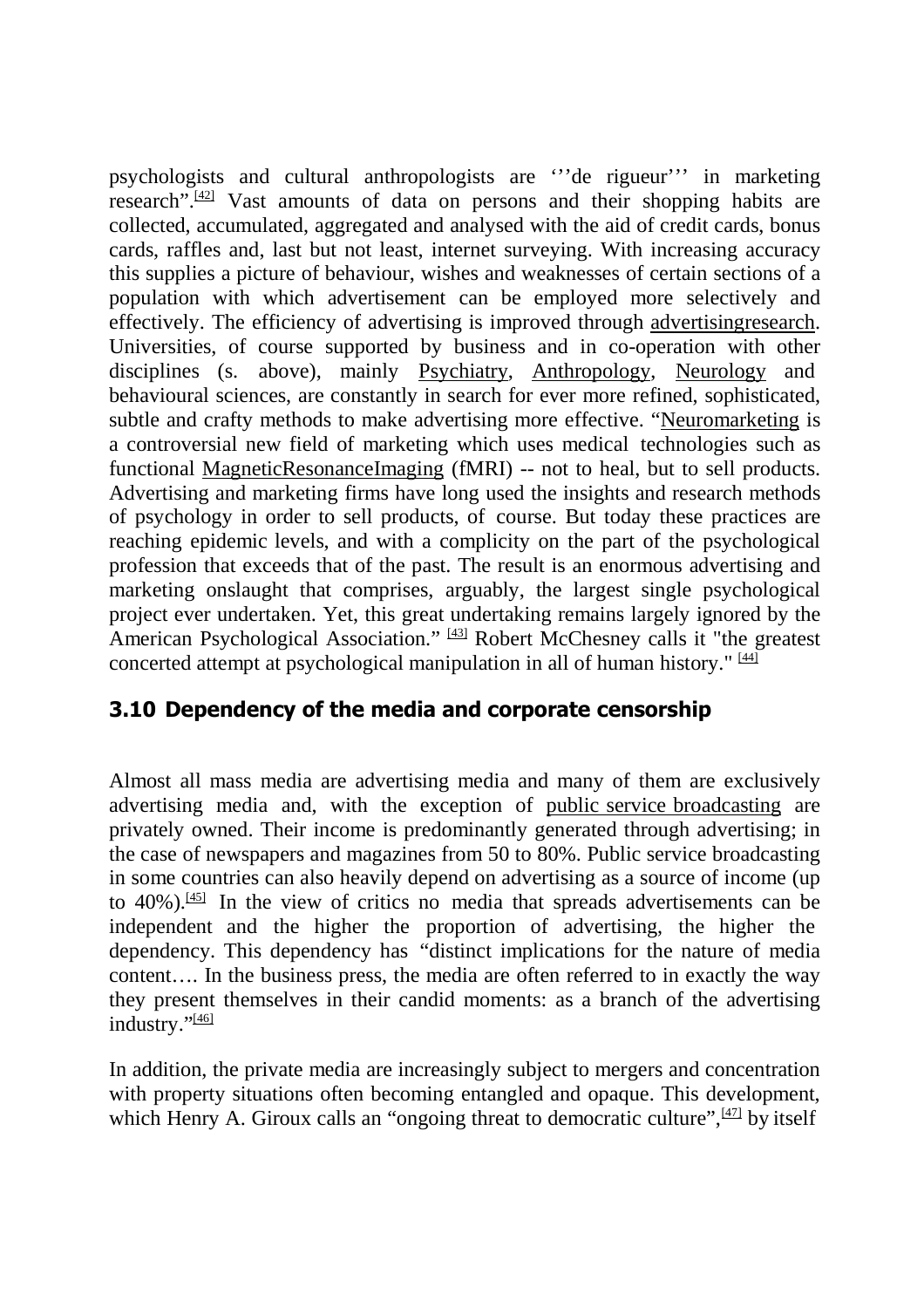should suffice to sound all alarms in a democracy. Five or six advertising agencies dominate this 400 billion U.S. dollar global industry.

"Journalists have long faced pressure to shape stories to suit advertisers and owners …. the vast majority of TV station executives found their news departments 'cooperative' in shaping the news to assist in 'non-traditional revenue development." [48] Negative and undesired reporting can be prevented or influenced when advertisers threaten to cancel orders or simply when there is a danger of such a cancellation. Media dependency and such a threat becomes very real when there is only one dominant or very few large advertisers. The influence of advertisers is not only in regard to news or information on their own products or services but expands to articles or shows not directly linked to them. In order to secure their advertising revenues the media has to create the best possible 'advertising environment'. Another problem considered censorship by critics is the refusal of media to accept advertisements that are not in their interest. A striking example of this is the refusal of TV stations to broadcast ads by Adbusters. Groups try to place advertisements and are refused by networks.  $[49]$ 

It is principally the viewing rates which decide upon the programme in the private radio and television business. "Their business is to absorb as much attention as possible. The viewing rate measures the attention the media trades for the information offered. The service of this attraction is sold to the advertising business" [33] and the viewing rates determine the price that can be demanded for advertising.

"Advertising companies determining the contents of shows has been part of daily life in the USA since 1933. Procter & Gamble (P&G) …. offered a radio station a history-making trade (today know as "bartering"): the company would produce an own show for "free" and save the radio station the high expenses for producing contents. Therefore the company would want its commercials spread and, of course, its products placed in the show. Thus, the series 'MaPerkins' was created, which P&G skilfully used to promote Oxydol, the leading detergent brand in those years and the Soapopera was born ..."<sup>[50]</sup>

While critics basically worry about the subtle influence of the economy on the media, there are also examples of blunt exertion of influence. The US company Chrysler, before it merged with DaimlerBenz had its agency, PentaCom, send out a letter to numerous magazines, demanding them to send, an overview of all the topics before the next issue is published to "avoid potential conflict". Chrysler most of all wanted to know, if there would be articles with "sexual, political or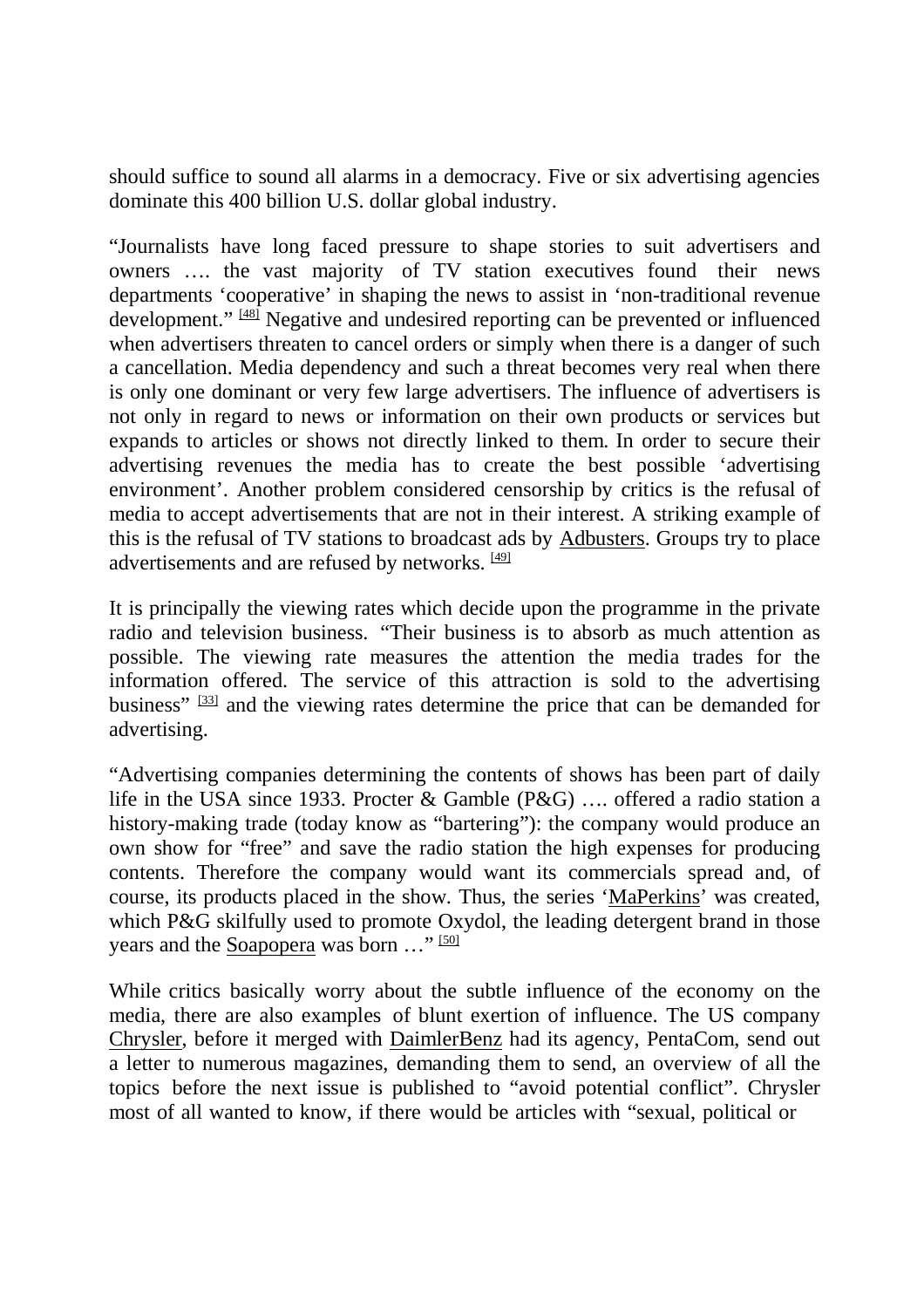social" content or which could be seen as "provocative or offensive". PentaCom executive David Martin said: "Our reasoning is, that anyone looking at a 22.000 \$ product would want it surrounded by positive things. There is nothing positive about an article on child pornography."  $\frac{[50]}{]}$  In another example, the "USA Network held top-level off-the-record' meetings with advertisers in 2000 to let them tell the network what type of programming content they wanted in order for USA to get their advertising." [51] Television shows are created to accommodate the needs for advertising, e. g. splitting them up in suitable sections. Their dramaturgy is typically designed to end in suspense or leave an unanswered question in order to keep the viewer attached.

The movie system, at one time outside the direct influence of the broader marketing system, is now fully integrated into it through the strategies of licensing, tie-ins and product placements. The prime function of many Hollywood films today is to aid in the selling of the immense collection of commodities.<sup>[52]</sup> The press called the 2002 Bond film 'Die Another Day' featuring 24 major promotional partners an 'ad-venture' and noted that James Bond "now has been 'licensed to sell'" As it has become standard practise to place products in motion pictures, it "has self-evident implications for what types of films will attract product placements and what types of films will therefore be more likely to get made". [53]

Advertising and information are increasingly hard to distinguish from each other. "The borders between advertising and media …. become more and more blurred…. What August Fischer, chairman of the board of Axel Springer publishing company considers to be a 'proven partnership between the media and advertising business' critics regard as nothing but the infiltration of journalistic duties and freedoms". According to RTL-executive Helmut Thoma "private stations shall not and cannot serve any mission but only the goal of the company which is the 'acceptance by the advertising business and the viewer'. The setting of priorities in this order actually says everything about the 'design of the programmes' by private television."  $\frac{1501}{2}$  Patrick Le Lay, former managing director of TF1, a private French television channel with a market share of 25 to 35%, said: There are many ways to talk about television. But from the business point of view, let's be realistic: basically, the job of TF1 is, e. g. to help Coca Cola sell its product. (…) For an advertising message to be perceived the brain of the viewer must be at our disposal. The job of our programmes is to make it available, that is to say, to distract it, to relax it and get it ready between two messages. It is disposable human brain time that we sell to Coca Cola." $[54]$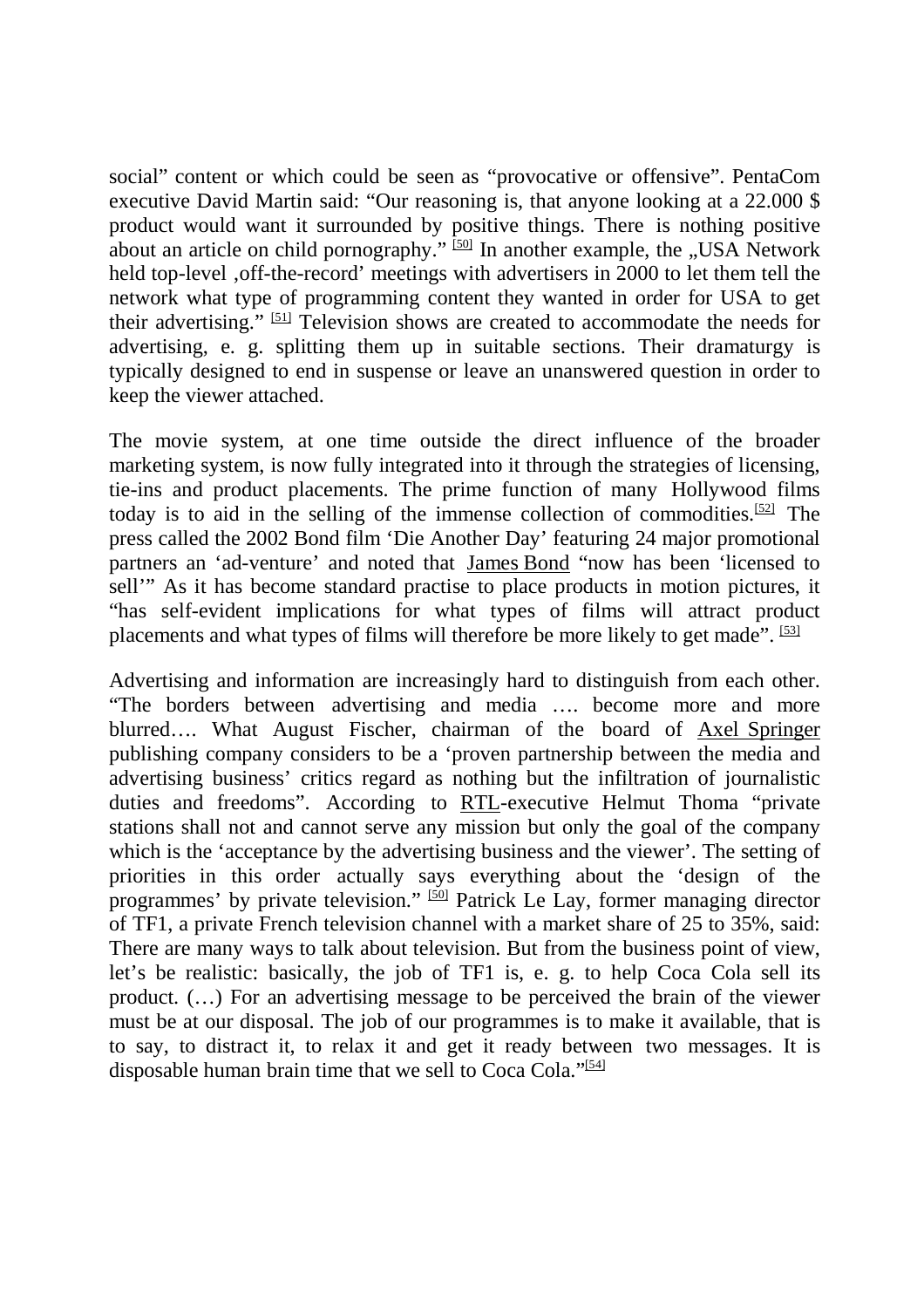Because of these dependencies a widespread and fundamental public debate about advertising and its influence on information and freedom of speech is difficult to obtain, at least through the usual media channels; otherwise these would saw off the branch they are sitting on. "The notion that the commercial basis of media, journalism, and communication could have troubling implications for democracy is excluded from the range of legitimate debate" just as "capitalism is off-limits as a topic of legitimate debate in U.S. political culture". [55]

An early critic of the structural basis of U.S. journalism was Upton Sinclair with his novel The Brass Check in which he stresses the influence of owners, advertisers, public relations, and economic interests on the media. In his book "Our Master's Voice – Advertising" the social ecologist James Rorty (1890–1973) wrote: "The gargoyle's mouth is a loudspeaker, powered by the vested interest of a two-billion dollar industry, and back of that the vested interests of business as a whole, of industry, of finance. It is never silent, it drowns out all other voices, and it suffers no rebuke, for it is not the voice of America? That is its claim and to some extent it is a just claim..." $[56]$ 

It has taught us how to live, what to be afraid of, what to be proud of, how to be beautiful, how to be loved, how to be envied, how to be successful.. Is it any wonder that the American population tends increasingly to speak, think, feel in terms of this jabberwocky? That the stimuli of art, science, religion are progressively expelled to the periphery of American life to become marginal values, cultivated by marginal people on marginal time?"<sup>[57]</sup>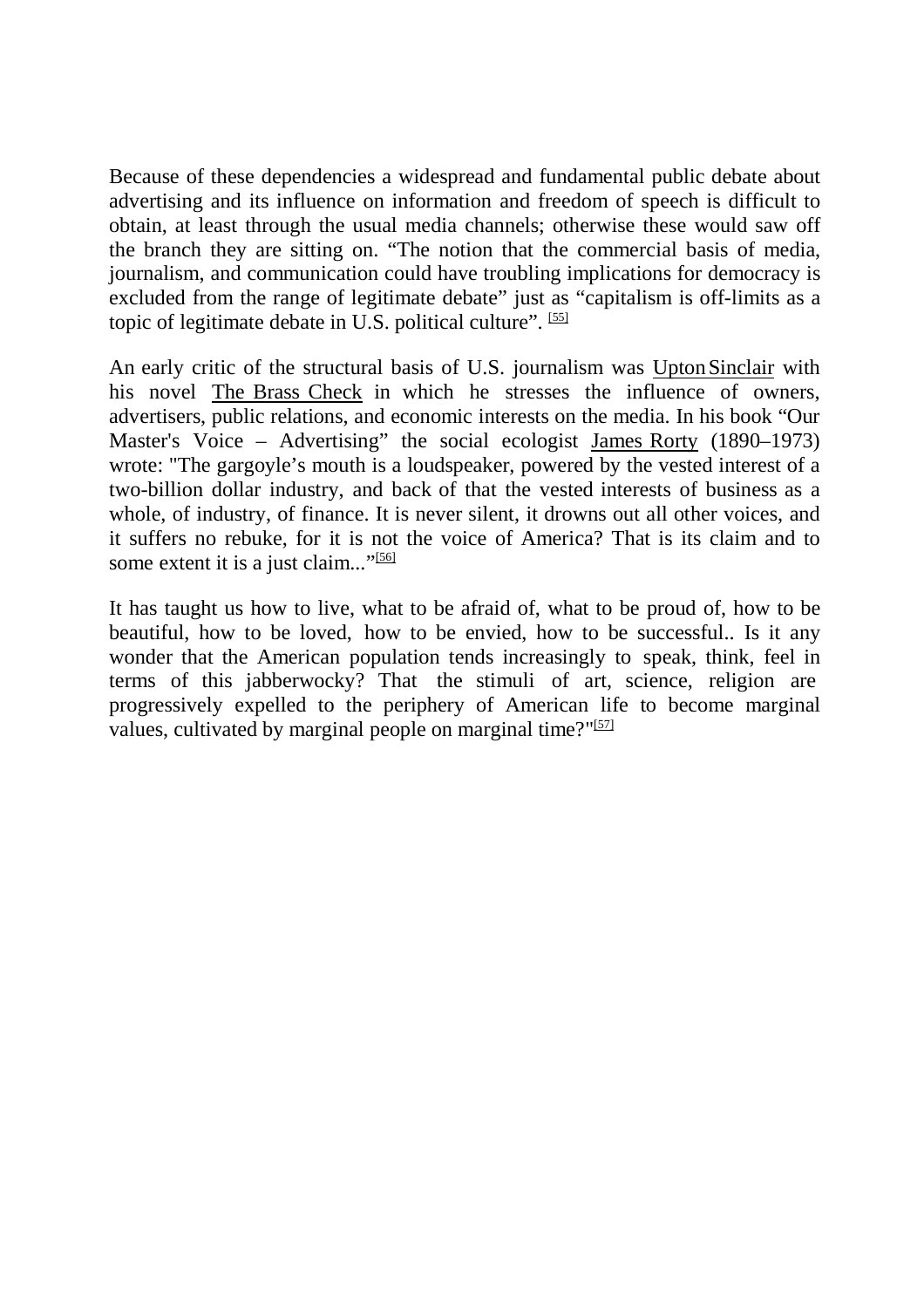## **4.0 CONCLUSION**

In conclusion, it has been confirmed from this study that a new form of advertising that is growing rapidly is social network advertising. It is online advertising with a focus on social networking sites. This is a relatively immature market, but it has shown a lot of promise as advertisers are able to take advantage of the demographic information the user has provided to the social networking site. Friendertising is a more precise advertising term in which people are able to direct advertisements toward others directly using social network service.

## **5.0 SUMMARY**

This unit focuses on historical background of Advertising, Public advertising on Time Square, New York City, Mobile billboard advertising, Public service advertising, Types of advertising, Media and advertising approaches, advertising and constitutional rights, Criticim of advertising, the price of attention and hidden costs.

## **6.0 REFERENCES**

- 1. *a b c* "JEG Sign In Page". Joeg.oxfordjournals.org. http://joeg.oxfordjournals.org/cgi/content/full/8/3/421. Retrieved on 2009-04-20.
- 2. "TNS Media Intelligence". Tns-mi.com. 2007-01-08. http://www.tnsmi.com/news/01082007.htm. Retrieved on 2009-04-20.
- 3. "Global Entertainment and Media Outlook: 2006–2010, a report issued by global accounting firm PricewaterhouseCoopers". Pwc.com. http://www.pwc.com/extweb/pwcpublications.nsf/docid/5AC172F2C9DED 8F5852570210044EEA7?opendocument&vendor=none. Retrieved on 2009-04-20.
- 4. "Slashdot | ISP Operator Barry Shein Answers Spam Questions". Interviews.slashdot.org. 2003-03-03. http://interviews.slashdot.org/article.pl?sid=03/03/03/1528247&tid=111. Retrieved on 2009-04-20.
- 5. "How Marketers Target Kids". Media-awareness.ca. 2009-02-13. http://www.mediaawareness.ca/english/parents/marketing/marketers\_target\_kids.cfm. Retrieved on 2009-04-20.
- 6. Bhatia (2000). *Advertising in Rural India: Language, Marketing Communication, and Consumerism*, 62+68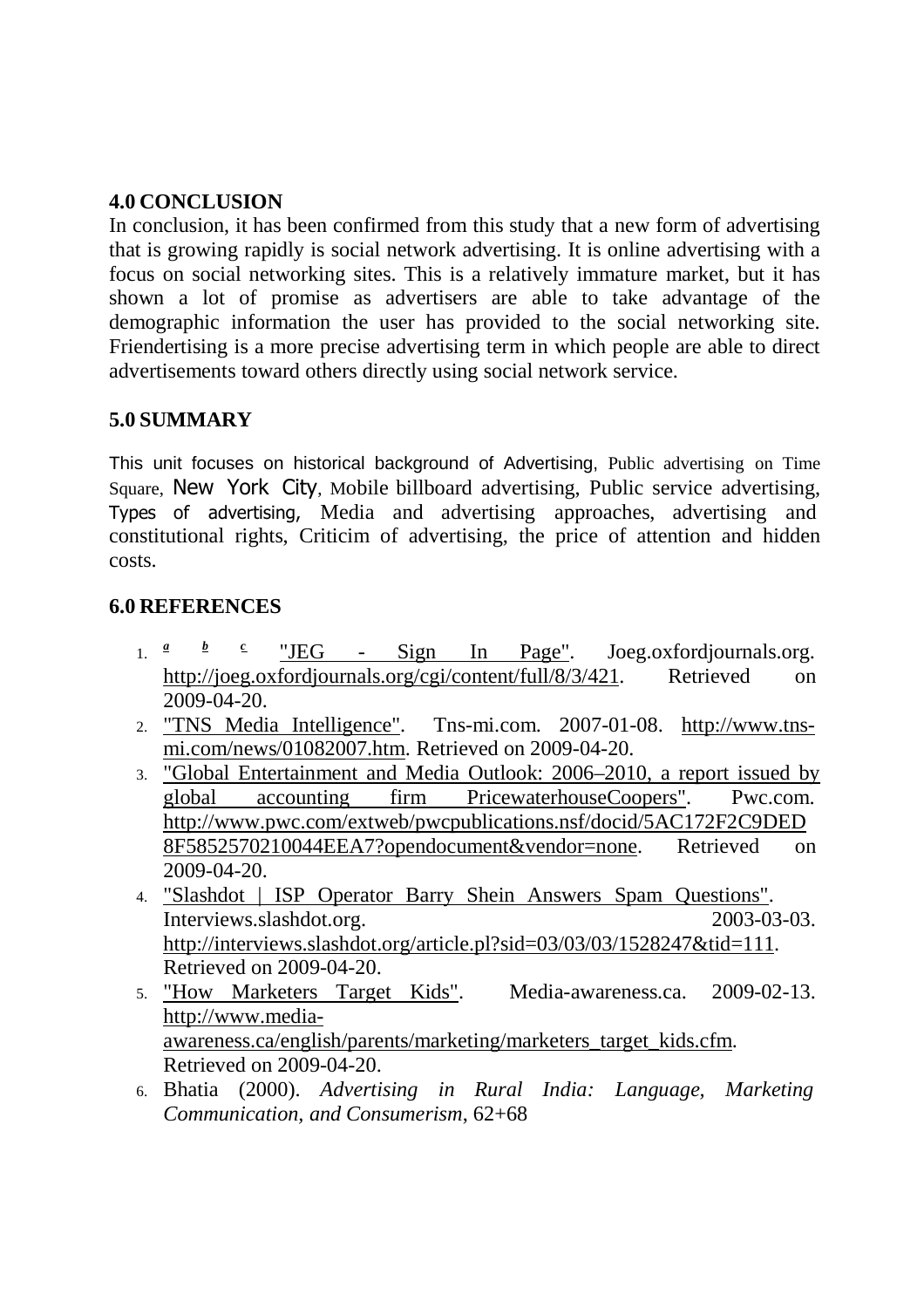- 7. *a b* Eskilson, Stephen J. (2007). *Graphic Design: A New History*. New Haven, Connecticut: Yale University Press. p. 58. ISBN 978-0-300-12011-0.
- 8. Advertising Slogans, Woodbury Soap Company, "The skin you love to touch", J. Walter Thompson Co., 1911
- 9. *a b* McChesney, Robert, *Educators and the Battle for Control of U.S. Broadcasting, 1928-35, Rich Media, Poor Democracy, ISBN 0-252-02448-6* (1999)
- 10. "Public Interest, Convenience and Necessity". Museum.tv. http://www.museum.tv/archives/etv/P/htmlP/publicintere/publicintere.htm. Retrieved on 2009-04-20.
- 11. "Annual U.S. Advertising Expenditure Since 1919". Galbithink.org. 2008-09-14. http://www.galbithink.org/ad-spending.htm. Retrieved on 2009-04-20.
- 12. AdTracking Article
- 13. McCarthy, Michael (2002-10-17). "Digitally inserted ads pop up more in sports". Usatoday.Com. http://www.usatoday.com/money/advertising/2002-10-17-fake-ads\_x.htm. Retrieved on 2009-04-20.
- 14. Keith Mcarthur. "Business". globeandmail.com. http://www.theglobeandmail.com/servlet/story/LAC. 20060315.RVIRTUAL15/TPStory/Business. Retrieved on 2009-04-20.
- 15. http://www.canwestmediaworks.com/television/nontraditional/opportunities/ virtual\_advertising/
- 16. Advertising's Twilight Zone: That Signpost Up Ahead May Be a Virtual product - New York Times
- 17. "Welcome to E-Commerce Times". Ecommercetimes.com. http://www.ecommercetimes.com/story/48956.html. Retrieved on 2009-04-20.
- 18. Franck, Georg: *Ökonomie der Aufmerksamkeit. Ein Entwurf.* 1. Edition, Carl Hanser, March 1998, ISBN 3-446-19348-0, ISBN 978-3-446-19348-2
- 19. *a b c* Die Zeit, Hamburg, Germany (2008-11-13). "Öffentlichkeit: Werbekampagnen vereinnahmen den öffentlichen Raum | Kultur | Nachrichten auf ZEIT ONLINE" (in **(German)**). Zeit.de. http://www.zeit.de/2008/47/Vermuellung. Retrieved on 2009-04-20.
- 20. "Ad Creep Commercial Alert". Commercialalert.org. http://www.commercialalert.org/issues/culture/ad-creep. Retrieved on 2009-04-20.
- 21. McChesney, Robert W. "The Political Economy of Media: Enduring Issues, Emerging Dilemmas". Monthly Review Press, New York, (May 1, 2008), p. 266, ISBN 978-158367161-0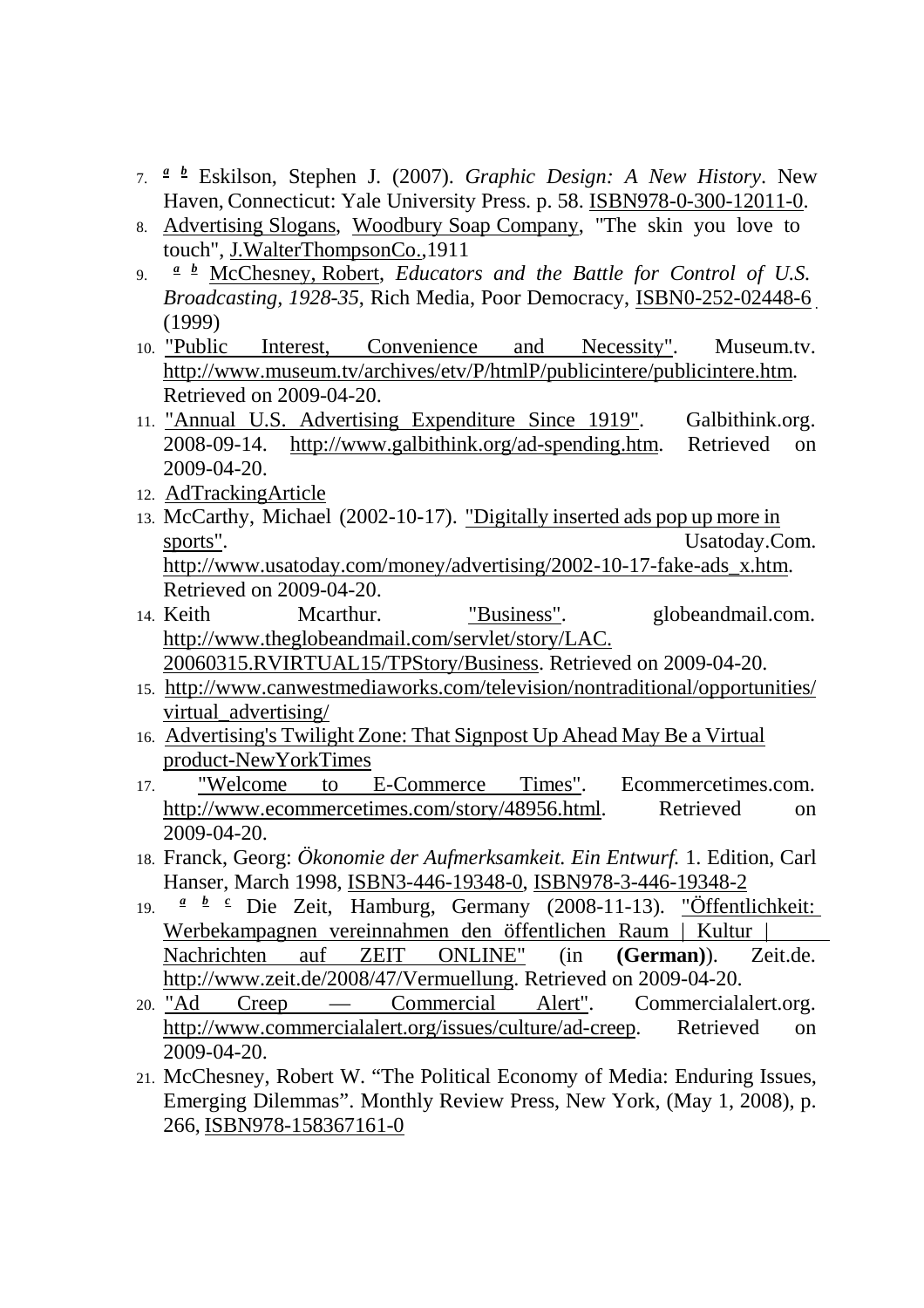- 22. McChesney, Robert W. "The Political Economy of Media: Enduring Issues, Emerging Dilemmas". Monthly Review Press, New York, (May 1, 2008), p. 272, ISBN 978-158367161-0
- 23. Lasn, Kalle in: Culture Jam: The Uncooling of America, William Morrow & Company; 1st edition (November 1999),ISBN 0688156568, ISBN 978-0688156565
- 24. Kilbourne, Jean: Can't Buy My Love: How Advertising Changes the Way We Think and Feel, Touchstone, 2000, ISBN 978-0684866000
- 25. McChesney, Robert W. "The Political Economy of Media: Enduring Issues, Emerging Dilemmas". Monthly Review Press, New York, (May 1, 2008), ISBN 978-158367161-0
- 26. McChesney, Robert W. "The Political Economy of Media: Enduring Issues, Emerging Dilemmas". Monthly Review Press, New York, (May 1, 2008), p. 265, ISBN 978-158367161-0
- 27.Knoche, Manfred (2005): Werbung ein notwendiges "Lebenselixier" für den Kapitalismus: Zur Kritik der politischen Ökonomie der Werbung, in: Seufert, Wolfgang/Müller-Lietzkow, Jörg (Hrsg.): Theorie und Praxis der Werbung in den Massenmedien. Baden-Baden: Nomos, p. 239-255.
- 28. Lasch, Christopher. The Culture of Narcissism: American Life in an Age of Diminishing Expectations, Norton, New York, ISBN 978-0393307382
- 29. http://www.csupomona.edu/~jkirkpatrick/Papers/EthicsAdvtTaxation.pdf
- 30. McChesney, Robert W. "The Political Economy of Media: Enduring Issues, Emerging Dilemmas". Monthly Review Press, New York, (May 1, 2008), pp. 132, 249, ISBN 978-158367161-0
- 31. McChesney, Robert W. "The Political Economy of Media: Enduring Issues, Emerging Dilemmas". Monthly Review Press, New York, (May 1, 2008), p. 252, 249, 254, 256, ISBN 978-158367161-0
- 32. *a b c* Franck, Georg: *Ökonomie der Aufmerksamkeit. Ein Entwurf.* (Economy of Attention), 1. Edition. Carl Hanser, March 1998, ISBN 3-446-19348-0, ISBN 978-3-446-19348-2.
- 33.  $a \rightarrow b \rightarrow c \rightarrow d \rightarrow e$  Lecture held at Philosophicum Lech (Austria) 2002, published in Konrad Paul Liessmann (Hrg.), Die Kanäle der Macht. Herrschaft und Freiheit im Medienzeitalter, Philosophicum Lech Vol. 6, Vienna: Zsolnay, 2003, p. 36-60; preprint in Merkur No. 645, January 2003, S. 1-15
- 34. *a b* Lasch, Christopher: *Das Zeitalter des Narzissmus.* (The Culture of Narcissism), 1. Edition. Hoffmann und Campe, Hamburg 1995.
- 35. **^** " Jhally Website Advertising at the Edge of the Apocalypse". Sutjhally.com. http://www.sutjhally.com/articles/advertisingattheed/. Retrieved on 2009-04-20.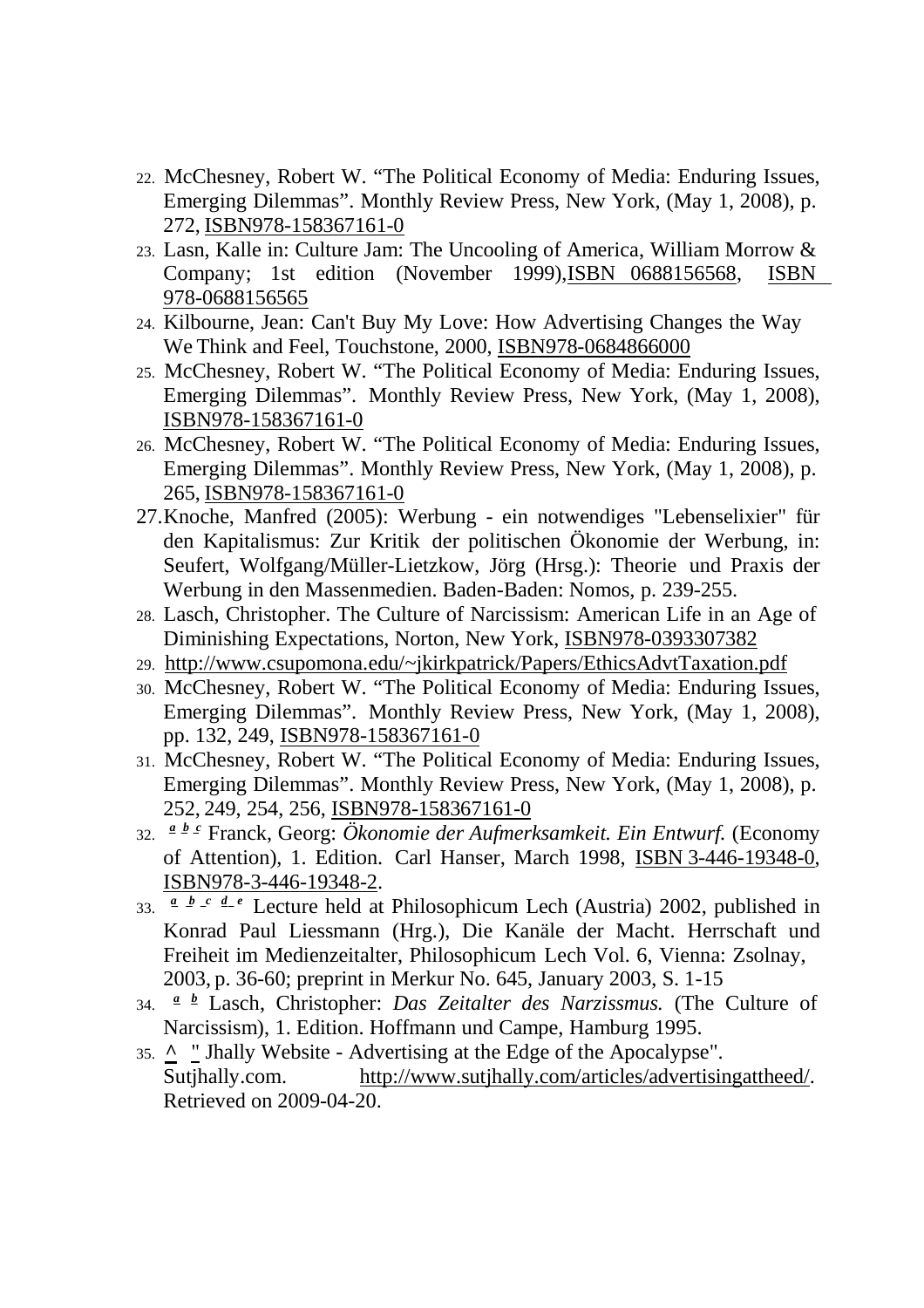- 36. *a b c* "Advertising Social impact". Spiritus-temporis.com. http://www.spiritus-temporis.com/advertising/social-impact.html. Retrieved on 2009-04-20.
- 37. "ZAW-Zentralverband der deutschen Werbewirtschafte. V". Zaw.de. http:// www.zaw.de/. Retrieved on 2009-04-20.
- 38. "US-Werbeausgaben: Internet überflügelt erstmals TV SPIEGEL ONLINE - Nachrichten - Wirtschaft". Spiegel.de. 2008-07-15. http://www.spiegel.de/ wirtschaft/0,1518,566081,00.html. Retrieved on 2009-04-20.
- 39. "Pharmaindustrie: Mehr Geld für Werbung als für Forschung Nachrichten Wissenschaft - WELT ONLINE" (in **(German)**). Welt.de. 2008-01-04. http://www.welt.de/wissenschaft/article1510150/Mehr\_Geld\_fuer\_Werbung als fuer Forschung.html. Retrieved on 2009-04-20.
- 40. McChesney, Robert W. "The Political Economy of Media: Enduring Issues, Emerging Dilemmas". Monthly Review Press, New York, (May 1, 2008), p. 265, ISBN 978-1583671610
- 41. McChesney, Robert W. "The Political Economy of Media: Enduring Issues, Emerging Dilemmas". Monthly Review Press, New York, (May 1, 2008), p. 270, 272, ISBN 978-158367161-0
- 42.  $a \rightarrow b$  McChesney, Robert W. "The Political Economy of Media: Enduring Issues, Emerging Dilemmas". Monthly Review Press, New York, (May 1, 2008), p.277, ISBN 978-1583671610
- 43. "Psychology Commercial Alert". Commercialalert.org. 1999-10-31. http://www.commercialalert.org/issues/culture/psychology. Retrieved on 2009-04-20.
- 44. McChesney, Robert W. "The Political Economy of Media: Enduring Issues, Emerging Dilemmas". Monthly Review Press, New York, (May 1, 2008), p. 277, ISBN 978-1583671610
- 45. Siegert, Gabriele, Brecheis Dieter in: Werbung in der Medien- und Informationsgesellschaft, Verlag für Sozialwissenschaften, 2005, ISBN 3531138936
- 46. McChesney, Robert W. "The Political Economy of Media: Enduring Issues, Emerging Dilemmas". Monthly Review Press, New York, (May 1, 2008), p. 256, ISBN 978-158367161-0
- 47. Giroux, Henry A., McMaster University, Hamilton, Canada, in the foreword for: The Spectacle of Accumulation by Sut Jhally, http://www.sutjhally.com/ biography
- 48. McChesney, Robert W. "The Political Economy of Media: Enduring Issues, Emerging Dilemmas". Monthly Review Press, New York, (May 1, 2008), p. 43, ISBN 978-158367161-0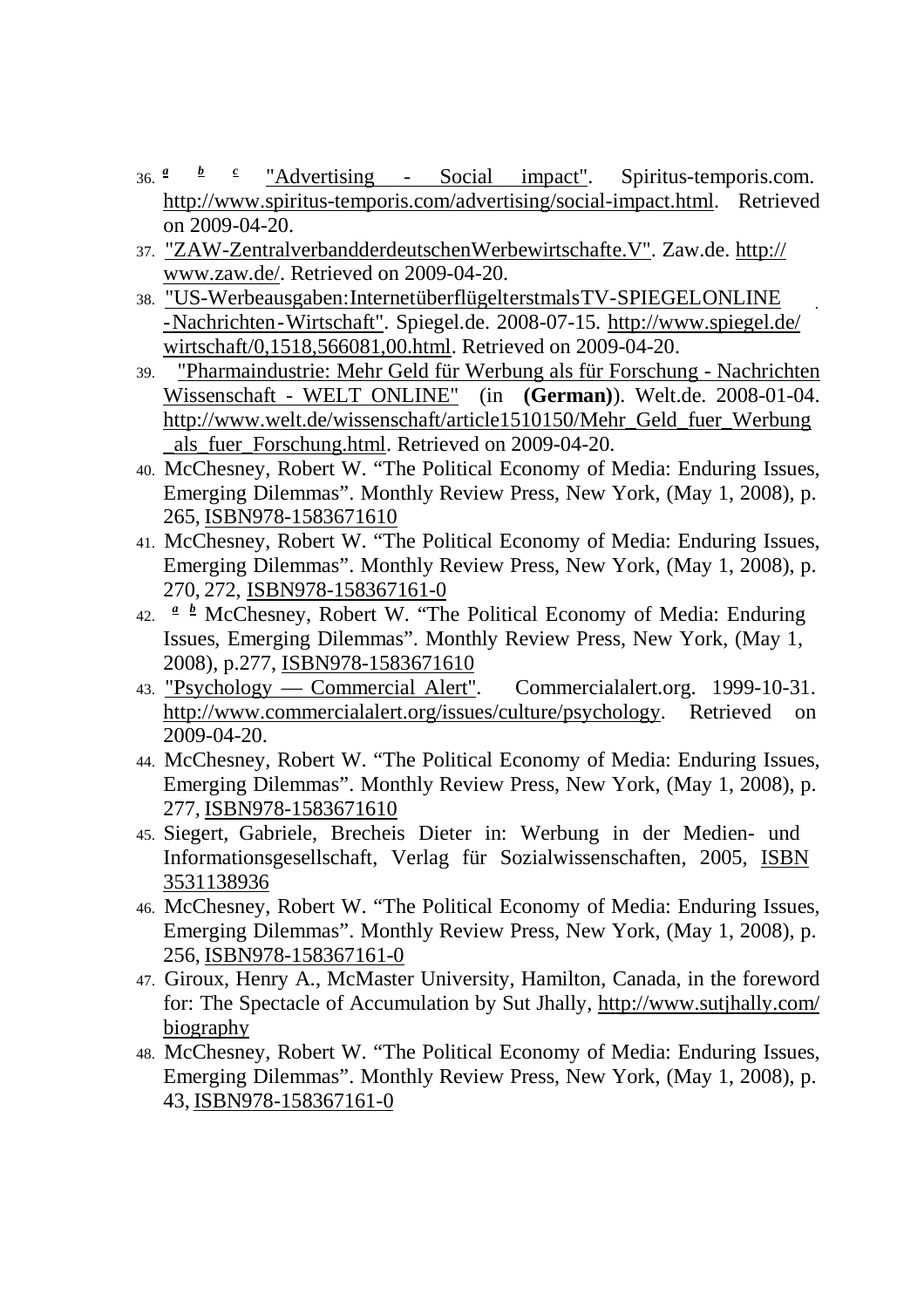- 49. "Adbusters' Ads Busted". In These Times. http://www.inthesetimes.com/article/3581/adbusters\_ads\_busted/. Retrieved on 2009-04-20.
- 50. *a b c* "Seminar: Werbewelten Werbung und Medien" (in **(German)**). Viadrina.euv-ffo.de. http://viadrina.euvffo.de/~sk/SS99/werbung99/medien.html. Retrieved on 2009-04-20.
- 51. McChesney, Robert W. "The Political Economy of Media: Enduring Issues, Emerging Dilemmas". Monthly Review Press, New York, (May 1, 2008), p. 271, ISBN 978-158367161-0
- $52.$   $\frac{a}{b}$  Jhally, Sut. Advertising at the edge of the apocalypse: http://www.sutjhally.com/articles/advertisingattheed/
- 53. McChesney, Robert W. "The Political Economy of Media: Enduring Issues, Emerging Dilemmas". Monthly Review Press, New York, (May 1, 2008), pp. 269,270, ISBN 978-158367161-0
- 54. "Selon Le Lay, TF1 a une mission : fournir du "temps de cerveau humain disponible" - [Observatoire français des médias]". Observatoire-medias.info. http://www.observatoire-medias.info/article.php3?id\_article=225. Retrieved on 2009-04-20.
- 55. McChesney, Robert W. "The Political Economy of Media: Enduring Issues, Emerging Dilemmas". Monthly Review Press, New York, (May 1, 2008), pp. 235, 237, ISBN 978-158367161-0
- 56. Rorty, James: "Our Master's Voice: Advertising" Ayer Co Pub, 1976, ISBN 0405080441, ISBN 9780405080449

## **7.0 TUTOR MARKED ASSIGNMENT**

- 1. Discuss Public service advertising?
- 2. State and explain various types of advertising?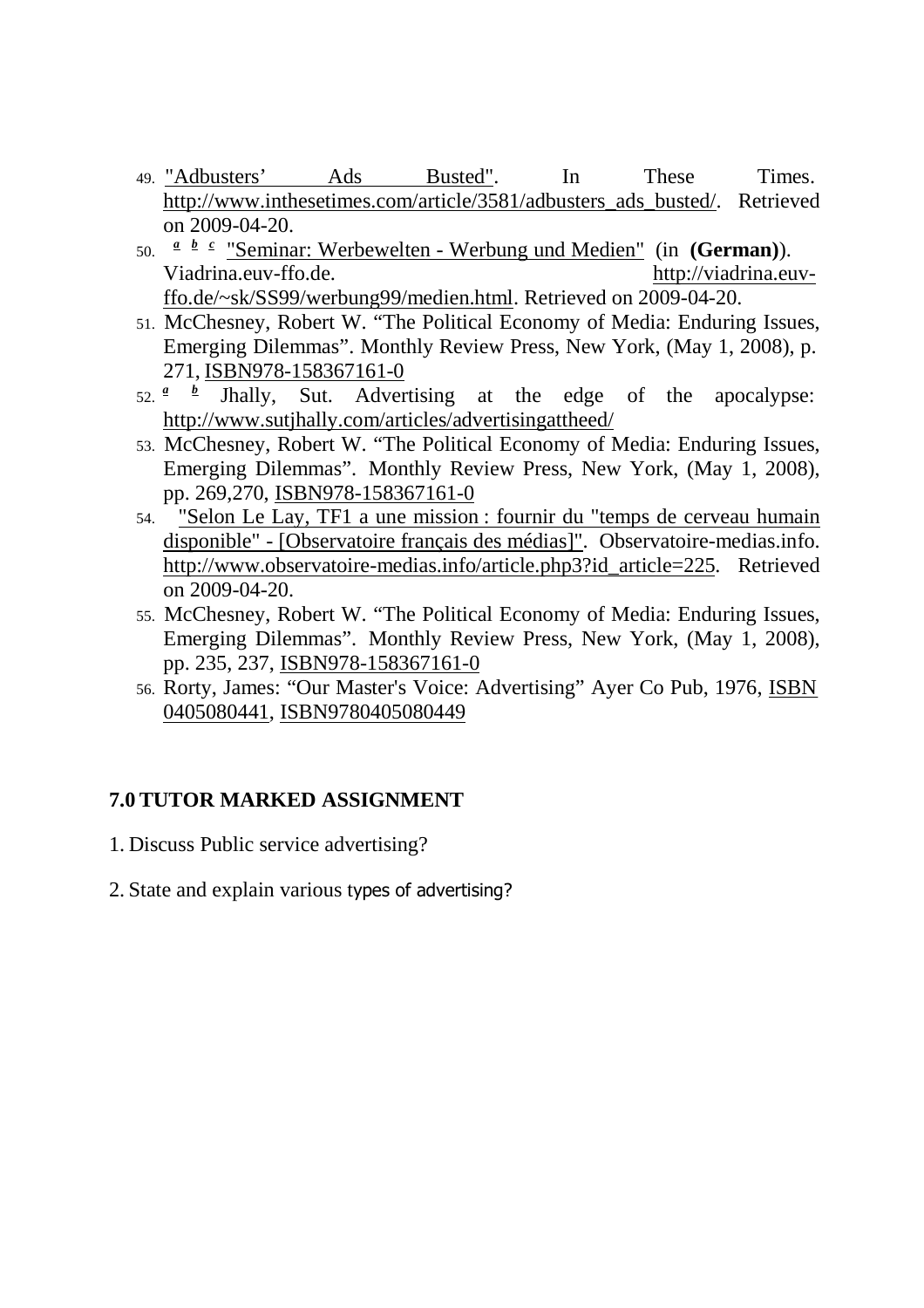## **UNIT FOURTEEN CONTEMPORARY ISSUES ON ADVERTISING**

## **1.0 INTRODUCTION**

There are many issues arise as a result of placing an advert on any form or type of advertisement. This unit shall discuss few contemporary issues that have something to do with advertisement both locally and internationally.

# 2.0 **OBJECTIVES:**

At the end of this unit student will be able to:

Explain occupation and Commercialization Of Public Space Analyze Socio-cultural aspects, sexism, discrimination and stereotyping Discuss Children and adolescents as target groups Launch Opposition And Campaigns Against Advertising Manage Taxation as revenue and control Implement Advertising regulation Apply Global advertising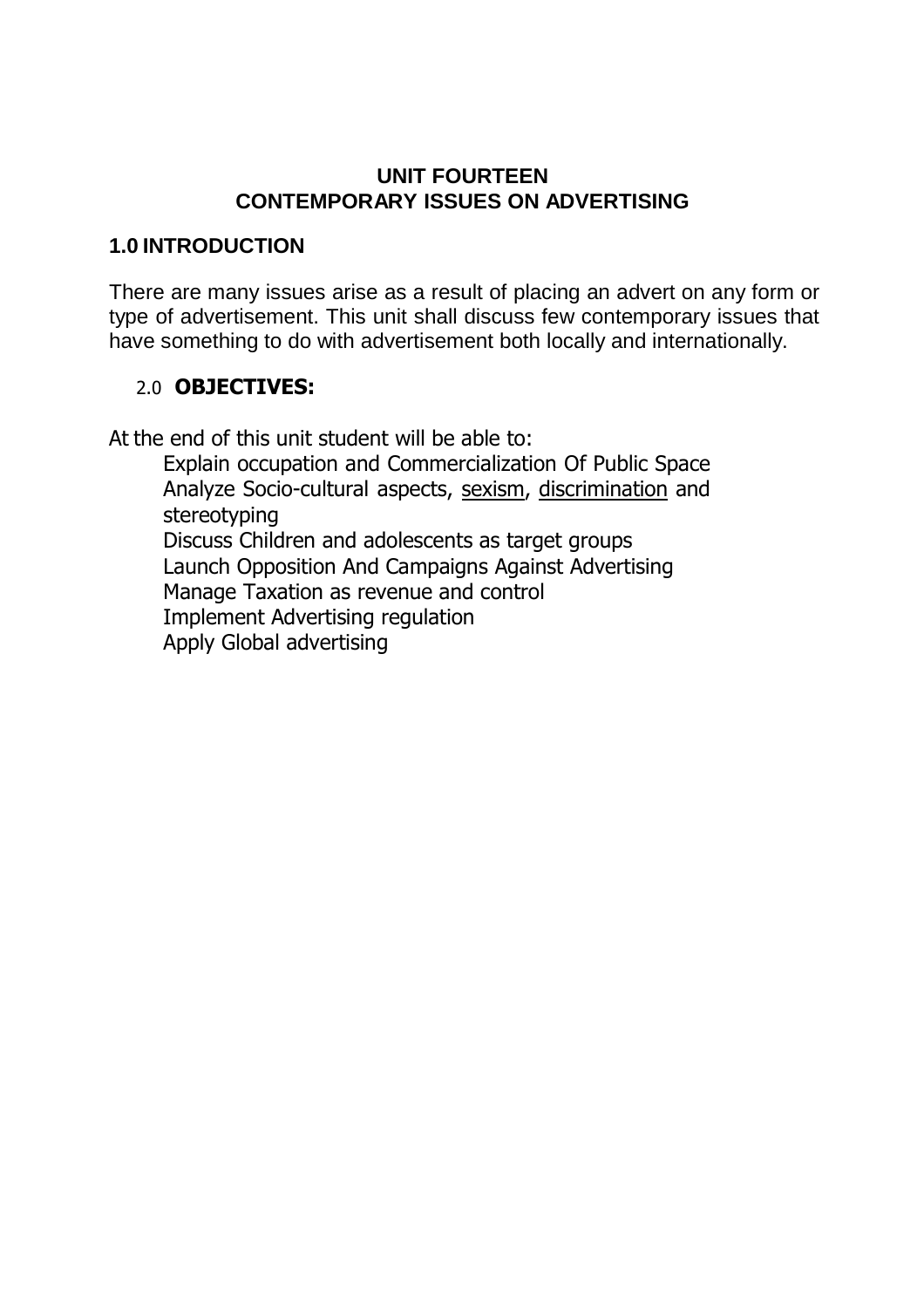# **3.0 MAIN CONTENT**

# **3.1 OCCUPATION AND COMMERCIALISATION OF PUBLIC SPACE**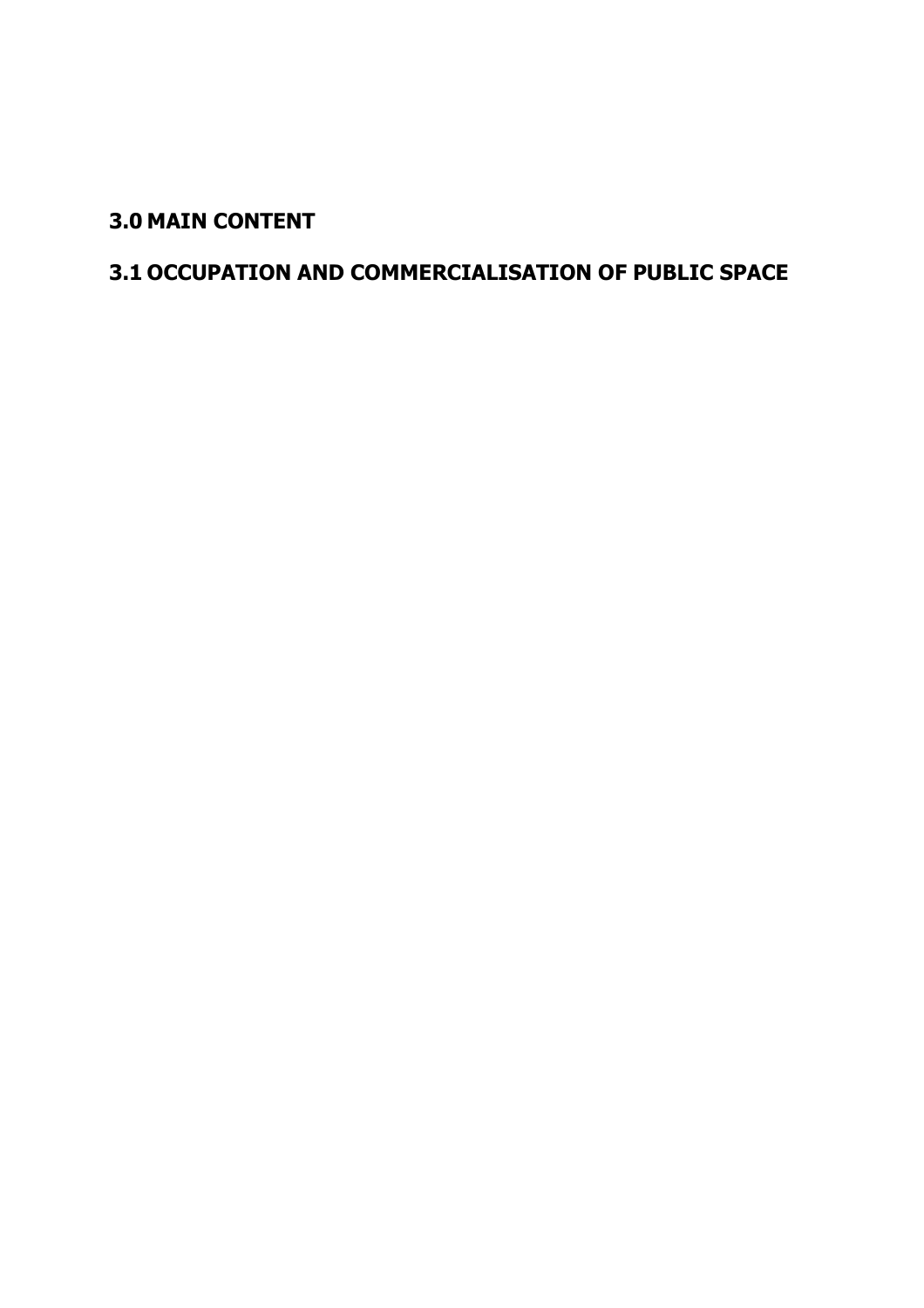Every visually perceptible place has potential for advertising. Especially urban areas with their structures but also landscapes in sight of through fares are more and more turning into media for advertisements. Signs, posters, billboards, flags have become decisive factors in the urban appearance and their numbersare still on the increase. "Outdoor advertising has become unavoidable. Traditional billboards and transit shelters have cleared the way for more pervasive methods such as wrapped vehicles, sides of buildings, electronic signs, kiosks, taxis, posters, sides of buses, and more. Digital technologies are used on buildings to sport 'urban wall displays'. In urban areas commercial content is placed in our sight and into our consciousness every moment we are in public space. The German Newspaper 'Zeit' called it a new kind of 'dictatorship that one cannot escape'.<sup>[19]</sup> Over time, this domination of the surroundings has become the "natural" state. Through long-term commercial saturation, it has become implicitly understood by the public that advertising has the right to own, occupy and control every inch of available space. The steady normalization of invasive advertising dulls the public's perception of their surroundings, re-enforcing a general attitude of powerlessness toward creativity and change, thus a cycle develops enabling advertisers to slowly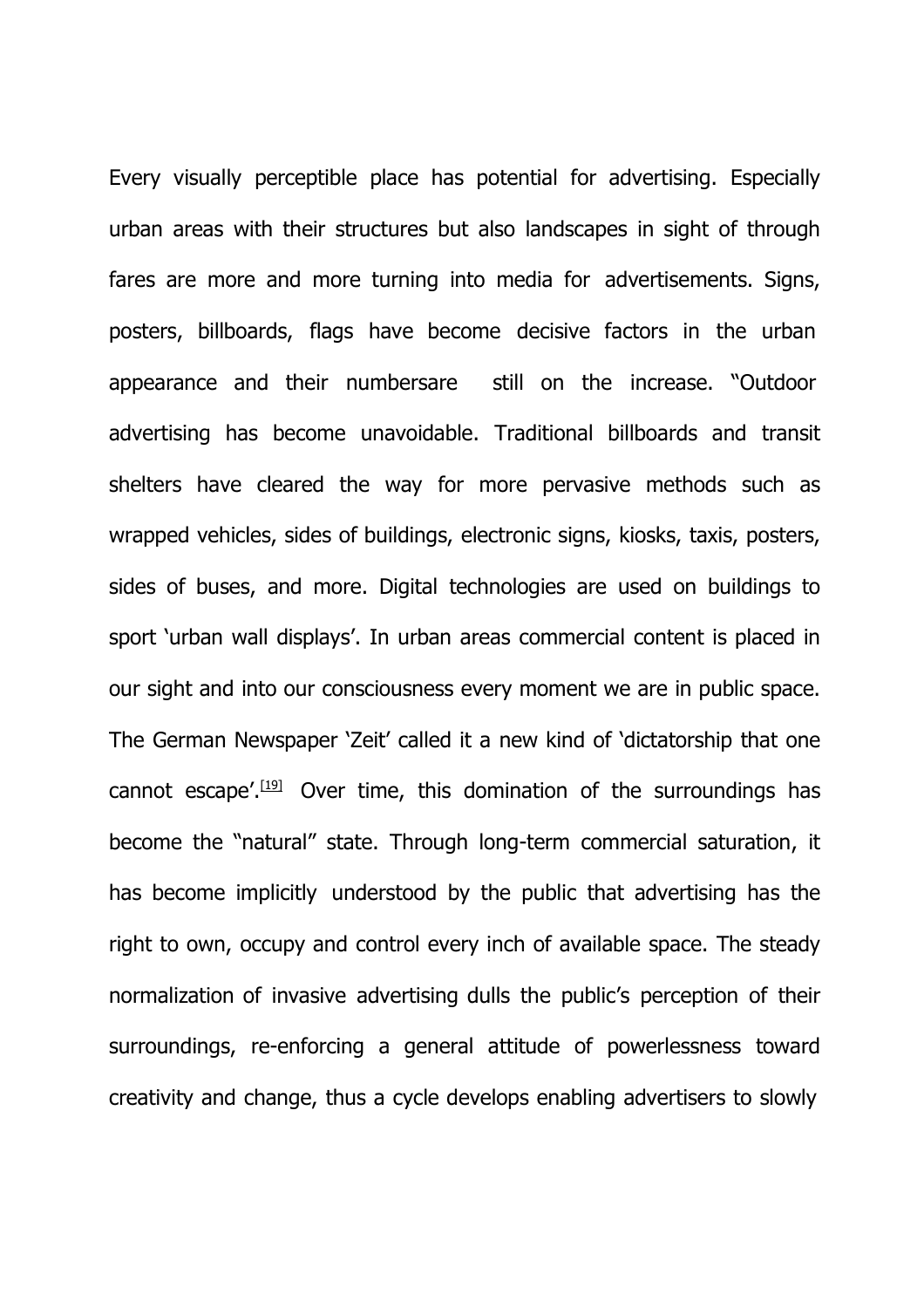and consistently increase the saturation of advertising with little or no

public outcry."[63]

The massive optical orientation toward advertising changes the function of public spaces which are utilised by brands. Urban landmarks are turned into trademarks. The highest pressure is exerted on renown and highly frequented public spaces which are also important for the identity of a city (e. g. Piccadilly Circus, Times Square, Alexanderplatz). Urban spaces are public commodities and in this capacity they are subject to "aesthetical environment protection", mainly through building regulations, heritage protection and landscape protection. "It is in this capacity that these spaces are now being privatised. They are peppered with billboards and signs, they are remodelled into media for advertising." [33][32]

# **3.2 Socio-cultural aspects, sexism, discrimination and**

## **stereotyping**

"Advertising has an "agenda setting function" which is the ability, with huge sums of money, to put consumption as the only item on the agenda. In the battle for a share of the public conscience this amounts to non-treatment (ignorance) of whatever is not commercial and whatever is not advertised for. Spheres without commerce and advertising serving the muses and relaxation remain without respect. With increasing force advertising makes itself comfortable in the private sphere so that the voice of commerce becomes the dominant way of expression in society." <sup>[64]</sup> Advertising critics see advertising as the leading light in our culture. Sut Jhally and James Twitchell go beyond considering advertising as kind of religion and that advertising even replaces religion as a key institution.<sup>[65]</sup> "Corporate advertising (or is it commercial media?) is the largest single psychological project ever undertaken by the human race. Yet for all of that, its impact on us remains unknown and largely ignored. When I think of the media's influence over years, over decades, I think of those brainwashing experiments conducted by Dr. Ewen Cameron in a Montreal psychiatric hospital in the 1950s (see MKULTRA). The idea of the CIA-sponsored "depatterning" experiments was to outfit conscious, unconscious or semiconscious subjects with headphones, and flood their brains with thousands of repetitive "driving" messages that would alter their behaviour over time….Advertising aims to do the same thing."[66] Advertising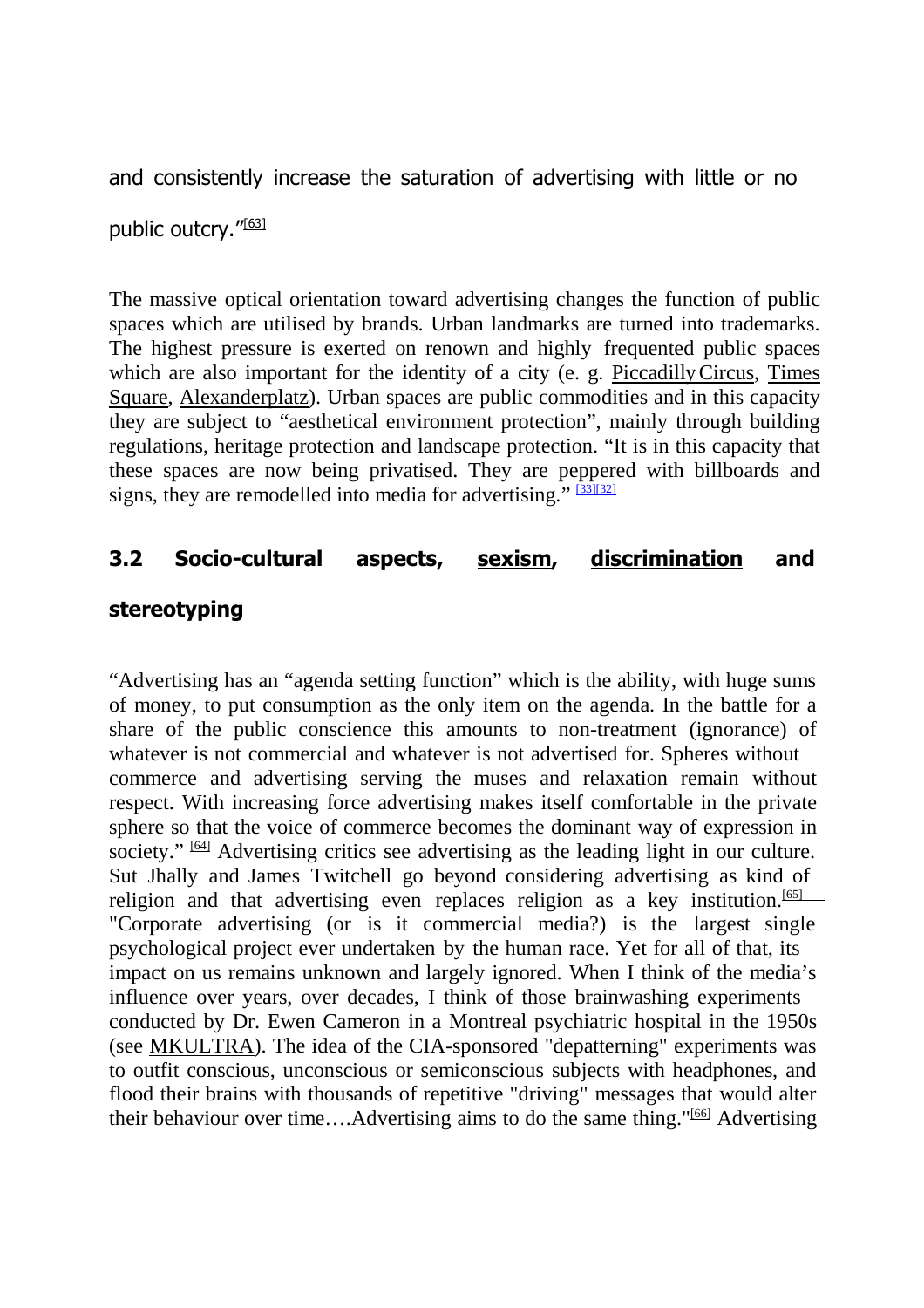is especially aimed at young people and children and it increasingly reduces young people to consumers.<sup>[67]</sup> For Sut Jhally it is not "surprising that something this central and with so much being expended on it should become an important presence in social life. Indeed, commercial interests intent on maximizing the consumption of the immense collection of commodities have colonized more and more of the spaces of our culture. For instance, almost the entire media system (television and print) has been developed as a delivery system for marketers its prime function is to produce audiences for sale to advertisers. Both the advertisements it carries, as well as the editorial matter that acts as a support for it, celebrate the consumer society. The movie system, at one time outside the direct influence of the broader marketing system, is now fully integrated into it through the strategies of licensing, tie-ins and product placements. The prime function of many Hollywood films today is to aid in the selling of the immense collection of commodities. As public funds are drained from the non-commercial cultural sector, art galleries, museums and symphonies bid for corporate sponsorship." $[52]$  In the same way effected is the education system and advertising is increasingly penetrating schools and universities. Cities, such as New York, accept sponsors for public playgrounds. "Even the pope has been commercialized … The pope's 4-day visit to Mexico in  $\dots$ 1999 was sponsored by Frito-Lay and PepsiCo.<sup>[68]</sup> The industry is accused of being one of the engines powering a convoluted economic mass production system which promotes consumption. As far as social effects are concerned it does not matter whether advertising fuels consumption but which values, patterns of behaviour and assignments of meaning it propagates. Advertising is accused of hijacking the language and means of pop culture, of protest movements and even of subversive criticism and does not shy away from scandalizing and breaking taboos (e. g. Benneton). This in turn incites counter action, what Kalle Lasn in 2001 called ''Jamming the Jam of the Jammers''. Anything goes. "It is a central social-scientific question what people can be made to do by suitable design of conditions and of great practical importance. For example, from a great number of experimental psychological experiments it can be assumed, that people can be made to do anything they are capable of, when the according social condition can be created." [69]

Advertising often uses stereotype gender specific roles of men and women reinforcing existing clichés and it has been criticized as "inadvertently or even intentionally promoting sexism, racism, and ageism… At very least, advertising often reinforces stereotypes by drawing on recognizable "types" in order to tell stories in a single image or 30 second time frame."<sup>[36]</sup> Activities are depicted as typical male or female (stereotyping). In addition people are reduced to their sexuality or equated with commodities and gender specific qualities are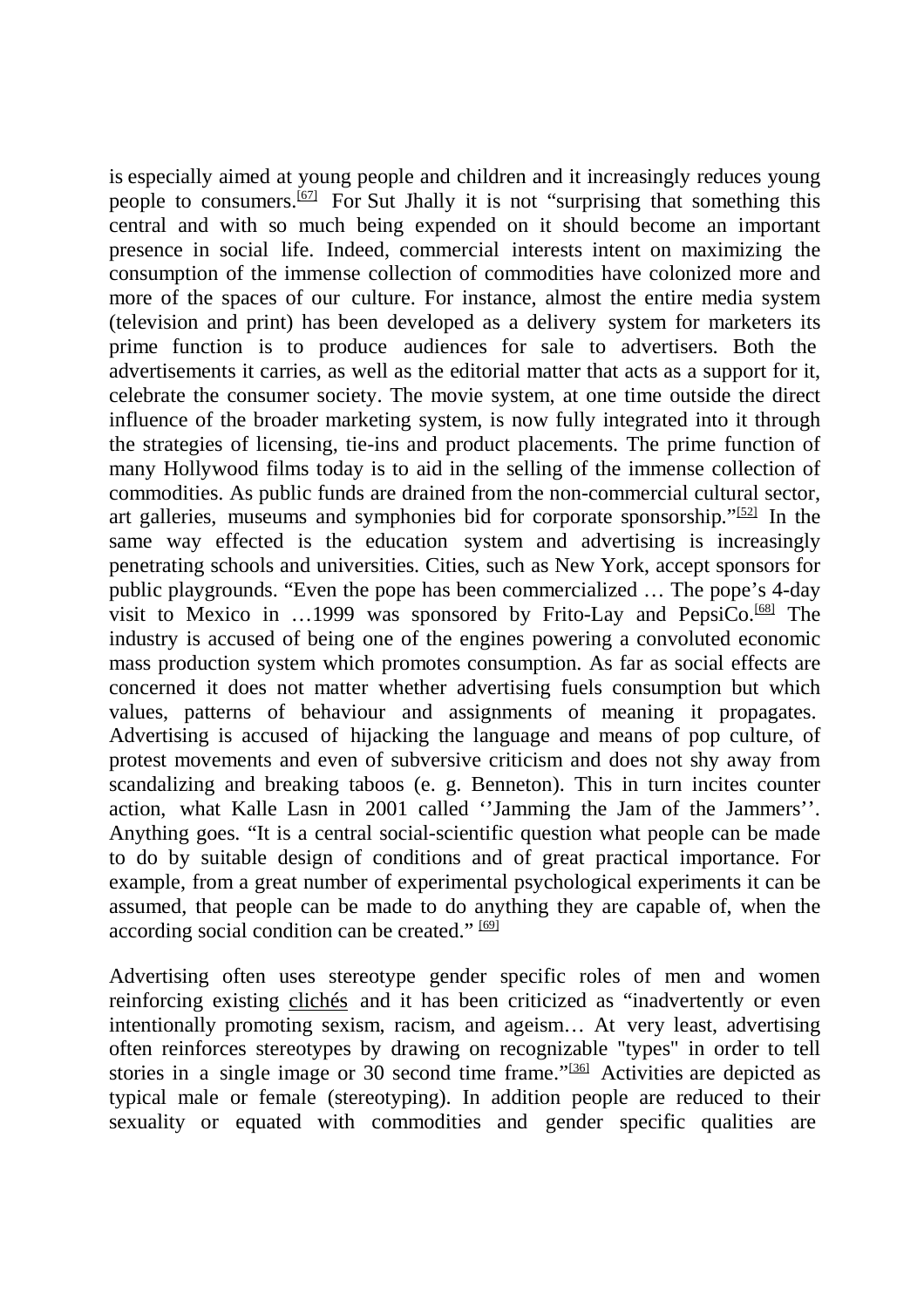exaggerated. Sexualised female bodies, but increasingly also males, serve as eyecatchers. In advertising it is usually a woman being depicted as

servants of men and children that react to the demands and complaints of their loved ones with a bad conscience and the promise for immediate improvement (wash, food) a sexual or emotional play toy for the self-affirmation of men a technically totally clueless being that can only manage a childproof operation female expert, but stereotype from the fields of fashion, cosmetics, food or at the most, medicine doing ground-work for others, e. g. serving coffee while a journalist interviews a politician  $\frac{[70]}{[70]}$ 

A great part of advertising is the promotion of products dealing with the appearance of people, mainly for women (in the past almost only for women). Thus, the media put girls and women under high pressure to compare themselves with a propagated ideal beauty. Consequences of this are eating disorders, self mutilations, beauty operations etc. The EU parliament passed a resolution in 2008 that advertising may not be discriminating and degrading. This shows that politics is increasingly concerned about the negative aspects of advertising.

#### **3.3 Children and adolescents as target groups**

The children's market, where resistance to advertising is weakest, is the "pioneer for ad creep".[71] "Kids are among the most sophisticated observers of ads. They can sing the jingles and identify the logos, and they often have strong feelings about products. What they generally don't understand, however, are the issues that underlie how advertising works. Mass media are used not only to sell goods but also ideas: how we should behave, what rules are important, who we should respect and what we should value." <sup>[72]</sup> Youth is increasingly reduced to the role of a consumer. Not only the makers of toys, sweets, ice cream, breakfast food and sport articles prefer to aim their promotion at children and adolescents. Advertising for other products preferably uses media with which they can also reach the next generation of consumers.<sup>[73]</sup> "Key advertising messages exploit the emerging independence of young people". Cigarettes, for example, "are used as a fashion accessory and appeal to young women. Other influences on young people include the linking of sporting heroes and smoking through sports sponsorship, the use of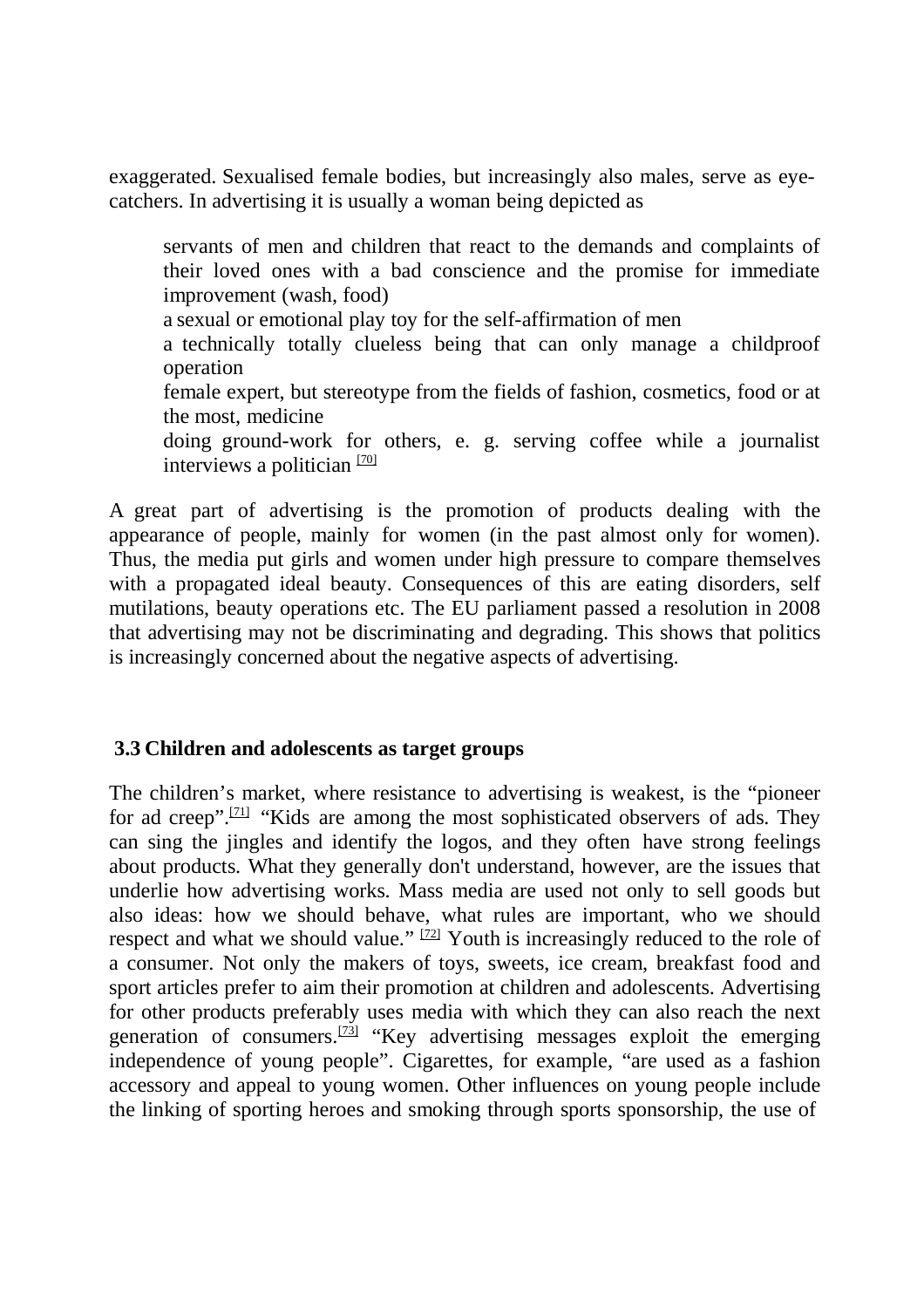cigarettes by popular characters in television programmes and cigarette promotions. Research suggests that young people are aware of the most heavily advertised cigarette brands." [61]

"Product placements show up everywhere, and children aren't exempt. Far from it. The animated film, Food fight, had 'thousands of products and character icons from the familiar (items) in a grocery store.' Children's books also feature branded items and characters, and millions of them have snack foods as lead characters." [74] Business is interested in children and adolescents because of their buying power and because of their influence on the shopping habits of their parents. As they are easier to influence they are especially targeted by the advertising business. "The marketing industry is facing increased pressure over claimed links between exposure to food advertising and a range of social problems, especially growing obesity levels." [75] In 2001, children's programming accounted for over 20% of all U.S. television watching. The global market for children's licensed products was some 132 billion U.S. dollars in 2002.<sup>[42]</sup> Advertisers target children because, e. g. in Canada, they "represent three distinct markets:

- 1. Primary Purchasers (\$2.9 billion annually)
- 2. Future Consumers (Brand-loyal adults)
- 3. Purchase Influencers (\$20 billion annually)

Kids will carry forward brand expectations, whether positive, negative or indifferent Kids are already accustomed to being catered to as consumers. The long term prize: Loyalty of the kid translates into a brand loyal adult customer" <sup>[76]</sup>

The average Canadian child sees 350,000 TV commercials before graduating from high school, spends nearly as much time watching TV as attending classes. In 1980 the Canadian province of Québec banned advertising for children under age  $13$ .<sup>[77]</sup> "In upholding the constitutional validity of the Quebec Consumer Protection Act restrictions on advertising to children under age 13 (in the case of a challenge by a toy company) the Court held: '...advertising directed at young children is per se manipulative. Such advertising aims to promote products by convincing those who will always believe."<sup>[78]</sup> Norway (ads directed at children under age 12), and Sweden (television ads aimed at children under age 12) also have legislated broad bans on advertising to children, during child programmes any kind of advertising is forbidden in Sweden, Denmark, Austria and Flemish Belgium. In Greece there is no advertising for kids products from 7 to 22 h. An attempt to restrict advertising directed at children in the USA failed with reference to the First Amendment. In Spain bans are also considered undemocratic.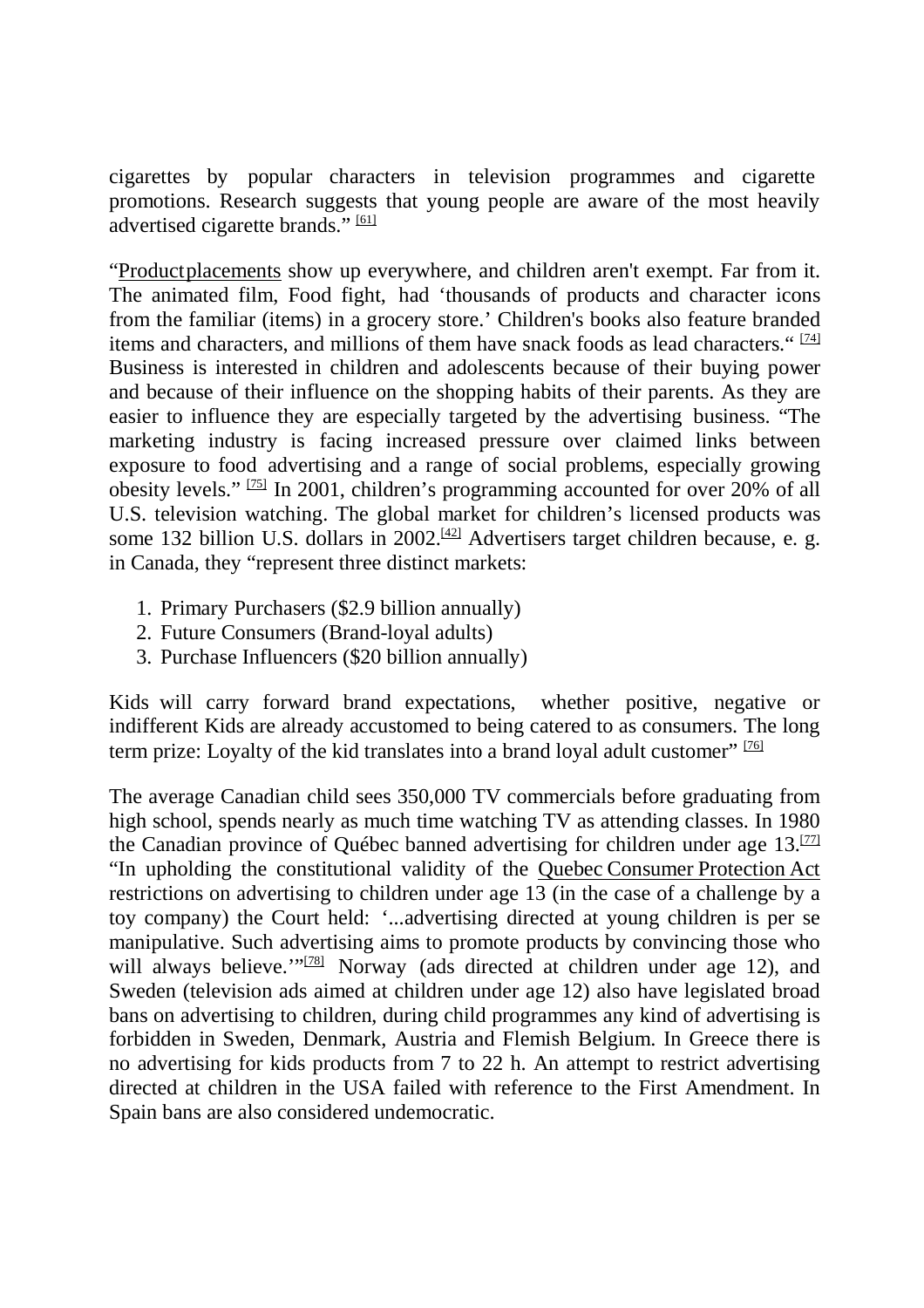#### **3.4 Opposition And Campaigns Against Advertising**

Billboard in Lund, Sweden, saying "One Night Stand?" (2005)

According to critics, the total commercialization of all fields of society, the privatization of public space, the acceleration of consumption and waste of resources including the negative influence on lifestyles and on the environment has not been noticed to the necessary extent. The "hyper-commercialization of the culture is recognized and roundly detested by the citizenry, although the topic scarcely receives a whiff of attention in the media or political culture".<sup>[81]</sup> "The greatest damage done by advertising is precisely that it incessantly demonstrates the prostitution of men and women who lend their intellects, their voices, their artistic skills to purposes in which they themselves do not believe, and …. that it helps to shatter and ultimately destroy our most precious non-material possessions: the confidence in the existence of meaningful purposes of human activity and respect for the integrity of man."  $[82]$  "The struggle against advertising is therefore essential if we are to overcome the pervasive alienation from all genuine human needs that currently plays such a corrosive role in our society. But in resisting this type of hyper-commercialism we should not be under any illusions. Advertising may seem at times to be an almost trivial of omnipresent aspect of our economic system. Yet, as economist A. C. Pigou pointed out, it could only be 'removed altogether' if 'conditions of monopolistic competition' inherent to corporate capitalism were removed. To resist it is to resist the inner logic of capitalism itself, of which it is the pure expression."  $[83]$ 

"Visual pollution, much of it in the form of advertising, is an issue in all the world's large cities. But what is pollution to some is a vibrant part of a city's fabric to others. New York City without Times Square's huge digital billboards or Tokyo without the Ginza's commercial panorama is unthinkable. Piccadilly Circus would be just a London roundabout without its signage. Still, other cities, like Moscow, have reached their limit and have begun to crack down on over-the-top outdoor advertising."[84] "Many communities have chosen to regulate billboards to protect and enhance their scenic character. The following is by no means a complete list of such communities, but it does give a good idea of the geographic diversity of cities, counties and states that prohibit new construction of billboards. Scenic America estimates the nationwide total of cities and communities prohibiting the construction of new billboards to be at least 1500. A number of States in the USA prohibit all billboards: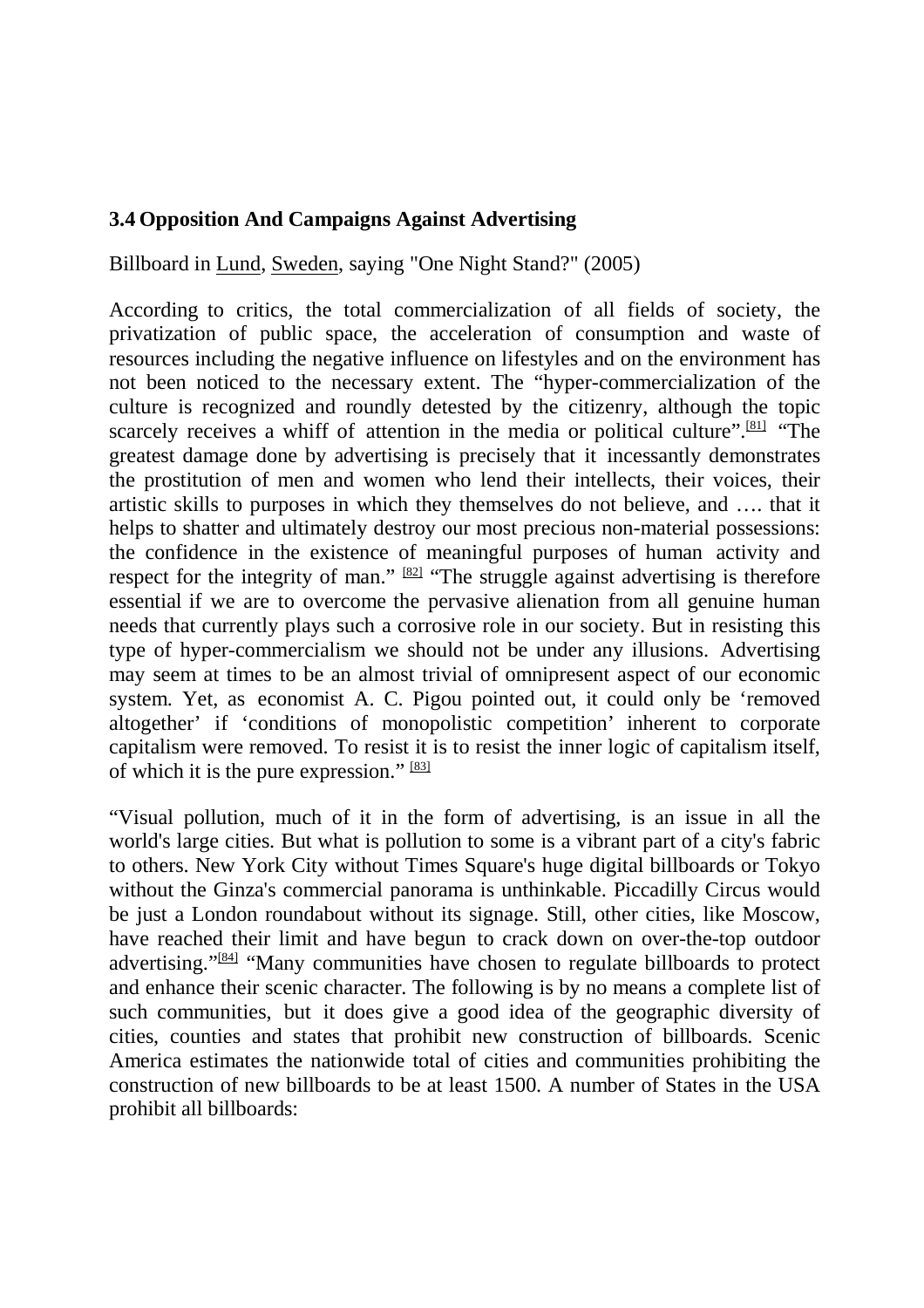Vermont - Removed all billboards in 1970s Hawaii - Removed all billboards in 1920s Maine - Removed all billboards in 1970s and early 80s Alaska - State referendum passed in 1998 prohibits billboards [85] Almost two years ago the city of São Paulo, Brazil, ordered the downsizing or removal of all billboards and most other forms of commercial advertising in the city." [86]

Technical appliances, such as Spam filters, TV-Zappers, Ad-Blockers for TV's and stickers on mail boxes: "No Advertising" and an increasing number of court cases indicate a growing interest of people to restrict or rid themselves of unwelcome advertising.

Consumer protection associations, environment protection groups, globalization opponents, consumption critics, sociologists, media critics, scientists and many others deal with the negative aspects of advertising. "Antipub" in France, "subvertising", culture jamming and adbusting have become established terms in the anti-advertising community. On the international level globalization critics such as Naomi Klein and Noam Chomsky are also renown media and advertising critics. These groups criticize the complete occupation of public spaces, surfaces, the airwaves, the media, schools etc. and the constant exposure of almost all senses to advertising messages, the invasion of privacy, and that only few consumers are aware that they themselves are bearing the costs for this to the very last penny. Some of these groups, such as the 'The Billboard Liberation Front Creative Group' in San Francisco or Adbusters in Vancouver, Canada, have manifestos.<sup>[87]</sup> Grassroots organizations campaign against advertising or certain aspects of it in various forms and strategies and quite often have different roots. Adbusters, for example contests and challenges the intended meanings of advertising by subverting them and creating unintended meanings instead. Other groups, like 'Illegal Signs Canada' try to stem the flood of billboards by detecting and reporting ones that have been put up without permit.[88] Examples for various groups and organizations in different countries are 'L'association Résistance à l'Agression Publicitaire' <sup>[89]</sup> in France, where also media critic Jean Baudrillard is a renown author. [90] The 'Anti Advertising Agency' works with parody and humour to raise awareness about advertising.<sup>[91]</sup> and 'Commercial Alert' campaigns for the protection of children, family values, community, environmental integrity and democracy.[92] Media literacy organisations aim at training people, especially children in the workings of the media and advertising in their programmes. In the U. S., for example, the 'Media Education Foundation' produces and distributes documentary films and other educational resources.<sup>[93]</sup> 'MediaWatch', a Canadian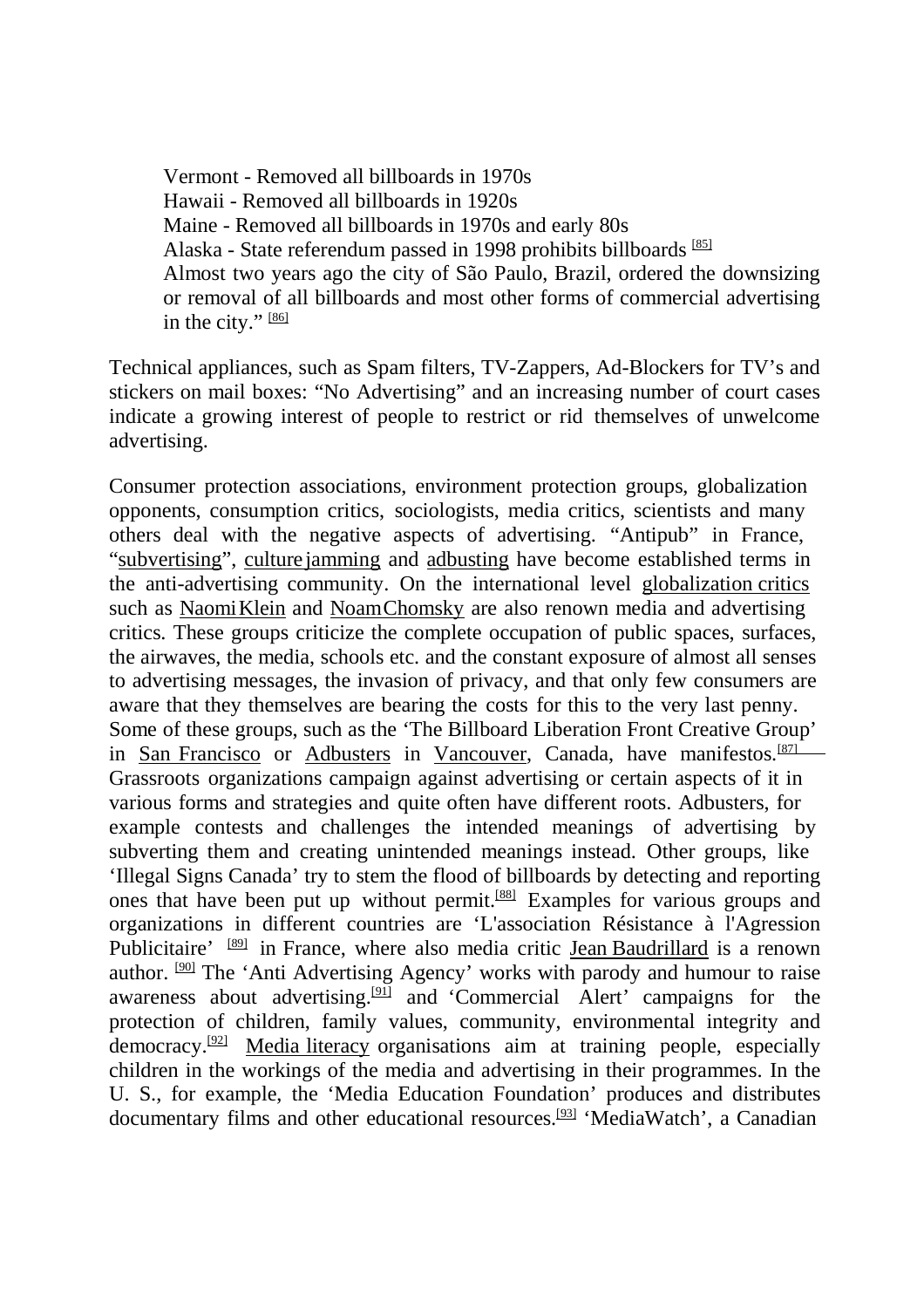non-profit women's organization works to educate consumers about how they can register their concerns with advertisers and regulators.[94] The Canadian 'Media Awareness Network/Réseau éducation médias' offers one of the world's most comprehensive collections of media education and Internet literacy resources. Its member organizations represent the public, non-profit but also private sectors. Although it stresses its independence it accepts financial support from Bell Canada, CTVGlobeMedia, CanWest, TELUS and S-VOX. [95]

To counter the increasing criticism of advertising aiming at children media literacy organizations are also initiated and funded by corporations and the advertising business themselves. In the U. S. the 'The Advertising Educational Foundation' was created in 1983 supported by ad agencies, advertisers and media companies. It is the "advertising industry's provider and distributor of educational content to enrich the understanding of advertising and its role in culture, society and the economy" [96] sponsored for example by American Airlines, Anheuser-Busch, Campbell Soup, Coca-Cola, Colgate-Palmolive, Walt Disney, Ford, General Foods, General Mills, Gillette, Heinz, Johnson & Johnson, Kellogg, Kraft, Nestle, Philip Morris, Quaker Oats, Nabisco, Schering, Sterling, Unilever, Warner Lambert, advertising agencies like Saatchi & Saatchi Compton and media companies like American Broadcasting Companies, CBS, Capital Cities Communications, Cox Enterprises, Forbes, Hearst, Meredith, The New York Times, RCA/NBC, Reader's Digest, Time, Washington Post, just to mention a few. Canadian businesses established 'Concerned Children's Advertisers' in 1990 "to instill confidence in all relevant publics by actively demonstrating our commitment, concern, responsibility and respect for children".<sup>[97]</sup> Members are CanWest, Corus, CTV, General Mills, Hasbro, Hershey's, Kellogg's, Loblaw, Kraft, Mattel, MacDonald's, Nestle, Pepsi, Walt Disney, Weston as well as almost 50 private broadcast partners and others.[98] Concerned Children's Advertisers was example for similar organizations in other countries like 'Media smart' in the United Kingdom with offspring in Germany, France, the Netherlands and Sweden. New Zealand has a similar business-funded programme called 'Willie Munchright'. "While such interventions are claimed to be designed to encourage children to be critical of commercial messages in general, critics of the marketing industry suggest that the motivation is simply to be seen to address a problem created by the industry itself, that is, the negative social impacts to which marketing activity has contributed…. By contributing media literacy education resources, the marketing industry is positioning itself as being part of the solution to these problems, thereby seeking to avoid wide restrictions or outright bans on marketing communication, particularly for food products deemed to have little nutritional value directed at children…. The need to be seen to be taking positive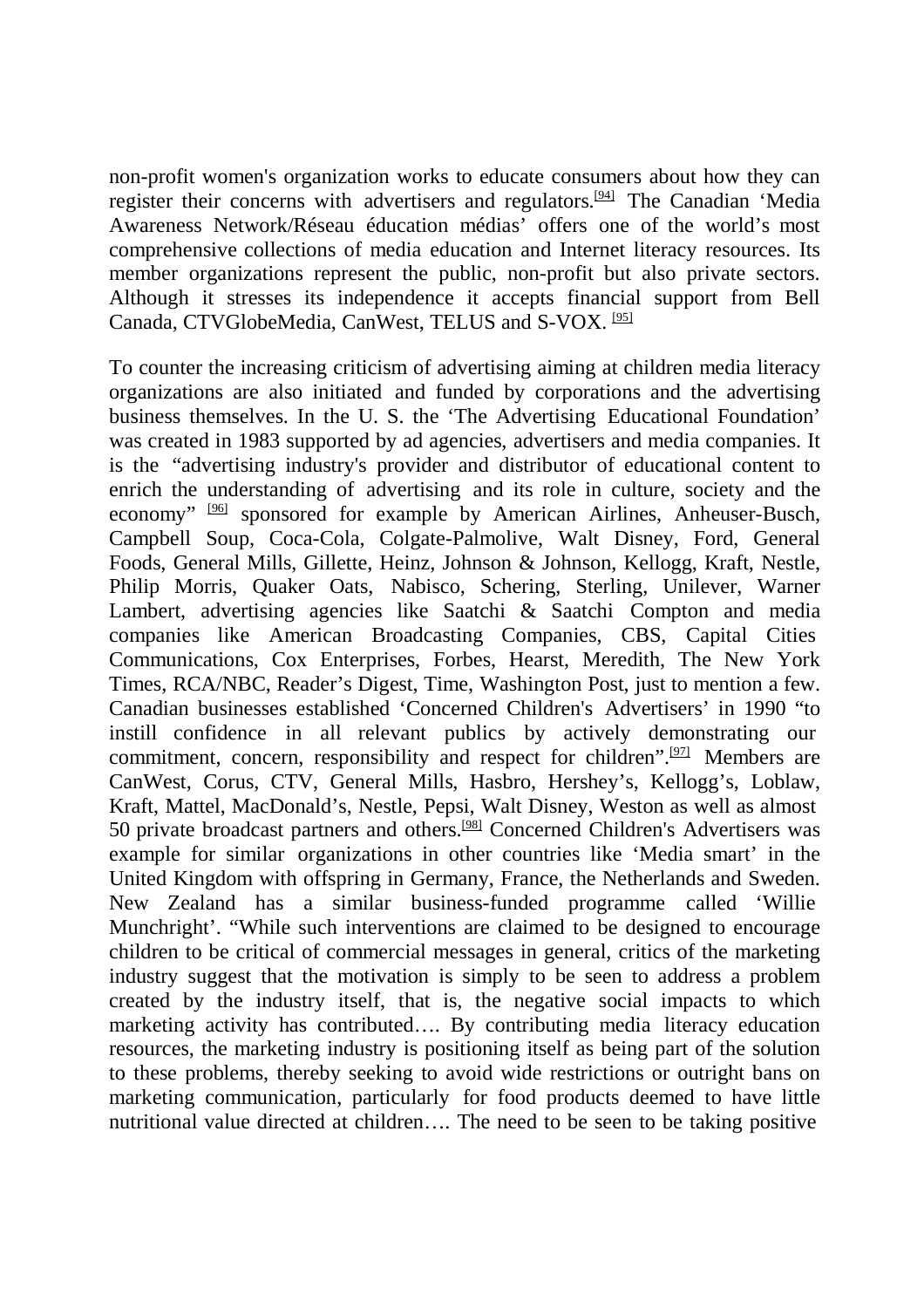action primarily to avert potential restrictions on advertising is openly acknowledged by some sectors of the industry itself…. Furthermore, Hobbs (1998) suggests that such programs are also in the interest of media organizations that support the interventions to reduce criticism of the potential negative effects of the media themselves."[75]

### **3.5** Taxation as revenue and control

Public interest groups suggest that "access to the mental space targeted by advertisers should be taxed, in that at the present moment that space is being freely taken advantage of by advertisers with no compensation paid to the members of the public who are thus being intruded upon. This kind of tax would be a Pigovian tax in that it would act to reduce what is now increasingly seen as a public nuisance. Efforts to that end are gathering more momentum, with Arkansas and Maine considering bills to implement such a taxation. Florida enacted such a tax in 1987 but was forced to repeal it after six months, as a result of a concerted effort by national commercial interests, which withdrew planned conventions, causing major losses to the tourism industry, and cancelled advertising, causing a loss of 12 million dollars to the broadcast industry alone".<sup>[36]</sup>

In the U. S., for example, advertising is tax deductible and suggestions for possible limits to the advertising tax deduction are met with fierce opposition from the business sector, not to mention suggestions for a special taxation. In other countries, taxation at least is taxed in the same manner services are taxed and in some advertising is subject to special taxation although on a very low level. In many cases the taxation refers especially to media with advertising (e. g. Austria, Italy, Greece, Netherlands, Turkey, Estonia). Tax on advertising in European countries:[99]

Belgium: Advertising or billboard tax (taxe d'affichage or aanplakkingstaks) on public posters depending on size and kind of paper as well as on neon signs

France: Tax on television commercials (taxe sur la publicité télévisée) based on the cost of the advertising unit

Italy: Municipal tax on acoustic and visual kinds of advertisements within the municipality (imposta communale sulla publicità) and municipal tax on signs, posters and other kinds of advertisements (diritti sulle pubbliche offisioni), the tariffs of which are under the jurisdiction of the municipalities Netherlands: Advertising tax (reclamebelastingen) with varying tariffs on certain advertising measures (excluding ads in newspapers and magazines)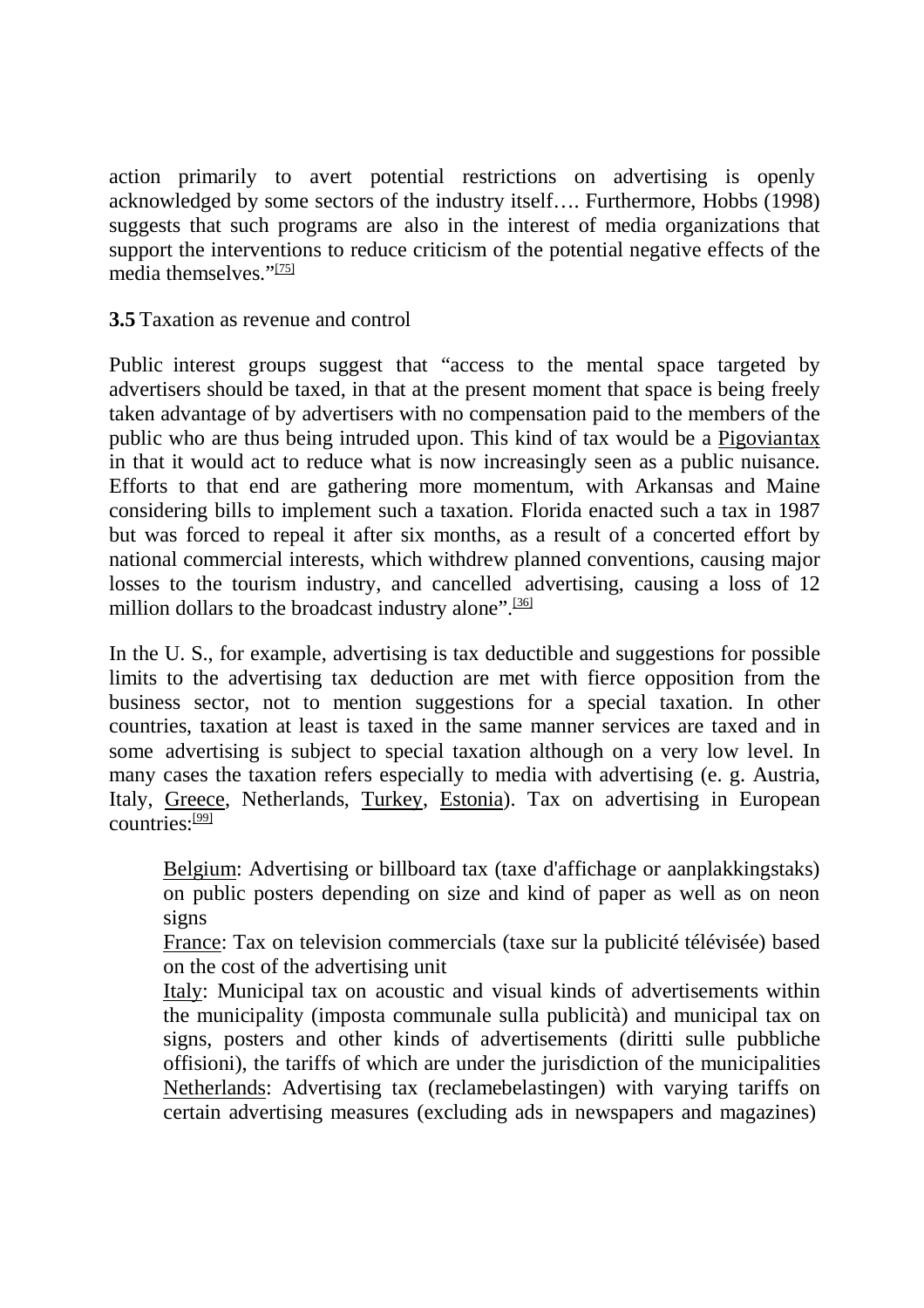which can be levied by municipalities depending on the kind of advertising (billboards, neon signs etc.)

Austria: Municipal announcement levies on advertising through writing, pictures or lights in public areas or publicly accessible areas with varying tariffs depending on the fee, the surface or the duration of the advertising measure as well as advertising tariffs on paid ads in printed media of usually 10% of the fee.

Sweden: Advertising tax (reklamskatt) on ads and other kinds of advertising (billboards, film, television, advertising at fairs and exhibitions, flyers) in the range of 4% for ads in newspapers and 11% in all other cases. In the case of flyers the tariffs are based on the production costs, else on the fee

Spain: Municipalities can tax advertising measures in their territory with a rather unimportant taxes and fees of various kinds.

In his book "When Corporations Rule the World" U.S. author and globalization critic D Korten even advocates a 50% tax on advertising to counter attack by what he calls "an active propaganda machinery controlled by the world's largest corporations" which "constantly reassures us that consumerism is the path to happiness, governmental restraint of market excess is the cause our distress, and economic globalization is both a historical inevitability and a boon to the human species."  $[100]$ 

## **3.6 Advertising regulation**

In the US many communities believe that many forms of outdoor advertising blight the public realm.<sup>[101]</sup> As long ago as the 1960s in the US there were attempts to ban billboard advertising in the open countryside.<sup>[102]</sup> Cities such as  $S\tilde{a}oPaulo$  have introduced an outright ban<sup>[103]</sup> with **London** also having specific legislation to control unlawful displays.

There have been increasing efforts to protect the public interest by regulating the content and the influence of advertising. Some examples are: the ban on television tobacco advertising imposed in many countries, and the total ban of advertising to children under 12 imposed by the Swedish government in 1991. Though that regulation continues in effect for broadcasts originating within the country, it has been weakened by the European Court of Justice, which had found that Sweden was obliged to accept foreign programming, including those from neighboring countries or via satellite.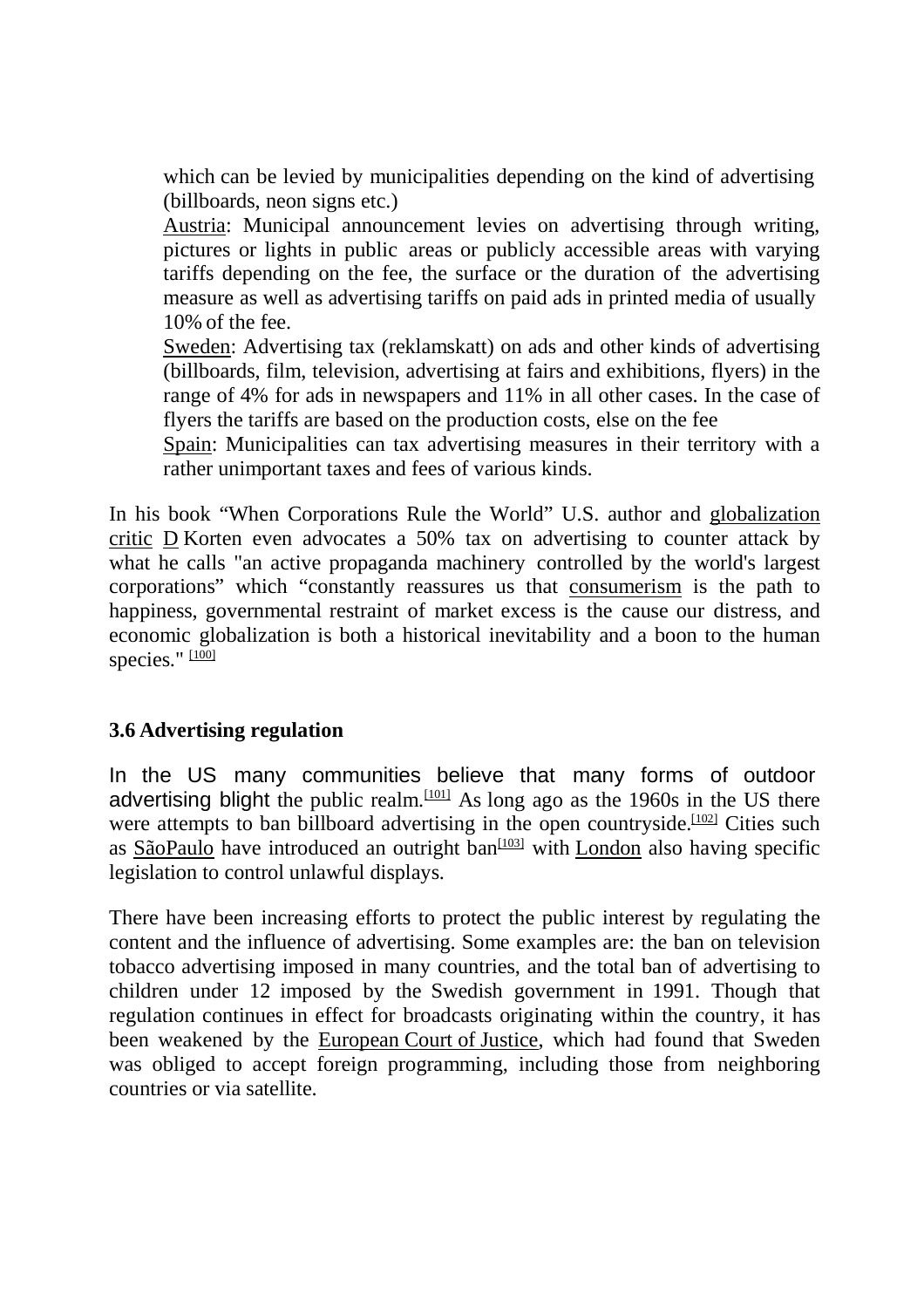In Europe and elsewhere, there is a vigorous debate on whether (or how much) advertising to children should be regulated. This debate was exacerbated by a report released by the KaiserFamilyFoundation in February 2004 which suggested that food advertising, such as that for fast foods, targeting children was an important factor in the epidemic of childhood obesity in the United States.

In many countries - namely New Zealand, South Africa, Canada, and many European countries - the advertising industry operates a system of self-regulation. Advertisers, advertising agencies and the media agree on a code of advertising standards that they attempt to uphold. The general aim of such codes is to ensure that any advertising is 'legal, decent, honest and truthful'. Some self-regulatory organizations are funded by the industry, but remain independent, with the intent of upholding the standards or codes like the AdvertisingStandards Authority in the UK.

In the UK most forms of outdoor advertising such as the display of billboards is regulated by the UK Town and County Planning system. Currently the display of an advertisement without consent from the Planning Authority is a criminal offense liable to a fine of £2,500 per offence. All of the major outdoor billboard companies in the UK have convictions of this nature.

Naturally, many advertisers view governmental regulation or even self-regulation as intrusion of their freedom of speech or a necessary evil. Therefore, they employ a wide-variety of linguistic devices to bypass regulatory laws (e.g. printing English words in bold and French translations in fine print to deal with the Article 120 of the 1994  $Toubon Law$  limiting the use of English in French advertising).  $[104]$  The advertisement of controversial products such as cigarettes and condoms is subject to government regulation in many countries. For instance, the tobacco industry is required by law in most countries to display warnings cautioning consumers about the health hazards of their products. Linguistic variation is often used by advertisers as a creative device to reduce the impact of such requirements.

# **3.7 Global advertising**

Advertising has gone through five major stages of development: domestic, export, international, multi-national, and global. For global advertisers, there are four, potentially competing, business objectives that must be balanced when developing worldwide advertising: building a brand while speaking with one voice, developing economies of scale in the creative process, maximising local effectiveness of ads,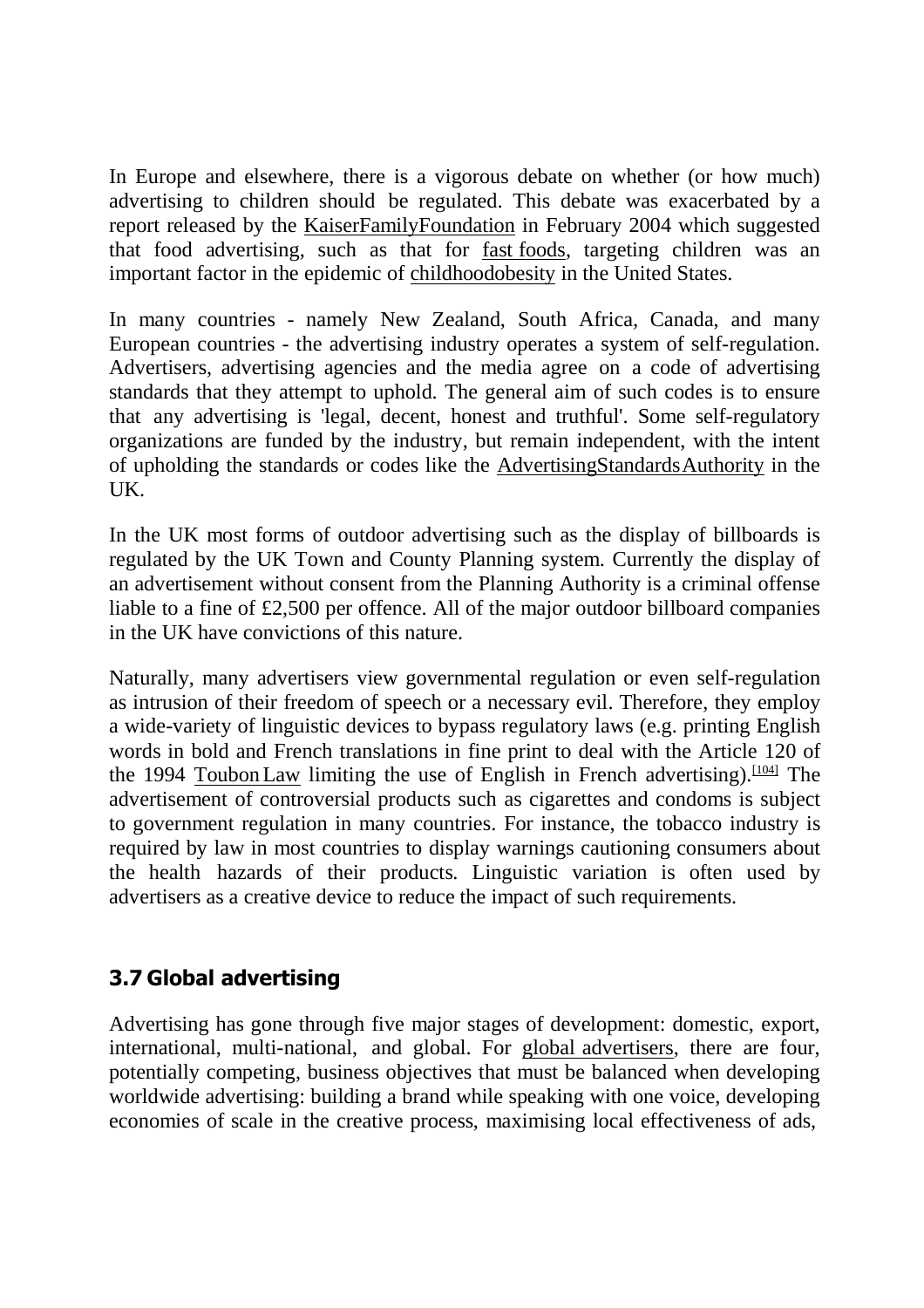and increasing the company's speed of implementation. Born from the evolutionary stages of global marketing are the three primary and fundamentally different approaches to the development of global advertising executions: exporting executions, producing local executions, and importing ideas that travel.  $[105]$ 

Advertising research is key to determining the success of an ad in any country or region. The ability to identify which elements and/or moments of an ad that contributes to its success is how economies of scale are maximised. Once one knows what works in an ad, any other market can import that idea or ideas. Market research measures, such as Flow of Attention, Flow of Emotion and branding moments provide insight into what is working in an ad in any country or region because the measures are based on the visual, not verbal, elements of the ad.<sup>[106]</sup>

**Trends** 

With the dawn of the Internet came many new advertising opportunities. Popup, Flash, banner, Popunder, advergaming, and email advertisements (the last often being a form of spam) are now commonplace.

The ability to record shows on digital video recorders (such as TiVo) allow users to record the programs for later viewing, enabling them to fast forward through commercials. Additionally, as more seasons of pre-recorded box sets are offered for sale of television programs; fewer people watch the shows on TV. However, the fact that these sets are **sold**, means the company will receive additional profits from the sales of these sets. To counter this effect, many advertisers have opted for product placement on TV shows like Survivor.

Particularly since the rise of "entertaining" advertising, some people may like an advertisement enough to wish to watch it later or show a friend. In general, the advertising community has not yet made this easy, although some have used the Internet to widely distribute their ads to anyone willing to see or hear them.

Another significant trend regarding future of advertising is the growing importance of the niche market using niche or targeted ads. Also brought about by the Internet and the theory of The Long Tail, advertisers will have an increasing ability to reach specific audiences. In the past, the most efficient way to deliver a message was to blanket the largest mass market audience possible. However, usage tracking, customer profiles and the growing popularity of niche content brought about by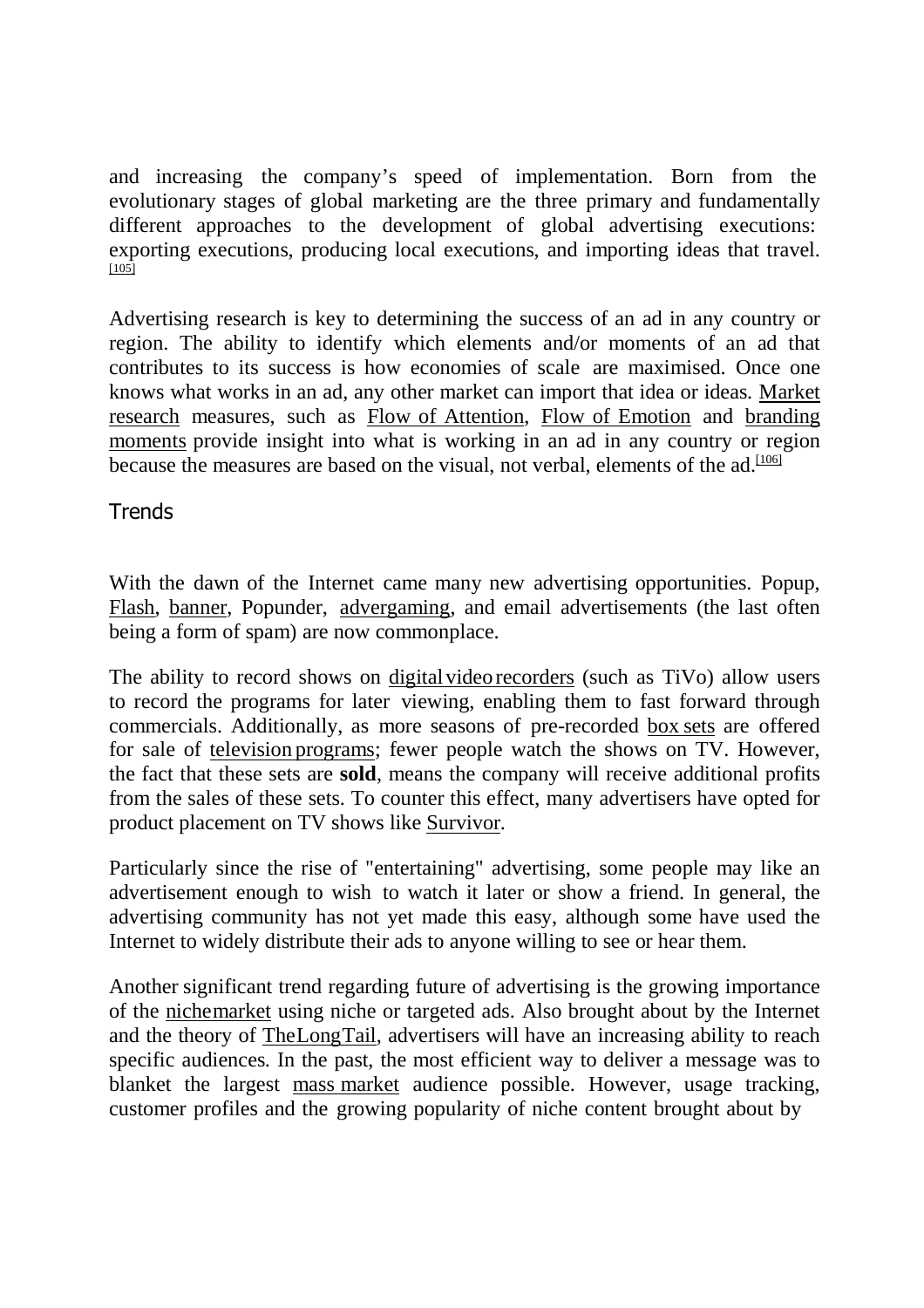everything from blogs to social networking sites, provide advertisers with audiences that are smaller but much better defined, leading to ads that are more relevant to viewers and more effective for companies' marketing products. Among others, Comcast Spotlight is one such advertiser employing this method in their video on demand menus. These advertisements are targeted to a specific group and can be viewed by anyone wishing to find out more about a particular business or practice at any time, right from their home. This causes the viewer to become proactive and actually choose what advertisements they want to view.<sup>[107]</sup>

In the realm of advertising agencies, continued industry diversification has seen observers note that "big global clients don't need big global agencies any more".<sup>[108]</sup> This trend is reflected by the growth of non-traditional agencies in various global markets, such as Canadian business TAXI and SMART in Australia and has been referred to as "a revolution in the ad world".

In freelance advertising, companies hold public competitions to create ads for their product, the best one of which is chosen for widespread distribution with a prize given to the winner(s). During the 2007 Super Bowl, PepsiCo held such a contest for the creation of a 30-second television ad for the Doritos brand of chips, offering a cash prize to the winner. Chevrolet held a similar competition for their Tahoe line of SUVs. This type of advertising, however, is still in its infancy. It may ultimately decrease the importance of advertising agencies by creating a niche for independent freelancers.

## **4.0 CONCLUSION**

In advertising it is usually a woman being depicted as

servants of men and children that react to the demands and complaints of their loved ones with a bad conscience and the promise for immediate improvement (wash, food)

a sexual or emotional play toy for the self-affirmation of men

a technically totally clueless being that can only manage a childproof operation

female expert, but stereotype from the fields of fashion, cosmetics, food or at the most, medicine doing ground-work for others, e. g. serving coffee while a journalist interviews a politician  $[70]$ 

## **5.0 SUMMARY**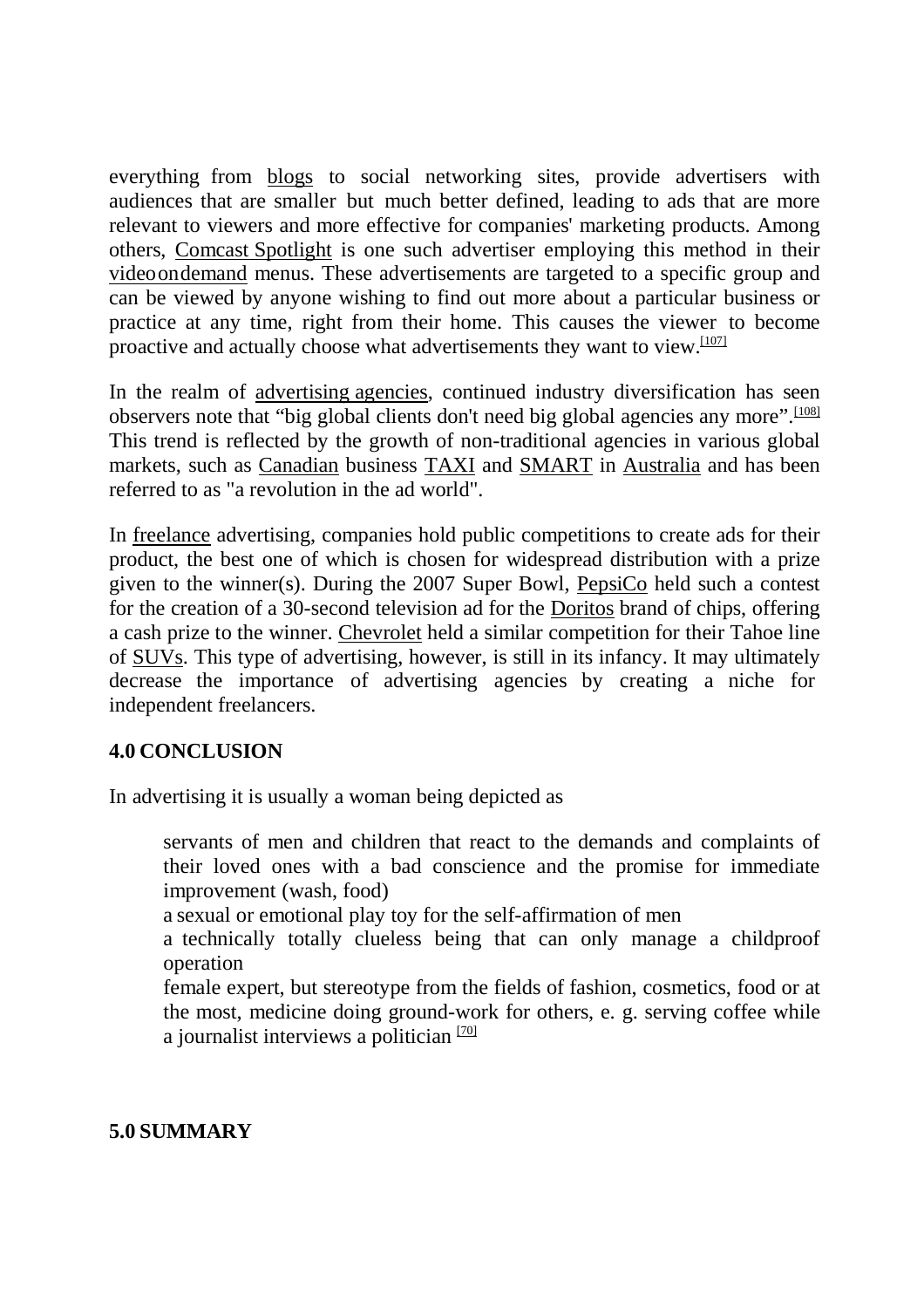This unit focuses on the following areas: Occupation and Commercialization of Public Space, Socio-cultural aspects, sexism, discrimination and stereotyping, Children and adolescents as target groups, Opposition And Campaigns Against Advertising, Taxation as revenue and control, Advertising regulation, and finally global advertising

### **6.0 REFERENCES**

1. "Our Mission". The Anti-Advertising Agency. http://antiadvertisingagency.com/our-mission. Retrieved on 2009-04-20.

2.Eicke, Ulrich in: Die Werbelawine. Angriff auf unser Bewußtsein. München, 1991

- 3. Stay Free Nr. 16, On Advertising, Summer 1999
- 4. Lasn, Kalle in: Culture Jam: The Uncooling of America, William Morrow & Company; 1st edition (November 1999),ISBN 0688156568, ISBN 978-0688156565
- 5. Giroux, Henry A., McMaster University, Hamilton, Canada, in the foreword for: The Spectacle of Accumulation by Sut Jhally, http://www.sutjhally.com/ biography
- 6. Mularz, Stephen: The Negative Effects of Advertising, http://www.mularzart.com/writings/THE%20NEGATIVE%20EFFECTS %20OF%20ADVERTISING.pdf
- 7. Richter, Hans Jürgen. Einführung in das Image-Marketing. Feldtheoretische Forschung. Stuttgart: Kohlhammer (Urban TB, 1977). Hieraus: Aufgabe der Werbung S. 12
- 8. "Humanistische Union: Aktuelles". Humanistische-union.de. http://www.humanistische-union.de/. Retrieved on 2009-04-20.
- 9. McChesney, Robert W. "The Political Economy of Media: Enduring Issues, Emerging Dilemmas". Monthly Review Press, New York, (May 1, 2008), p. 269, ISBN 978-158367161-0
- 10. Schechter, Danny (2009-04-16). "Home". Media Channel. http://www.mediachannel.org/. Retrieved on 2009-04-20.
- 11. Eicke Ulrich u. Wolfram in: Medienkinder : Vom richtigen Umgang mit der Vielfalt, Knesebeck München, 1994, ISBN 3-926901-67-5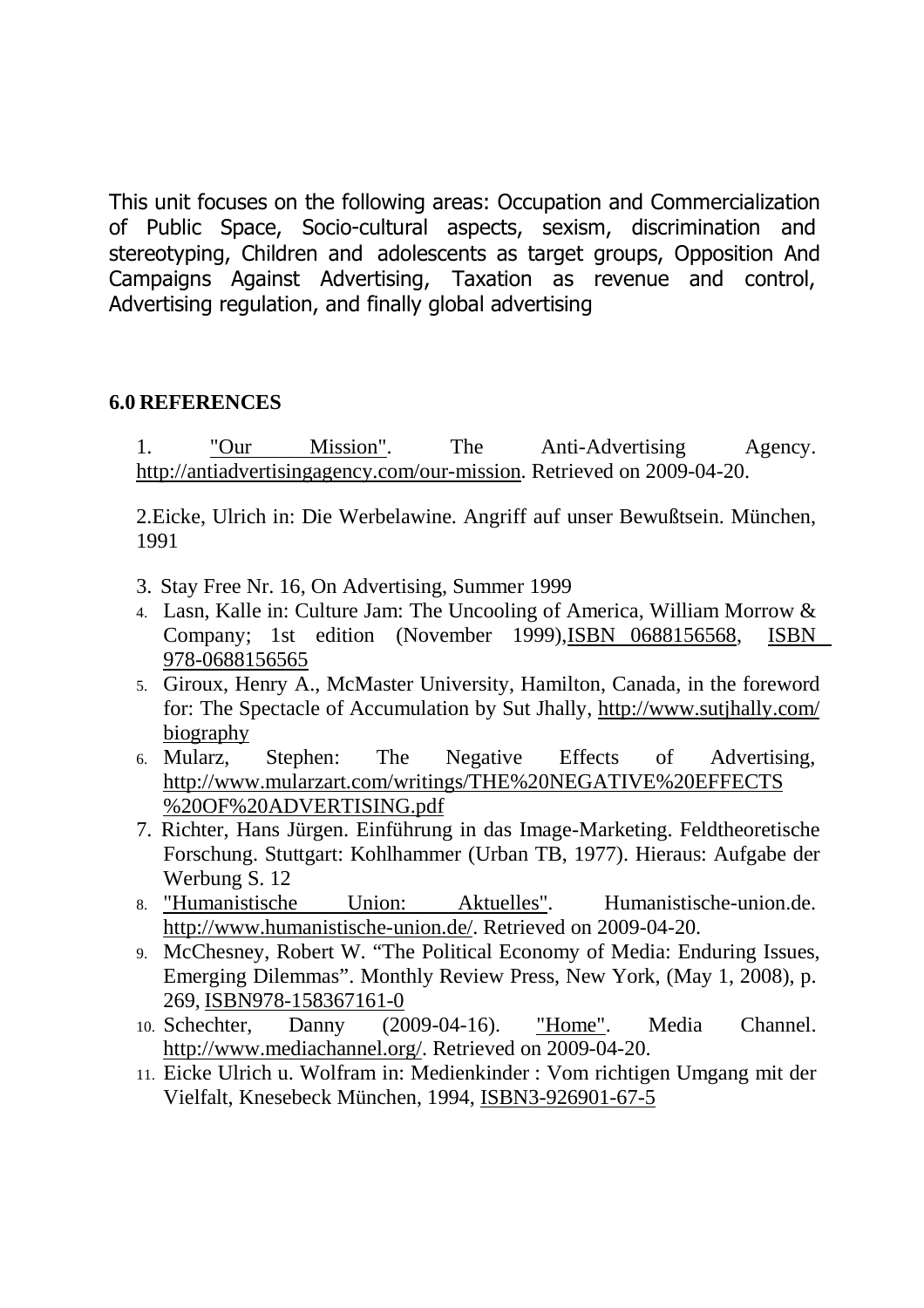- 12. McChesney, Robert W. "The Political Economy of Media: Enduring Issues, Emerging Dilemmas". Monthly Review Press (May 1, 2008), ISBN  $\frac{978-1583671610}{ \frac{a}{b} - b}$  "Commer
- "Commercial media literacy: what does it do, to whom-and does it matter? (22-JUN-07) Journal of Advertising". Accessmylibrary.com. 2007-06-22. http://www.accessmylibrary.com/coms2/summary\_0286-31767632\_ITM. Retrieved on 2009-04-20.
- 14. YTV's 2007 Tween Report in: http://ontariondp.com/ban-advertising-aimedchildren-under-13
- 15.Consumer Protection Act, R.S.Q., c. P-40.1, ss. 248-9 (see also: ss. 87-91 of the Consumer Protection Regulations, R.R.Q., 1981, c. P-40.1; and Application Guide for Sections 248 and 249 of the Québec Consumer Protection Act (Advertising Intended for Children Under 13 Years of Age).
- 16. Redirection
- 17. Melanie Rother (2008-05-31). "Leichtes Spiel für die Werbeindustrie: Textarchiv: Berliner Zeitung Archiv". Berlinonline.de. https://www.berlinonline.de/berlinerzeitung/archiv/.bin/dump.fcgi/2001/0203/none/0086/index.html. Retrieved on 2009-04-20.
- 18. Corinna Hawkes, Marketing Food to Children: The Global Regulatory Environment, (Geneva: World Health Organization, 2004) at http://whqlibdoc.who.int/publications/2004/9241591579.pdf
- 19. McChesney, Robert W. "The Political Economy of Media: Enduring Issues, Emerging Dilemmas". Monthly Review Press, New York, (May 1, 2008), p. 279, ISBN 978-1583671610
- 20. Baran, Paul and Sweezy, Paul (1964) "Monopoly Capital" in: McChesney, Robert W. "The Political Economy of Media: Enduring Issues, Emerging Dilemmas". Monthly Review Press, New York, (May 1, 2008), p. 52, ISBN 978-1583671610
- 21. McChesney, Robert W. "The Political Economy of Media: Enduring Issues, Emerging Dilemmas". Monthly Review Press, New York, (May 1, 2008), p. 281, ISBN 978-1583671610
- 22. Downie, Andrew. "São Paulo Sells Itself Inner Workings of the World's Megacities". TIME. http://www.time.com/time/specials/2007/article/0,28804,1709961\_1711305 \_1860002,00.html. Retrieved on 2009-04-20.
- 23. "Scenic America:: Communities Prohibiting Billboard Construction". Scenic.org. 2008-08-01.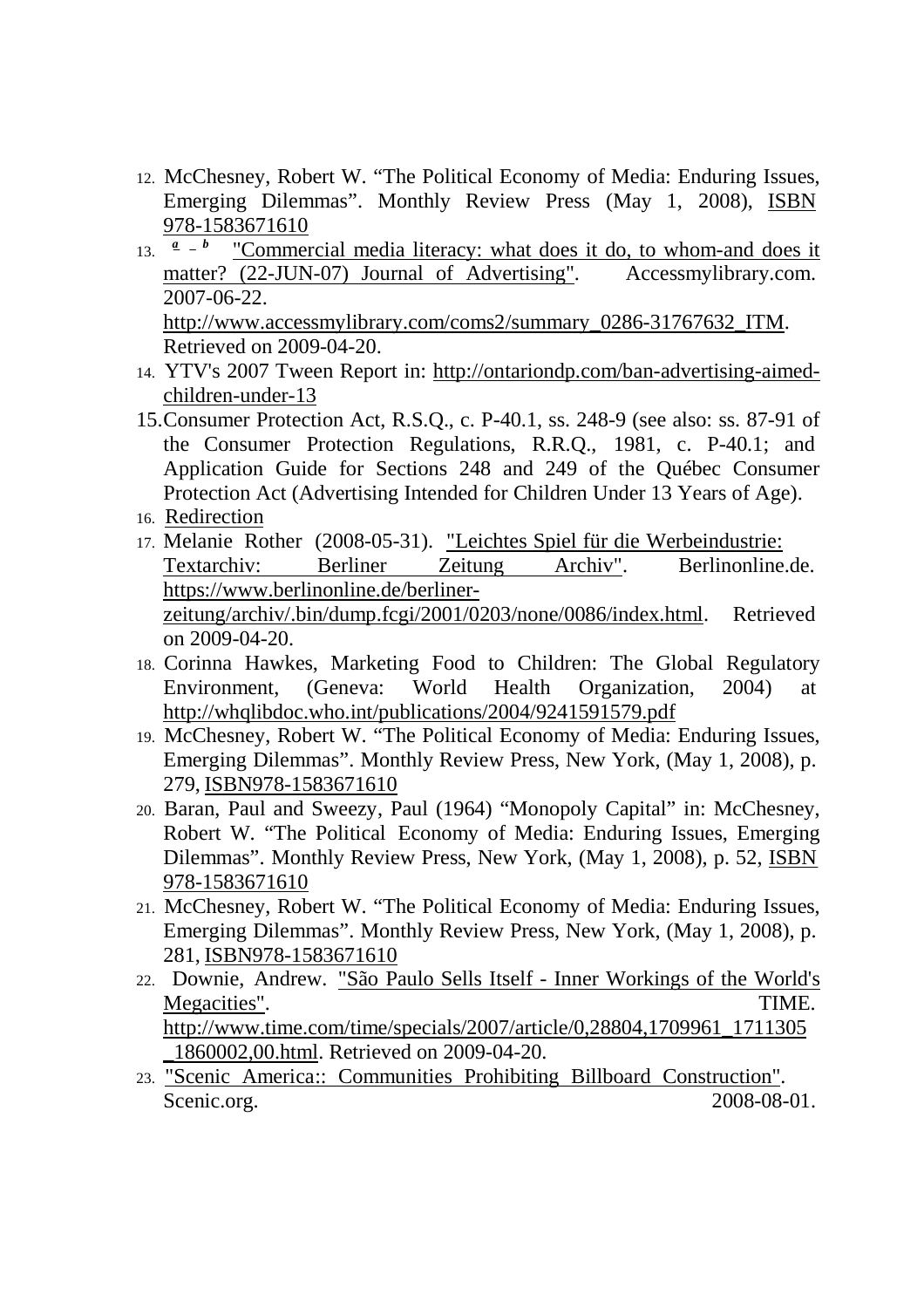http://www.scenic.org/billboards/background/communities. Retrieved on 2009-04-20.

- 24. Plummer, Robert (2006-09-19). "Brazil's ad men face billboard ban, BBC News, 19 September 2006". BBC News. http://news.bbc.co.uk/2/hi/business/ 5355692.stm. Retrieved on 2009-04-20.
- 25. **^** "Billboard Liberation Front Creative Group". Billboardliberation.com. http://www.billboardliberation.com/manifesto.html. Retrieved on 2009-04-20.
- 26. :::illegalsigns.ca
- 27. "Résistance À l'Agression Publicitaire". Antipub.org. http://www.antipub.org/. Retrieved on 2009-04-20.
- 28. "Media Education Foundation". Mediaed.org. http://www.mediaed.org/. Retrieved on 2009-04-20.
- 29. "The Anti-Advertising Agency". The Anti-Advertising Agency. http://antiadvertisingagency.com/. Retrieved on 2009-04-20.
- 30. "Commercial Alert Protecting communities from commercialism". Commercialalert.org. http://www.commercialalert.org/. Retrieved on 2009-04-20.
- 31. "Media Education Foundation". Mediaed.org. http://www.mediaed.org/. Retrieved on 2009-04-20.
- 32. http://www.mediawatch.ca/
- 33. Media Awareness Network | Réseau éducation médias
- 34. Advertising Educational Foundation (2008-05-20). "Advertising Educational Foundation - Educational Advertising Content". AEF. http://www.aef.com/index.html. Retrieved on 2009-04-20.
- 35. "Mission and Mandate". Cca-kids.ca. http://www.ccakids.ca/about\_cca/mission\_mandate.html. Retrieved on 2009-04-20.
- 36. "Concerned Children's Advertisers". Cca-kids.ca. http://www.cca-kids.ca/. Retrieved on 2009-04-20.
- 37. http://dip21.bundestag.de/dip21/btd/13/082/1308226.asc
- 38. Korten, David. (1995) When Corporations Rule the World. 2. Edition 2001: Berrett-Koehler, SanFrancisco, California, ISBN 1-887208-04-6
- 39. "Welcome to SCRUB". Urbanblight.org. http://www.urbanblight.org/. Retrieved on 2009-04-20.
- 40. "How the Highway Beautification Act Became a Law". Fhwa.dot.gov. http:// www.fhwa.dot.gov/infrastructure/beauty.htm. Retrieved on 2009-04-20.
- 41. "Billboard ban in São Paulo angers advertisers Americas International Herald Tribune". International Herald Tribune. 2009-03-29. http://www.iht.com/articles/2006/12/12/news/brazil.php. Retrieved on 2009-04-20.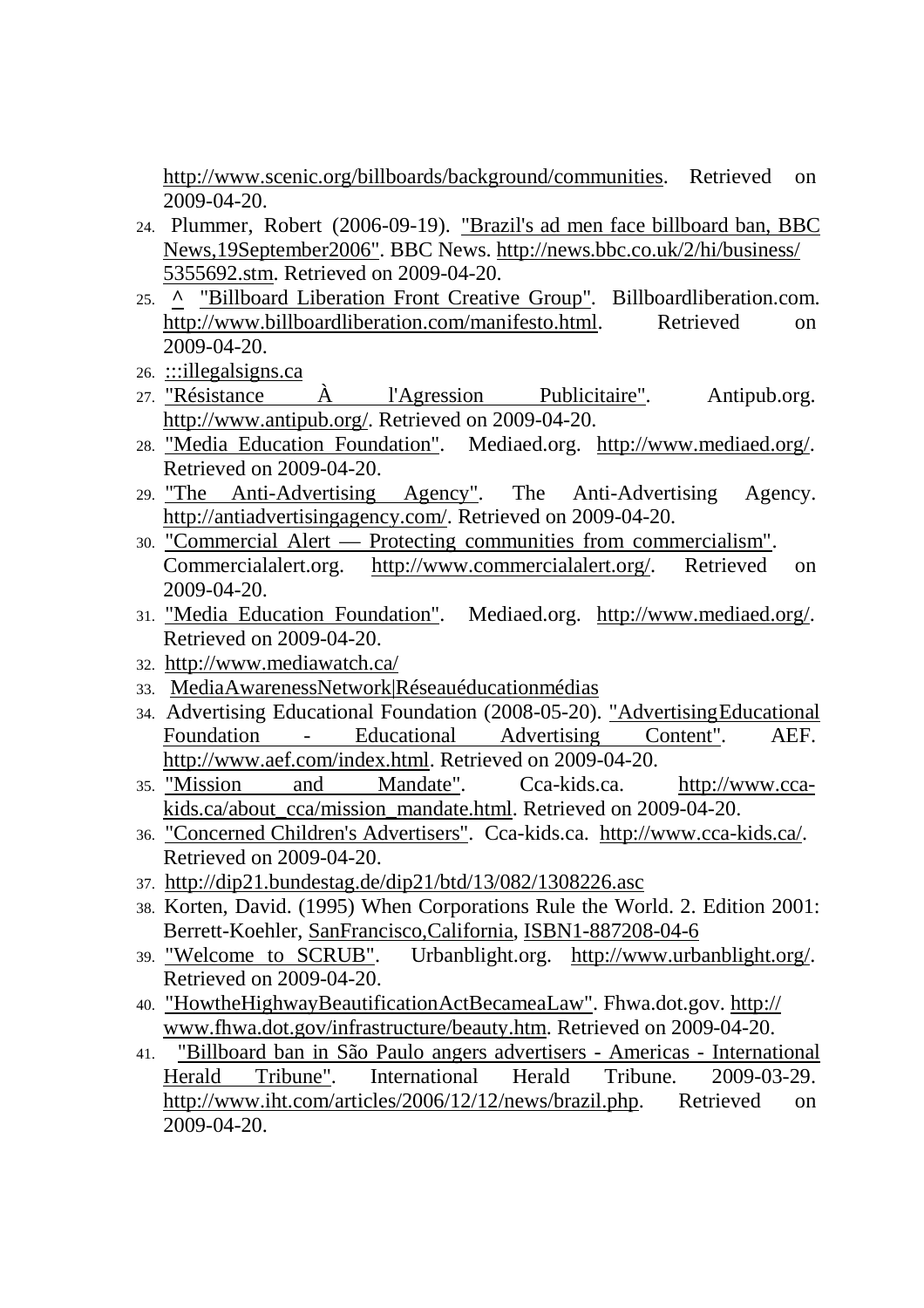- 42.Bhatia and Ritchie 2006:542
- 43.Global marketing Management, 2004, pg 13-18
- 44.Young, p.131
- 45. "Interactive VOD" "Comcast Spotlight website". Retrieved October 5, 2006.
- 46. Howard, Theresa (2005-10-10). "USA Today, October 9 2005". Usatoday.com. http://www.usatoday.com/money/companies/management/2005-10-09 goodson-profile\_x.htm. Retrieved on 2009-04-20.
- 47. Leonard, Devin (2005-12-12). "Madison Ave. Lights Up" (in en). Fortune. http://money.cnn.com/magazines/fortune/fortune\_archive/2005/12/12/83631 32/index.htm.

# **7.0 TUTOR MARKED ASSIGNMENT**

- 1. Discuss Global Advertising ?
- 2. What do you understand by advertising regulation?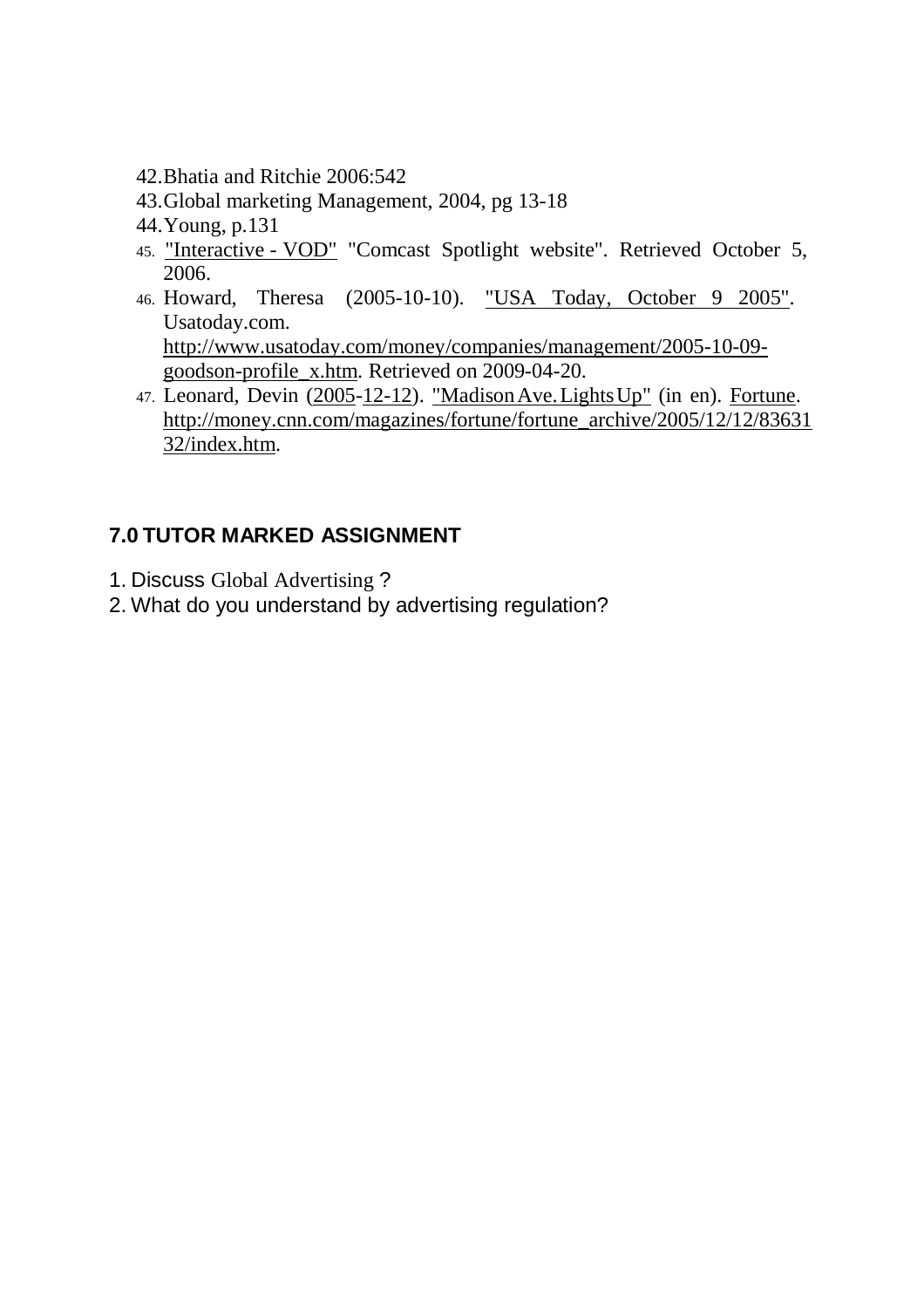## **UNIT FIFTEEN**

## **DIRECT MARKETING**

## **1.0 INTRODUCTION**

**Direct marketing** is a sub-discipline and type of marketing. There are two main definitional characteristics which distinguish it from other types of marketing. The first is that it attempts to send its messages directly to consumers, without the use of intervening media. This involves commercial communication (direct mail, e-mail, telemarketing) with consumers or businesses, usually unsolicited. The second characteristic is that it is focused on driving purchases that can be attributed to a specific "call-toaction." This aspect of direct marketing involves an emphasis on trackable, measurable positive (but not negative) responses from consumers (known simply as "response" in the industry) regardless of medium.

If the advertisement asks the prospect to take a specific action, for instance call a free phone number or visit a website, then the effort is considered to be direct response advertising.

The term direct marketing is believed to have been first used in 1961 in a speech by Lester Wunderman, who pioneered direct marketing techniques with brands such as American Express and Columbia Records.<sup>[citation needed]</sup> The term *junk mail*, referring to unsolicited commercial ads delivered via post office or directly deposited in consumers' mail boxes, can be traced back to  $1954$ .<sup>[1]</sup> The term spam, meaning "unsolicited commercial email", can be traced back to March 31, 1993, $[2]$  although in its first few months it merely referred to inadvertently posting a message so many times on UseNet that the repetitions effectively drowned out the normal flow of conversation.

Although Wunderman may have been the first to use the term direct marketing, the practice of mail order selling (direct marketing via mail) essentially began in the U.S. upon invention of the typewriter in 1867. [citation needed]

The first modern mail-order catalog was produced by Aaron Montgomery Ward in 1872.<sup>[</sup> The Direct Mail Advertising Association, predecessor of the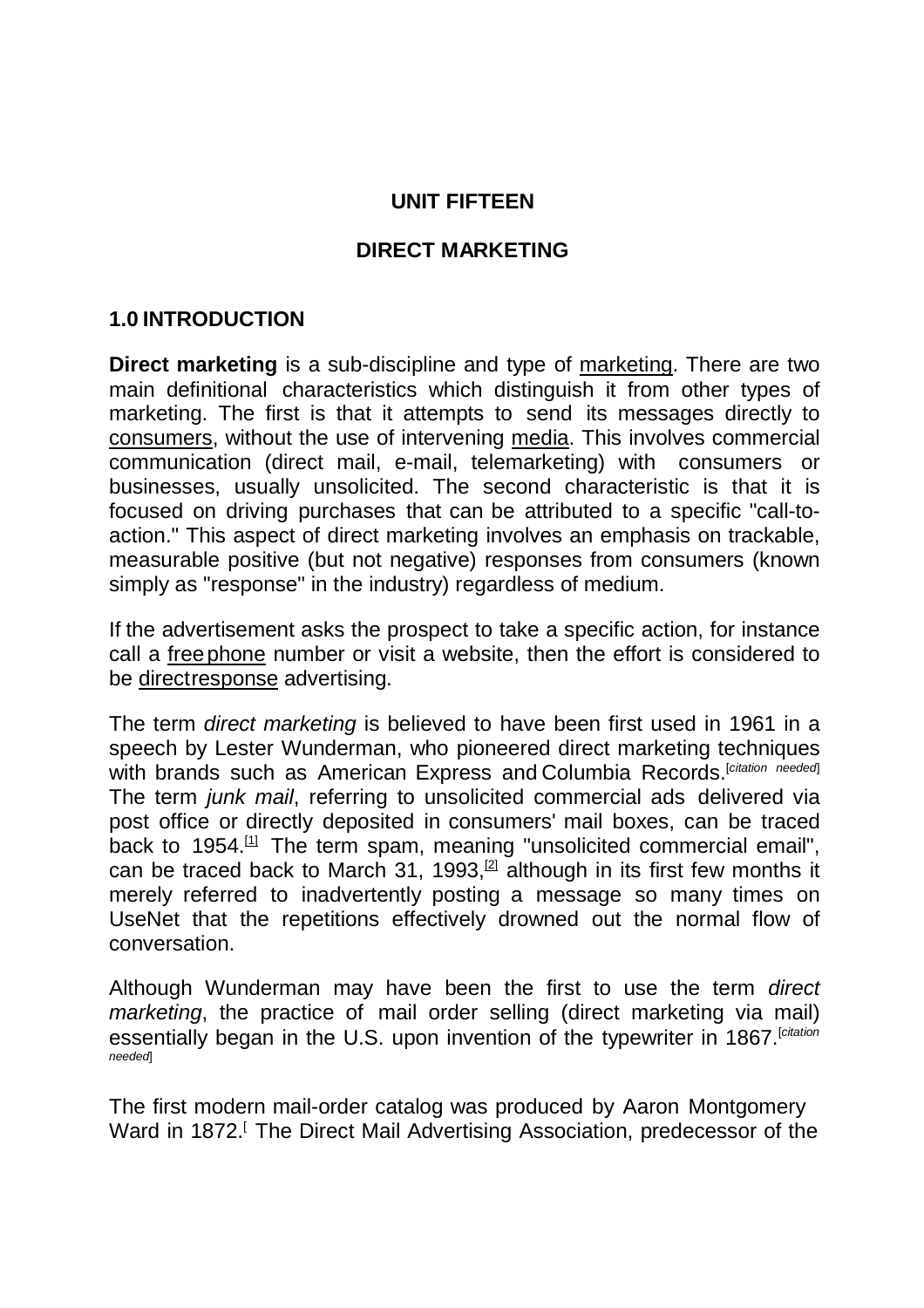present-day Direct Marketing Association, was first established in 1917. Third class bulk mail postage rates were established in 1928.

Direct marketing's history in Europe can be traced to the 15th century. Upon Gutenberg's invention of movable type, the first trade catalogs from printer-publishers appeared sometime around 1450.

## **2.0 OBJECTIVES**

Analyze Benefits and drawbacks of Direct marketing Discuss direct markleting Channels

## **3.0 MAIN CONTENTS:**

## **3.1 Benefits and drawbacks of Direct marketing**

Direct marketing is attractive to many marketers, because in many cases its positive effect (but not negative results) can be measured directly. For example, if a marketer sends out one million solicitations by mail, and ten thousand customers can be tracked as having responded to the promotion, the marketer can say with some confidence that the campaign led directly to the responses. The number of recipients who are offended by the junk mail/spam, however, is not easily measured. By contrast, measurement of other media must often be indirect, since there is no direct response from a consumer. Measurement of results, a fundamental element in successful direct marketing, is explored in greater detail elsewhere in this article. Yet since the start of the Internet-age the challenges of Chief Marketing Executives (CMOs) are tracking direct marketing responses and measuring results.

While many marketers like this form of marketing, some direct marketing efforts using particular media have been criticized for generating unwanted solicitations. For example, direct mail that is irrelevant to the recipient is considered *junk mail*, and unwanted email messages are considered *spam*. Some consumers are demanding an end to direct marketing for privacy and environmental reasons, which direct marketers are able to provide by using "opt out" lists, variable printing and more targeted mailing lists.

## **3.2 Channels**

Some direct marketers also use media such as door hangers, package inserts, magazines, newspapers, radio, television, email, internet bannerads, digital campaigns, pay-per-click ads, billboards, transit ads. And according to Ad Age, "In 2005, U.S. agencies generated more revenue from marketing services (which include direct marketing) than from traditional advertising and media.<sup>"[citationneeded]</sup>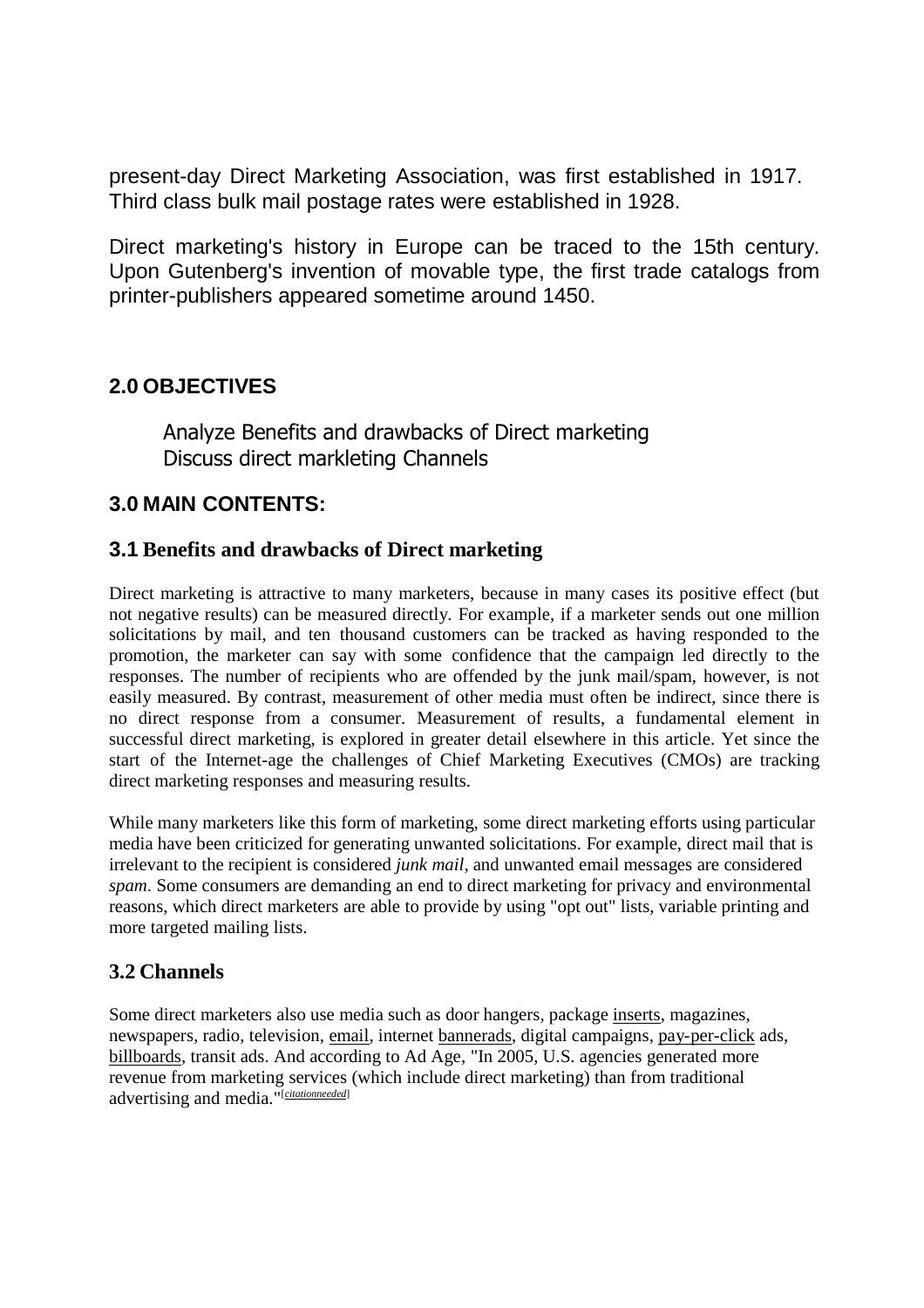### **Direct mail**

The most common form of direct marketing is direct mail, sometimes called **junk mail**, used by advertisers who send paper mail to all postal customers in an area or to all customers on a list.

#### **Typical junkmail.**

Any low-budget medium that can be used to deliver a communication to a customer can be employed in direct marketing. Probably the most commonly used medium for direct marketing is mail, in which marketing communications are sent to customers using the postal service. The term **direct mail** is used in the direct marketing industry to refer to communication deliveries by the Post Office, which may also be referred to as "junk mail" or "admail" and may involve bulk mail.

Junk mail includes advertising circulars, catalogs, free trial CDs, pre-approved credit card applications, and other unsolicited merchandising invitations delivered by mail or to homes and businesses, or delivered to consumers' mailboxes by delivery services other than the Post Office. Bulk mailings are a particularly popular method of promotion for businesses operating in the financial services, home computer, and travel and tourism industries.

In many developed countries, direct mail represents such a significant amount of the total volume of mail that special rate classes have been established. In the United States and United Kingdom, for example, there are bulk mail rates that enable marketers to send mail at rates that are substantially lower than regular first-class rates. In order to qualify for these rates, marketers must format and sort the mail in particular ways - which reduces the handling (and therefore costs) required by the postal service.

Advertisers often refine direct mail practices into *targeted mailing*, in which mail is sent out following database analysis to select recipients considered most likely to respond positively. For example a person who has demonstrated an interest in golf may receive direct mail for golf related products or perhaps for goods and services that are appropriate for golfers. This use of database analysis is a type of database marketing. The United States Postal Service calls this form of mail "advertising mail" (*admail* for short).

#### **Telemarketing**

The second most common form of direct marketing is telemarketing in which marketers contact consumers by phone. The unpopularity of coldcall telemarketing (in which the consumer does not expect or invite the sales call) has led some US states and the US federal government to create "no-call lists" and legislation including heavy fines. This process may be outsourced to specialist call centres.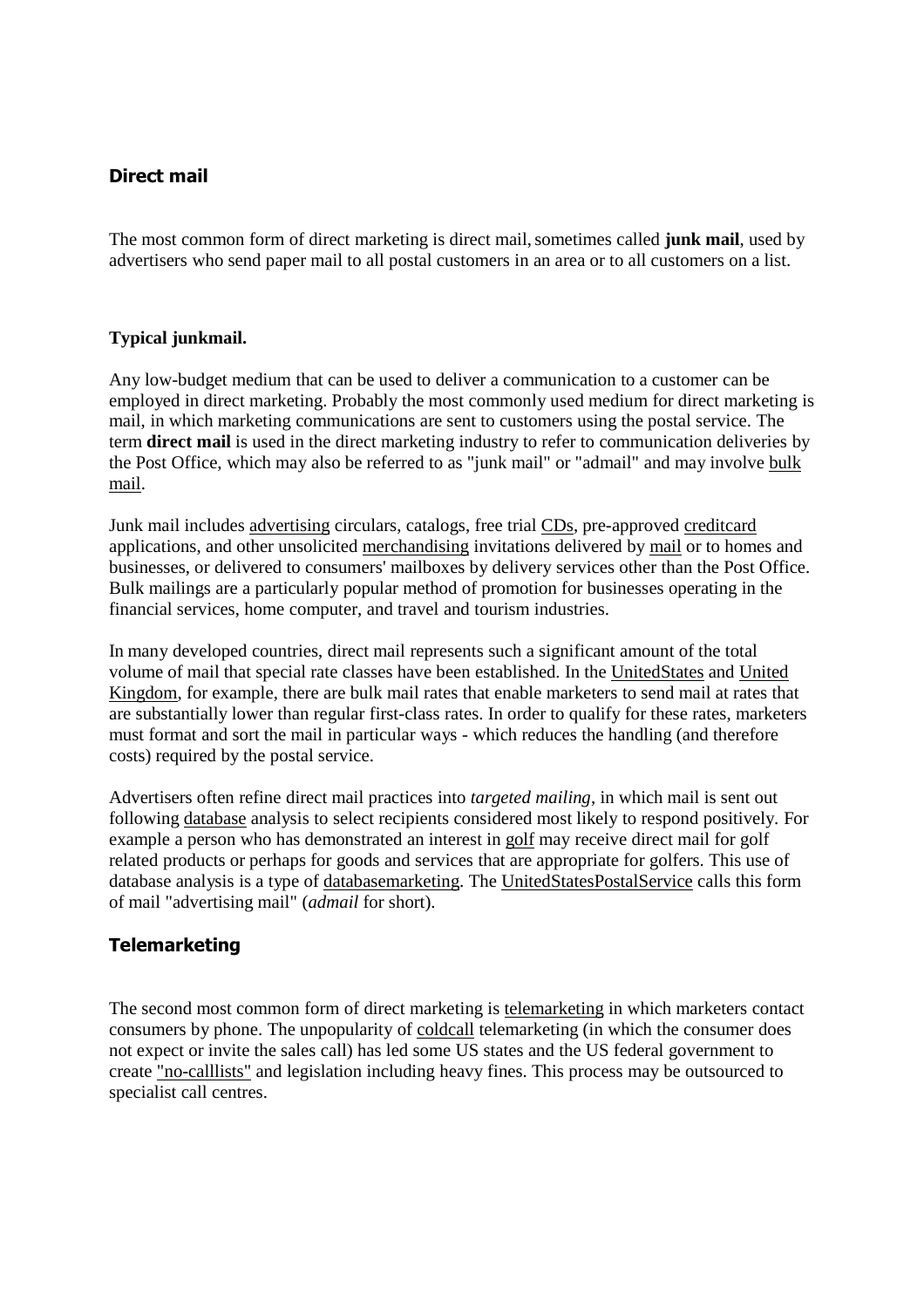In the US, a national do-not-call list went into effect on October 1, 2003. Under the law, it is illegal for telemarketers to call anyone who has registered themselves on the list. After the list had operated for one year, over 62 million people had signed up.<sup>[3]</sup> The telemarketing industry opposed the creation of the list, but most telemarketers have complied with the law and refrained from calling people who are on the list.<sup>[citationneeded]</sup>

Canada has passed legislation to create a similar DoNot Call List. In other countries it is voluntary, such as the New Zealand Name Removal Service.

### **Email Marketing**

Email Marketing may have passed telemarketing in frequency at this point, and **is a** third type of direct marketing. A major concern is spam, which actually predates legitimate email marketing. As a result of the proliferation of mass spamming, ISPs and email service providers have developed increasingly effective E-Mail Filtering programs. These filters can interfere with the delivery of email marketing campaigns, even if the person has subscribed to receive them,  $[4]$  as legitimate email marketing can possess the same hallmarks as spam.

### **Door to Door Leaflet Marketing**

Leaflet Distribution services are used extensively by the fast food industries, and many other business focussing on a local catchment Business to consumer business model, similar to direct mail marketing, this method is targeted purely by area, and costs a fraction of the amount of a mailshot due to not having to purchase stamps, envelopes or having to buy address lists and the names of home occupants.

### Broadcast **faxing**

**A fourth typ**e of direct marketing, broadcast faxing, is now less common than the other forms. This is partly due to laws in the United States and elsewhere which make it illegal.

### **Voicemail Marketing**

A fifth type of direct marketing has emerged out of the market prevalence of personal voice mailboxes, and business voicemail systems. Due to the ubiquity of email marketing, and the expense of direct mail and telemarketing, voicemail marketing presented a cost effective means by which to reach people with the warmth of a human voice.

Abuse of consumer marketing applications of voicemail marketing resulted in an abundance of "voice-spam", and prompted many jurisdictions to pass laws regulating consumer voicemail marketing.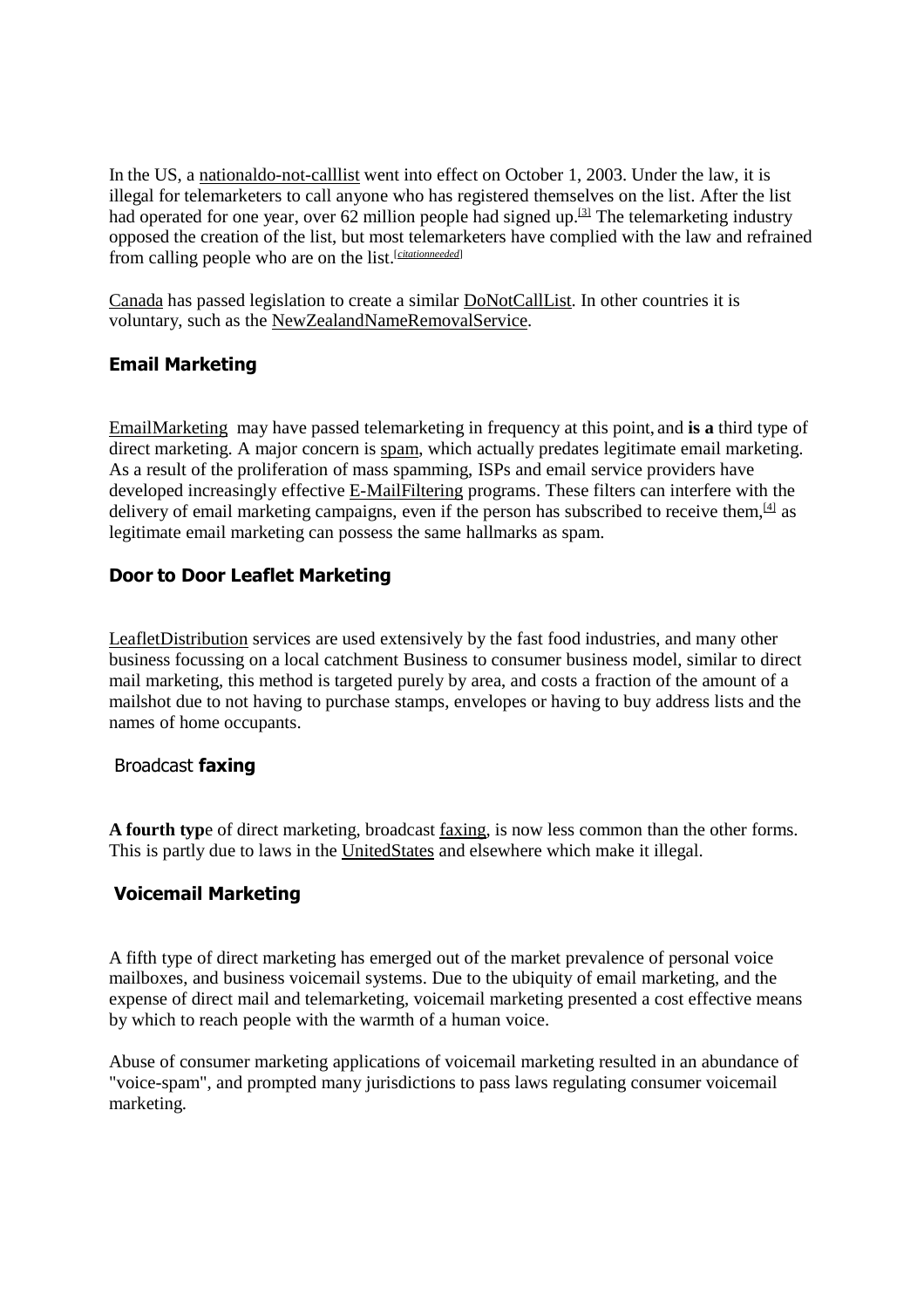More recently, businesses have utilized guided voicemail (an application where pre-recorded voicemails are guided by live callers) to accomplish personalized business-to-business marketing formerly reserved for telemarketing. Because guided voicemail is used to contact only businesses, it is exempt from Do Not Call regulations in place for other forms of voicemail marketing.

## **Couponing**

Couponing is used in print media to elicit a response from the reader. An example is a coupon which the reader cuts out and presents to a super-store check-out counter to avail of a discount. Coupons in newspapers and magazines cannot be considered direct marketing, since the marketer incurs the cost of supporting a third-party medium (the newspaper or magazine); direct marketing aims to circumvent that balance, paring the costs down to solely delivering their unsolicited sales message to the consumer, without supporting the newspaper that the consumer seeks and welcomes.

### **Direct response television marketing**

Direct marketing on TV (commonly referred to as DRTV) has two basic forms: long form (usually half-hour or hour-long segments that explain a product in detail and are commonly referred to as infomercials) and short form which refers to typical 0:30 second or 0:60 second commercials that ask viewers for an immediate response (typically to call a phone number on screen or go to a website).

TV-response marketing—i.e. infomercials—can be considered a form of direct marketing, since responses are in the form of calls to telephone numbers given on-air. This both allows marketers to reasonably conclude that the calls are due to a particular campaign, and allows the marketers to obtain customers' phone numbers as targets for telemarketing. Under the Federal Do-Not-Call List rules in the US, if the caller buys anything, the marketer would be exempt from Do-Not-Call List restrictions for a period of time due to having a prior business relationship with the caller. Major players are firms like QVC, Thane Direct, and Interwood Marketing Group then crosssell, and up-sell to these respondents.

One of the most famous DRTV commercials was for GinsuKnivesbyGinsuProducts, Inc. of RI. Several aspects of ad, such as it's use of adding items to the offer and the guarantee of satisfaction were much copied and came to be considered part of the formula for success with short form direct response TV ads (DRTV)

### **Direct selling**

Direct selling is the sale of products by face-to-face contact with the customer, either by having salespeople approach potential customers in person, or through indirect means such as Tupperware parties.